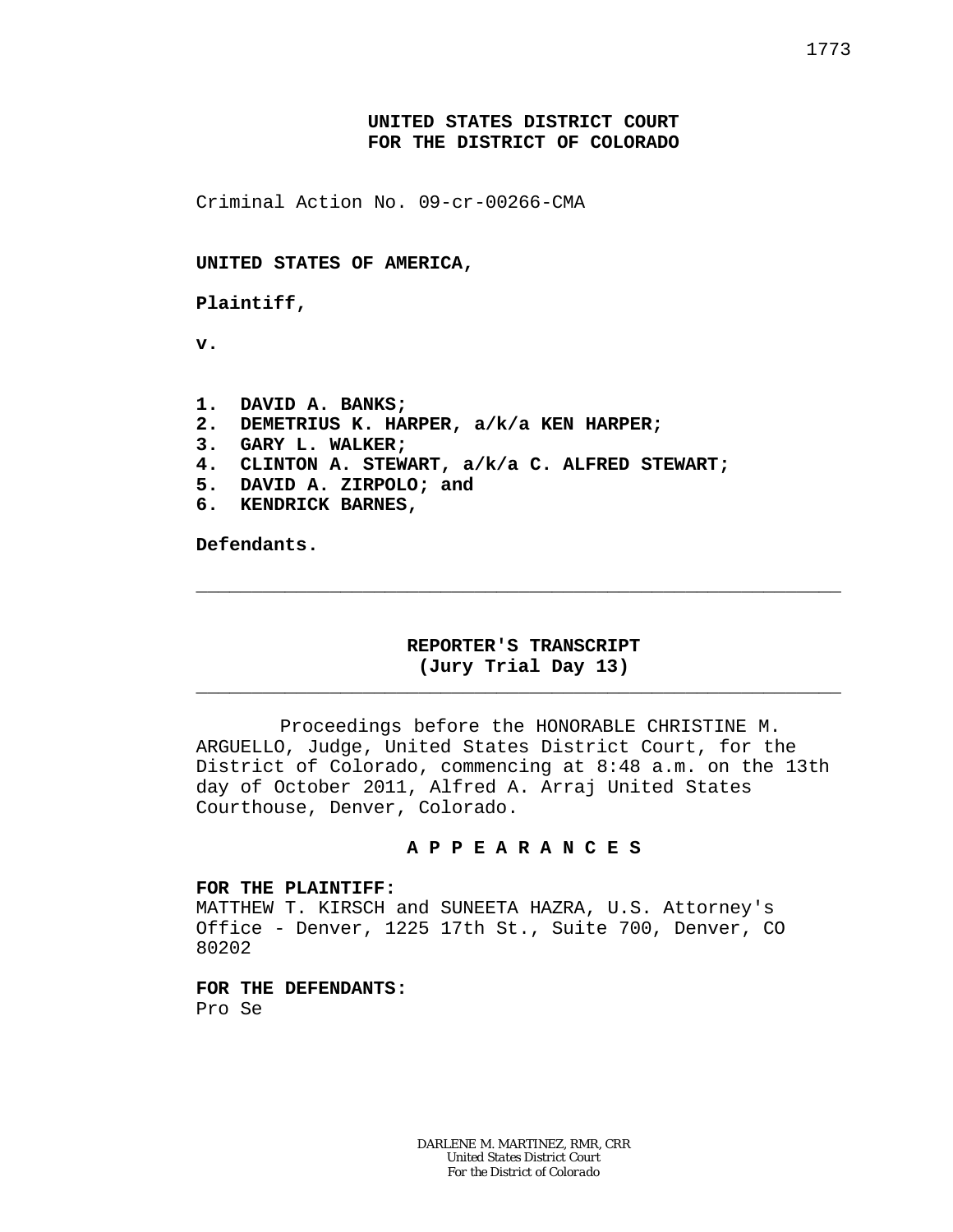# **I N D E X**

#### **WITNESSES: PAGE**

### **SAMUEL THURMAN**

| DIRECT EXAMINATION (Cont'd) BY MR. WALKER | 1812 |
|-------------------------------------------|------|
| DIRECT EXAMINATION BY MR. BANKS           | 1840 |
| DIRECT EXAMINATION BY MR. ZIRPOLO         | 1847 |
| CROSS-EXAMINATION BY MR. KIRSCH           | 1849 |
| REDIRECT EXAMINATION BY MR. BANKS         | 1871 |

#### **GARY HILLBERRY**

| DIRECT EXAMINATION BY MR. BANKS    | 1879 |
|------------------------------------|------|
| DIRECT EXAMINATION BY MR. WALKER   | 1892 |
| CROSS-EXAMINATION BY MR. KIRSCH    | 1894 |
| REDIRECT EXAMINATION BY MR. BANKS  | 1897 |
| REDIRECT EXAMINATION BY MR. WALKER | 1899 |

#### **SPECIAL AGENT JOHN SMITH**

| DIRECT EXAMINATION BY MR. BANKS   | 1904 |
|-----------------------------------|------|
| DIRECT EXAMINATION BY MR. WALKER  | 1926 |
| DIRECT EXAMINATION BY MR. BARNES  | 1932 |
| DIRECT EXAMINATION BY MR. ZIRPOLO | 1936 |
| CROSS-EXAMINATION BY MS. HAZRA    | 1940 |
| REDIRECT EXAMINATION BY MR. BANKS | 1943 |

## **E X H I B I T S**

| <b>NO</b><br>and the control of the con- | חסייידאמת |
|------------------------------------------|-----------|
|                                          |           |

## **No. REFUSED**

.........................................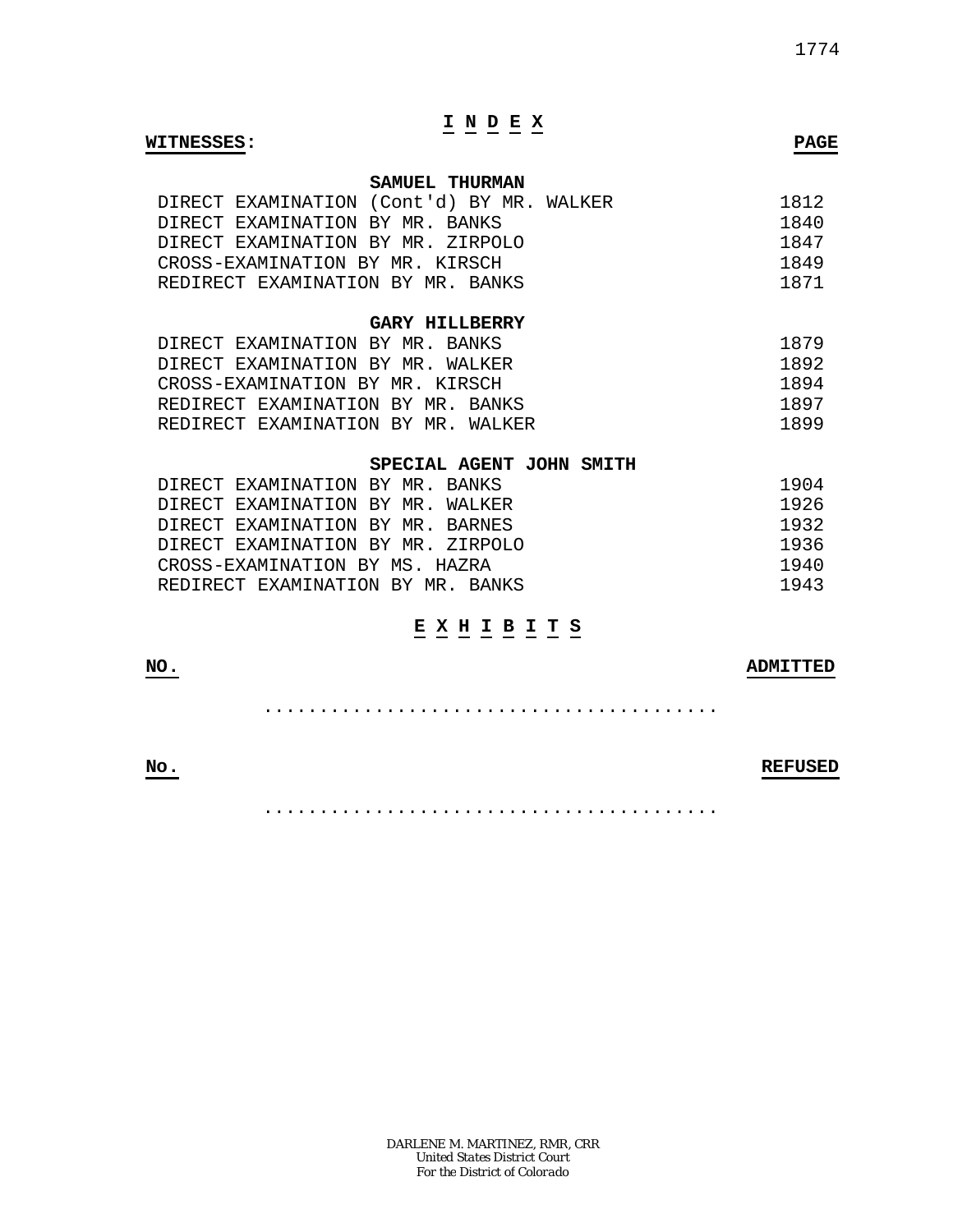| $\mathbf 1$    | SEPTEMBER 13, 2011                                           |
|----------------|--------------------------------------------------------------|
| $\overline{2}$ | (Proceedings commence at 8:48 a.m.)                          |
| 3              | (The following is had in open court, outside the             |
| 4              | hearing and presence of the jury.)                           |
| 5              | THE COURT: You may be seated.                                |
| 6              | All right. I understand we do have some issues we            |
| 7              | need to discuss before we bring in the jury.                 |
| 8              | MR. WALKER: Your Honor, I wanted to provide first            |
| 9              | a status for witnesses appearing today. We will be           |
| $10 \,$        | completing the testimony of Sam Thurman. Mr. Gary            |
| 11             | Hillberry who is retained by IRP Solutions as a subject      |
| 12             | matter expert is also here. We would be calling Agent        |
| 13             | John Smith today, as well. And that is the extent of         |
| 14             | people we have to appear today.                              |
| 15             | We expect that to take through at least the                  |
| 16             | morning, and potentially later. We have several other        |
| 17             | people who -- Don Vilfer has agreed to testify. He is        |
| 18             | available -- today is Thursday -- Friday morning. If we      |
| 19             | could get permission for him to appear telephonically.<br>He |
| 20             | is wrapping up business with another client late into        |
| 21             | Thursday, and would not be able to get in until Friday       |
| 22             | afternoon.                                                   |
| 23             | So he would be able to appear telephonically at 9            |
| 24             | a.m. tomorrow.                                               |

25 THE COURT: All right. What about the other four?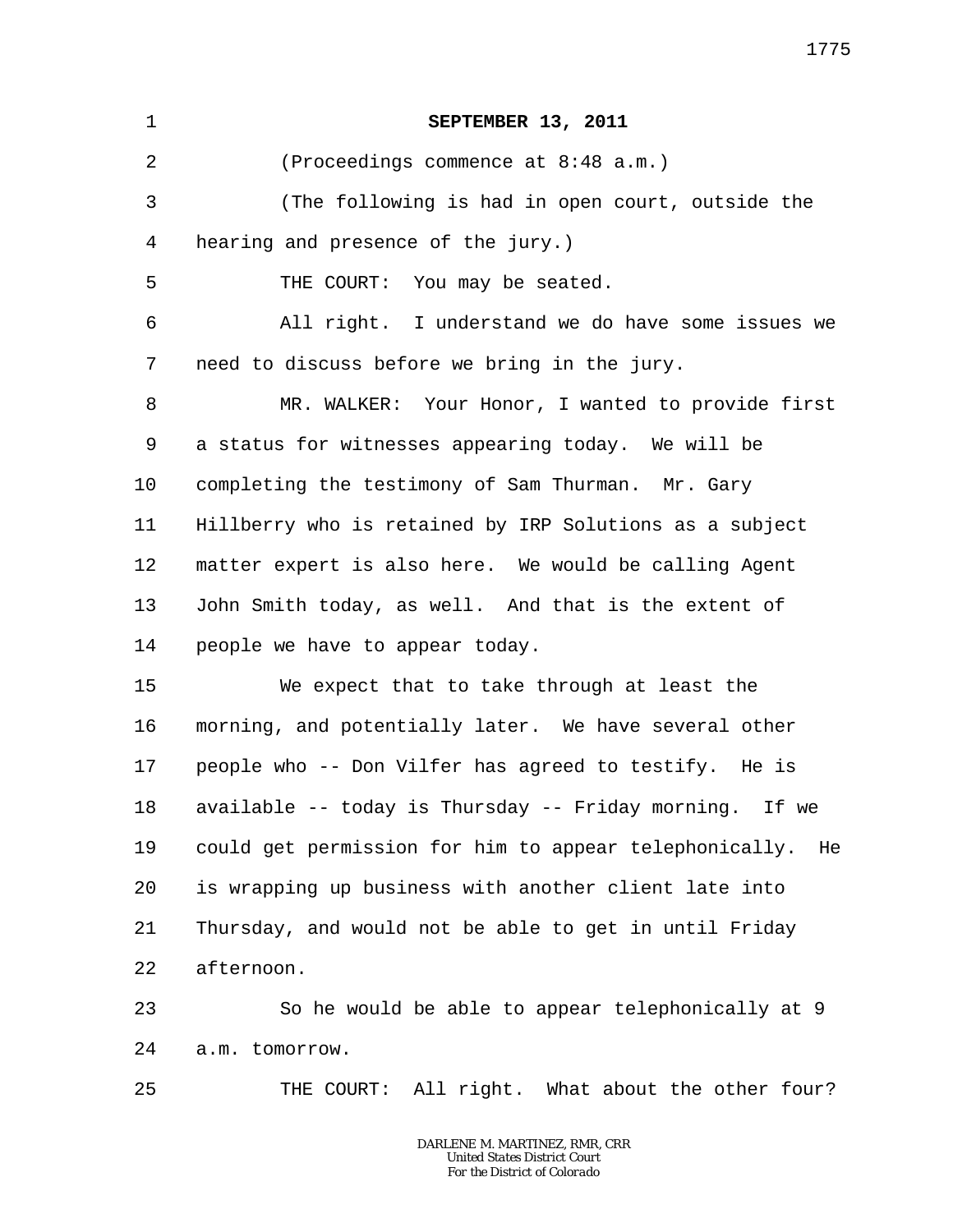1 2 3 4 5 6 7 8 MR. WALKER: The other four, we are still awaiting -- well, we do have a status on Steven Cooper and Bill Witherspoon. The appropriate counsel for those federal agencies have received the subpoenas. And they did return those saying they wanted additional information. In giving the turn around time, it is likely we would not be able to get them successfully served until early next week.

9 10 11 12 13 14 And we do have subpoenas for Mr. Vince Rosales and Mikel Nelson. The person who is coordinating that effort for us is going to give me an update here momentarily via e-mail, but I don't have that right now. My anticipation is that they would be able to also testify tomorrow morning.

15 THE COURT: That would be who?

16 17 18 19 20 MR. WALKER: That would be Vince Rosales and Mikel Nelson. And also potentially Paul Beebe and Richard Powers, but those are very tentative. I haven't gotten an update as to the status of those services and when they would appear.

21 22 THE COURT: All right. Who are the people you indicated you have not served?

23 24 25 MR. WALKER: Your Honor, the people who are traveling would be Tiffany Zellenbaba, Lorne Cramer, and two others. I don't have them handy right now. But one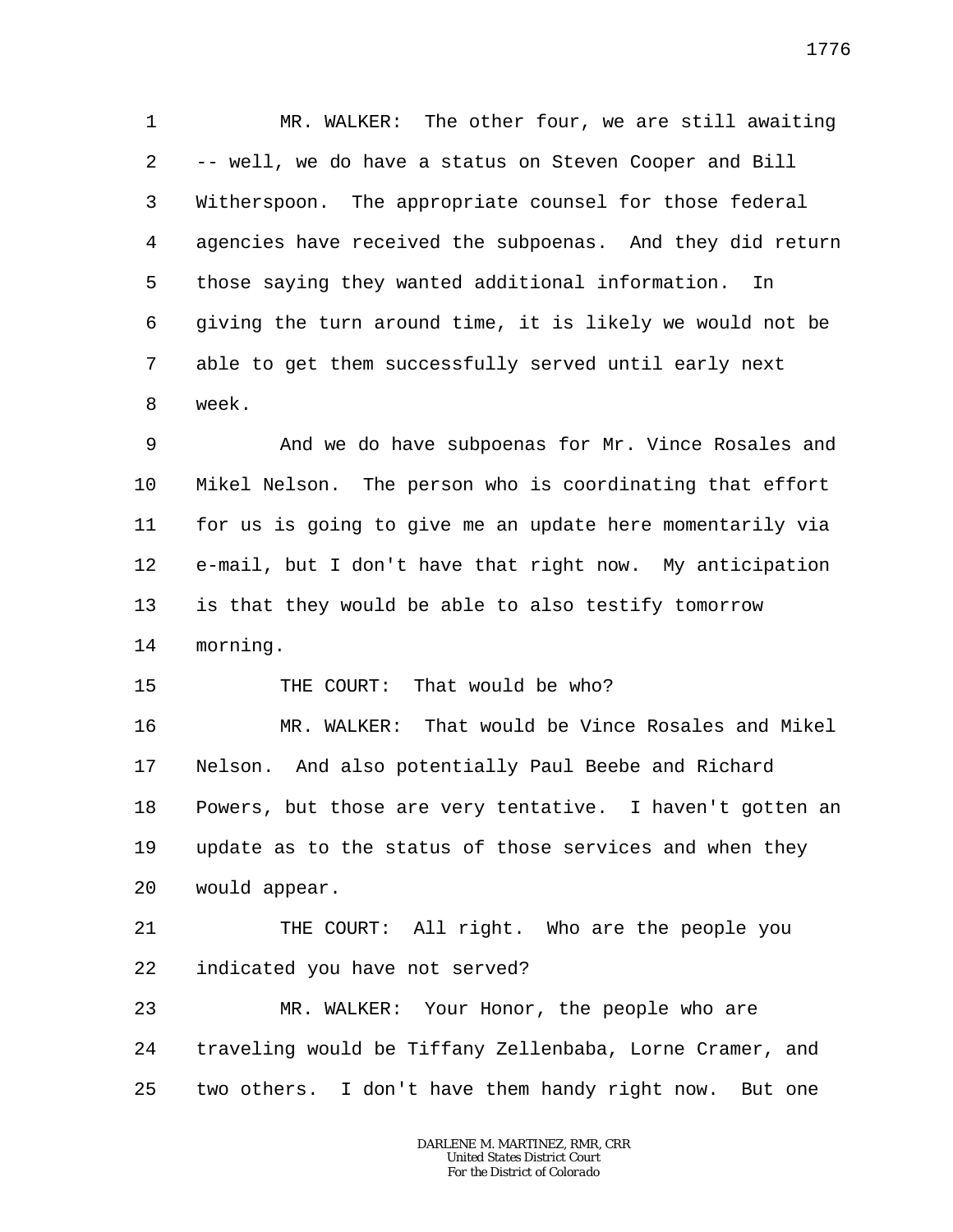1 2 3 4 5 6 7 8 9 10 11 12 13 14 15 16 17 18 19 20 21 22 23 24 25 is out of the country, and the other three are on vacation. We have left messages with them. One has returned our message saying they would not be able to get back until Friday. And, as I said, we haven't gotten messages from the other two. THE COURT: These are people you did not subpoena and you don't intend to subpoena; is that correct? MR. WALKER: No, Your Honor, we would be subpoenaing -- certainly Dwayne Fuselier, who has been subpoenaed. THE COURT: Tell me who you have already subpoenaed. MR. WALKER: All of the people I just mentioned. THE COURT: Go over them again, because I am confused. MR. WALKER: Steven W. Cooper. THE COURT: When is Mr. Cooper scheduled to appear? MR. WALKER: He was originally scheduled to appear tomorrow, but he's one of the gentlemen who works for the federal government, and the subpoena was returned saying send it to counsel and add additional information. THE COURT: All right. So when was he supposedly served? MR. WALKER: He was served last week. THE COURT: If you have returns of service on any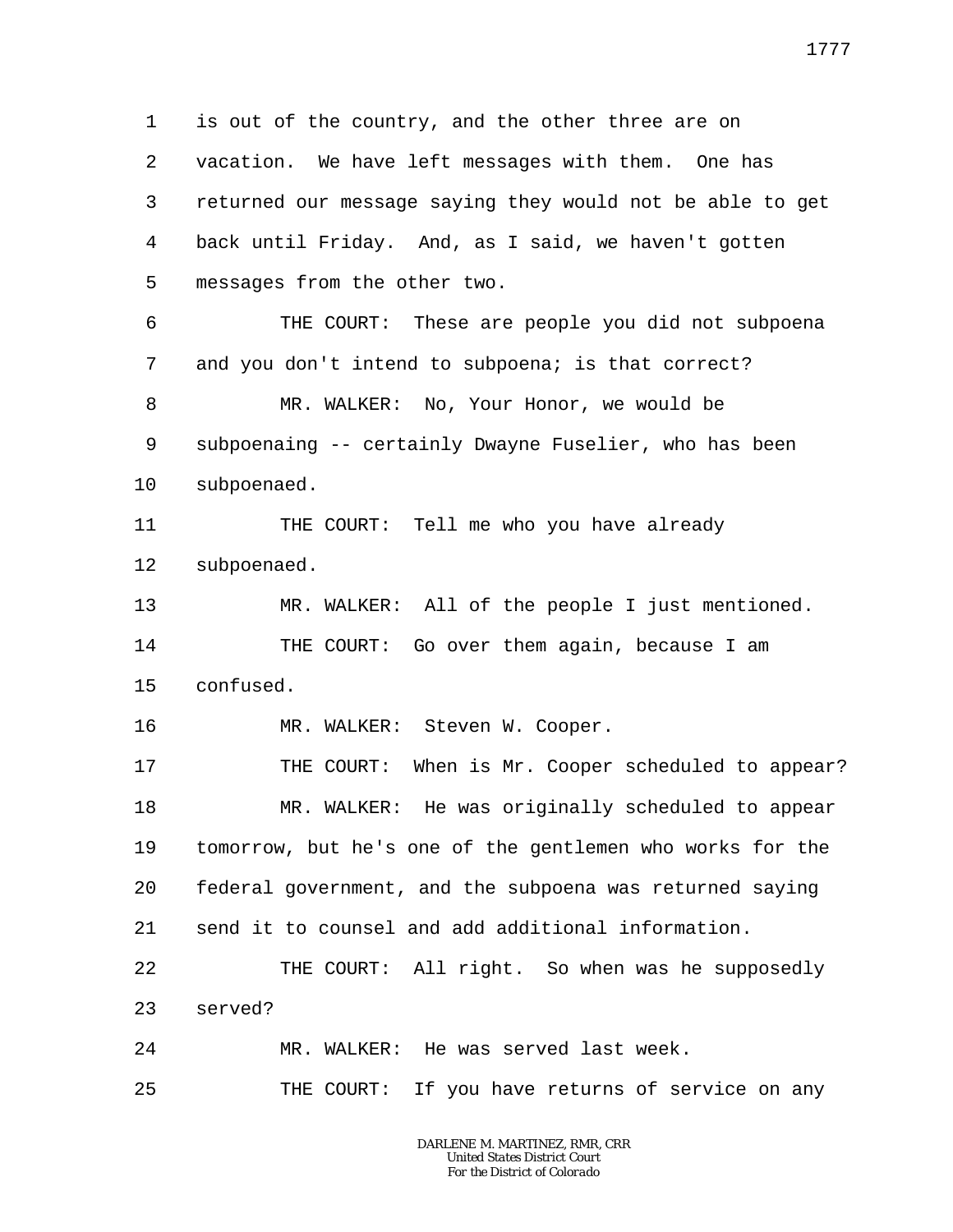1 of these people --

 $\overline{a}$ 3 MR. WALKER: I don't have them with me, but I can have them sent.

4 5 6 7 8 9 10 THE COURT: They need to be docketed. Those returns of service need to be docketed if you intend to enforce them. So you did not properly serve Mr. Cooper? MR. WALKER: According to DHS counsel. THE COURT: When was that subpoena served? MR. WALKER: I believe that was served last week. I don't have the exact date.

11 12 13 MR. KIRSCH: Your Honor, I can add a little bit of information about the two DHS witnesses based on my conversation with counsel for DHS last night.

14 15 16 17 Mr. Witherspoon was served, I believe, while he was here. He was personally served. However, the date on his -- the appearance date on his original subpoena was November 2nd. Both counsel accepted or was at least served.

18 19 20 21 22 23 24 25 Counsel for DHS was served yesterday with copies of subpoenas for Mr. Cooper and Mr. Witherspoon, and those subpoenas demanded the appearance of Mr. Witherspoon and Mr. Cooper to testify today. And those initial requests did not comply with the Touhy Regulation. Counsel for DHS informed the defendants' representative of that fact, and counsel for DHS is attempting to see whether or not those people can be made available sooner than that.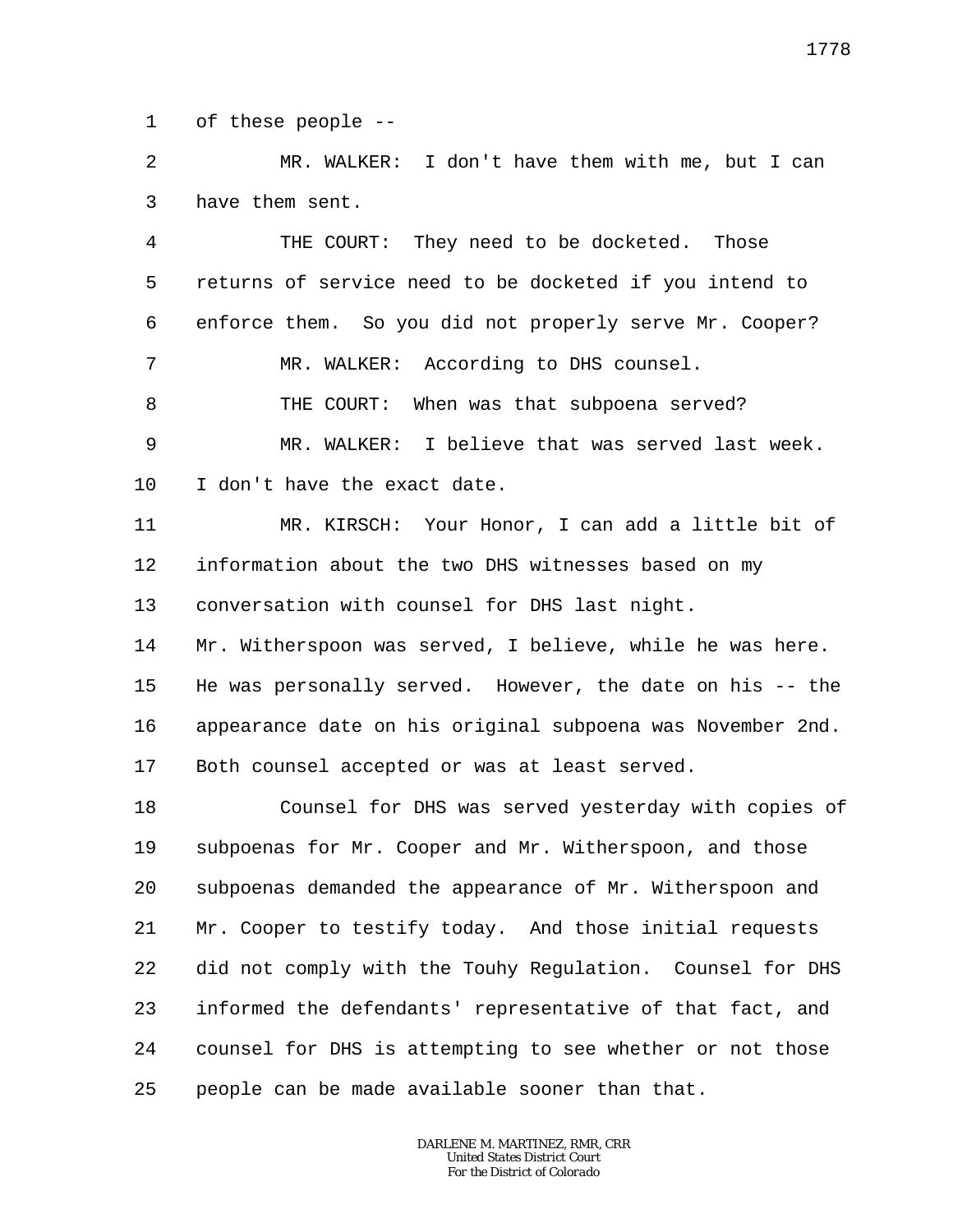1 2 3 It is my understanding both of them have made pre-existing arrangements and are not available -- are not available given those arrangements this week.

THE COURT: All right.

4

5 6 7 8 MR. KIRSCH: And Mr. Cooper -- I am sorry, Your Honor, Mr. Cooper is the last thing. According to the information I got from DHS counsel, Mr. Cooper has never been personally served.

9 THE COURT: All right.

10 11 12 13 14 15 16 17 MR. WALKER: Your Honor, I would agree with that. Mr. Cooper has not been personally served. There were attempts to serve him. We were unsuccessful in doing that. As Mr. Kirsch indicated, the counsel for DHS was served. I have not spoken directly with either of them. But according to our representative, Mr. Witherspoon has indicated he will not appear. And that's the latest status I have received on his appearance.

18 19 20 THE COURT: And, Mr. Kirsch, you indicated that they will appear, but they can't appear this week; is that correct?

21 22 23 24 25 MR. KIRSCH: Your Honor, I know that counsel for DHS is attempting to make them available, assuming that the requirements are -- that the legal -- the defendants comply with the legal requirements. I certainly didn't understand that Mr. Witherspoon is going to absolutely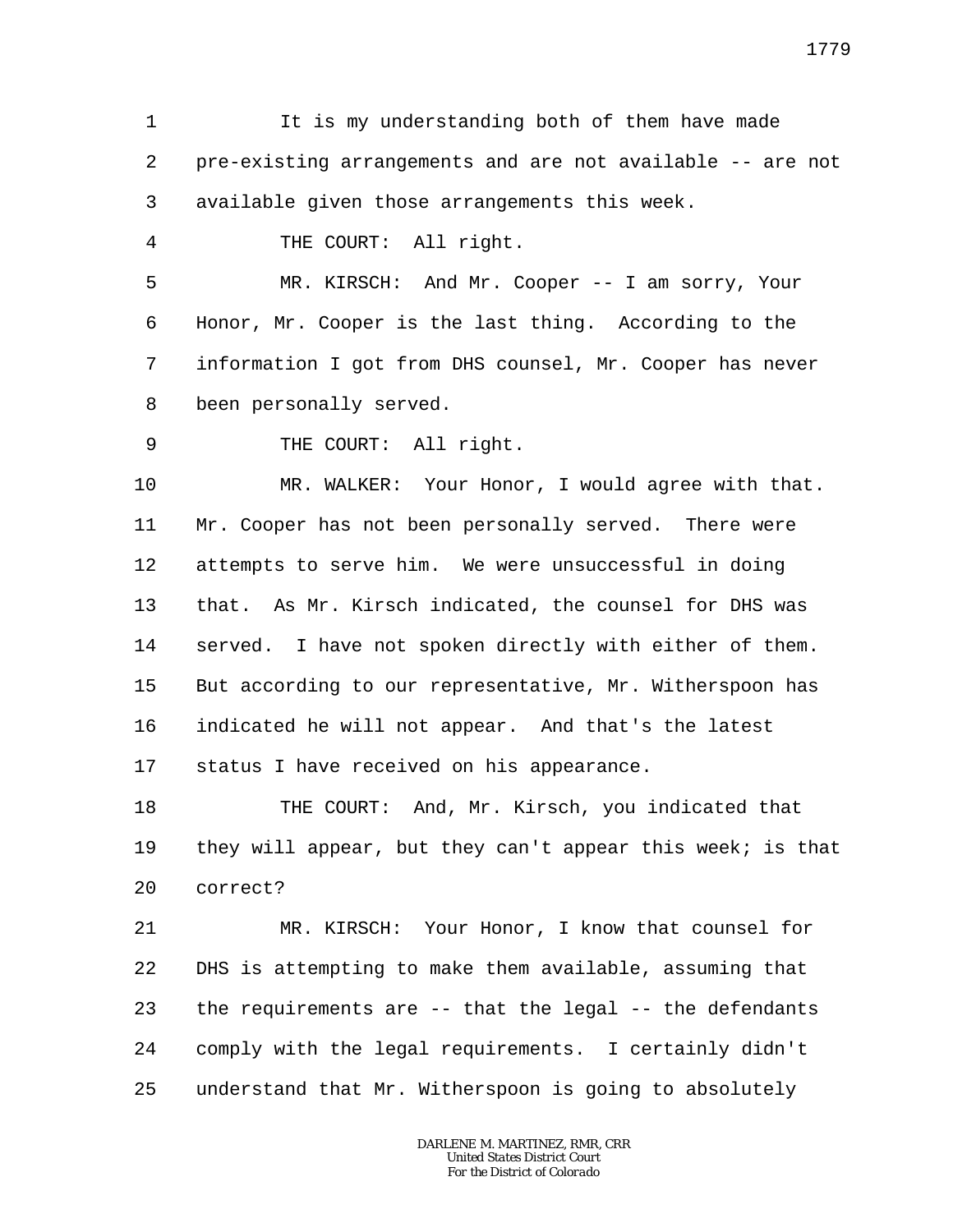1 2 3 4 5 6 7 8 9 10 11 12 13 14 15 16 17 18 19 20 21 22 23 24 25 refuse to appear. But I think the scheduling -- my understanding is the scheduling is potentially problematic for him, and it is even more problematic for Mr. Cooper. THE COURT: So other than Mr. Cooper and Mr. Witherspoon, who else has been served with a subpoena. MR. WALKER: Your Honor, we have -- Mr. Mikel Nelson has been served. THE COURT: When was he served? MR. WALKER: I believe he was served yesterday, Your Honor. And to the best of my understanding, he has agreed to appear tomorrow morning. THE COURT: All right. Who else? MR. WALKER: Mr. Don Vilfer, the expert witness. THE COURT: He was served with a subpoena? MR. WALKER: Yes, Your Honor. He has been subpoenaed. And, as I stated earlier, he has agreed to appear telephonically if that meets the Court's approval. THE COURT: Mr. Kirsch, what is the Government's position on that since he is an expert? MR. KIRSCH: Your Honor, we have to think about that some more, but my initial response is we would oppose him appearing telephonically. We have a confrontation right just as defendants do. MR. WALKER: If that is the case, the earliest he could testify would be Monday morning.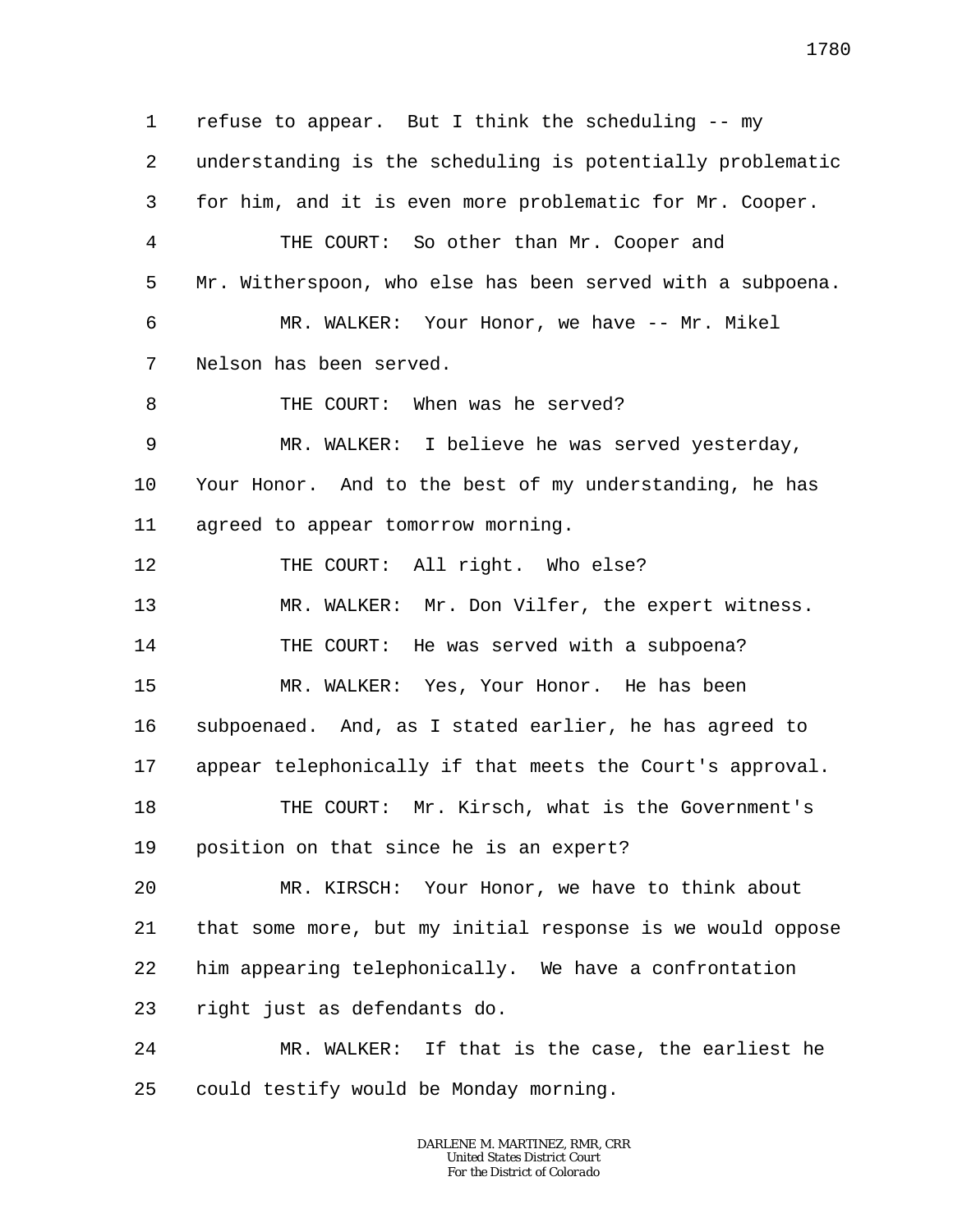1

THE COURT: All right.

2 3 4 5 6 7 8 9 10 11 12 13 14 15 16 17 18 19 20 21 22 23 24 25 MR. WALKER: Also, Mr. Vince Rosales was served yesterday, and to the best of my knowledge, he would be available tomorrow. But, as I said, I am awaiting definite status on that. THE COURT: All right. Who else? MR. WALKER: Your Honor, also Mr. Dwayne Fuselier. From what I have been told, he is away. Apparently there was no one at his home all week, and it appears they may be on vacation. So he has not been served. But we will certainly look to get his testimony. THE COURT: When did you attempt -- when did you begin to make attempts to serve him? MR. WALKER: Attempts began late last week, Your Honor, and have been ongoing every day since, I believe, Thursday of last week. THE COURT: Mr. Fuselier is listed as somebody - as a CILC subject matter expertise. What is his role? MR. WALKER: Your Honor, he was one of the former, I believe, federal agents retained by IRP Solutions to provide subject matter expertise. THE COURT: Similar to Mr. Epke? MR. WALKER: Yes, Your Honor. THE COURT: And Mr. Hillberry? MR. WALKER: Mr. Hillberry is here.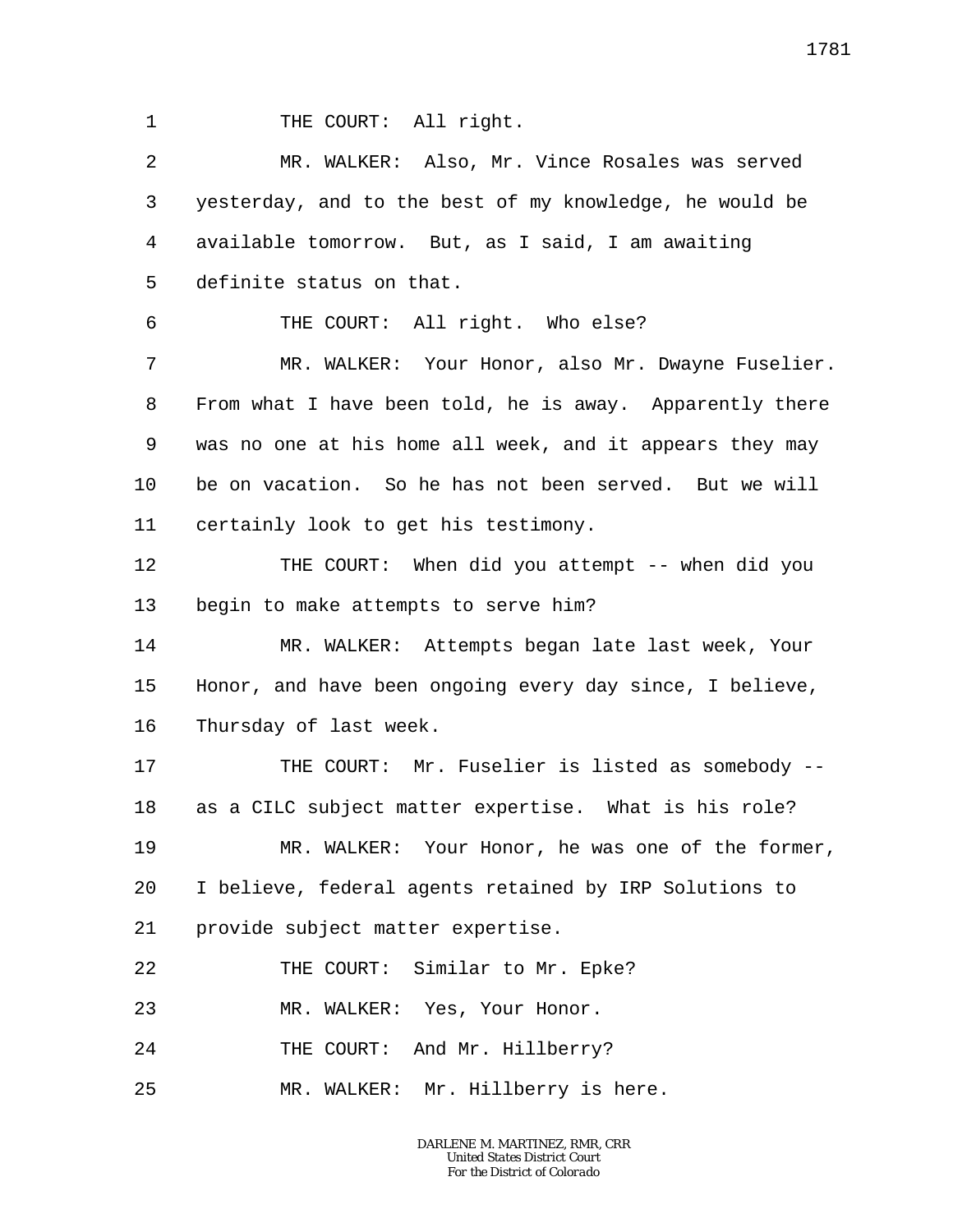1 2 3 4 5 6 7 8 9 10 11 12 13 14 15 16 17 18 19 20 21 22 23 24 25 THE COURT: And you subpoenaed him? MR. WALKER: Yes, Your Honor. He was subpoenaed. THE COURT: What will Mr. Fuselier add that Mr. Epke and Hillberry will not? MR. BANKS: Only thing he is going to testify to is the type of the independent contractor agreement that was actually signed, in the same capacity that Mr. Epke attested to. Mr. Hillberry has different testimony as relates to that regarding information he provided to the Government through requests for materials related to this case. So we want to question Mr. Hillberry about those types of things. But I would say that Mr. Fuselier is not going to provide much more than Mr. Epke. THE COURT: All right. So, therefore, his testimony would be cumulative of what Mr. Epke would provide -- has provided, rather. MR. BANKS: That's correct. But we would like, if he does not -- if Mr. Fuselier did not come to testify, we would like the documents associated, as far as independent contracts, to be entered into evidence for the jury. THE COURT: You can't do that unless you can lay foundation for them. MR. BANKS: Then we need him to testify. THE COURT: Well, then you should have had him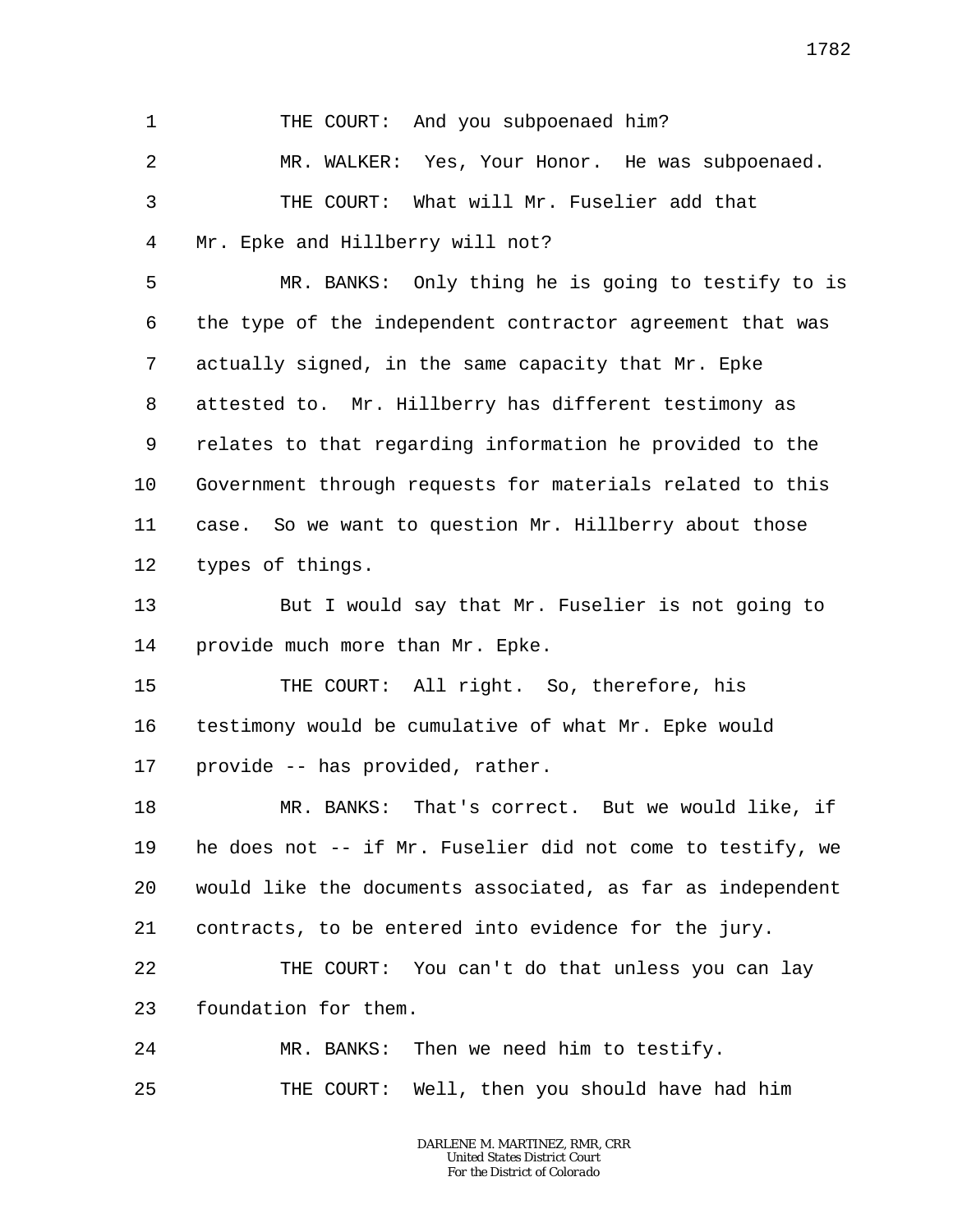1 served.

 $\overline{a}$ MR. BANKS: That is where we are.

3 THE COURT: Who else?

4 MR. WALKER: That's all.

5 6 7 THE COURT: Let's go through the people you haven't subpoenaed that you indicate you need to have testify. Let's begin with Tiffany Zellenbaba.

8 9 MR. WALKER: Tiffany Zellenbaba is -- she left a message on our answering machine. She is in Rome.

10 11 THE COURT: What is the -- what is the testimony that she would be providing?

12 13 14 15 16 17 18 MR. BANKS: Your Honor, Tiffany Zellenbaba worked for Robert Half. And there is significant testimony with regards to the way the contract was actually set up, actually involving, I believe, four different staffing entities; one outside of IRP and DKH or Leading Team -- Leading Team and DKH at the time. So as far as - additionally, Ms. Zellenbaba --

19 20 THE COURT: What is the relevance of her testimony to the issues in this case?

21 MR. BANKS: First off, they're internal

22 communications that Ms. Zellenbaba had internally

23 regarding the engagement of --

24 25 THE COURT: Internal communications with whom? MR. BANKS: Well, her internal communications with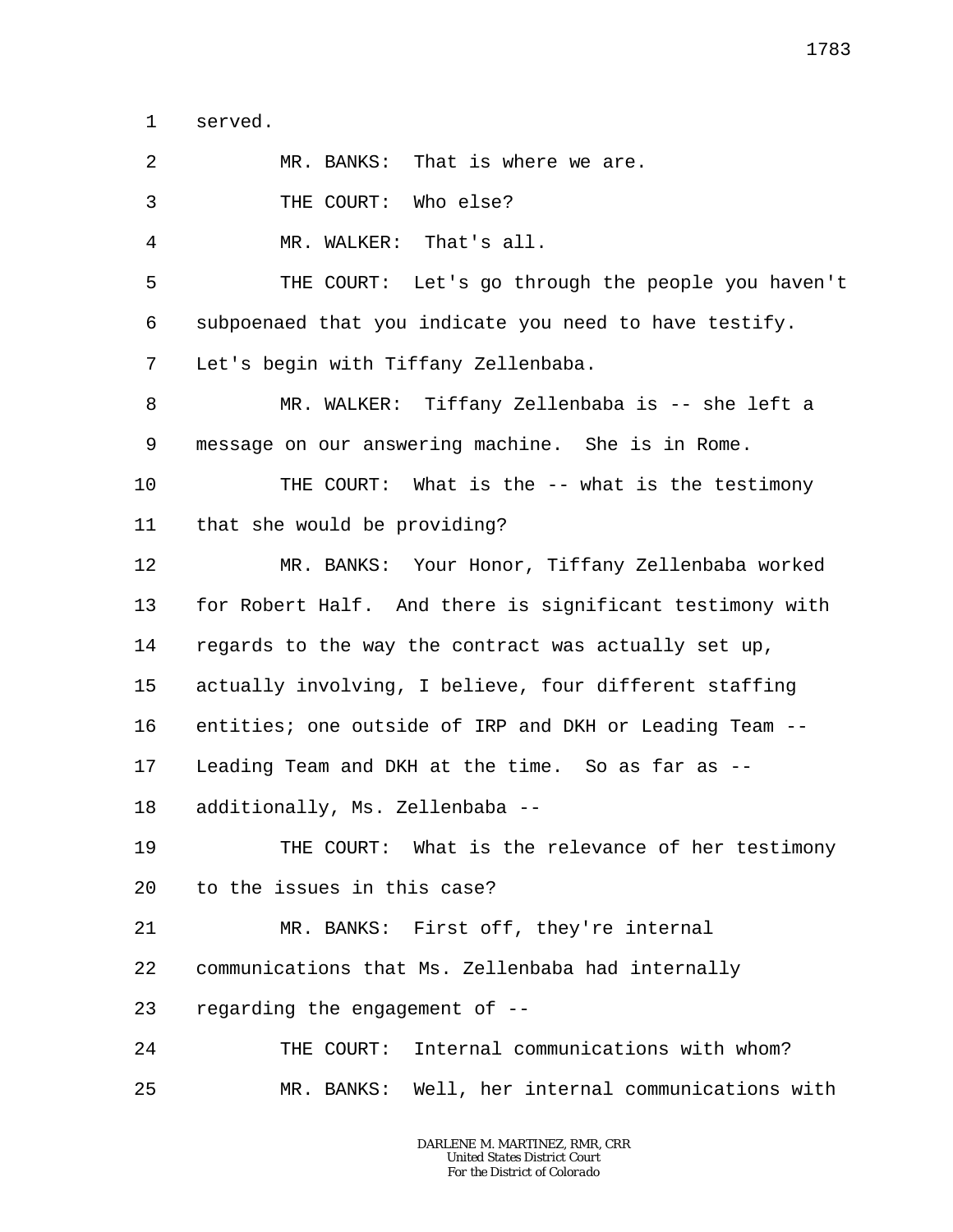1 2 3 4 her boss that she is going to be able to testify to that is actually in discovery. We have e-mails regarding that. We would like to question her on those e-mail communications.

5 6 THE COURT: And what is the relevance of those to the issues in this case?

7 8 MR. BANKS: It is directly related to her staffing people at Leading Team and DKH, I believe.

9 10 11 12 13 14 15 16 THE COURT: And what I'm trying to understand is - what I'm getting from you is that she has not been served, she is in Rome. We don't know when she is going to be back. I assume you are going to be asking for some sort of continuance. In order to get that, you have to show me who the witnesses are, what their testimony will be, how that testimony is competent and relevant, and that you used due diligence to obtain their attendance.

17 18 19 20 So what I am trying to determine is what is the relevance of her testimony? You are giving me generalities. I need to know specifically how she will add to your defense.

21 22 23 MR. BANKS: Your Honor, I guess my hesitation is, I guess, because the Government sits here, and he gets some sort of notice --

24 25 THE COURT: Well, you haven't asked for a continuance. If you are going to have to ask for a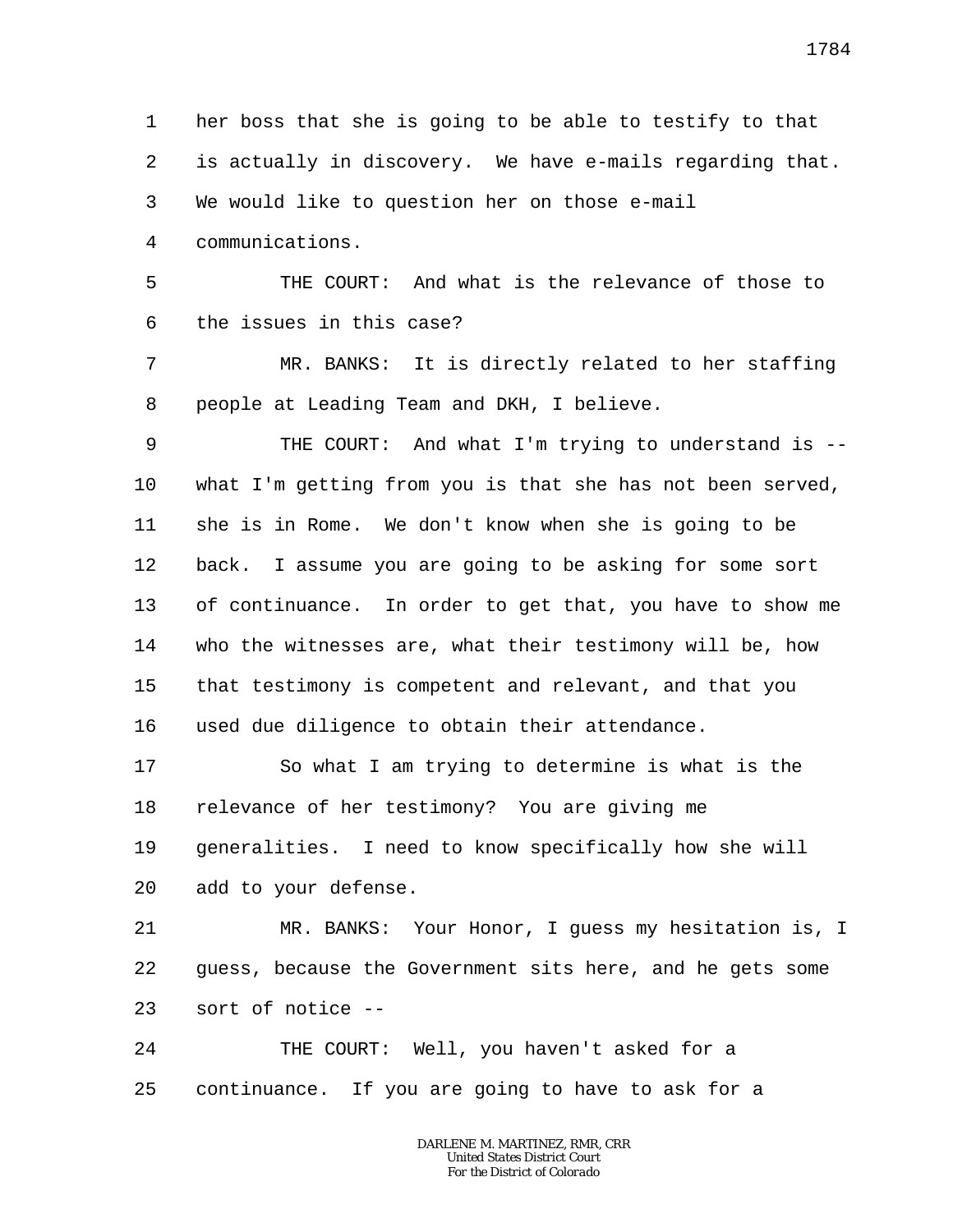1 2 3 continuance, you are going to have to discuss these things. If you don't want to ask a for a continuance at this point, fine, we can move on.

4 5 6 7 8 9 10 11 12 MR. BANKS: We will go ahead and discuss it. Ms. Zellenbaba had direct communications about whether or not -- with her supervisors and her managers on whether - how and why she should engage with IRP. She was also admonished by -- to some extent, at least put on notice by the credit department that this was a risky business proposition, and her motivations to move and to continue engaging with Leading Team is actually annotated in those e-mail communications.

13 14 THE COURT: And didn't we have someone from Robert Half's testify?

15 16 MR. BANKS: I don't think the Government called anybody from Robert Half.

17 18 19 20 21 22 23 24 MR. KIRSCH: We have not had anybody from Robert Half, and we don't have those e-mails in evidence, Your Honor, in large part because they would all be hearsay. MR. BANKS: Your Honor, those e-mails were sent to the Government in the form of -- and Bates numbers were actually mentioned in the form of our proffer. As part of the representations made, we'll pull those Bates numbers and provide them to the Government.

25 MR. KIRSCH: Your Honor, I am not suggesting we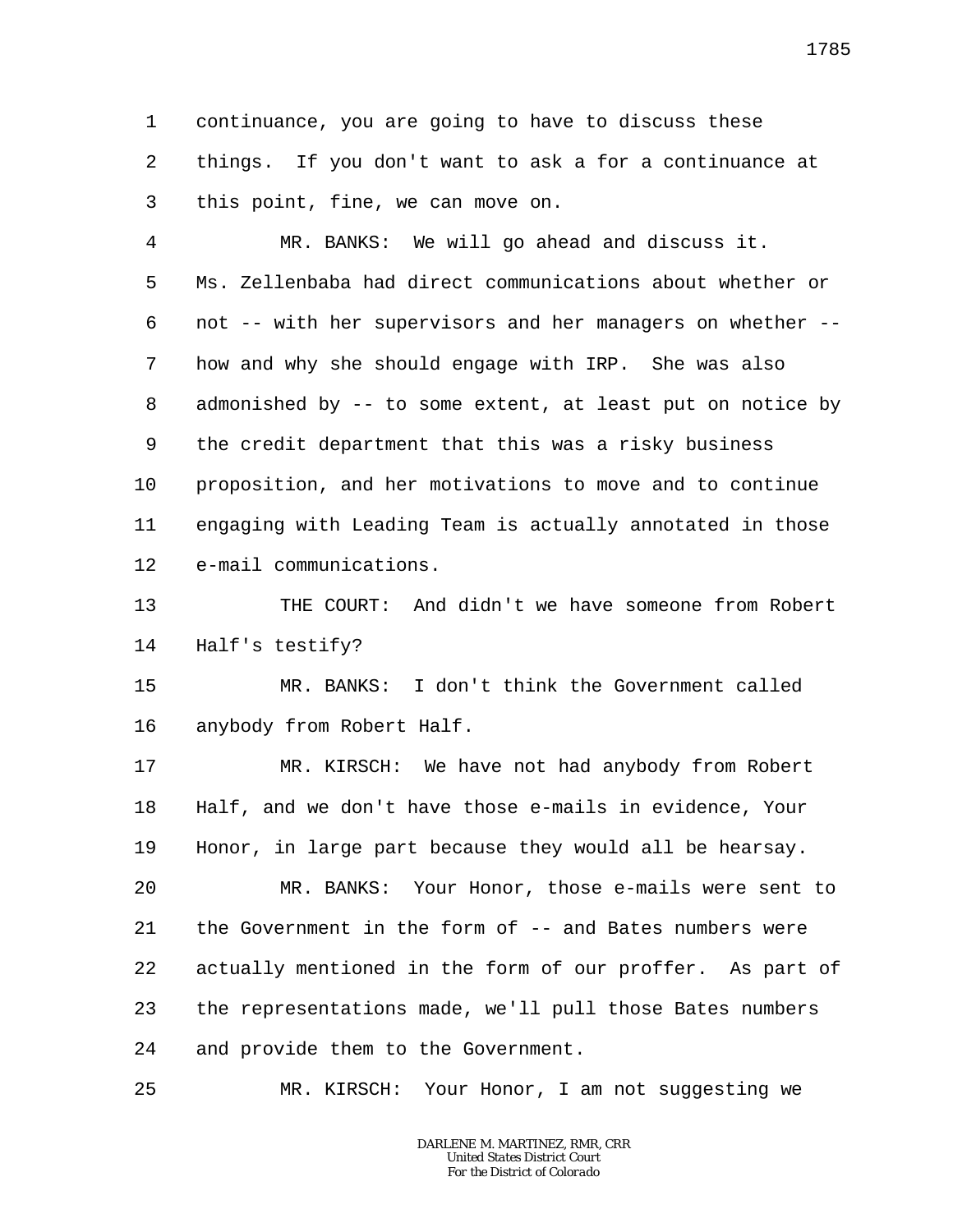1 2 3 4 5 6 7 8 9 10 11 12 13 14 15 16 17 18 19 20 21 22 23 24 25 don't have them. What I am suggesting is that they would be inadmissible in the course of this trial because they constitute hearsay. We do have them. THE COURT: All right. So when did you begin your efforts to subpoena Ms. Zellenbaba? MR. WALKER: Your Honor, I am not certain of that. I believe that was last week. I am not certain of a date. THE COURT: Who else? MR. BANKS: Your Honor, I would like to just comment on Mr. Kirsch saying these e-mails are hearsay. These e-mails are actually Tiffany Zellenbaba's e-mail. THE COURT: They are still out-of-court statements, and if you're submitting them to prove the truth of the matter asserted, they would be hearsay, unless there is some exception to them. MR. BANKS: Right. THE COURT: That is all Mr. Kirsch is saying, is he is going to object to them on the basis of hearsay. So unless you have an exception to that, they may be excluded as hearsay. MR. BANKS: Okay. THE COURT: So, you mentioned that you did serve Mr. Rosales, who had not been subpoenaed. He is with Idea Integrations. He is going to appear tomorrow? MR. WALKER: Yes, Your Honor. The date and time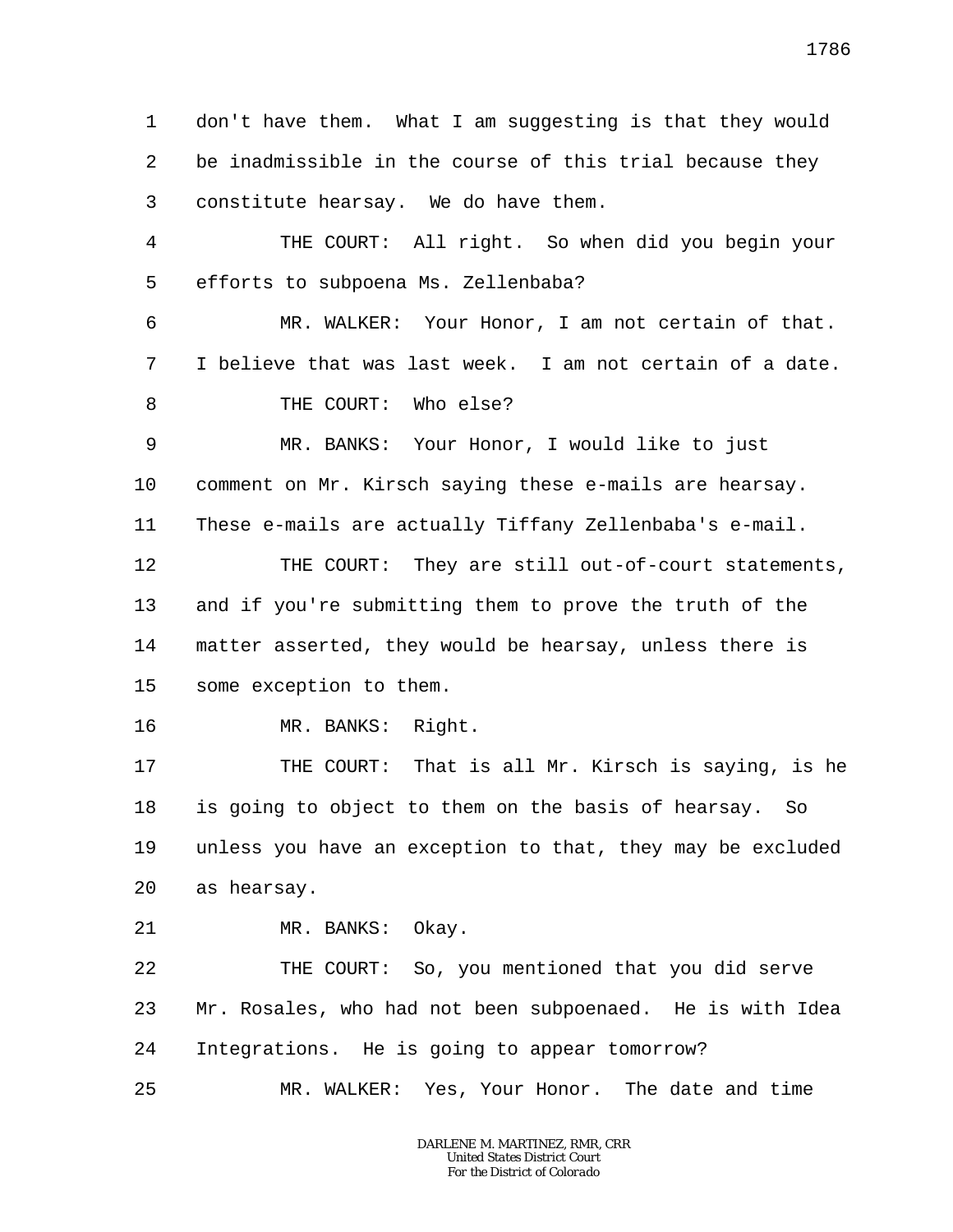1 for all of these subpoenas is 9:00 a.m. tomorrow.

 $\overline{a}$ 3 THE COURT: And, Mr. Beltran, what happened with him?

4 5 6 7 8 MR. WALKER: Your Honor, I'm not certain the status with Mr. Beltran. Let me check my file. Your Honor, I don't have the status of Mr. Beltran. But, to the best of my understanding, he has been served, and I'll request definitely a status on his subpoena.

9 10 11 THE COURT: Yesterday you told me he was. MR. WALKER: I believe he has been. I need to check.

12 13 THE COURT: Now, you also had -- you said Witherspoon you had served. What about Krishnan,

14 Francesconi and Hickes?

15 16 MR. WALKER: Your Honor, those individuals we are not going to call.

17 THE COURT: What about Mr. Pisciotta,

18  $P-I-S-C-I-O-T-T-A?$ 

19 20 MR. WALKER: Your Honor, there was an attempt to serve him, and that subpoena was returned without service.

21 THE COURT: When was the attempt made?

22 MR. WALKER: That was Friday before last, Your

23 Honor, or Thursday before last, Your Honor.

24 THE COURT: Thursday before last, meaning last

25 Thursday the 6th?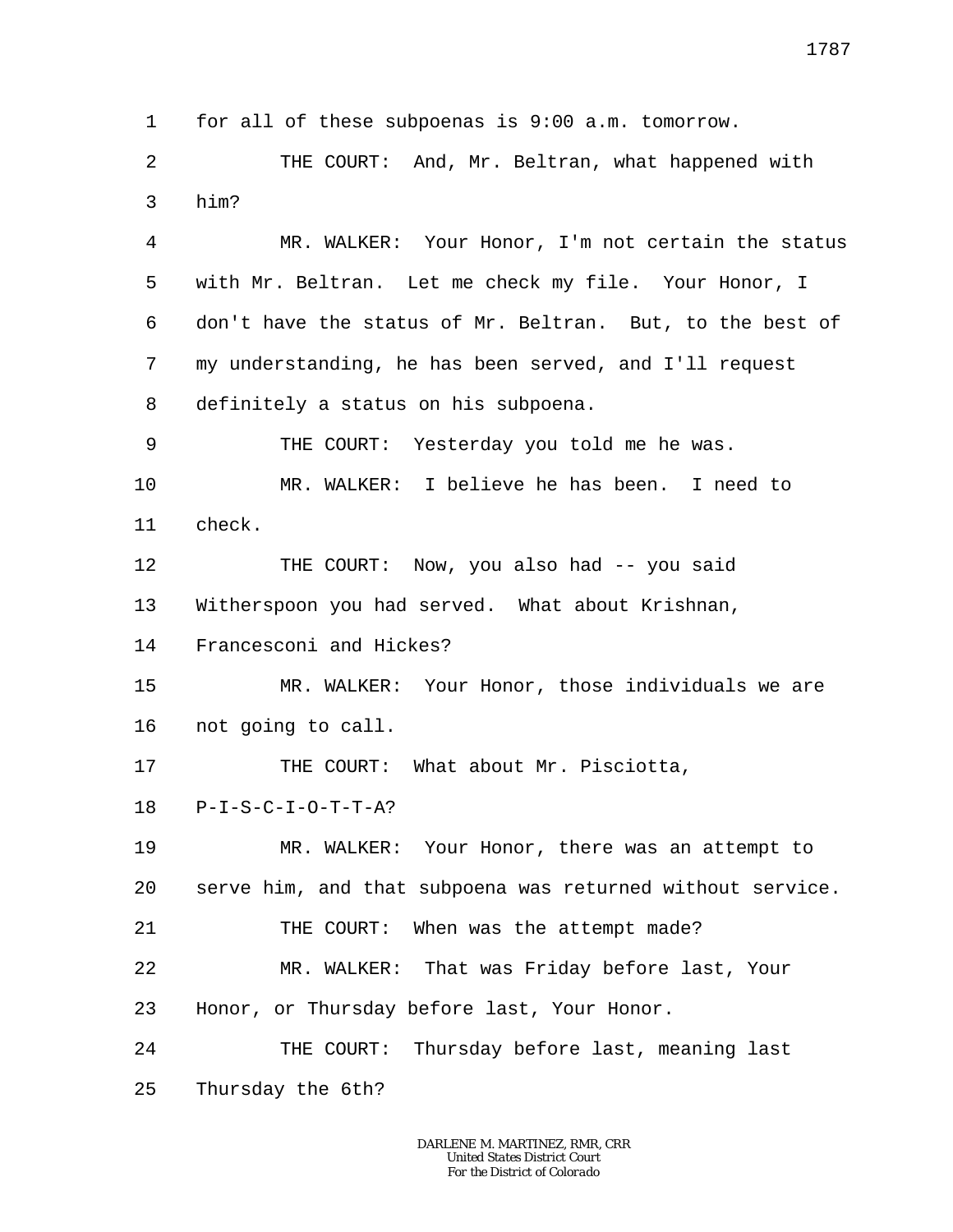1 2 3 4 5 6 7 8 9 10 11 12 13 14 15 16 17 18 19 20 21 22 23 24 25 MR. WALKER: I believe so. I need to find a file that has that date on it. But it would have been the end of that week. THE COURT: MaryAnn McLaughlin. You said she had not been subpoenaed. What is the status of her? MR. WALKER: That's correct, Your Honor. Your Honor, we are still attempting to serve her. THE COURT: When was the first attempt made with Ms. McLaughlin? MR. WALKER: That was made -- that was also the week before last. THE COURT: Meaning? MR. WALKER: On the -- THE COURT: October 6th or 7th? MR. WALKER: It would have been the 6th. THE COURT: All right. And you don't know the status of that? MR. WALKER: The last status I have is she has not been served. She is not at the address we have for her. THE COURT: Mr. Lam Ha? MR. WALKER: Mr. Lam Ha just returned from a trip. He has been served, but we have determined his testimony would be cumulative. THE COURT: You are not going to call him? MR. WALKER: That's correct, Your Honor.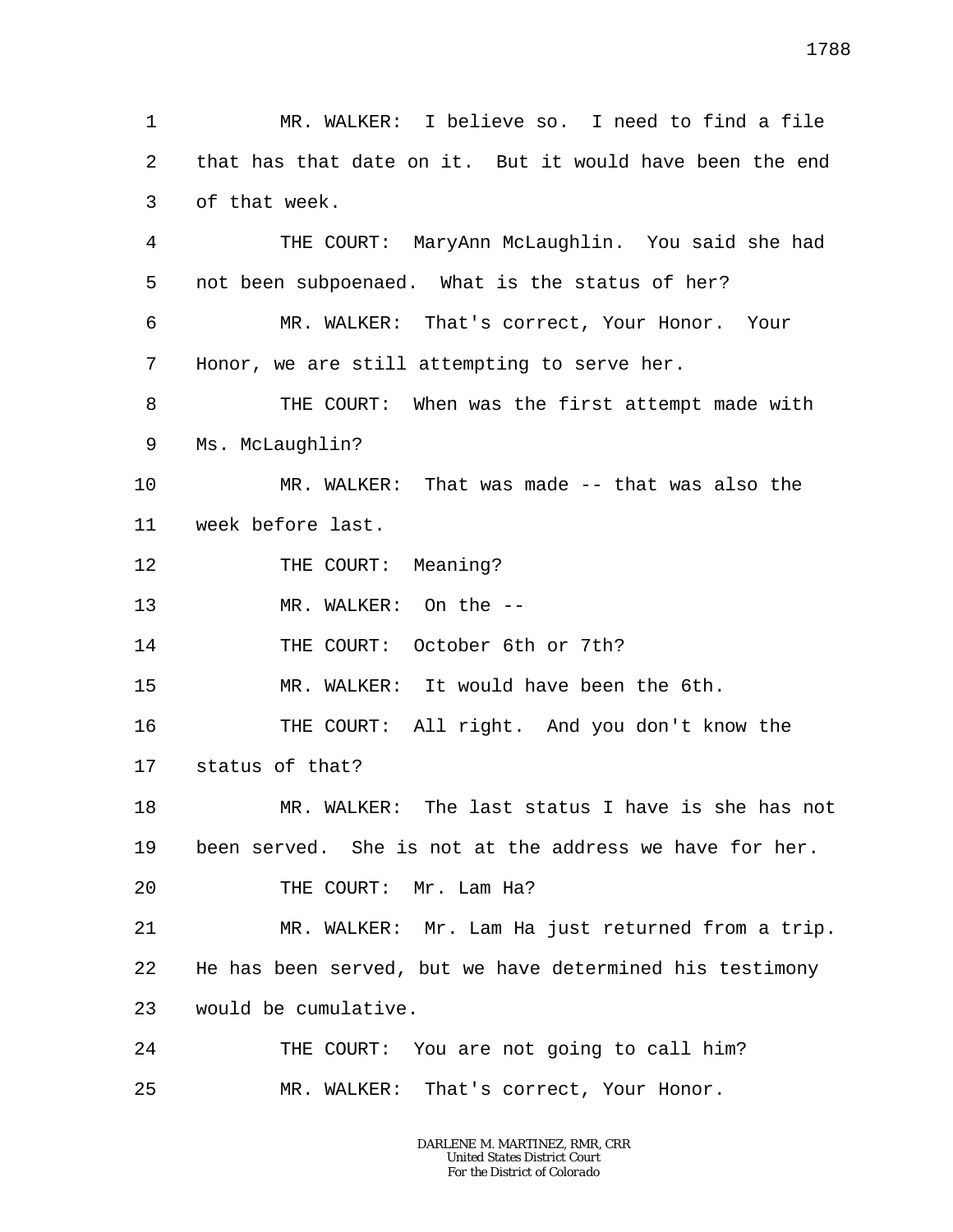1 2 3 4 5 6 7 8 9 10 11 12 13 14 15 16 17 18 19 20 21 22 23 24 25 THE COURT: Mr. Nelson? MR. WALKER: Mikel Nelson, he has also been served, but his testimony would also be cumulative. We will not call him. THE COURT: Okay. MR. WALKER: Let me double check that one, Your Honor. Let me double check that status. I am sorry, Mikel Nelson has been served for appearance tomorrow morning. THE COURT: All right. Ms. Harris? MR. WALKER: Your Honor, we will not be calling Ms. Harris. THE COURT: You said Mr. Vilfer can appear on Monday or by phone tomorrow? MR. WALKER: Yes, Your Honor. THE COURT: You said Mr. Rosales was served, and he will be here tomorrow. MR. WALKER: Yes, Your Honor. Your Honor, we are double checking that. He was served for an appearance for tomorrow morning, and we are going to get a status on his availability. MR. BANKS: Your Honor, I did notify the people, as far as the service -- return of the service on those subpoenas, and all of them will be docketed probably later on this morning.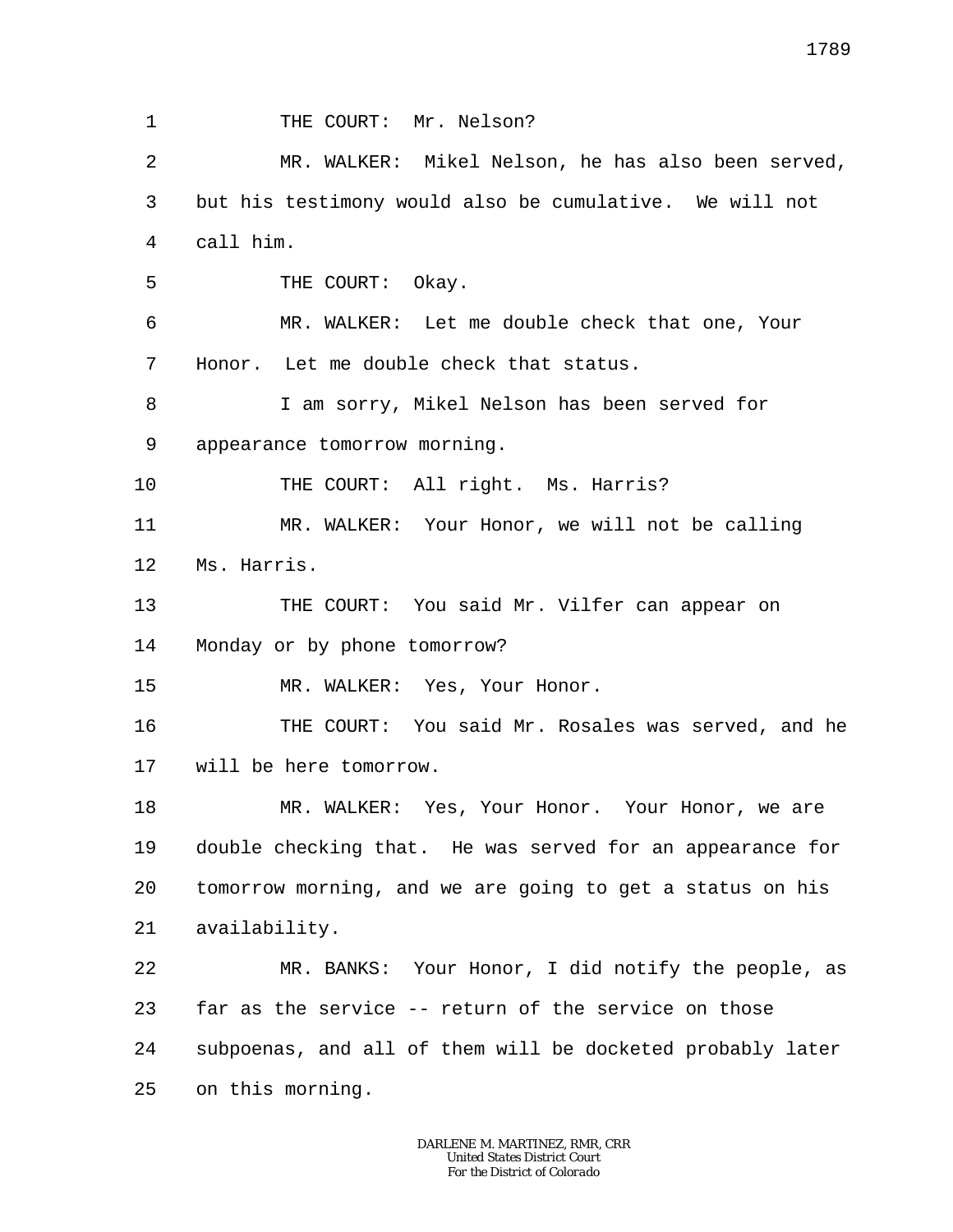1 2 3 4 5 6 7 8 9 10 11 12 13 14 15 16 17 18 19 20 21 22 23 24 25 THE COURT: All right. Mr. Belrose of the New York PD and Mr. Gianelli of New York PD. MR. WALKER: Your Honor, we received a call from counsel at the NYPD, who had conversed with Mr. Gianelli. And in that conversation, he related that he does not have good recollection of the matters. We will be calling him during the lunch time break today to personally interview him. THE COURT: Mr. Gianelli? MR. WALKER: Mr. Gianelli. THE COURT: Has he been subpoenaed? MR. WALKER: Yes, Your Honor, he has been. THE COURT: So you don't know if you are going to call him yet? MR. WALKER: That's correct. THE COURT: What about Mr. Belrose? MR. WALKER: Mr. Belrose, Your Honor, he has not been served. And we will not be calling Mr. Belrose. THE COURT: All right. Ms. Broerman? MR. WALKER: Your Honor, Ms. Broerman has not yet been served. THE COURT: What is the relevance of her testimony from Senator Allard's office -- former Senator Allard's office? MR. WALKER: Your Honor, Senator Allard was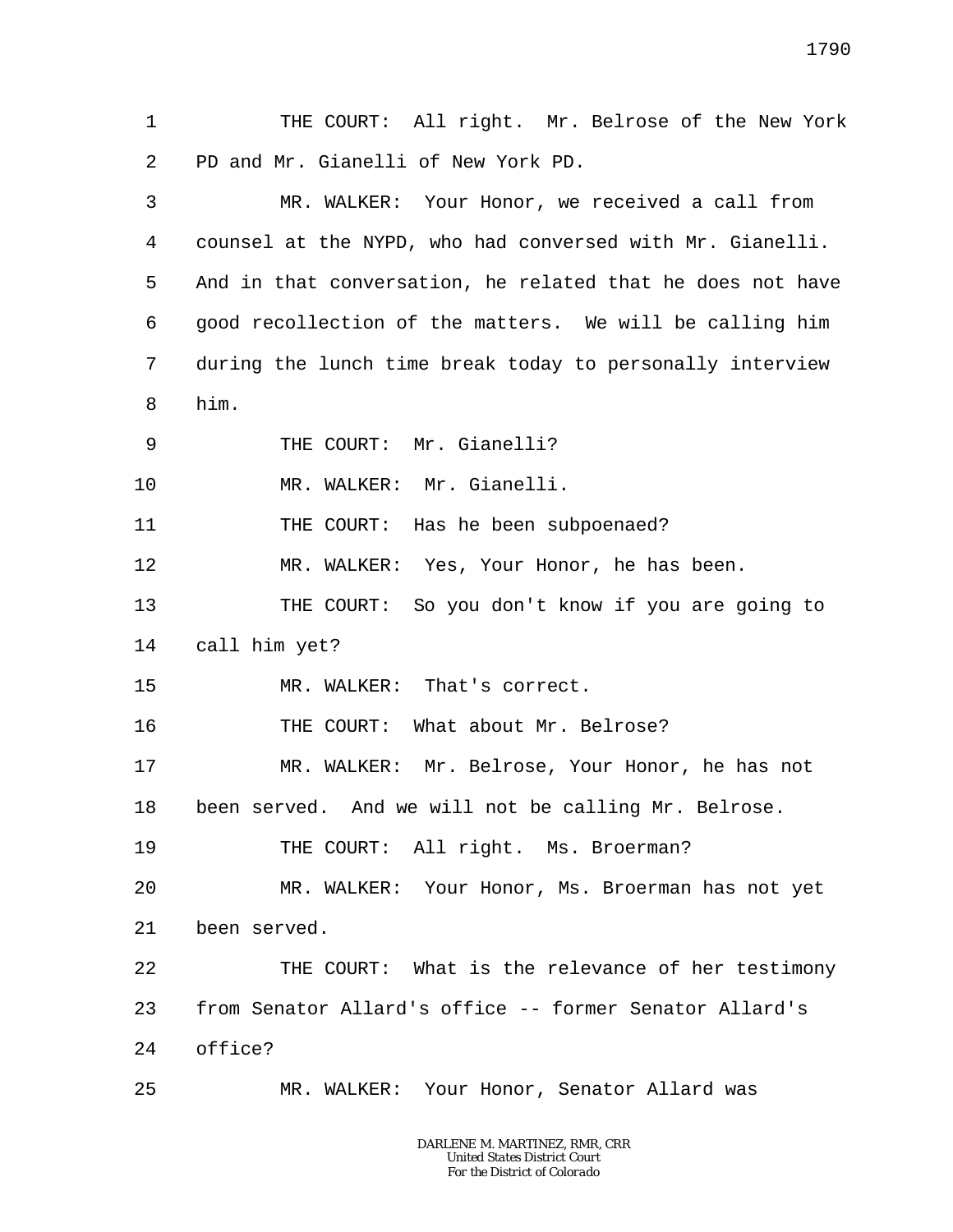1 2 3 4 5 6 7 8 9 10 11 12 13 14 15 16 17 18 19 20 21 22 23 24 25 instrumental in us contacting different federal agencies about the CILC application, and also he assisted us in making contacts in Washington, D.C. That would be the extent of the involvement there. THE COURT: All right. So what does Ms. Broerman know about that? MR. WALKER: Your Honor, I believe that --MR. BANKS: She also was, I believe, Your Honor -she interacted with the Colorado Bureau of Investigations at the time that we were involved with CBI regarding the software. THE COURT: So what does she add that the other CBI officers couldn't? MR. BANKS: I don't think she adds anything extra, Your Honor. THE COURT: So she would be cumulative? MR. BANKS: Honestly, Your Honor, we were using that witness, as far as just overall company legitimacy. I don't think she will be necessarily relevant. THE COURT: All right. She has not been subpoenaed? MR. WALKER: That's correct. THE COURT: Have you spoken to her at all? MR. WALKER: No, Your Honor. She has apparently moved on from her job, and we haven't been able to find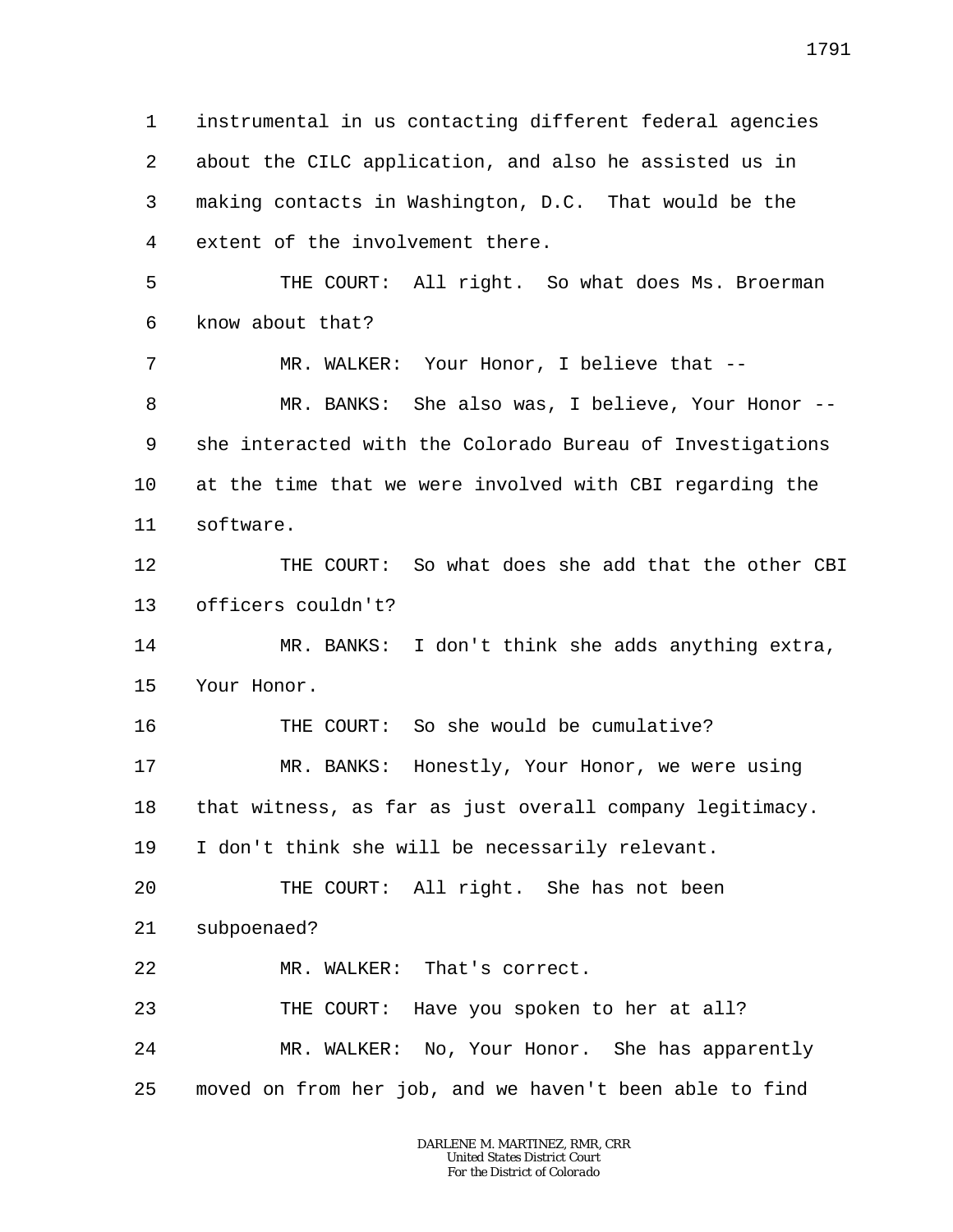1 her.

2

THE COURT: Okay. Mr. Perry?

3 4 MR. WALKER: No, Your Honor, he has not been served at this time.

5 6 7 8 9 10 11 12 THE COURT: What is his role or testimony to be? MR. BANKS: Your Honor, he was one of the companies that we engaged in, obviously, and determined that based on creditworthiness and communication with his business partners, that we were not creditworthy to move forward with. In addition, he could provide testimony that no mention of a contract in interactions with myself were ever mentioned to him with regards to DHS and NYPD.

13 14 15 16 17 THE COURT: But he did not -- as I understand, then, he is going to be similar to the testimony you have already submitted by one or two witnesses that they did not enter into any sort of contract arrangements with IRP or any of the other companies?

18 19 20 21 22 23 24 25 MR. BANKS: And we think it is important, Your Honor, that given the fact that the Government -- the Indictment has said we continued to communicate that we had current or impending contracts, this was not communicated to Mr. Perry. And it was our position that any staffing companies that can testify that we did not provide those type of communications are very relevant, as far as we're concerned, as far as our representations are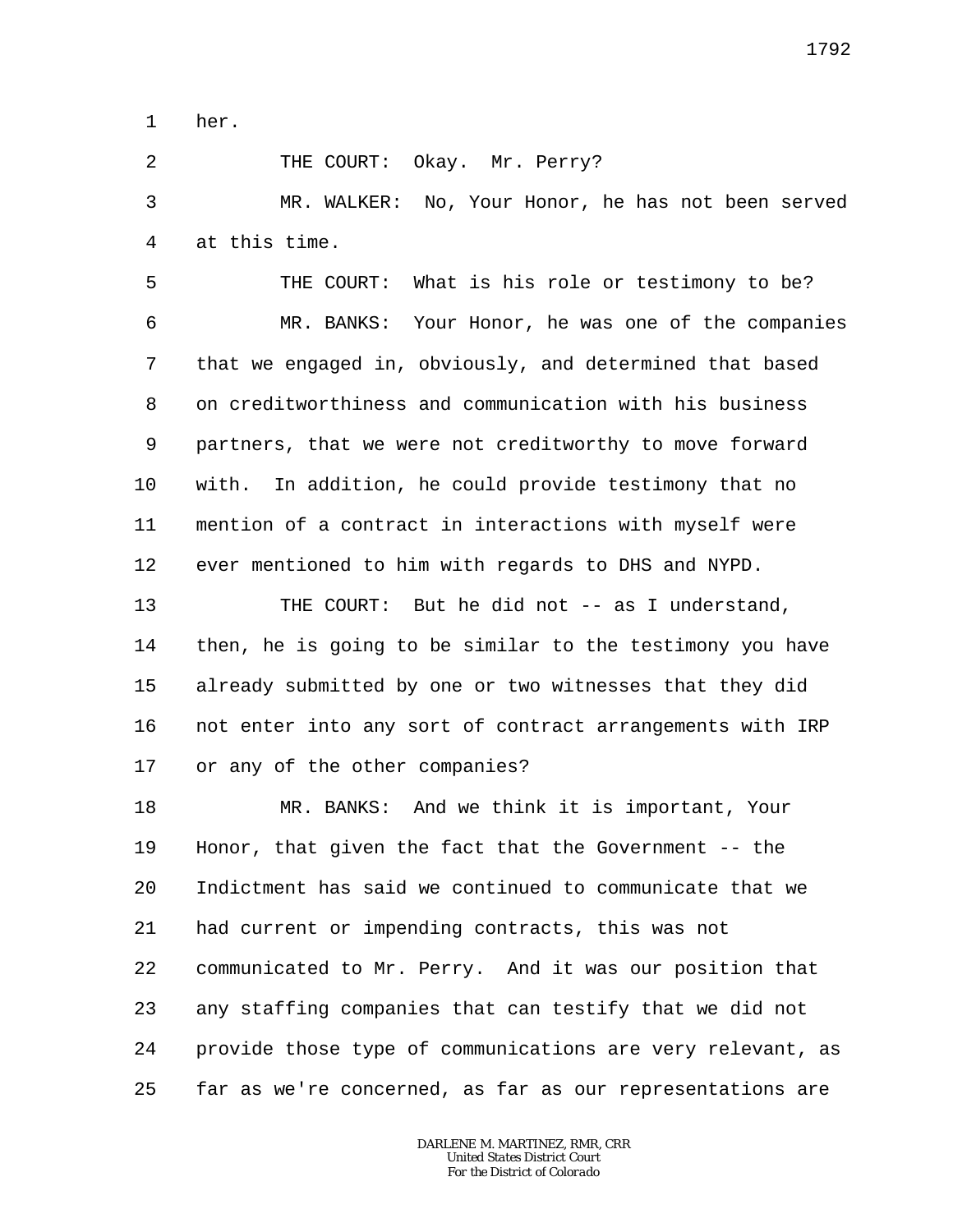1 concerned.

2 3 4 5 6 7 8 9 10 11 12 13 14 15 16 17 18 19  $2.0$ 21 22 23 24 25 THE COURT: All right. What efforts -- when did you begin your efforts to subpoena Mr. Perry? MR. WALKER: Your Honor, that would have been the same week; on or about October 5th, 6th or 7th. THE COURT: So not until late last week, as well? MR. WALKER: Yes, Your Honor. THE COURT: And what efforts have been made -- you said he is not subpoenaed. What efforts have been made other than going out once to try to subpoena him? MR. WALKER: There have been efforts made to find his current employer. I believe that has been determined. I would need to get more details on the exact efforts that have been made. But I believe his current employer has been located. But for some reason they haven't been able to serve him there. They don't have a home address for him. THE COURT: So with respect to Ms. Broerman and Mr. Perry, you haven't even pursued their location up until last week? MR. WALKER: Yes, Your Honor, that was pursued earlier. THE COURT: Why are we just now finding out where he lives or where he can be served? MR. WALKER: Your Honor, I am not certain of what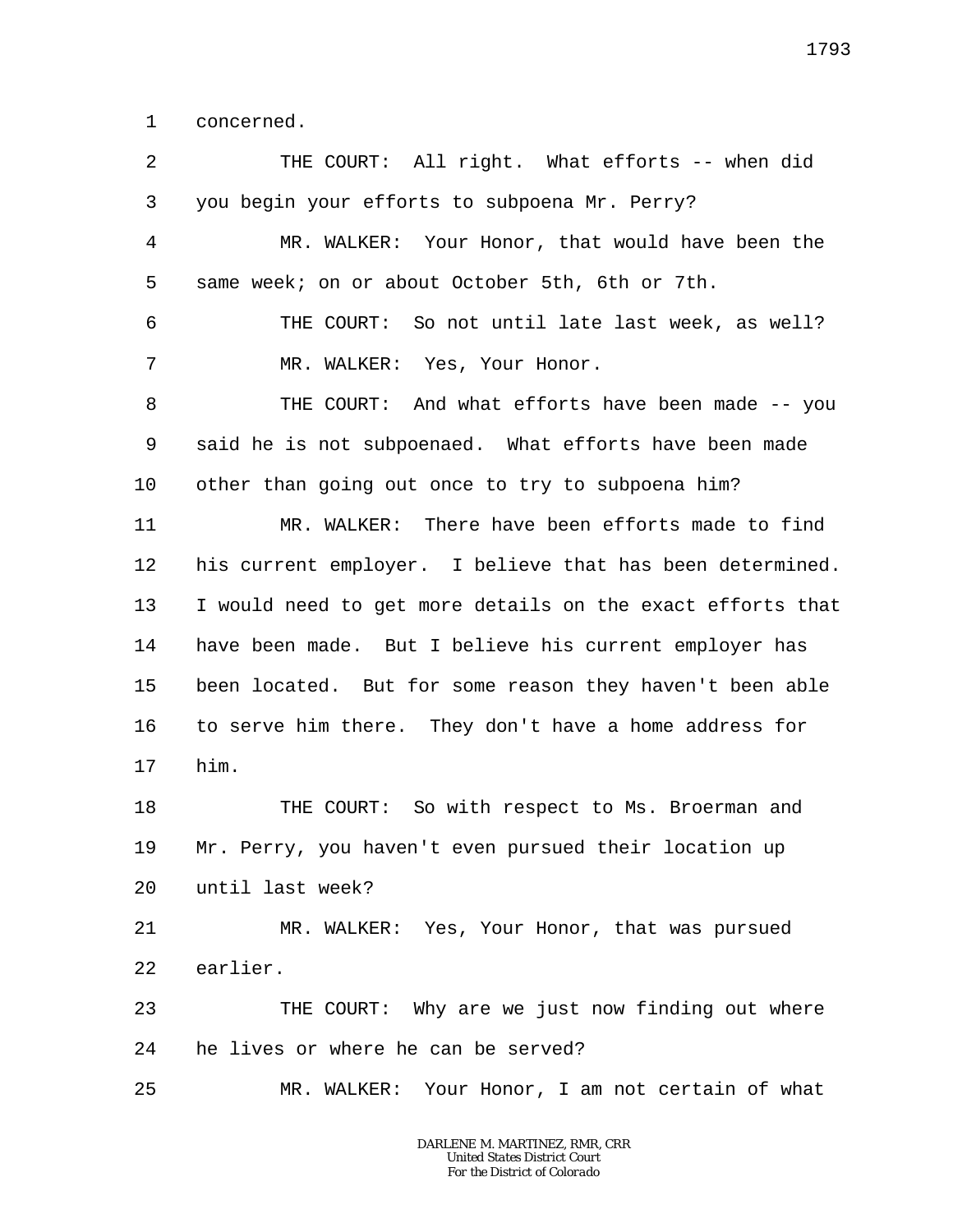1 2 means were used to try to locate him. But they have been trying to locate him for --

4 5 6 MR. WALKER: The support people who are helping us. I mentioned yesterday Lisa, and people who are assisting her.

7 THE COURT: Lisa who?

3

8 MR. WALKER: Lisa Stewart.

THE COURT: Who has?

9 10 THE COURT: How are you aware of what efforts she's made?

11 MR. WALKER: Am I aware?

12 13 THE COURT: How are you aware of what efforts she has made?

14 15 MR. WALKER: I talked with her, and she told me she used several sources.

16 17 THE COURT: When did she first start her efforts to try to locate these witnesses?

18 19 20 21 MR. WALKER: She has been working on locating people for at least a month, Your Honor. The results - some of these people who have appeared have been found through those efforts.

22 23 THE COURT: All right. And Mr. Beebe, what is the status with him?

24 25 MR. WALKER: Mr. Beebe was out of town. And I believe that he is coming back in town tomorrow. But let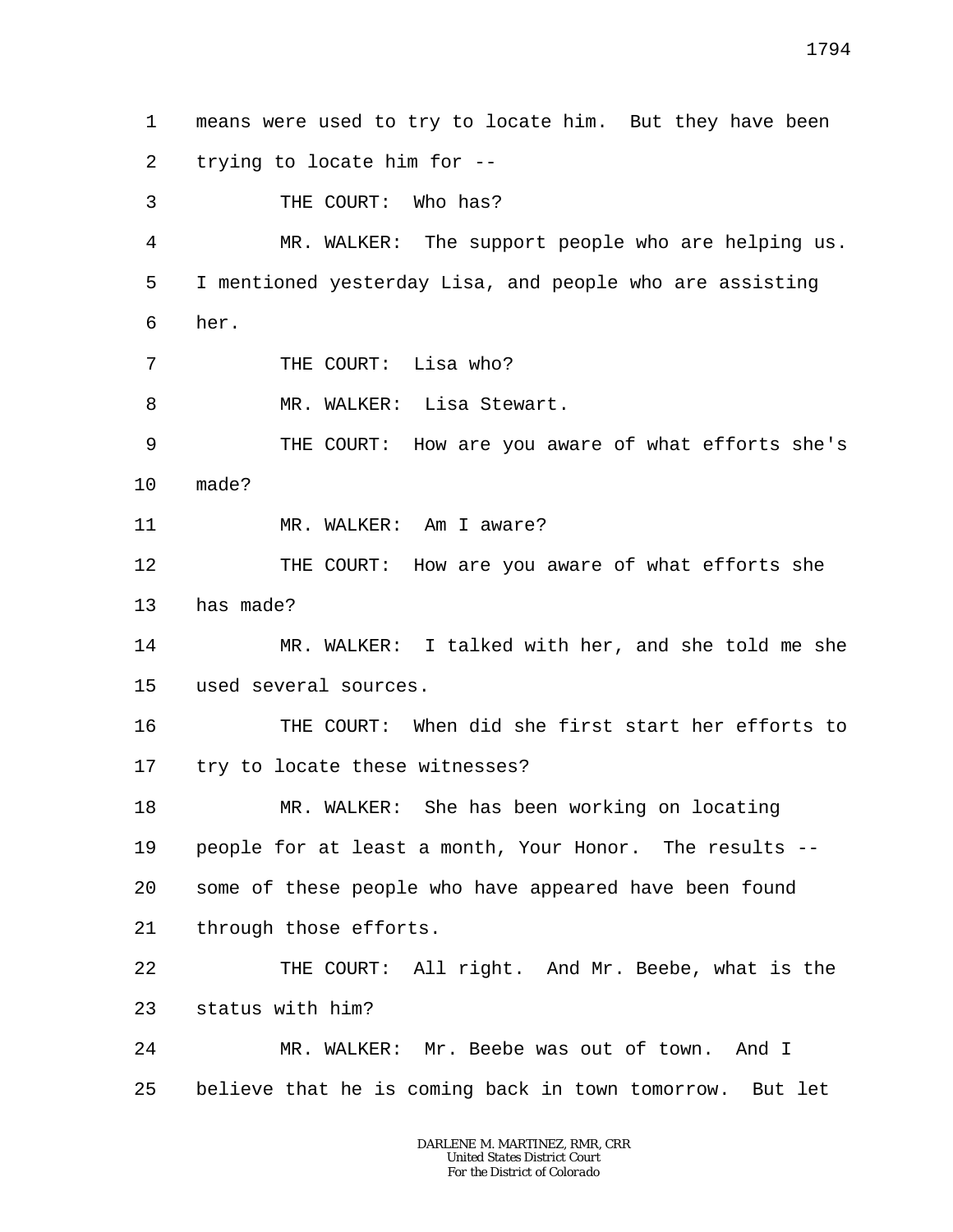1 2 me check to see if I have a status on his service. No Mr. Beebe has not been served.

| 3       | THE COURT: All right. Now, you have four, five            |
|---------|-----------------------------------------------------------|
| 4       | witnesses from Philadelphia; Amy Kurland, Dan Heitzer,    |
| 5       | H-E-I-T-Z-E-R, Everett Gillison, Lorelei Larson, Shonique |
| 6       | McCall, M-C-C-A-L-L. What is the status of those?         |
| 7       | MR. BANKS: Again, Your Honor, we honestly -- we           |
| 8       | chose not to pursue them given the Court's previous       |
| 9       | position to post-2005 interactions with the Philadelphia  |
| $10 \,$ | Police Department.                                        |
| 11      | So they are all post-2005<br>THE COURT:                   |
| 12      | communications?                                           |
| 13      | MR. BANKS: Correct.                                       |
| 14      | THE COURT: All right. Lorne Cramer, is that one           |
| 15      | you said would appear today --                            |
| 16      | MR. WALKER: Your Honor --                                 |
| 17      | THE COURT: -- or tomorrow?                                |
| 18      | MR. WALKER: Your Honor, Mr. Cramer would not be           |
| 19      | available until next week, as well.                       |
| 20      | THE COURT: When was he subpoenaed?                        |
| 21      | MR. WALKER: I don't have the status on Mr. Cramer         |
| 22      | handy.                                                    |
| 23      | THE COURT: Why is he not available this week?             |
| 24      | MR. WALKER: Your Honor, he was also traveling.            |
| 25      | THE COURT: How was he served?                             |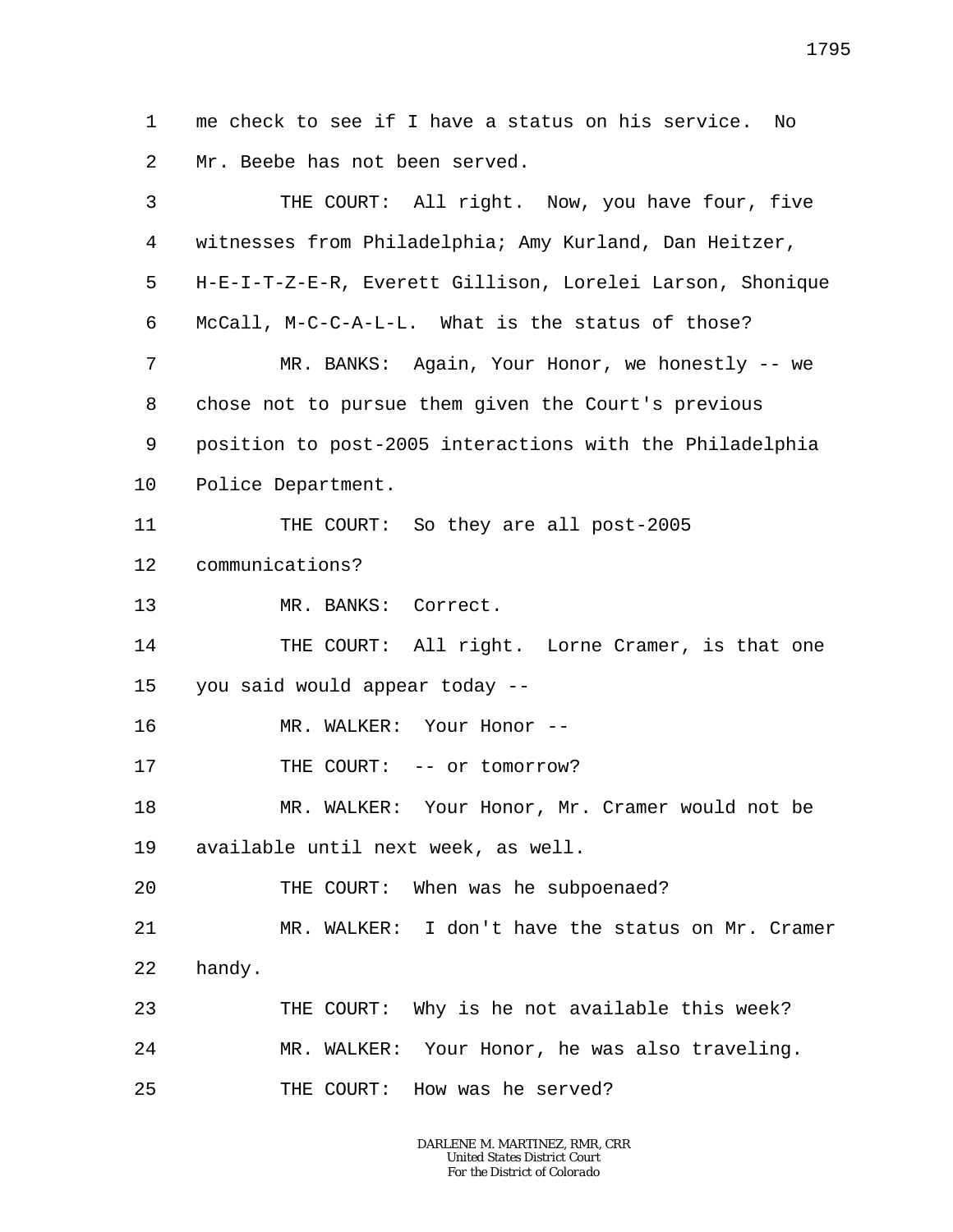1 2 3 4 5 6 7 8 9 10 11 12 13 14 15 16 17 18 19 20 21 22 23 24 25 MR. WALKER: I am not certain, Your Honor. THE COURT: Was he served? MR. WALKER: Yes, Your Honor. Yes, he was served. I'm sorry, let me double check on that. I remember there was an attempt to serve him. THE COURT: Yesterday you told me he had been served and he would be here today. MR. WALKER: I am pretty sure he has been served. There are a lot of names in play here. Yes, Your Honor. He has been served, and we anticipate his appearance on Monday. THE COURT: You told me yesterday he would be here today. MR. WALKER: I have an update that it will be Monday. THE COURT: Why is he not here today if you subpoenaed him? MR. WALKER: Because he asserted his --THE COURT: When was he served? MR. WALKER: I believe he was served earlier this week. THE COURT: All right. And so 48 hours, he could be here tomorrow. MR. WALKER: I need to check on the status for exactly why he said he would not be able to make it. I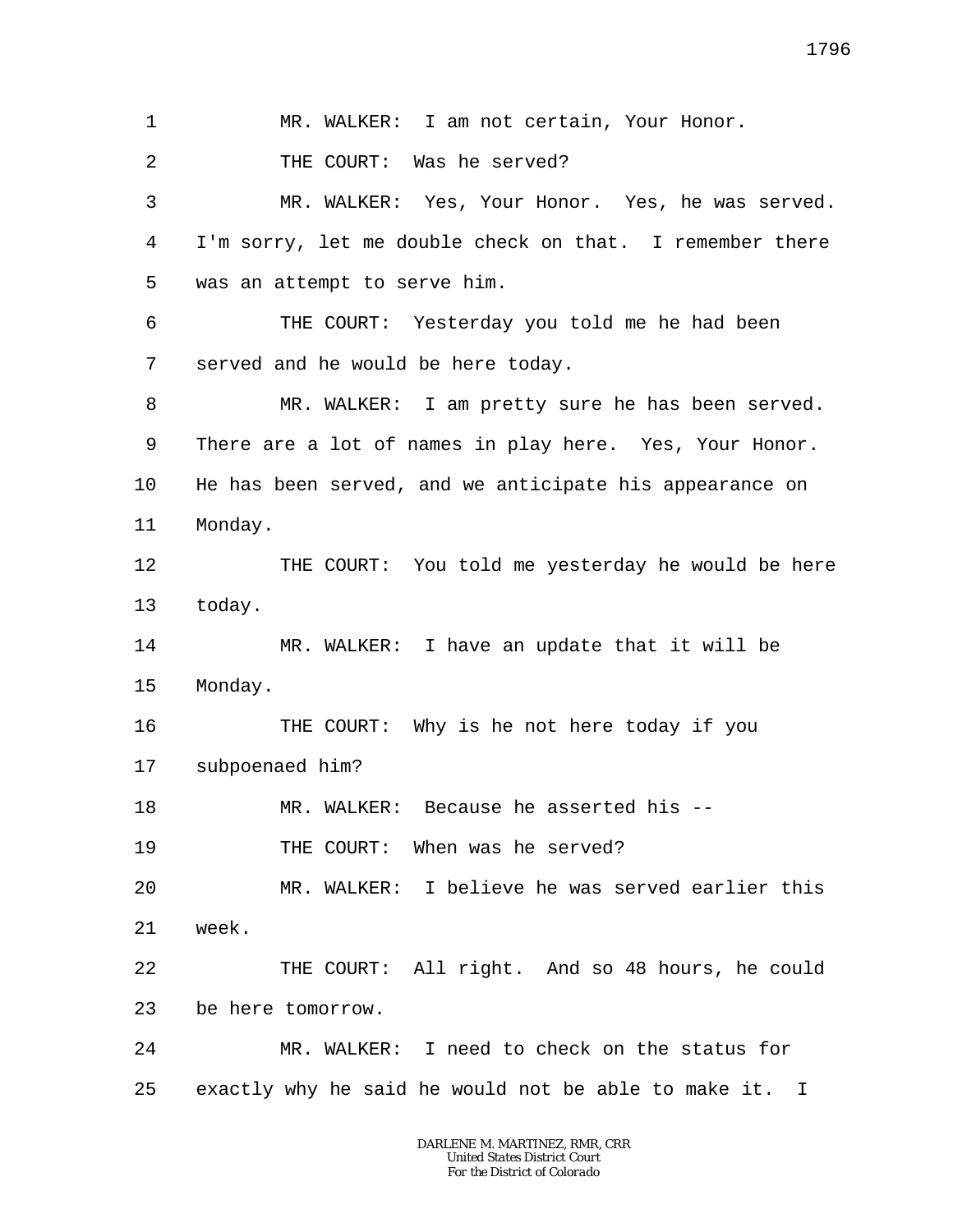1 believe there was some kind of conflict.

| 2       | THE COURT: If he's under subpoena, and it is an            |
|---------|------------------------------------------------------------|
| 3       | appropriate subpoena, then you need to proceed. If he's    |
| 4       | under valid subpoena, we'll not delay this case because of |
| 5       | the convenience of the witnesses that have been properly   |
| 6       | served.                                                    |
| 7       | MR. WALKER: I understand. I need to get a                  |
| 8       | definite status on Mr. Cramer.                             |
| 9       | THE COURT: Mr. Brown, Southeast Missouri State.            |
| $10 \,$ | As of yesterday, he was not subpoenaed. What is the        |
| 11      | status today?                                              |
| 12      | MR. WALKER: Your Honor, he has still not been              |
| 13      | subpoenaed.                                                |
| 14      | THE COURT: What efforts have been made?                    |
| 15      | MR. WALKER: Continuing to try to contact                   |
| 16      | Mr. Brown.                                                 |
| 17      | THE COURT: What efforts?                                   |
| 18      | MR. WALKER: Your Honor, to the best of my                  |
| 19      | knowledge, they are using several services to locate him.  |
| 20      | THE COURT: When did you begin the efforts to try           |
| 21      | to serve Mr. Brown the subpoena?                           |
| 22      | MR. WALKER: Your Honor, I am not certain when they         |
| 23      | started to try to locate Mr. Brown.                        |
| 24      | THE COURT: Was it late last week, as well?                 |
| 25      | MR. WALKER: Your Honor, that one -- he would have          |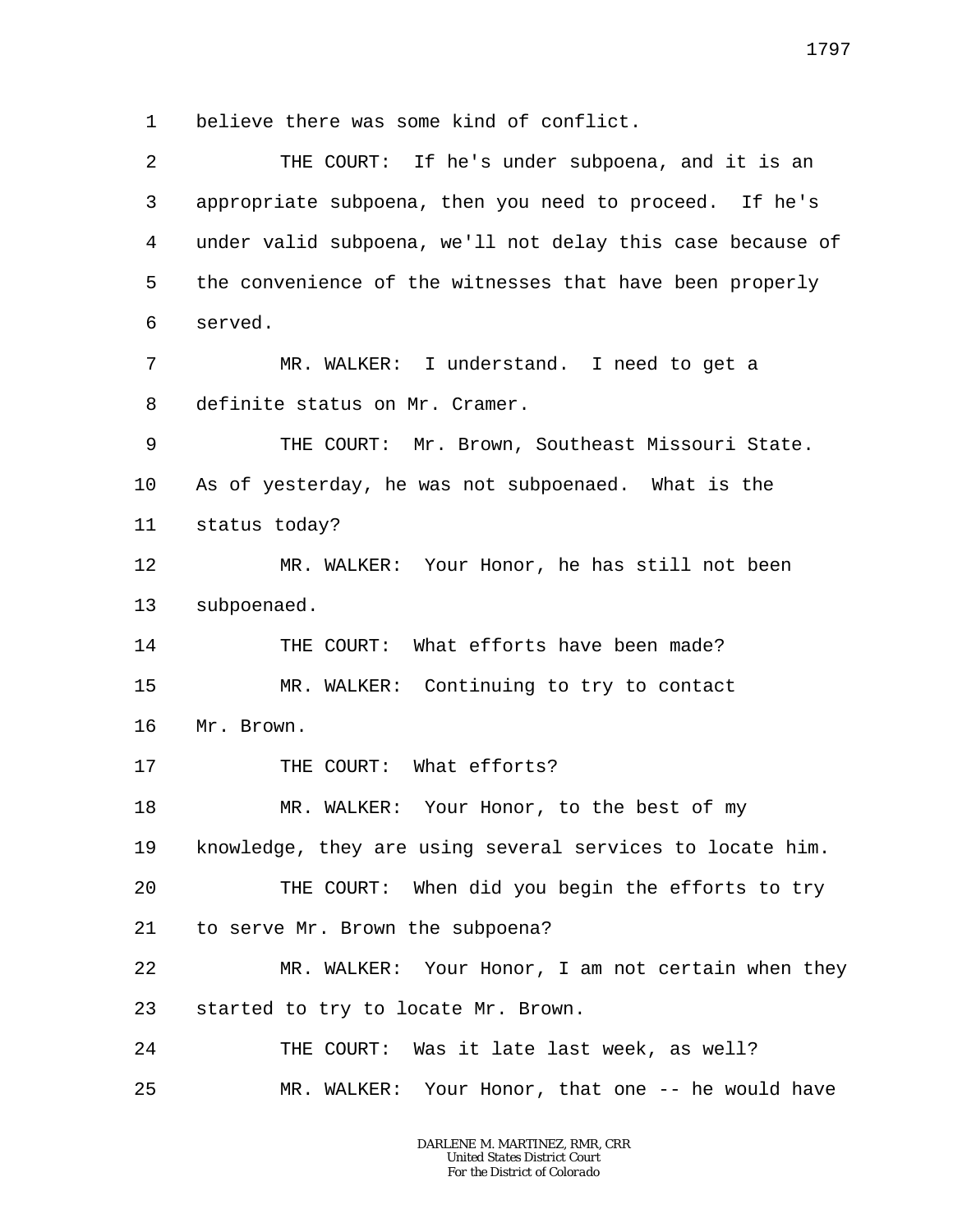1 2 3 4 5 6 7 8 9 10 11 12 13 14 15 16 17 18 19 20 21 22 23 24 25 been earlier, because he was with a law enforcement agency, and those people were given higher priority. So it would have been before that time. THE COURT: All right. Rick Gonzales of the Rio Grande Sheriff's Department? MR. WALKER: Your Honor, I'm not certain that we will call him. THE COURT: He hasn't been subpoenaed yet? MR. WALKER: I'm not certain. I need to get a status on his -- an update on his status. THE COURT: All right. Mr. Moen, he was not subpoenaed as of yesterday. MR. WALKER: Agent Moen will not be called by the defense. THE COURT: Mr. Powers? MR. WALKER: Your Honor, Mr. Powers has not been served. He has been located, but has not been served as yet. He was just located yesterday. THE COURT: When were the first attempts to serve him with a subpoena? MR. WALKER: Your Honor, I believe that was 3 or 4 weeks ago. THE COURT: And why was he not able to be located 3 to 4 weeks ago? MR. WALKER: To the best of my knowledge, he had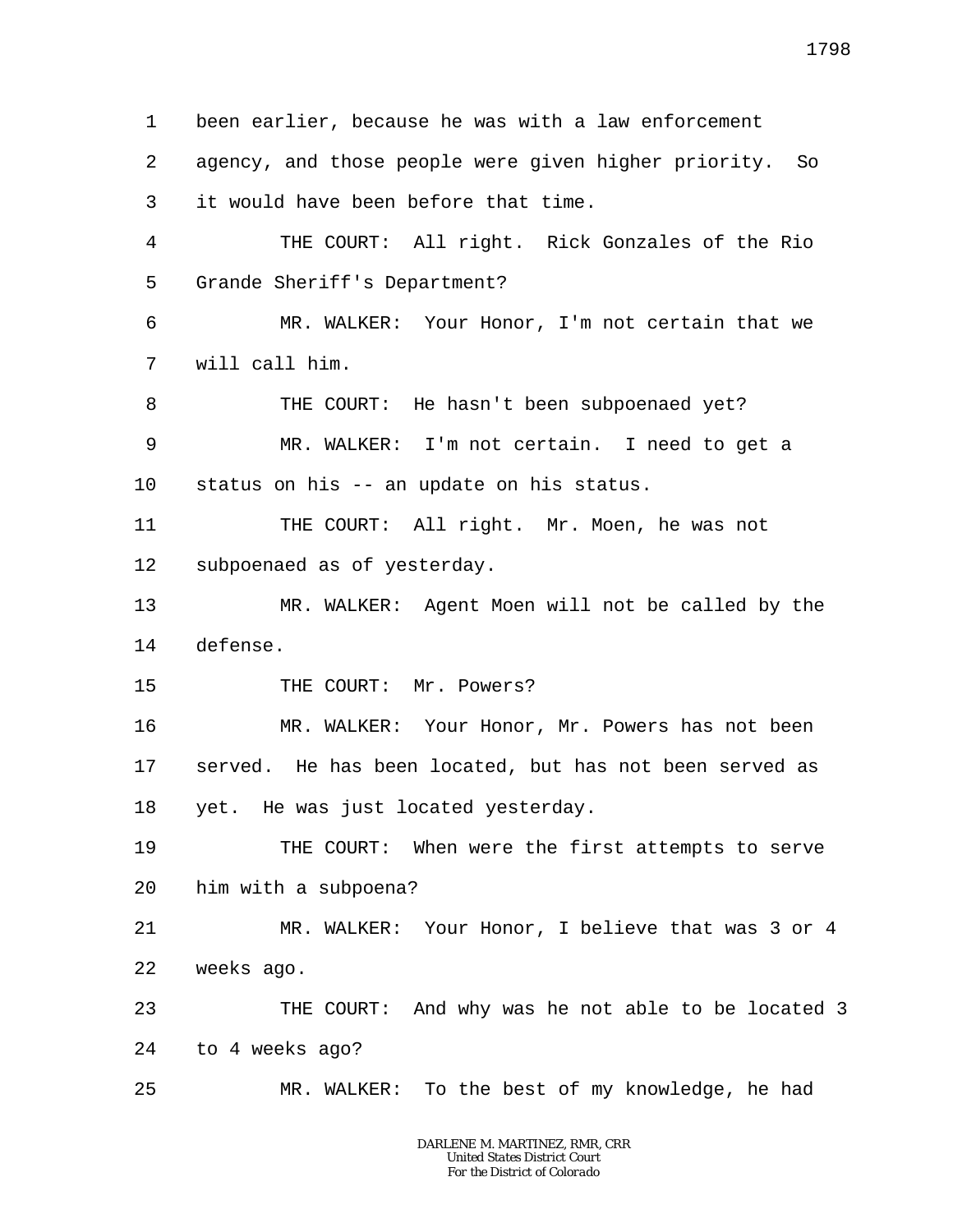1 2 changed locations -- work locations, and was not at the location that we had listed for him.

3 4 5 6 7 8 9 10 11 12 13 14 15 16 17 18 19 20 21 22 23 24 25 THE COURT: And Mr. Gene Anderson? MR. WALKER: Gene Anderson. There is some confusion as far as Gene Anderson. The correct identity for Gene Anderson, the original person located -- named Gene Anderson was deceased. It was determined that was not the correct Gene Anderson. So the support team started a new effort to find Gene Anderson. They believe they have the right Gene Anderson at this point, but that has not been verified yet. THE COURT: He has not been served? MR. WALKER: Gene Anderson has not been served. THE COURT: What is the relevance of Mr. Powers' and Mr. Anderson's testimony. MR. BANKS: Very relevant. Mr. Powers, at one time was a Special Agent in Charge in Denver, and he is a highly decorated FBI person that actually wrote a letter to a staffing company, I believe it was Sunny Side Temps, regarding that this was a civil matter, not a criminal matter. THE COURT: His opinion? MR. BANKS: Well, I don't know if it is his opinion. He was the Special Agent in Charge in Denver at the time.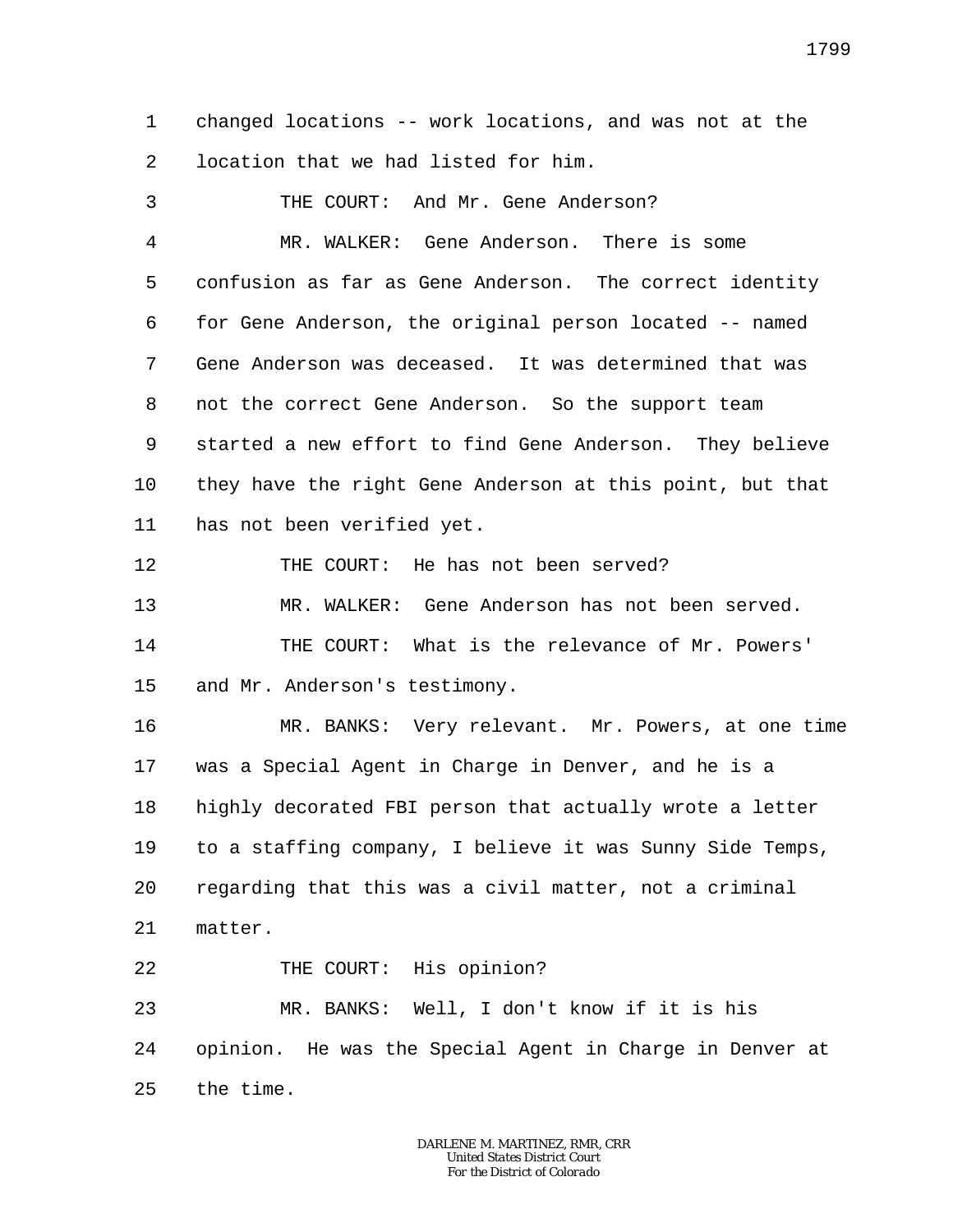1 2 THE COURT: All right. And what is the relevance of that to these charges?

3 4 5 6 7 8 MR. BANKS: Well, the Government has asserted that we engaged in criminal activity. We have always asserted that this was a civil matter. And an FBI agent who actually runs the Denver office is making those same assertions in response to a staffing company we feel is extremely relevant.

9 THE COURT: Mr. Kirsch?

25

10 11 12 13 14 15 MR. KIRSCH: Your Honor, if I could just add a little bit of context about the letter. Mr. Powers didn't write the letter. The letter was sent out under Mr. Powers' signature, in the same way that attorneys in my office send out letters underneath the name of the U.S. Attorney, John Walsh, and then sign them ourselves.

16 17 18 19 20 21 22 23 24 The letter to which Mr. Banks refers was sent out under Mr. Powers' name. It was signed by a Gene Anderson, who was a Supervisory Special Agent at the time. We would expect that Mr. Powers would have no knowledge, and probably didn't even see the letter. And that Ms. Anderson, we expect, would testify got this packet of information from the staffing company that was sent to the wrong office. It was sent to the Denver office rather than the Colorado Springs office.

And the package didn't come with the FBI tracking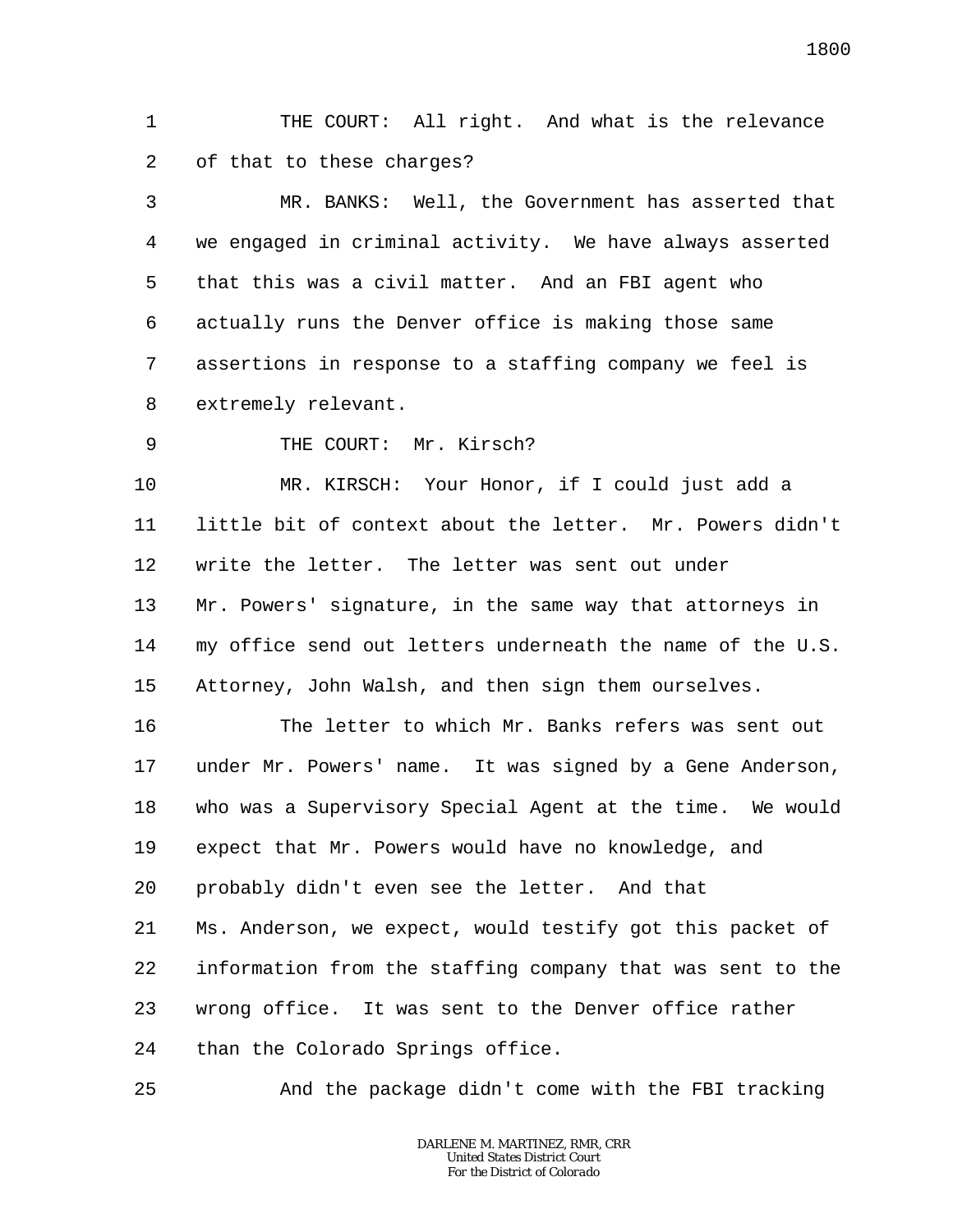1 2 3 4 5 number that would have allowed the Denver office to recognize that the materials were being provided in response to an ongoing investigation. That is the testimony that the Government expects that both of those witnesses would provide if they were called.

6 7 THE COURT: You haven't yet served her, but you have located her.

8 MR. WALKER: Yes, Your Honor.

9 THE COURT: All right.

25

10 11 12 MR. BANKS: Obviously, we obviously disagree with the Government's position until we have had a chance to speak with her.

13 14 15 THE COURT: I did understand correctly, you are not going to call any of the may-call witnesses other than you're still reserving the rights to call yourself?

16 17 18 MR. WALKER: That's correct, Your Honor. THE COURT: All right. Mr. Kirsch, is there anything further that you have to raise?

19 20 21 22 23 24 MR. KIRSCH: Your Honor, there were a couple of other people that, at least the other day the defendants indicated that they were still planning to call; Shaun Haughton. I believe that's the only other person the other day they indicated they were planning to call that we didn't discuss today.

That is a person that, at least it is our belief,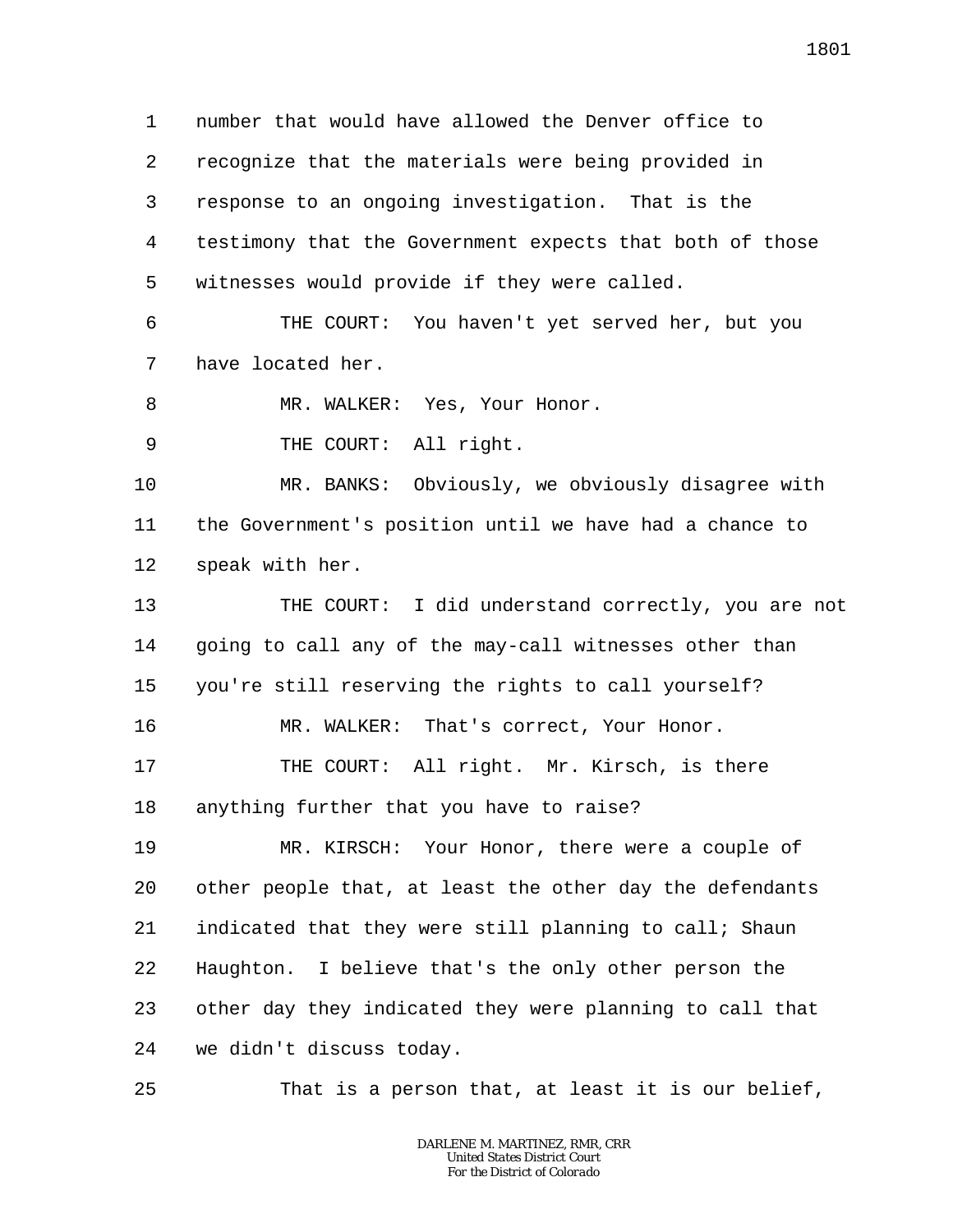1 2 3 4 would appear without a subpoena. We would expect him to be a witness friendly to the defense, and would assume that he would be available this week if the defendants did, in fact, intend to call him.

5 THE COURT: Mr. Walker?

6 7 MR. WALKER: Your Honor, our intention is not to call Mr. Haughton.

8 9 10 11 12 13 THE COURT: Okay. So, with that being said, then, I assume we probably have enough witnesses for today, with Agent Smith. I don't know. To the extent that you can get any of these other witnesses in here today, you probably need to do that. Where is Mr. Vilfer at this point?

14 15 16 17 MR. WALKER: Your Honor, I'm not sure of his location. His office is based out of California. He indicated that he was out of town on another case that would be wrapping up this evening.

18 19 20 21 22 23 24 THE COURT: Why can't he be here tomorrow? MR. WALKER: Your Honor, he has had no preparation time, and he would -- I was on the phone with him. He was checking airline flights. And he indicated to me that the earliest he could get here is tomorrow -- I am not sure for what reasons  $-$ - would be around  $3:00$  p.m. so not knowing his location --

25 THE COURT: But you indicated he was willing to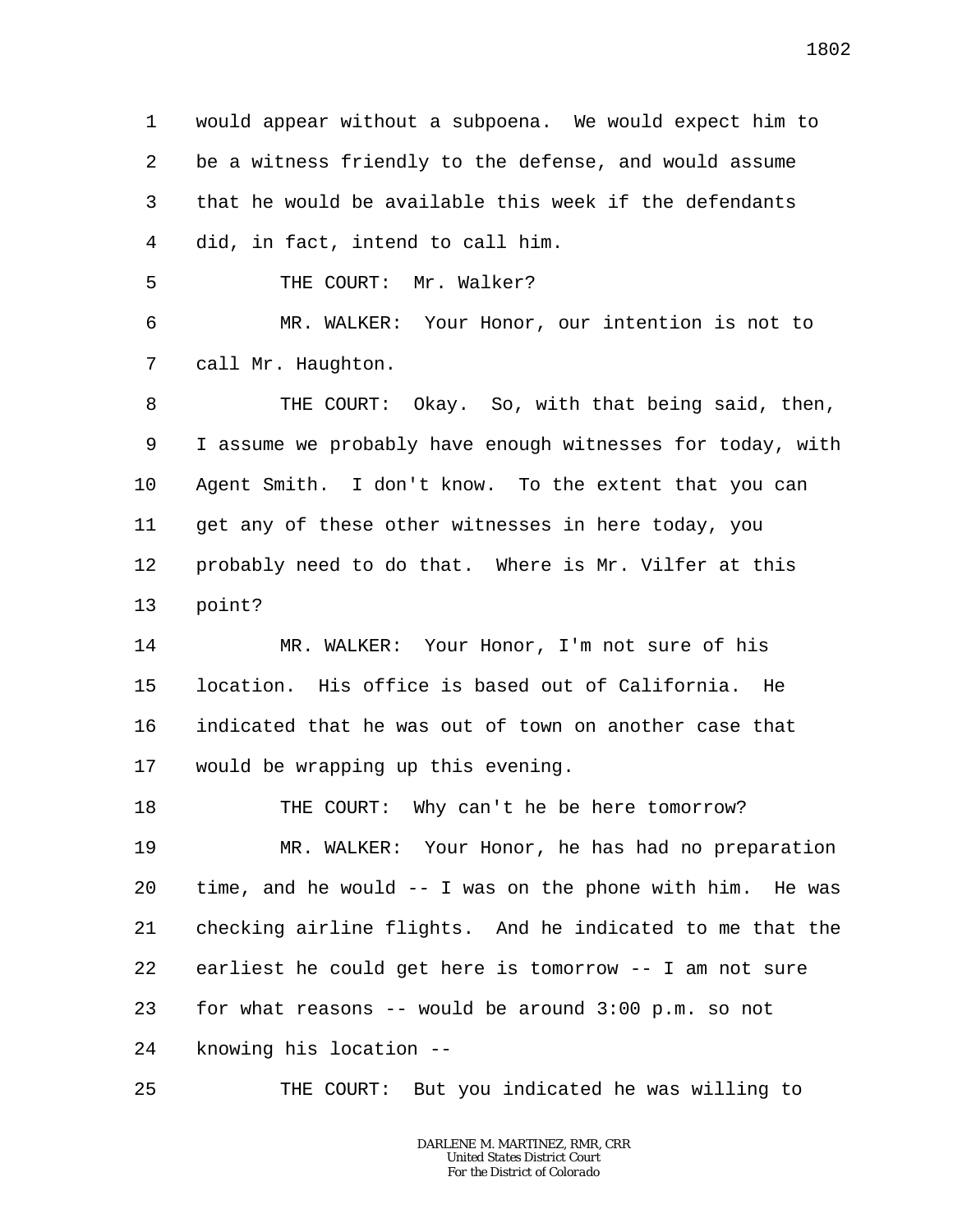1 appear by telephone tomorrow.

2 3 4 5 6 7 8 9 10 11 12 13 14 15 16 17 18 19 20 21 22 23 24 25 MR. WALKER: Yes, Your Honor. THE COURT: If he doesn't have preparation time, then how could he appear by telephone tomorrow? MR. WALKER: Well, he would be able to prep sufficiently for tomorrow morning. THE COURT: If he is able to fly in, then he should fly in tomorrow. MR. WALKER: I would believe it a travel issue. Not knowing his location, we need to check. THE COURT: I think, in this day and age, you can get anywhere within hours' notice. If he's available - home tomorrow, he is available to fly to Colorado tomorrow. MR. WALKER: Your Honor, he didn't state he would be flying home in the morning, he indicated he would be calling in in the morning. THE COURT: Somebody better get ahold of him to see if he can get here tomorrow. If he can appear by phone, he can certainly appear in person. In addition, he is an expert. And so, therefore, I believe it is necessary to have him appear in person. MR. WALKER: Yes, Your Honor. THE COURT: All right. I have a note from my judicial assistant that one of the jurors called in. He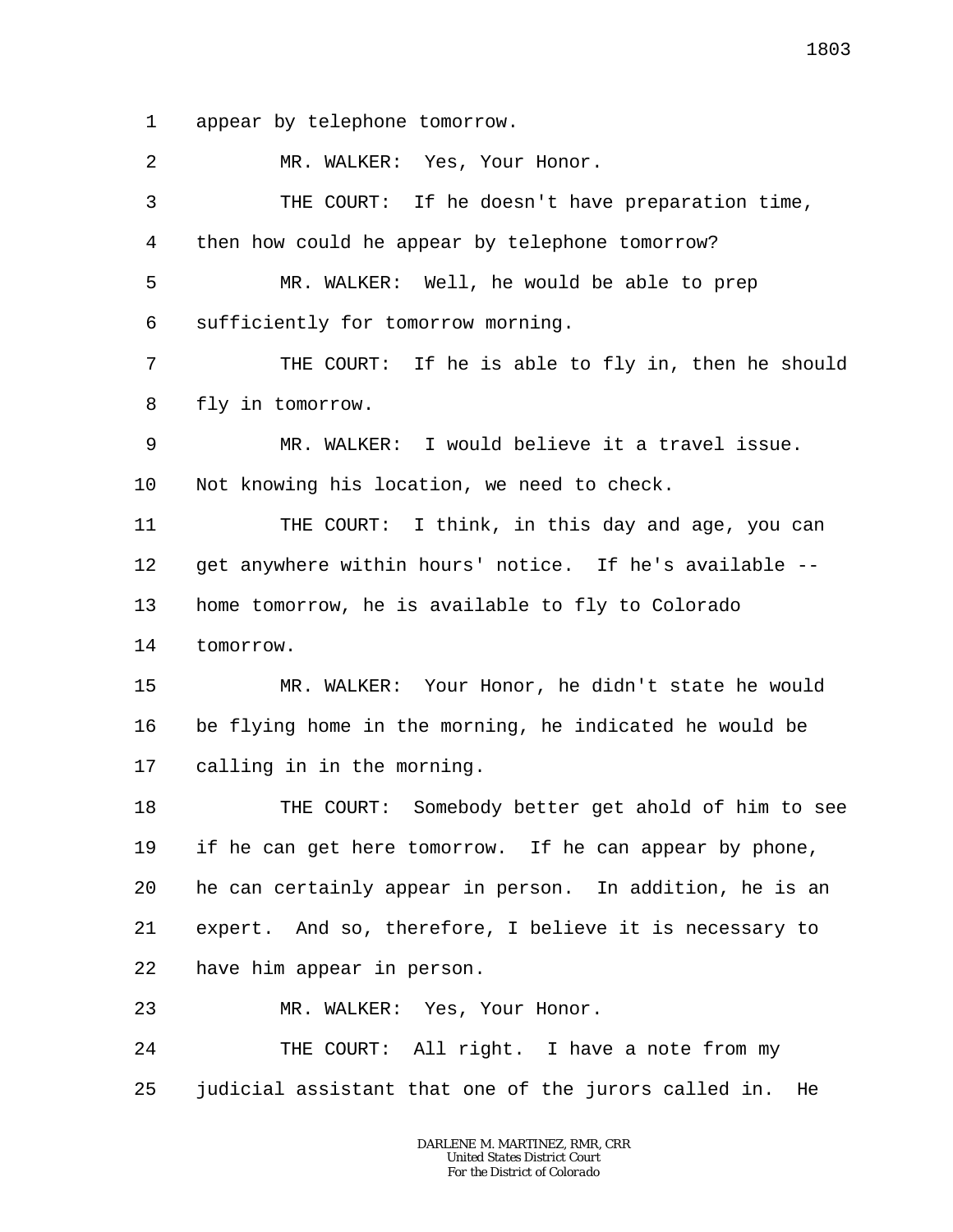1 2 3 has either food poisoning or the flu. He has been up all night, has a great deal of stomach pain and nausea, and he can't come in.

4 5 So, Ms. Seeman, could you go do a head count to see if all of the other jurors are here.

6 7 8 9 10 COURTROOM DEPUTY: Yes, Your Honor. We do have 14. THE COURT: All right. So that is why I picked four alternates. My inclination is to go ahead and proceed with trial, and we will just excuse Mr. Austin from being a juror in this case.

11 12 MR. KIRSCH: May I have just a moment, please, Your Honor?

13 14 MR. HARPER: Your Honor, for the record, whose name did you mention?

15 16 THE COURT: It doesn't really matter. It will be a juror I will excuse.

17 MR. HARPER: Okay.

18 19 20 21 22 23 24 25 MR. KIRSCH: Your Honor, our understanding is that at least as of now, that there is not a continuance being requested, and that there is not a continuance that is contemplated -- at least from what we heard, the maximum continuance that would be contemplated would be until Monday of next week. If that understanding is correct, then the Government has no objection to proceeding with and remaining with the two alternate.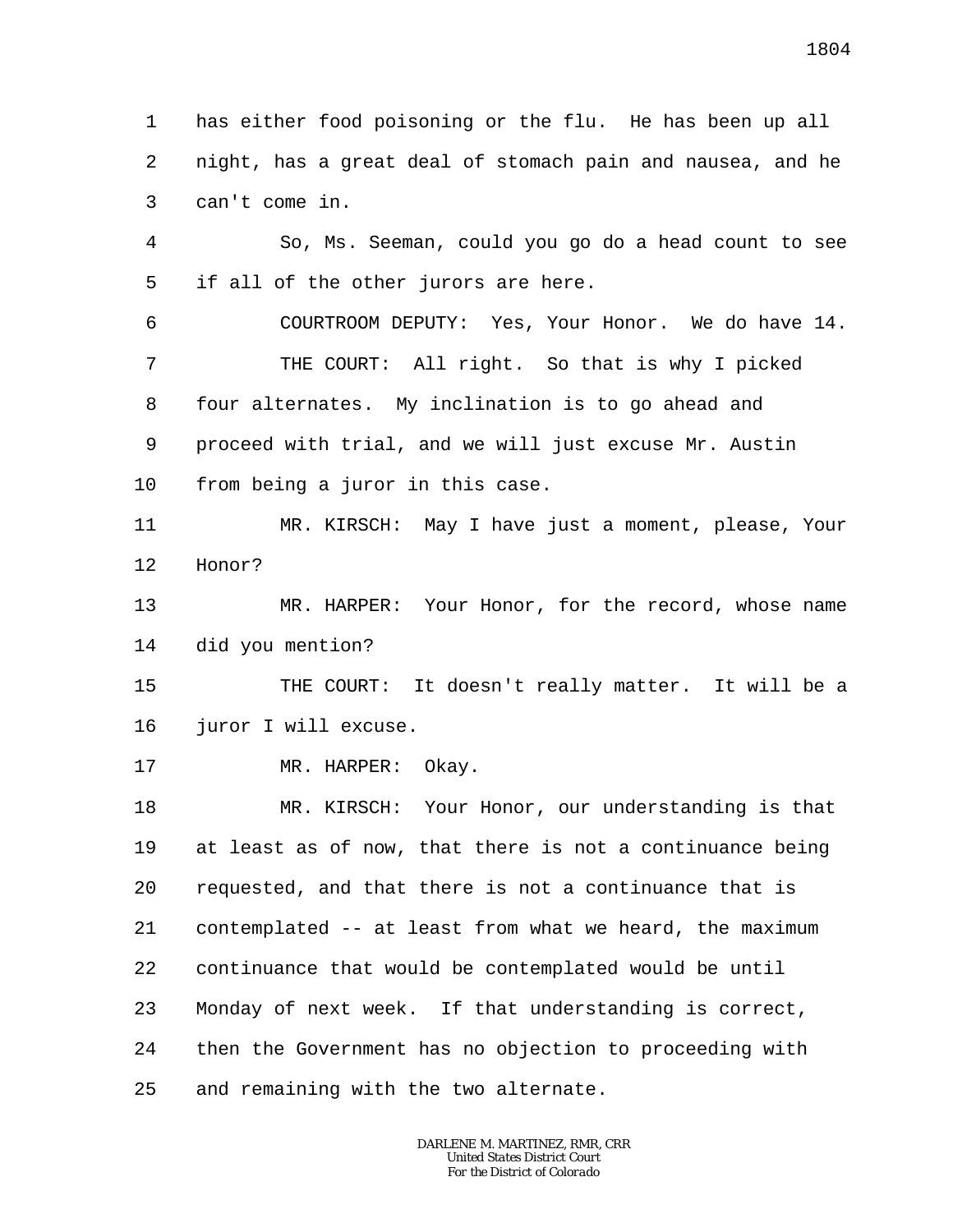1 2 3 4 5 6 7 8 9 10 11 12 13 14 15 16 17 18 19 20 21 22 23 24 If there was -- if there was going to be some possibility of a continuance much longer than that that would be contemplated, we would have a different position. THE COURT: All right. Mr. Banks, Mr. Walker, based on what you told me about your witnesses, I am assuming that if you can get them served, we could have everybody report at the latest by Monday? MR. WALKER: Yes, Your Honor. THE COURT: That would probably be the longest I would extend any continuances on witnesses. MR. WALKER: Your Honor, that is a continuance we were planning to request. THE COURT: That, to me, would not be unreasonable. I don't want to delay the jury any longer, but if it is just the weekend -- intervening weekend. But I would expect to go forward with all of the witnesses we could today and tomorrow. MR. WALKER: Yes, Your Honor, that is our plan. MR. BANKS: Your Honor, we want to go as quickly as possible, too. We want to put that on the record. We want to get through this as quickly as possible. We just want to make sure that everybody that we need to testify on our behalf for our defense is available to do so. THE COURT: All right. So I will expect that you

25 all will, with all due conscientiousness, get those you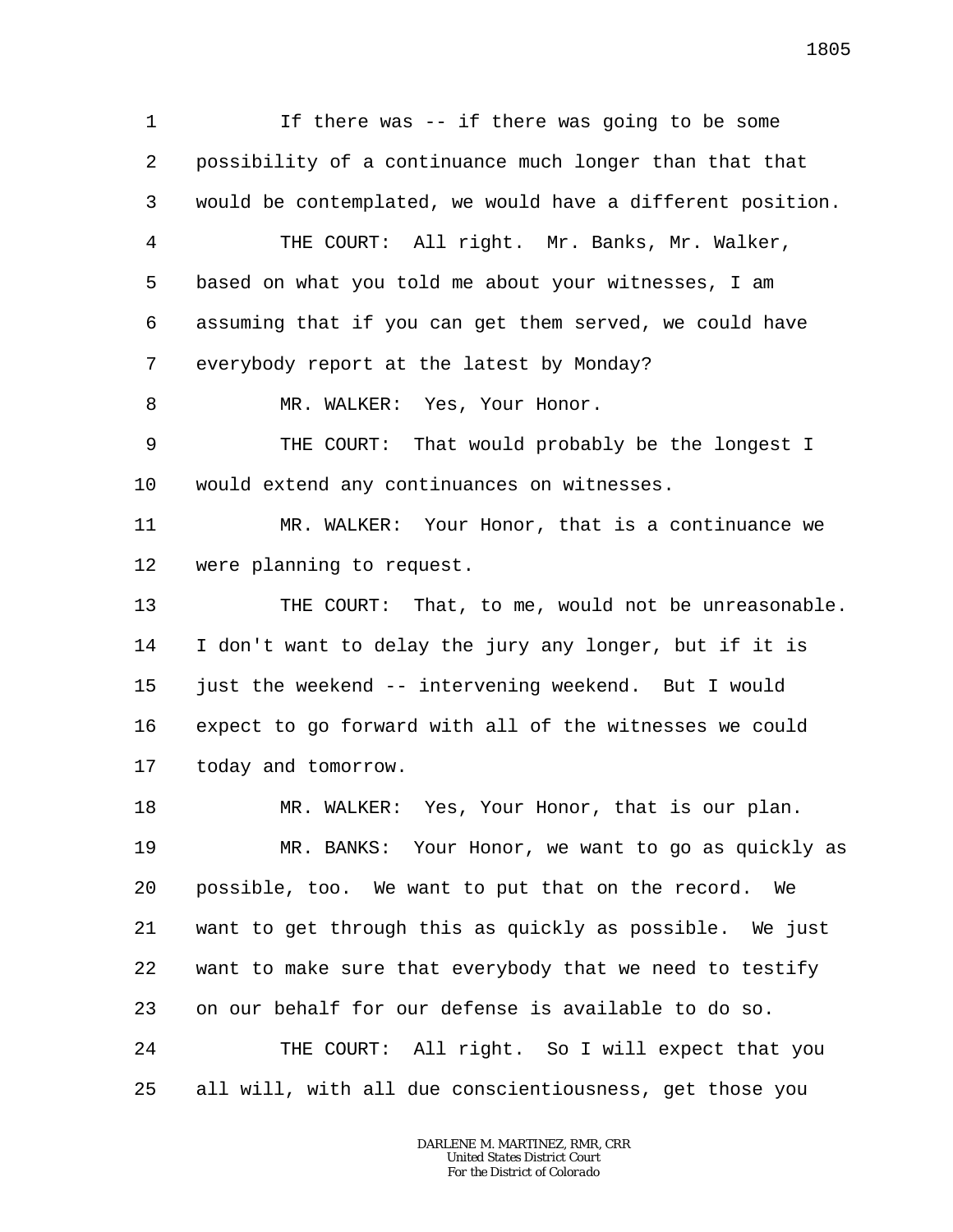1 2 3 4 have not served, served, make sure that they know that they need to appear here no later than Monday. In the meantime, we are going to move forward with what witnesses we have.

5 6 7 8 9 10 If Mr. Vilfer can get here tomorrow, I want him tomorrow. If not, Monday. With that being said, do you have any objection to my essentially proceeding with the jury trial this morning and excusing the one juror? MR. WALKER: May I have a moment, Your Honor? THE COURT: You may.

11 12 13 14 15 16 17 18 MR. WALKER: Yes, Your Honor. We agree with that plan. I want to reiterate what I said earlier this morning, is that we anticipate the current testimony of Sam Thurman to take up probably an hour, around that time frame, maybe a little bit more. Mr. Hillberry is here to testify. We would call John Smith. And those would be our only witnesses we would call today. So we wanted to just state that again so you can plan properly.

19 20 THE COURT: Now, there are no other witnesses you can get here today if we finish with Mr. Smith early?

21 MR. WALKER: No, Your Honor.

22 23 THE COURT: What about tomorrow? Who will appear tomorrow?

24 25 MR. WALKER: Your Honor, the people I mentioned earlier who have been served with an appearance time of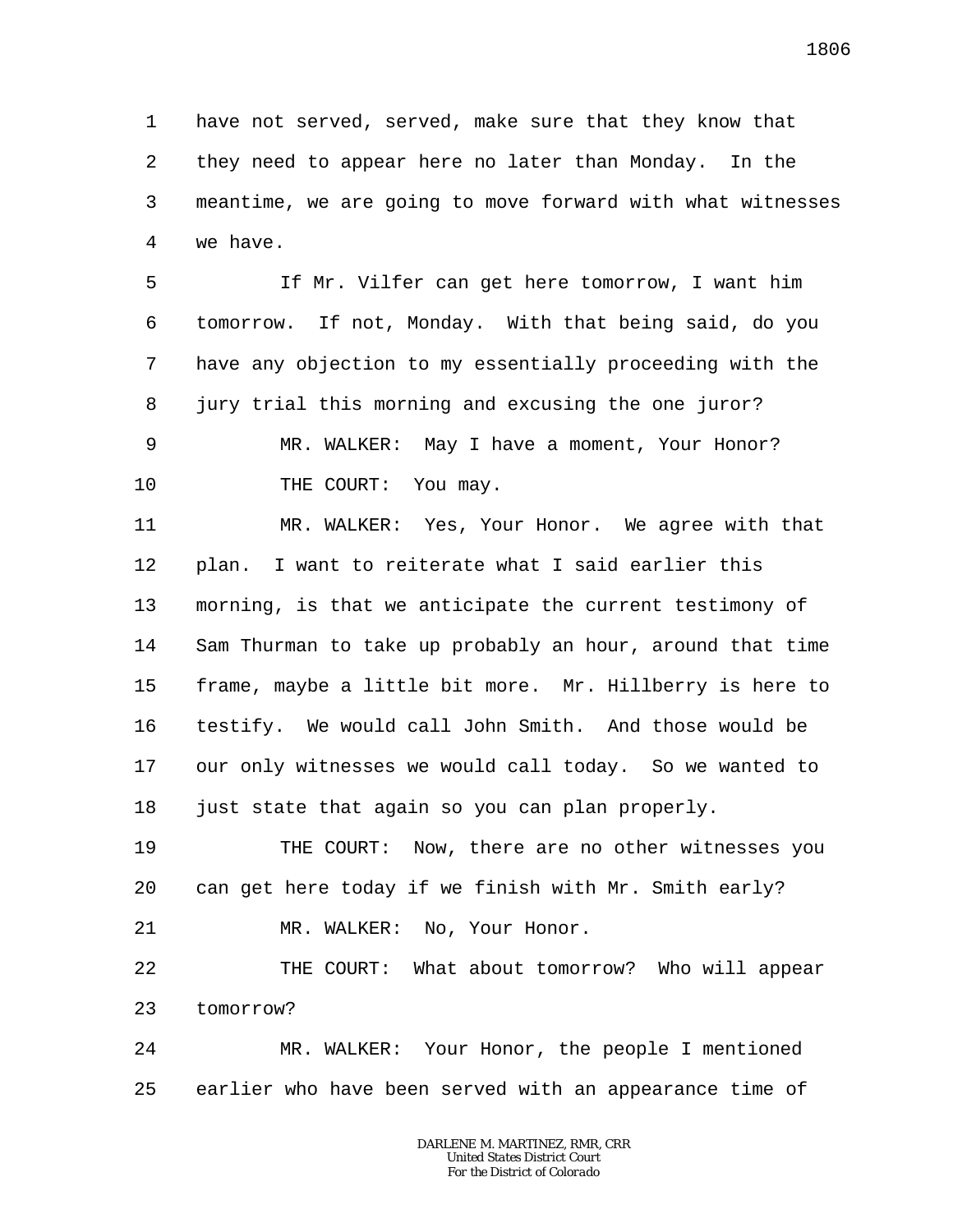1 9:00 a.m. tomorrow.

| $\overline{a}$ | THE COURT: How long do you think they're going to          |
|----------------|------------------------------------------------------------|
| 3              | What I don't want to do is irritate the jury by<br>take?   |
| 4              | bringing them back for an hour's worth of testimony and    |
| 5              | saying you can go home. That doesn't do anybody any good.  |
| 6              | MR. WALKER: Well, Your Honor, of the people lined          |
| 7              | up for tomorrow, there is no long testimony in that group. |
| 8              | Mr. Vilfer would be the longest testimony we would         |
| 9              | anticipate, if he were to be able to testify tomorrow.     |
| $10 \,$        | THE COURT: So I guess my inclination would be if           |
| 11             | there is no objection, to make sure we have enough         |
| 12             | witnesses to keep the jury going all day, is to go ahead   |
| 13             | and not have them come in tomorrow; essentially cancel     |
| 14             | tomorrow as a trial day. I don't want to bring them in     |
| 15             | for an hour, hour and a half. That will irritate them.     |
| 16             | We start fresh on Monday, with the expectation -- I        |
| 17             | will hold you to this -- that you are going to subpoena    |
| 18             | the witnesses you need, and they will appear early next    |
| 19             | week, starting Monday, and we will just wrap this up.      |
| 20             | MR. WALKER: Could I have one moment, Your Honor?           |
| 21             | THE COURT: You may.                                        |
| 22             | MR. WALKER: Your Honor, the only exception there,          |
| 23             | and witnesses we believe are critical, will certainly be   |
| 24             | Steven Cooper and also Bill Witherspoon of DHS.            |
| 25             | THE COURT: Both of those you indicated have been           |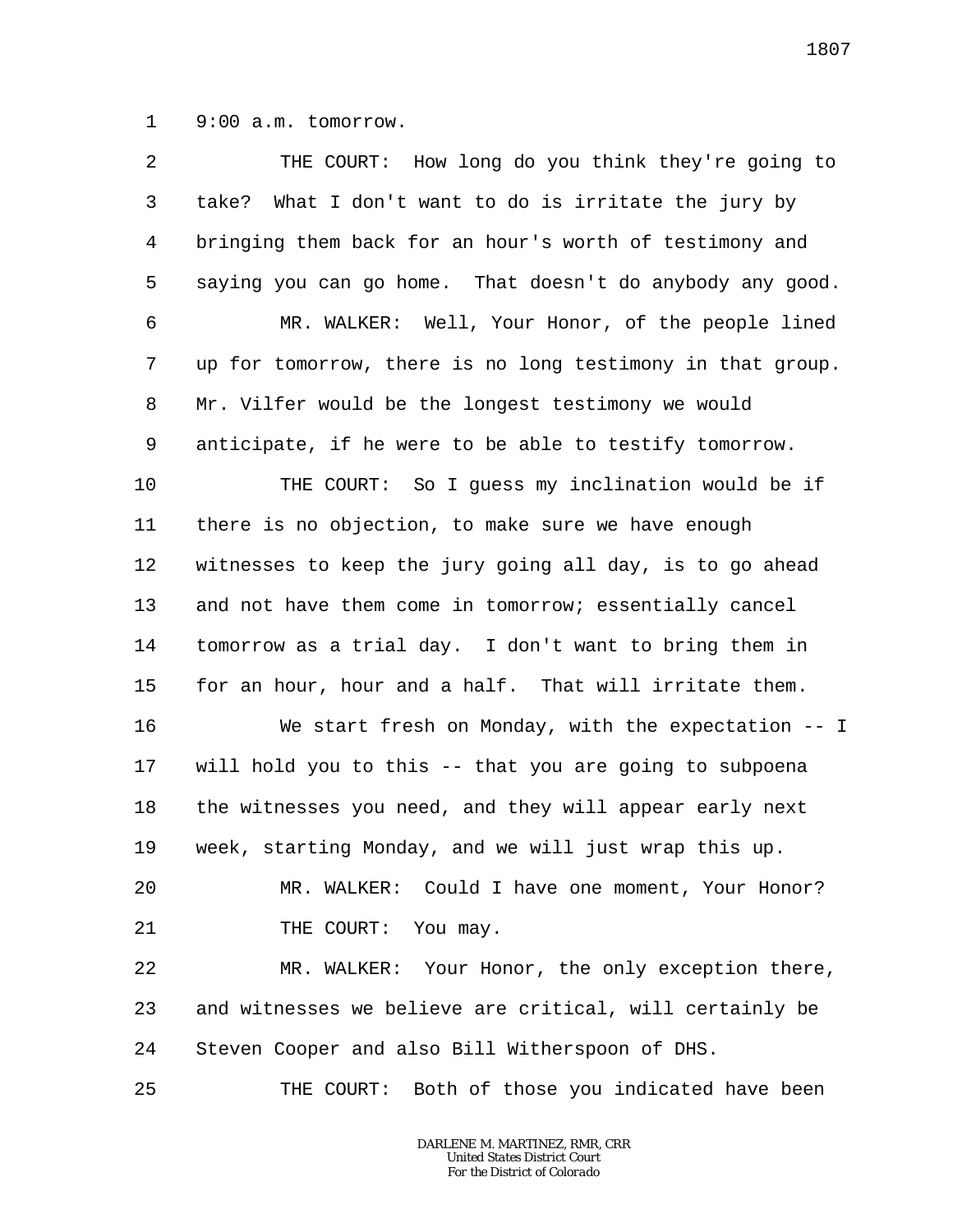1 served.

2 3 4 5 6 7 8 9 10 11 12 13 14 15 16 17 18 19 20 21 22 23 24 25 MR. WALKER: Your Honor -- THE COURT: Their counsel has been served. MR. WALKER: Their counsel has been served. I did get a notice last night saying they were not properly served, and they wanted additional information. THE COURT: You need to take care of that immediately and make the appropriate arrangements. MR. WALKER: That will be taken care of today. MR. BANKS: Your Honor, I did receive status this morning with regard to Mr. Witherspoon. Lisa Stewart had a conference with counsel. They discussed the nature of their testimony. DHS' counsel doesn't see an issue with what they'll be testifying about. Right now, we are only dealing with the logistics of them coming. So I should have something more -- maybe something more definitive this afternoon. THE COURT: It is possible, since they are more fact witnesses, and probably will be fairly short, as have the others, that you could try to do them by video conference, if it is the logistics trying to get them from -- are they in D.C.? MR. BANKS: Most likely D.C. THE COURT: Unless there is an objection by the Government, a good compromise would be -- if the problem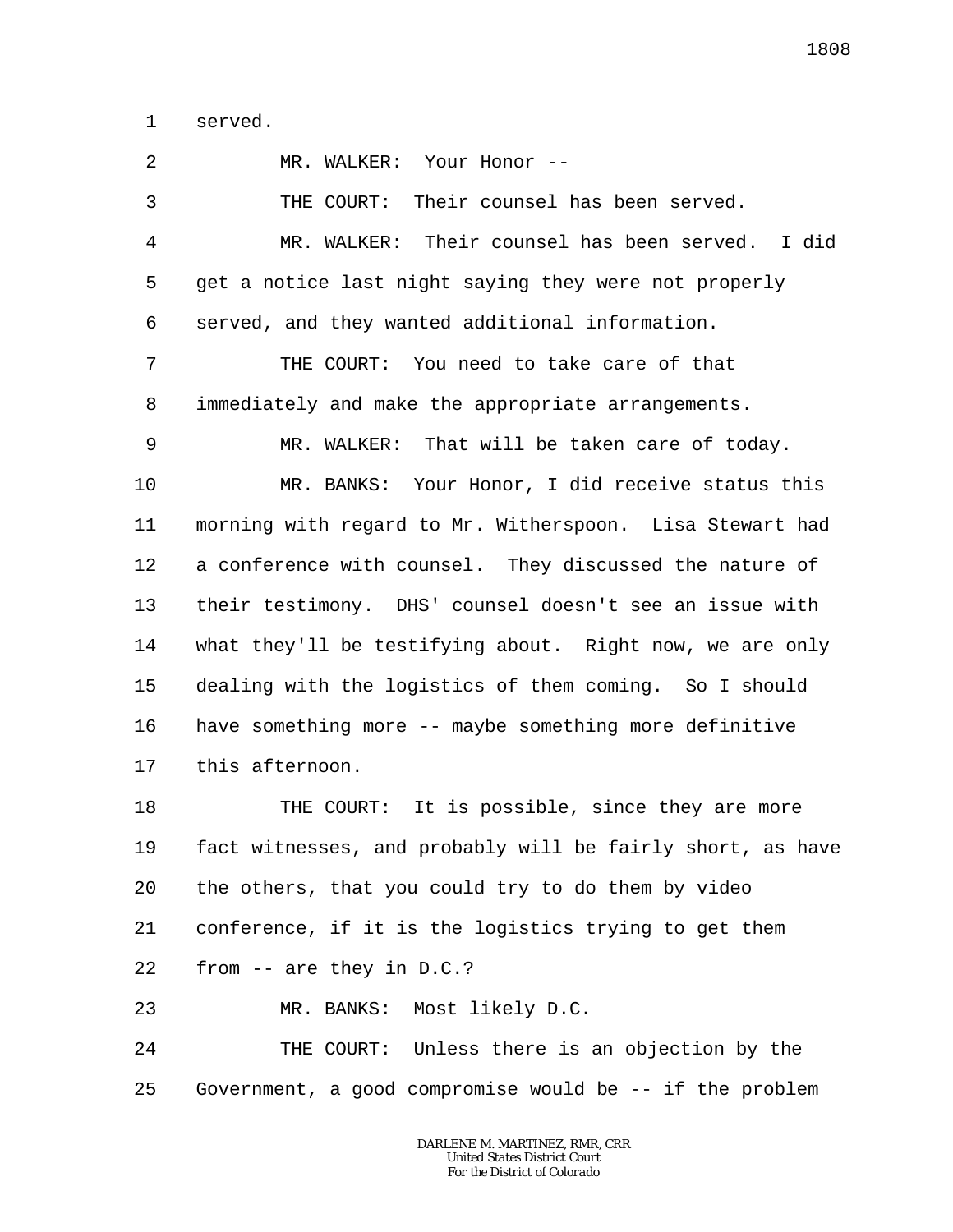1 2 3 4 5 6 7 is logistics, we can hook up -- we have the video conference. So it is not just a telephone. The jury actually gets to see their face while they are doing it. We can have them sworn in. That is an alternative we can probably use. If, on the other hand, they make the arrangement to get them to some place where they can do video conferences --

8 9 MR. BANKS: Your Honor, obviously -- one moment, Your Honor.

10 11 12 13 14 15 16 17 18 19 THE COURT: You don't have to make that decision now. I am just telling you that is an alternative that is available that I am willing to make available. We can proceed that way. When you talk to them, if it is a problem -- now, if you subpoenaed them and you've properly subpoenaed them, you can insist that they come in person. But that is an alternative that is available if we have a problem for everybody, except for the expert witnesses, because I think expert witnesses need to be here in person.

20 21 22 MR. BANKS: Your Honor, we are not, obviously, closed to that. We will brief that issue with DHS counsel and get back to you.

23 24 25 THE COURT: That is fine. I offered it as an option in the event that is a problem that could be resolved.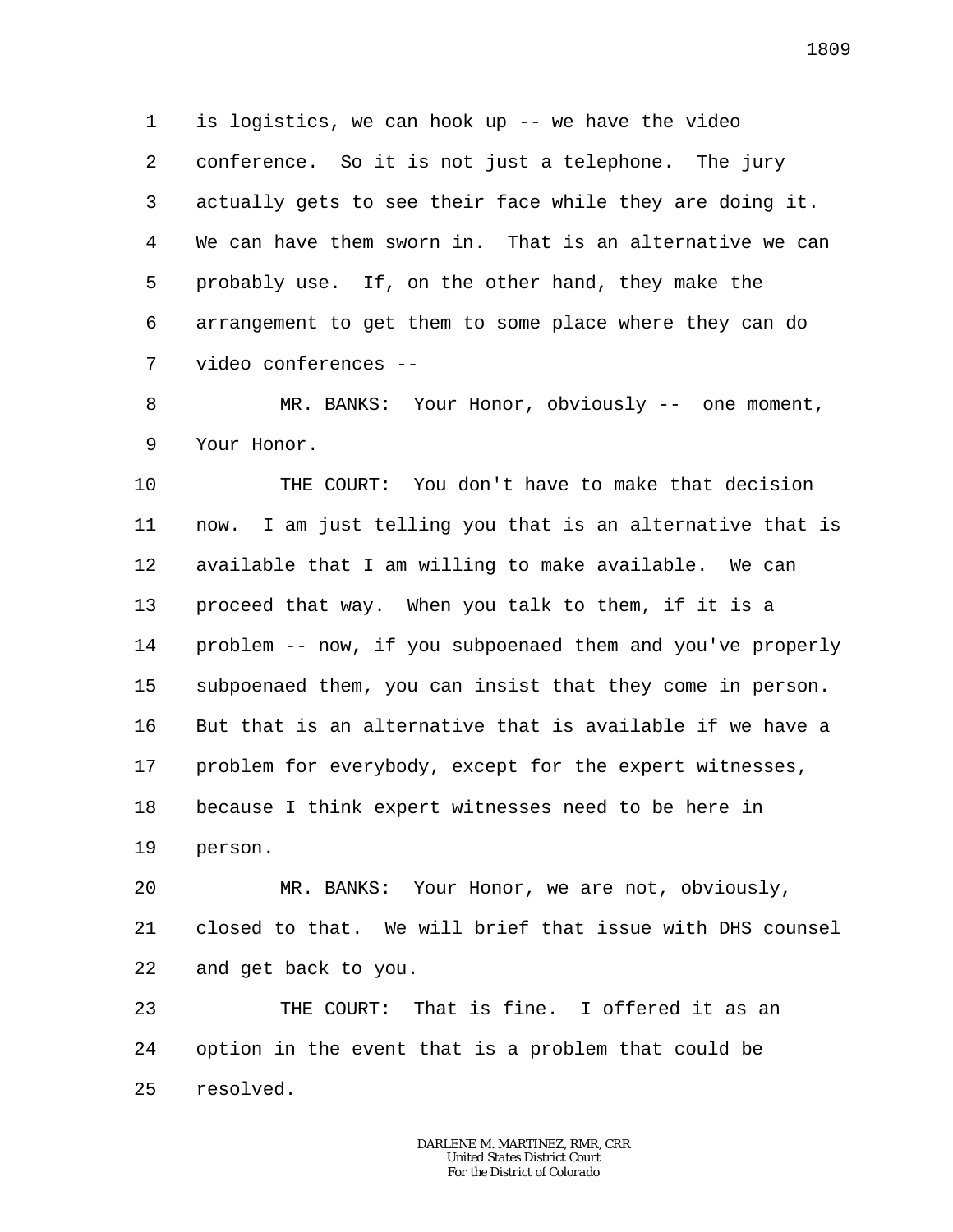1 2 3 4 5 6 MR. WALKER: Your Honor, I just got an update on Mr. Vilfer. In fact, he is still involved in a case tomorrow morning. He was going to call in before that case started, since it is on west coast time, and he would call in at 9 o'clock our time, 8 o'clock west coast time, and then go to the trial, whatever he is doing.

7 8 9 10 11 THE COURT: So, I think then my resolution would be that we do not conduct trial tomorrow. I would not have the jury come in at all, give them the day off, but we will start on Monday morning, and I will expect all of the defense witnesses to proceed accordingly.

12 13 MR. WALKER: Yes, Your Honor. That is certainly our plan.

14 15 THE COURT: All right. So is that satisfactory to both sides?

16 17 18 19 20 21 22 MS. HAZRA: Yes, Your Honor. I have one scheduling request, Your Honor. I had alerted the Court I had a hearing in another court tomorrow at 3:00. I filed late last night a motion to continue that. Is there a way I could let my office know they could call Judge Krieger's chambers and tell them I will be available, and she doesn't need to reschedule the hearing?

23 24 25 THE COURT: Ms. Seeman, can you have Ms. Ross call upstairs to Judge Krieger to let her know the motion filed -- do you know the case number?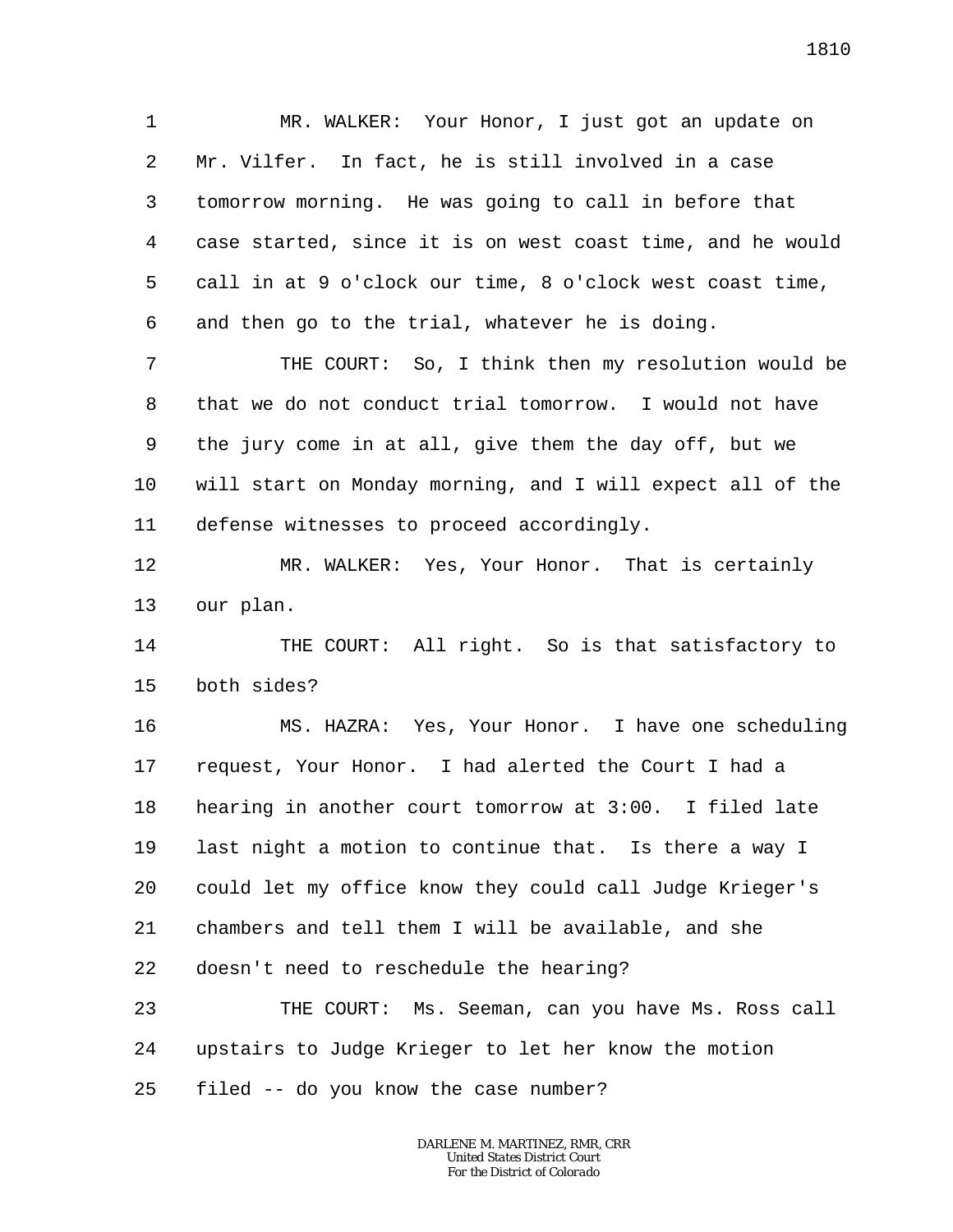1 2 3 4 5 6 7 8 9 10 11 12 13 14 15 16 17 18 19 20 21 22 23 24 25 MS. HAZRA: 10-cr-502. It is set for 3 o'clock tomorrow, and I now will be available, and I am withdrawing my motion to move it. THE COURT: Tell her she is in trial, but have Ms. Ross contact her. MS. HAZRA: Thank you, Your Honor. THE COURT: Any objection to proceeding in that regard? MR. WALKER: No, Your Honor. THE COURT: So, then, I'm going to go ahead and bring the jury in. We will proceed with the 14 we have. And the juror who is ill will be excused from any further service. That still leaves us with two alternates. So hopefully we will get it done before anything happens to any other jurors. Ms. Seeman, you can bring in the jury. Is Mr. Thurman here? MR. WALKER: Yes, Your Honor. THE COURT: Why don't you go ahead and bring him in. (The following is had in open court, in the hearing and presence of the jury.) THE COURT: You may be seated. Well, good morning, ladies and gentlemen. I apologize for keeping you waiting, but there are always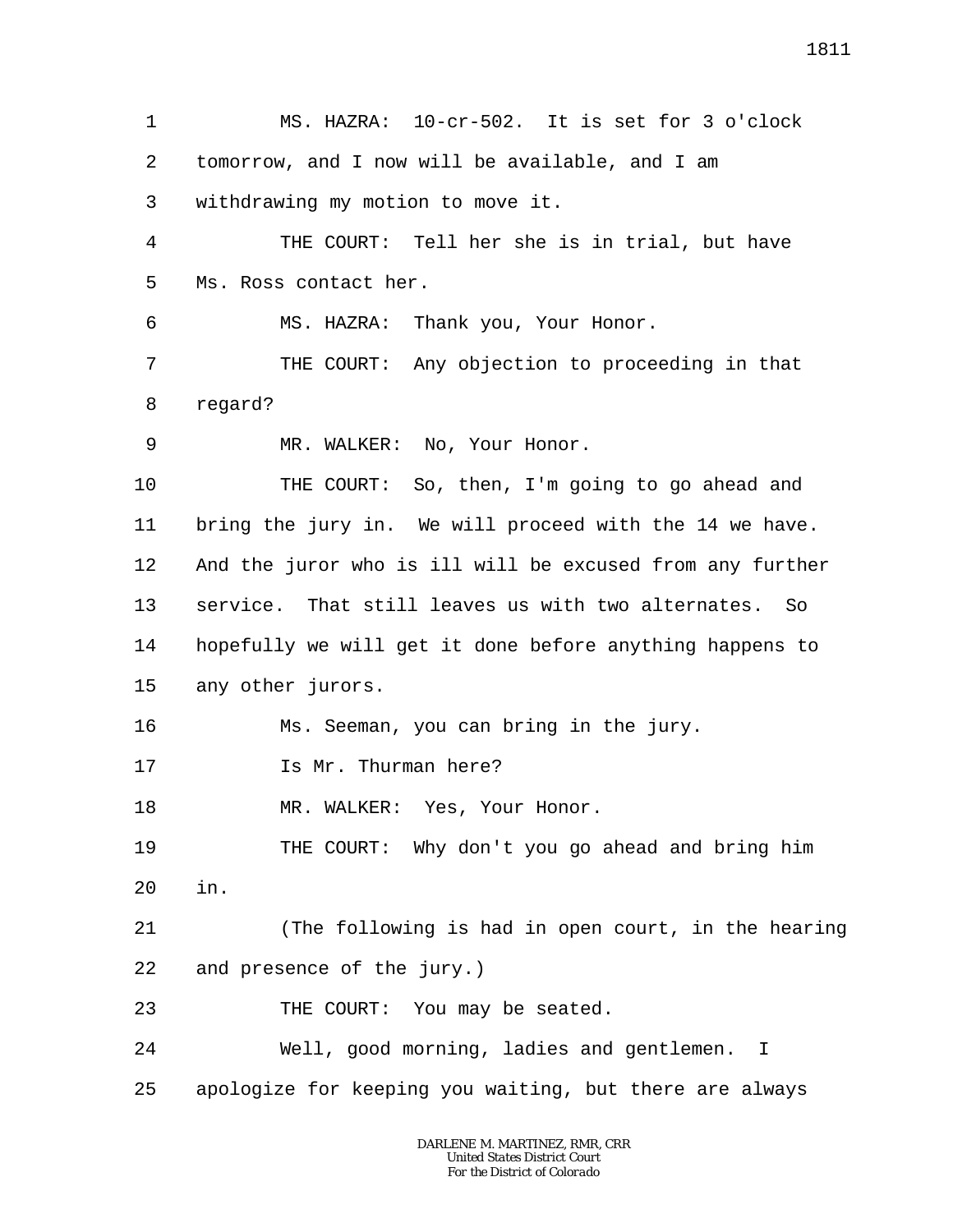1 2 3 4 5 6 7 8 9 10 11 12 13 14 15 16 17 18 19 20 21 22 23 24 25 matters I have to take care of beforehand. So I apologize for keeping you waiting. As you noted, one of your jurors is not here. He is ill, so I'm excusing him from the jury. All right. We may proceed. The defense may proceed with their examination of Mr. Thurman. **SAMUEL THURMAN** having been previously duly sworn, testified as follows: **DIRECT EXAMINATION (Cont'd) BY MR. WALKER**: Q. Good morning, Mr. Thurman. A. Good morning. Q. Okay. If you recall, we were discussing yesterday the meetings IRP Solutions had with DHS. Do you recall that testimony? A. Yes, I do. Q. And do you recall a meeting that included a Mr. Gilbert Trill? A. I do. Q. Could you, just to backtrack just a bit for the jury's memory and refreshment. Who was the meeting - what organization and entity was that meeting with where Mr. Gilbert Trill was in attendance? A. That was with the Department of Homeland Security, who at the time had a working group, which was the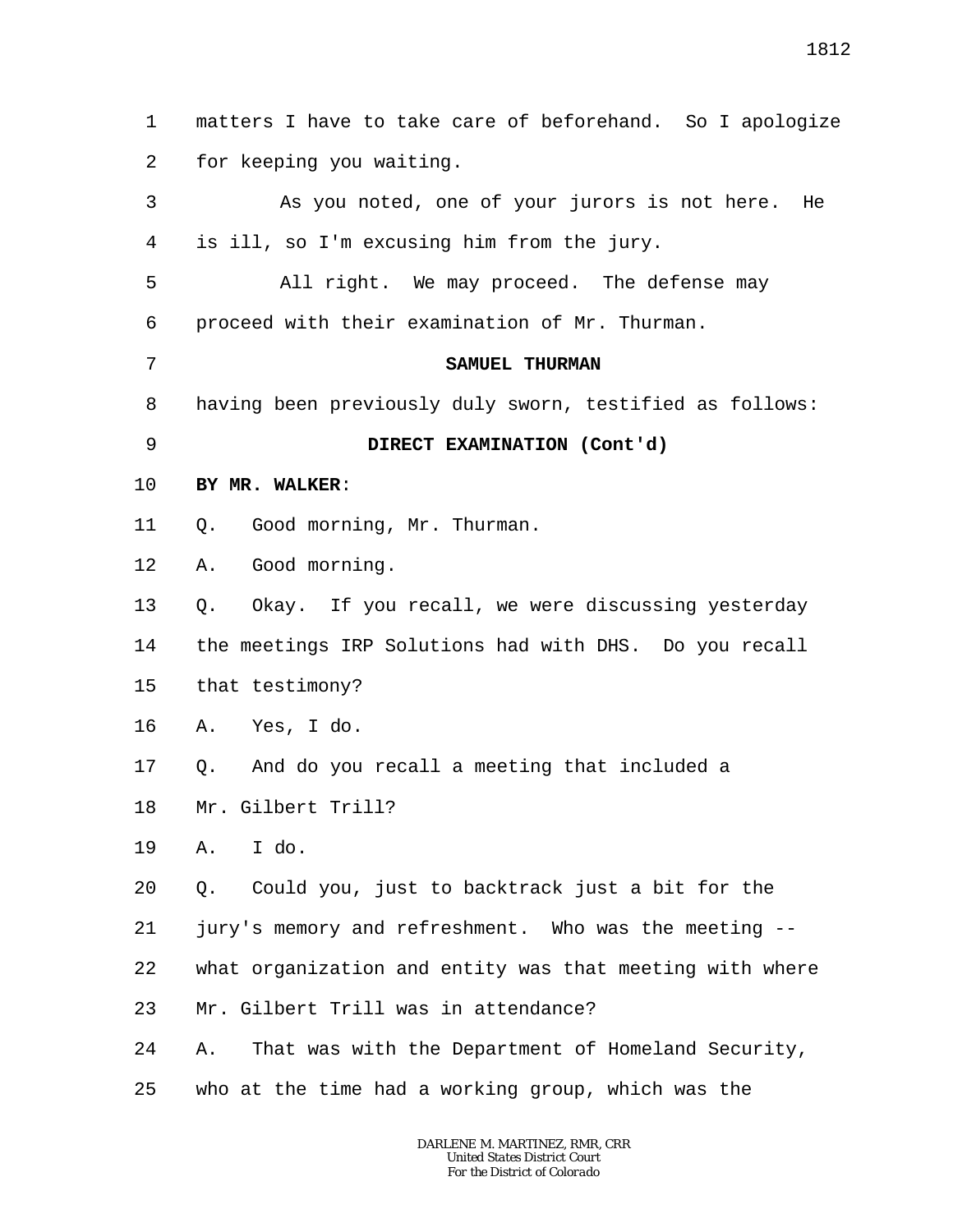1 2 Consolidated Enforcement Environment Initiative working group.

3 4 5 Q. And the working group that that meeting was held with, did that consist of different investigative offices? A. It did.

6 7 Q. And do you know some of the investigative units that were involved there?

8 9 MR. KIRSCH: Objection, Your Honor, asked and answered.

10 THE COURT: Sustained.

11 12 Q. (BY MR. WALKER) Mr. Thurman, what groups were represented in that meeting?

13 MR. KIRSCH: Same objection, Your Honor.

14 THE COURT: Sustained. We went over this, I

15 believe, yesterday Mr. Walker.

16 MR. WALKER: Yes, Your Honor.

17 Q. (BY MR. WALKER) Mr. Thurman, in response to the

18 meetings at DHS, IRP Solutions -- did IRP Solutions make

19 enhancements to CILC?

20 A. Yes.

21 22 Q. And were those enhancements for use by general police?

23 24 A. When you say general police, you mean local and state?

25 Q. Yes.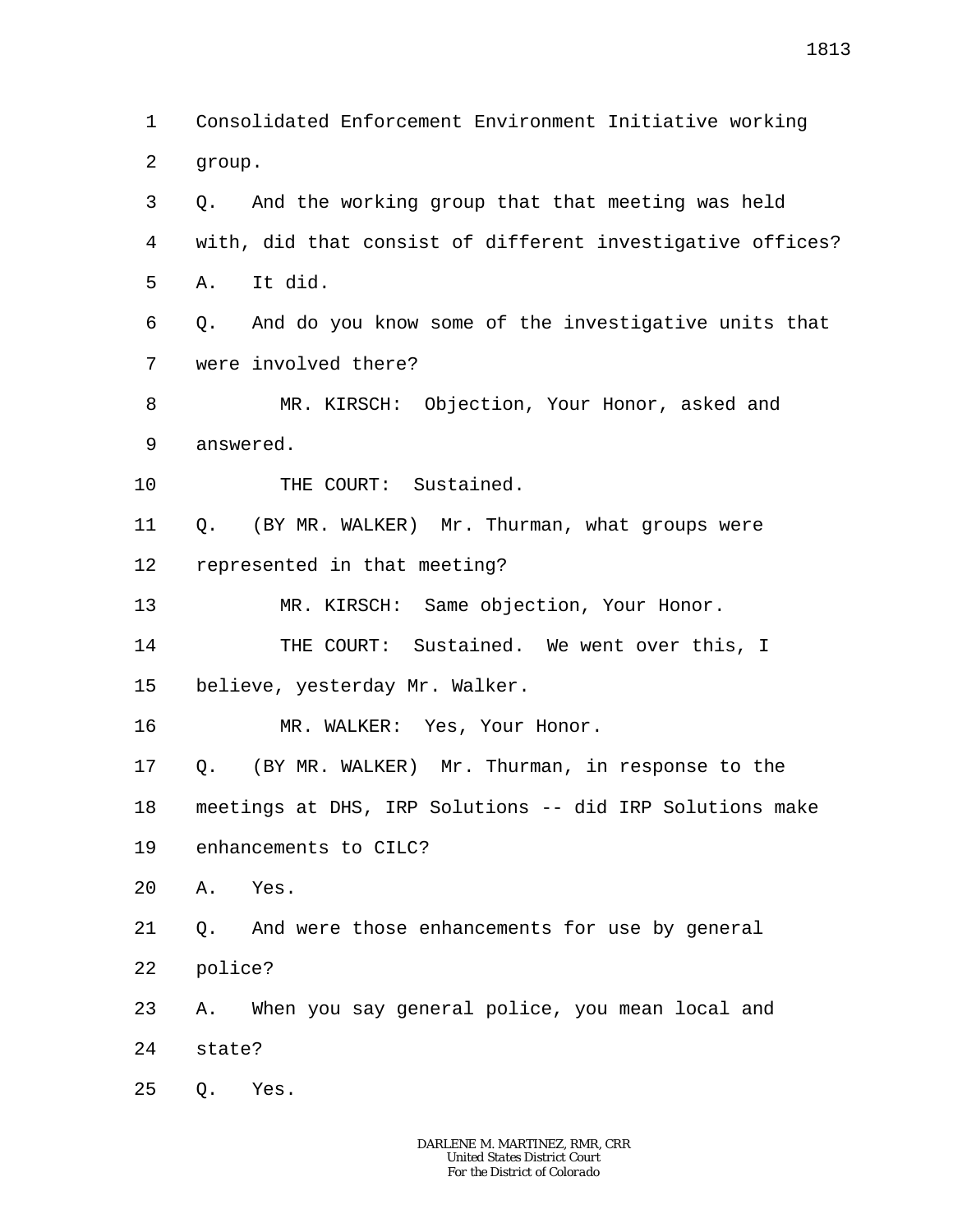1 2 3 A. It would be conducive to their environments, as well. Q. And would they also be conducive to DHS and federal agencies?

4 A. Yes, they would.

5 6 7 Q. Were there subsequent communications with DHS following that working group meeting and presentation? A. Yes, there was.

8 9 Q. And what did you communicate to DHS following those meetings?

10 11 12 13 14 A. One of the things was communicating to DHS that IRP had put a "federal face" on the solution. One of the things that Mr. Cooper had requested, and felt that it would help the overall look and feel, was to put a "federal face" on it.

- 15 Q. What does that "federal face" mean?
- 16 A. Well, there were certain terms and certain

17 18 19 20 21 operational procedures that they needed incorporated into the software. And then one of the other things, too, was CILC started off as a client server solution. And the request was made that it be web enabled so that it would be more far reaching to the user community.

- 22 Q. And in what you term as web enabling, did that change
- 23 how DHS would potentially use the product?
- 24 MR. KIRSCH: Objection, lack of foundation.
- 25 THE COURT: Overruled.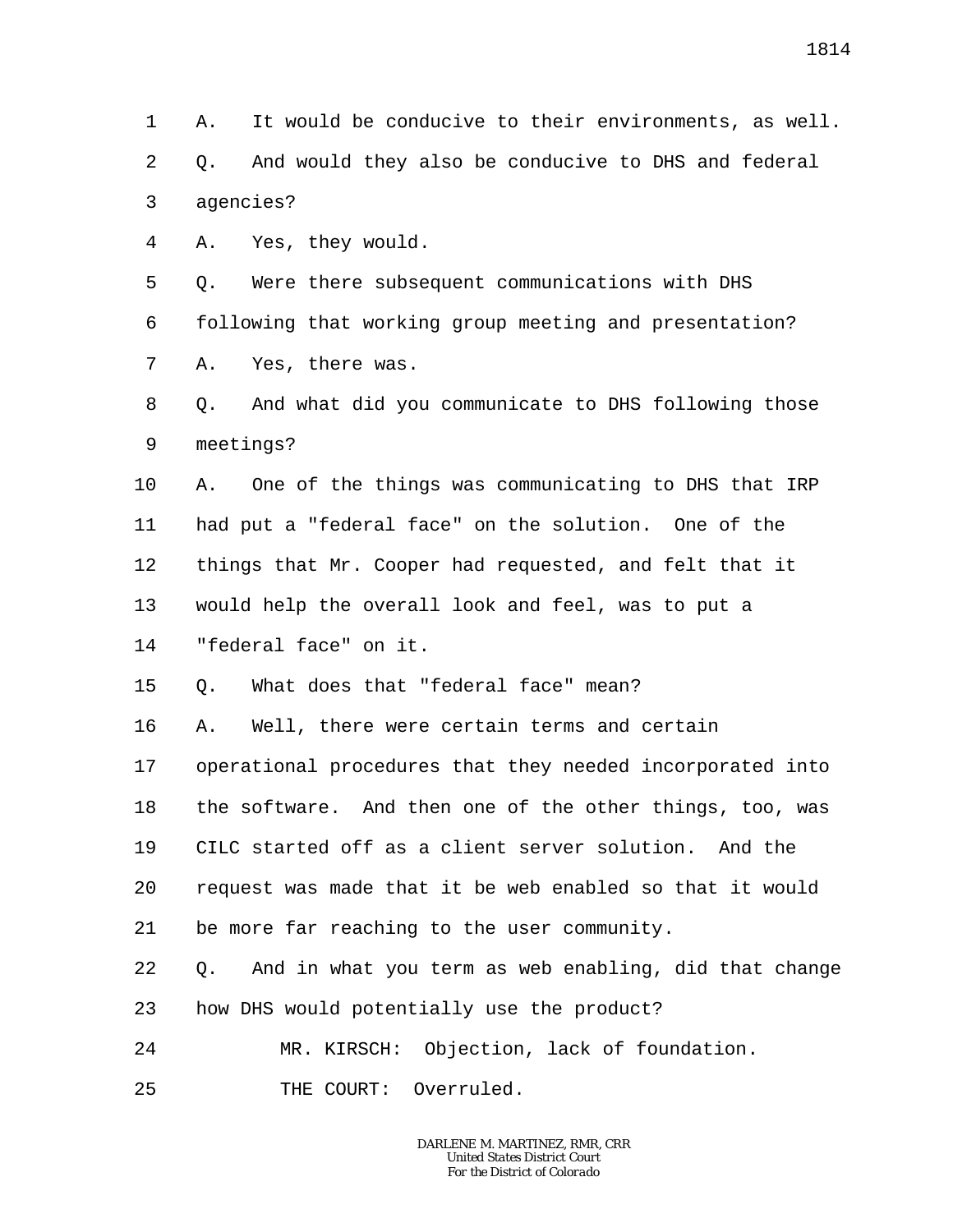1 2 3 4 5 6 7 8 9 10 11 12 13 14 15 16 17 18 19  $2.0$ 21 22 23 24 25 THE WITNESS: Yes, it would. They wanted to have capability where folks in the field, at the field offices would be able to use it, and then even if they were out on a mission or what have you. Q. (BY MR. WALKER) And as a result of these changes that you mentioned, the federal face, did the company pursue additional meetings with DHS? A. Yes, IRP did pursue it. Q. IRP did? A. Yes, follow-up meetings. Q. Did DHS grant the request for follow-up meetings? A. Yes, it did. Q. And what time frame -- were you involved in setting up subsequent -- a subsequent meeting? A. Yes, I was. Q. And who did you work with to set up a meeting subsequently at DHS? A. There were three main people; Steven Cooper, Bill Witherspoon and Paul Tran. Q. And were all three of these gentlemen at DHS involved in setting up the next meeting with you? A. At one point or another. Q. And at some point did DHS and IRP agree to a meeting day or a subsequent meeting? A. Yes.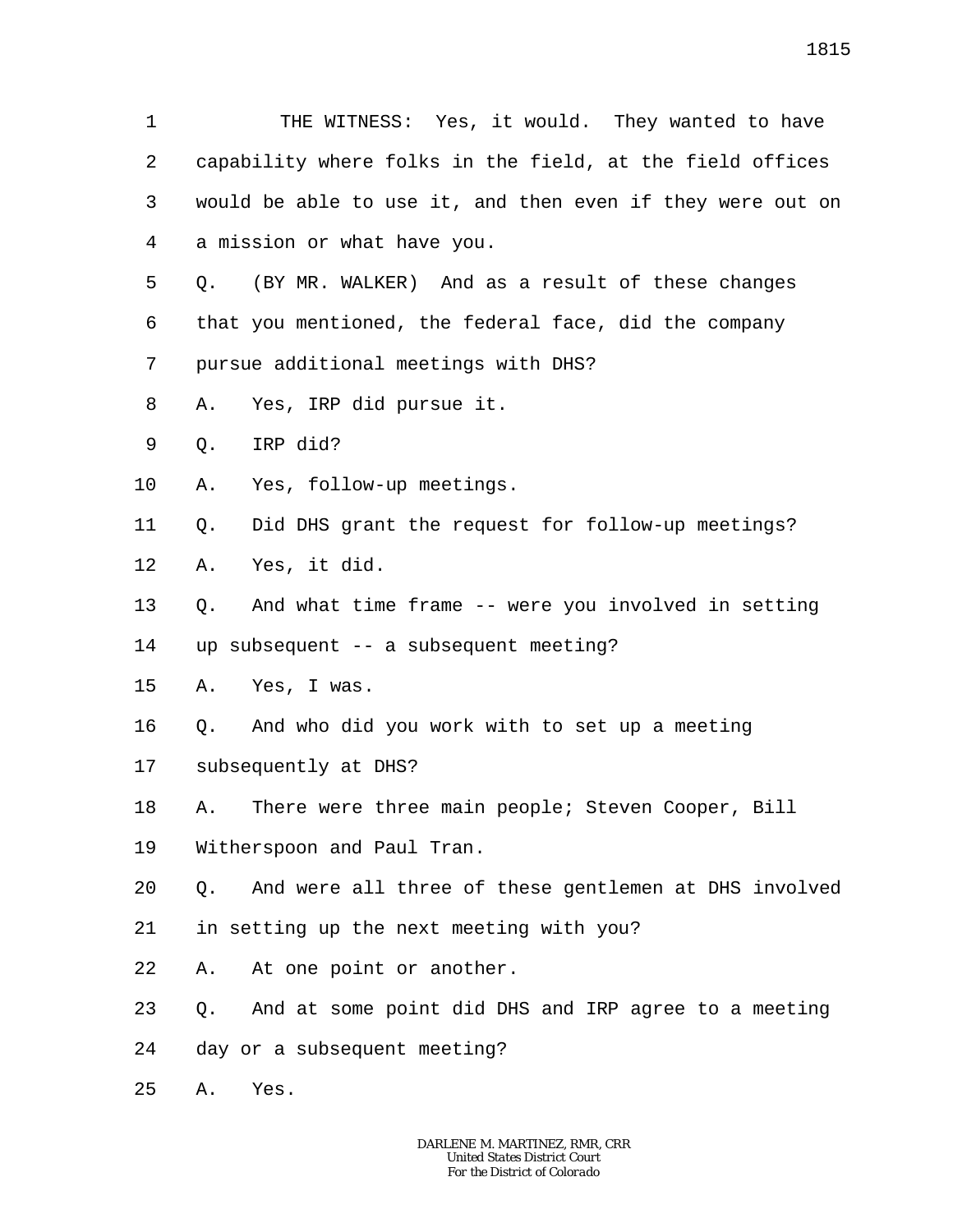1 2 3 4 5 6 7 8 9 10 11 12 13 14 15 16 17 18 19 20 21 22 23 24 25 *DARLENE M. MARTINEZ, RMR, CRR* Q. Do you recall the time frame of that subsequent meeting? A. It was probably mid 2004. Q. And do you recall the location of that meeting? A. It was in D.C. Washington, D.C. Q. And where in Washington, D.C.? A. At the -- I can't say it was DHS headquarters. It was -- I just remember I Street. There was a building on I Street. I believe that is where. I can't be totally certain. Q. Would that be a DHS office, then? A. DHS did have offices in there, yes. Q. And what was the purpose of this meeting that was held at that location? A. Again, to do a follow-up on the CILC Federal solution, and to present it to the working group, and then also just to show the enhancements that had been made to the solution. Q. And you just said "the working group." Is that the same working group that was in attendance at the previous meeting, to the best of your knowledge? A. There may have been different players. So I can't be certain as to any specific names of all of the folks who were there. But Mr. Cooper and Mr. Witherspoon, I believe, were in attendance, along with some of the other

*United States District Court For the District of Colorado*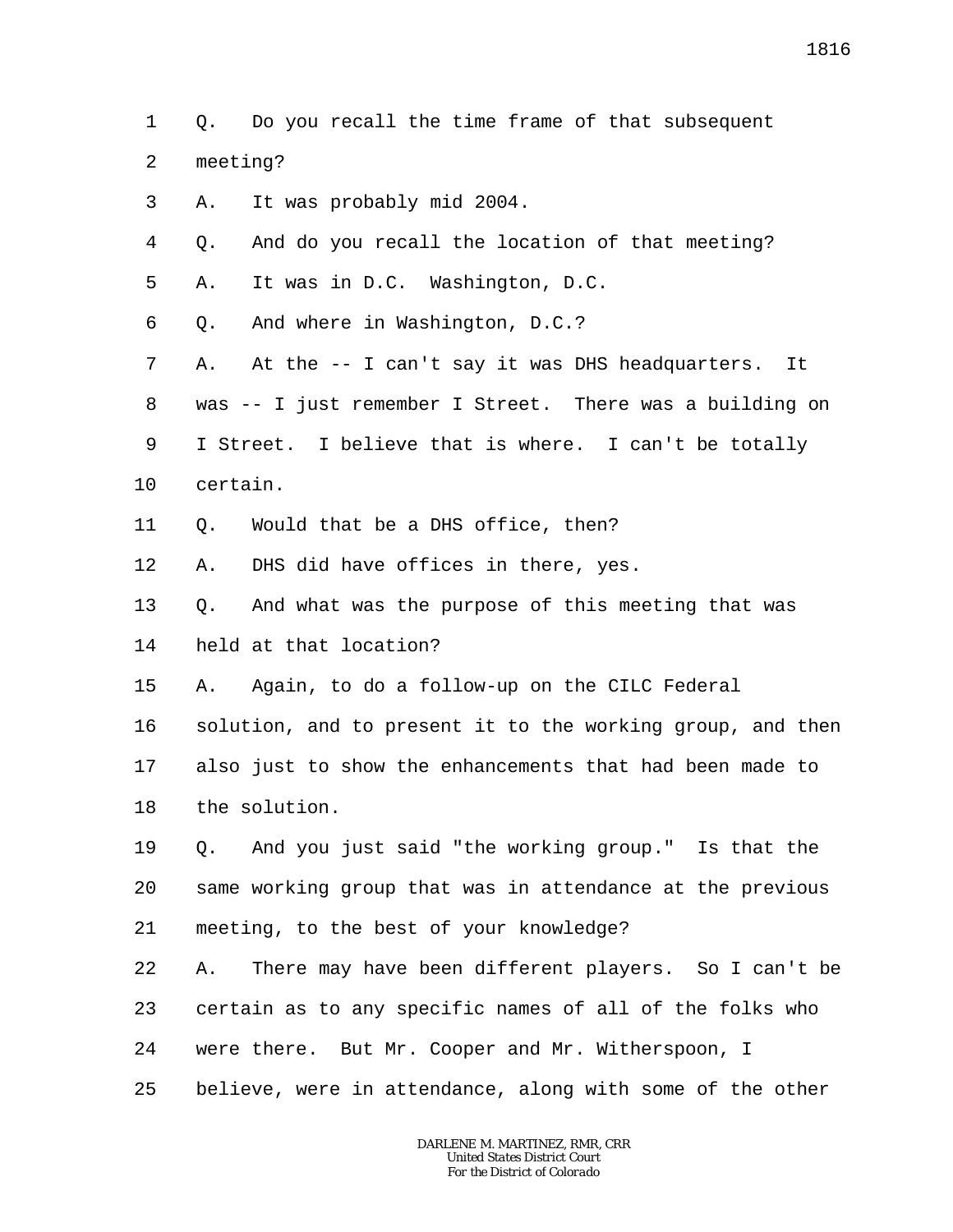1 2 representatives from some of the other agencies. Then a couple of defense contractor representatives were.

3 4 5 6 7 8 9 Q. And what activities were undertaken in that meeting? A. Well, there was a software demonstration. And then for those who were not aware of IRP, basically, a typical presentation would include doing an overview, if you will, of the company, and what the thought process and methodology that went into developing the software, and then a software demonstration.

10 11 Q. Do you recall who else, other than yourself, from IRP Solutions attended that meeting?

12 13 A. You were there, Gary Walker, David Banks, I believe Clinton Stewart would have been there, and myself.

14 Q. And subsequent to the meeting, after its completion,

15 did IRP Solutions have conversations with DHS

16 representatives?

17 A. Yes.

18 19 Q. Did IRP Solutions have conversations with DHS in the meeting room after the conclusion of the meeting?

20 A. There were conversations in the meeting room, as well

21 as via teleconference, e-mail.

22 Q. And were you involved in those e-mail communications

23 with DHS subsequent to that meeting?

24 A. I was.

25 Q. And what were your -- what were your communications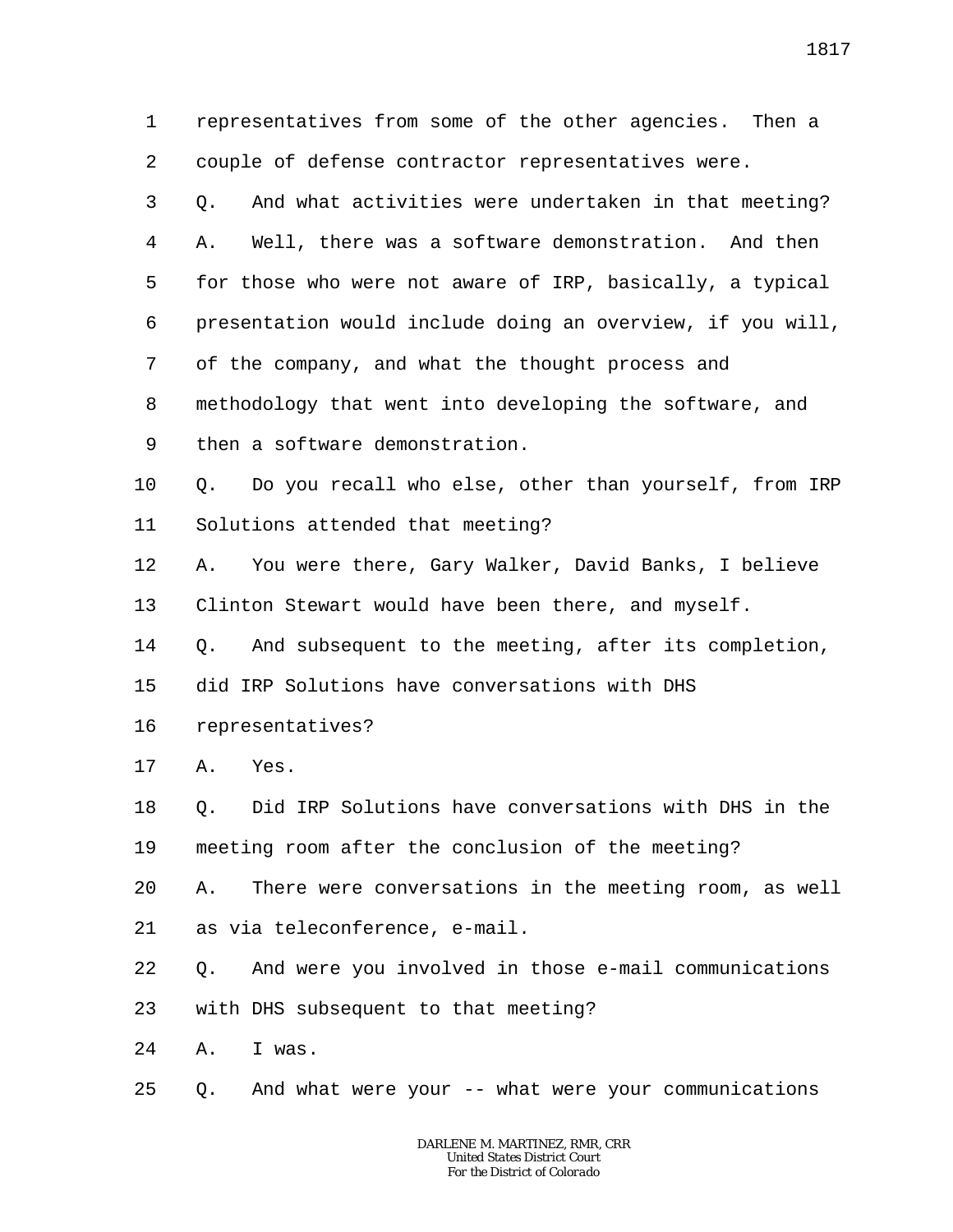1 to DHS?

| 2  | At that time, DHS became particularly interested in a<br>А.   |
|----|---------------------------------------------------------------|
| 3  | particular module, what was called confidential informant     |
| 4  | module. And I don't know exactly, you know, the               |
| 5  | application that -- why they were focusing in on that, but    |
| 6  | that was one of the modules that they wanted.                 |
| 7  | And you said they wanted to start with that. Could<br>Q.      |
| 8  | you clarify that a little bit?                                |
| 9  | Well, Case Investigative Life Cycle -- Case<br>Α.             |
| 10 | Investigative Life Cycle software includes several            |
| 11 | modules. And the software is designed to take an              |
| 12 | investigator from the crime scene through the courtroom,      |
| 13 | and includes --                                               |
| 14 | MR. KIRSCH: Your Honor, I object to this answer as            |
| 15 | non-responsive.                                               |
| 16 | THE COURT: Sustained.                                         |
| 17 | (BY MR. WALKER) So let me repeat my question,<br>Q.           |
| 18 | Mr. Thurman.                                                  |
| 19 | Okay.<br>Α.                                                   |
| 20 | You said that DHS wanted to start with the<br>Q.              |
| 21 | confidential informant module?                                |
| 22 | Correct.<br>Α.                                                |
| 23 | So can you clarify that statement, "start with the<br>Q.      |
| 24 | confidential informant module"?                               |
| 25 | Well, CILC was larger than just that one module.<br>And<br>Α. |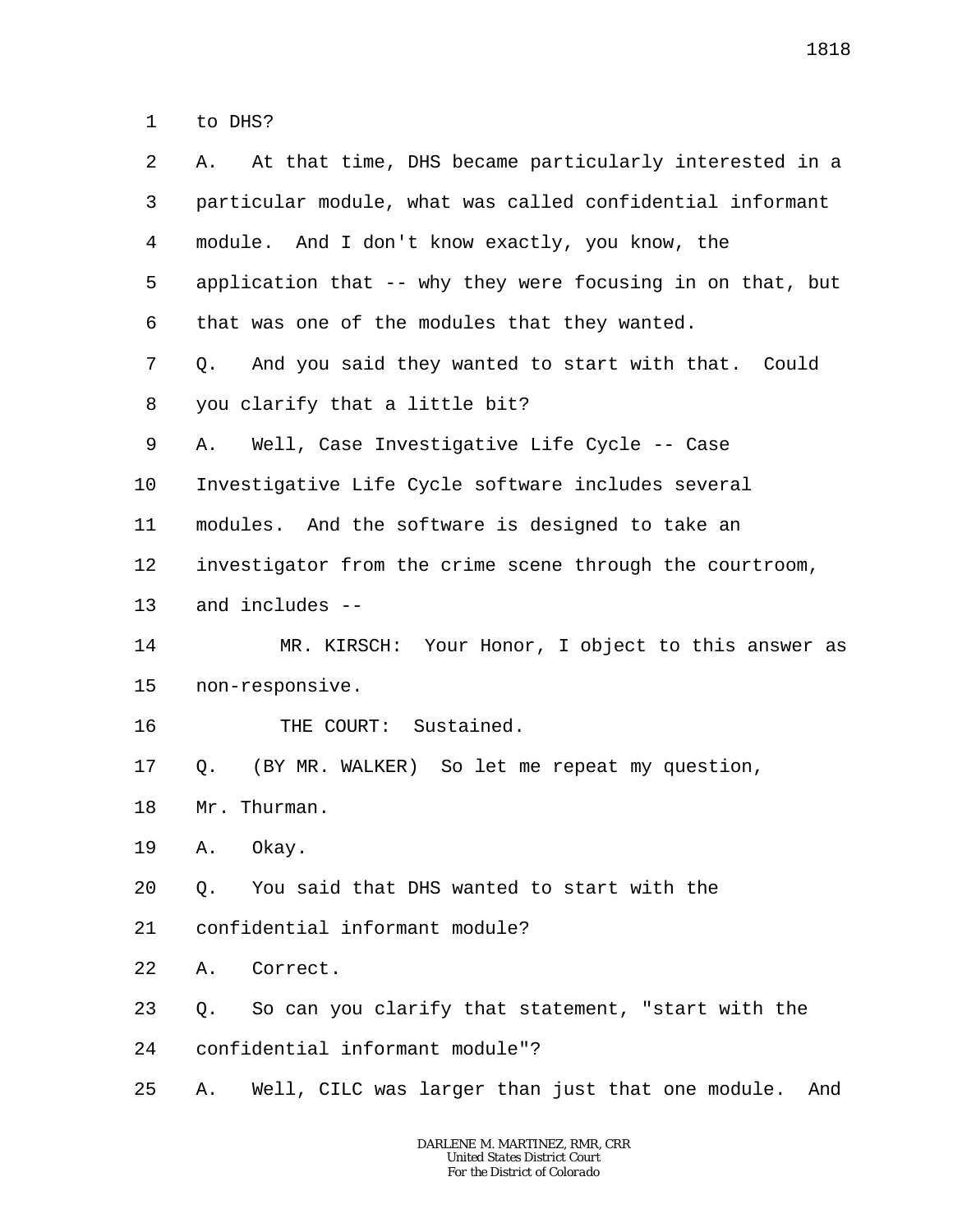1 so they indicated they had a need --

2 MR. KIRSCH: Objection, hearsay.

3 4 5 6 7 8 9 10 11 12 13 14 15 16 17 18 19 20 21 22 23 24 25 THE COURT: Overruled. I think it's not being offered for the truth of the matter asserted, it is offered for why they did what they did. You may proceed. THE WITNESS: They had a need for being able to maintain their confidential informant information. And they wanted to provide that to, I think, at the time, we were given a number of 30,000 users. And so it would give them the ability of sharing information and collaborating on the confidential informant information. Q. (BY MR. WALKER) And in that communication, did DHS request that IRP Solutions deliver the confidential informant software? A. DHS requested a quote for that solution. Q. And did IRP Solutions deliver a quote for the confidential informant module? A. We did. Q. What was the quote delivered to DHS? A. I believe that quote was in the neighborhood of somewhere between 7- and \$8 million. MR. WALKER: Your Honor, may I have a moment? THE COURT: You may. MR. WALKER: Your Honor, I would like to refresh Mr. Thurman's memory on the quotation provided to DHS on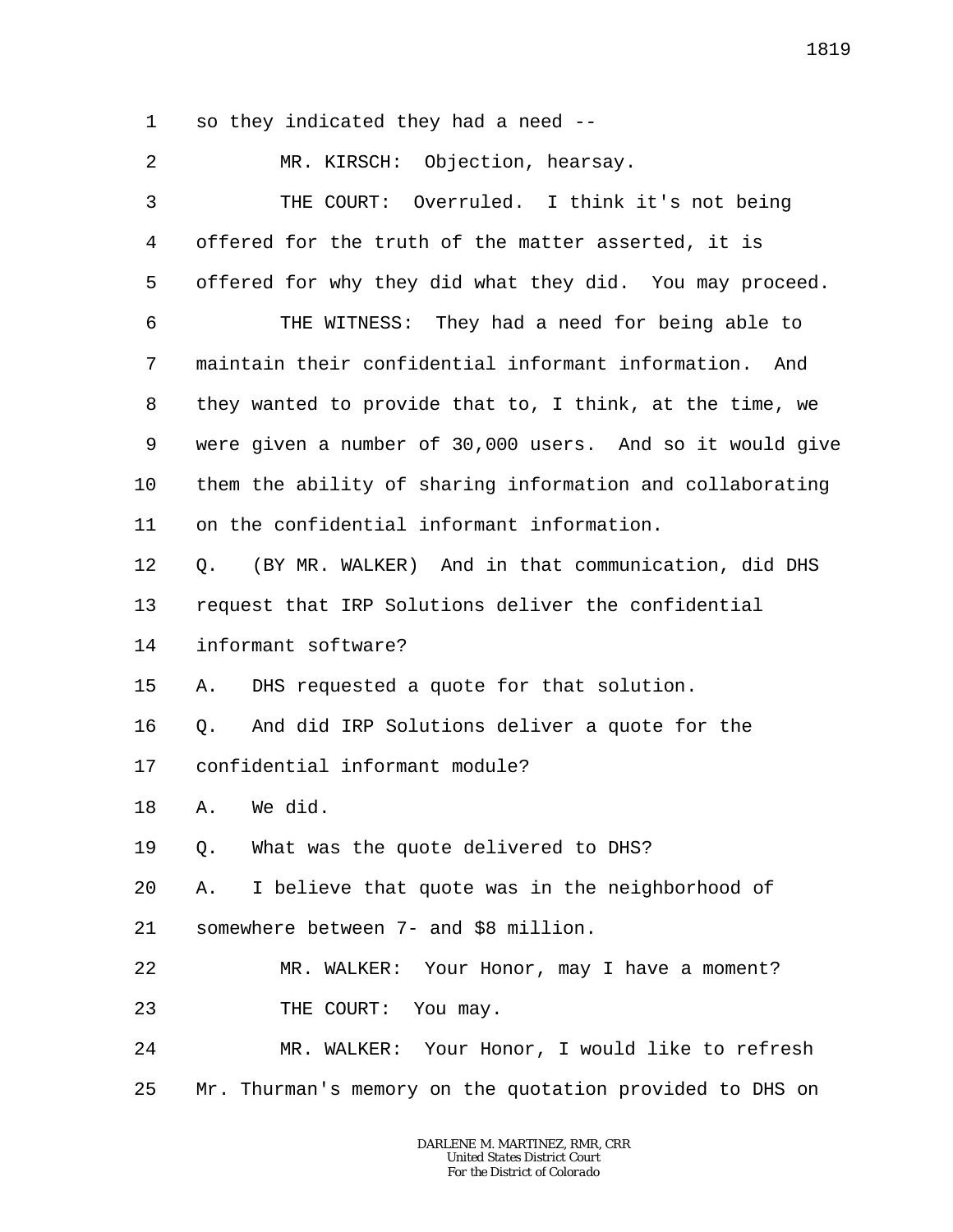1 2 3 4 5 6 7 8 9 10 11 12 13 14 15 16 17 18 19 20 21 22 23 24 25 the confidential informant module. This quotation has already been entered into evidence by defense. I need to reference the number. THE COURT: What is the number? So this has already been introduced into evidence -- MR. WALKER: Yes, Your Honor. THE COURT: -- as opposed to marked? MR. WALKER: It may have just been marked. MR. KIRSCH: Your Honor, I believe they are referring to Government Exhibit 502.03 -- THE COURT: Is that correct? MR. KIRSCH: -- which is admitted into evidence. MR. WALKER: That's correct, Your Honor. THE COURT: Then you may. Ms. Seeman could you get 502.03? MR. BANKS: Ask permission to publish that, Your Honor. THE COURT: You may. MR. BANKS: We'll just use the elmo. THE COURT: Use it on the elmo. Okay. So if you can turn on the elmo. Q. (BY MR. WALKER) Mr. Thurman, can you see that document that is being displayed? A. Yes, I can. Q. If you can just take a moment to look at that. And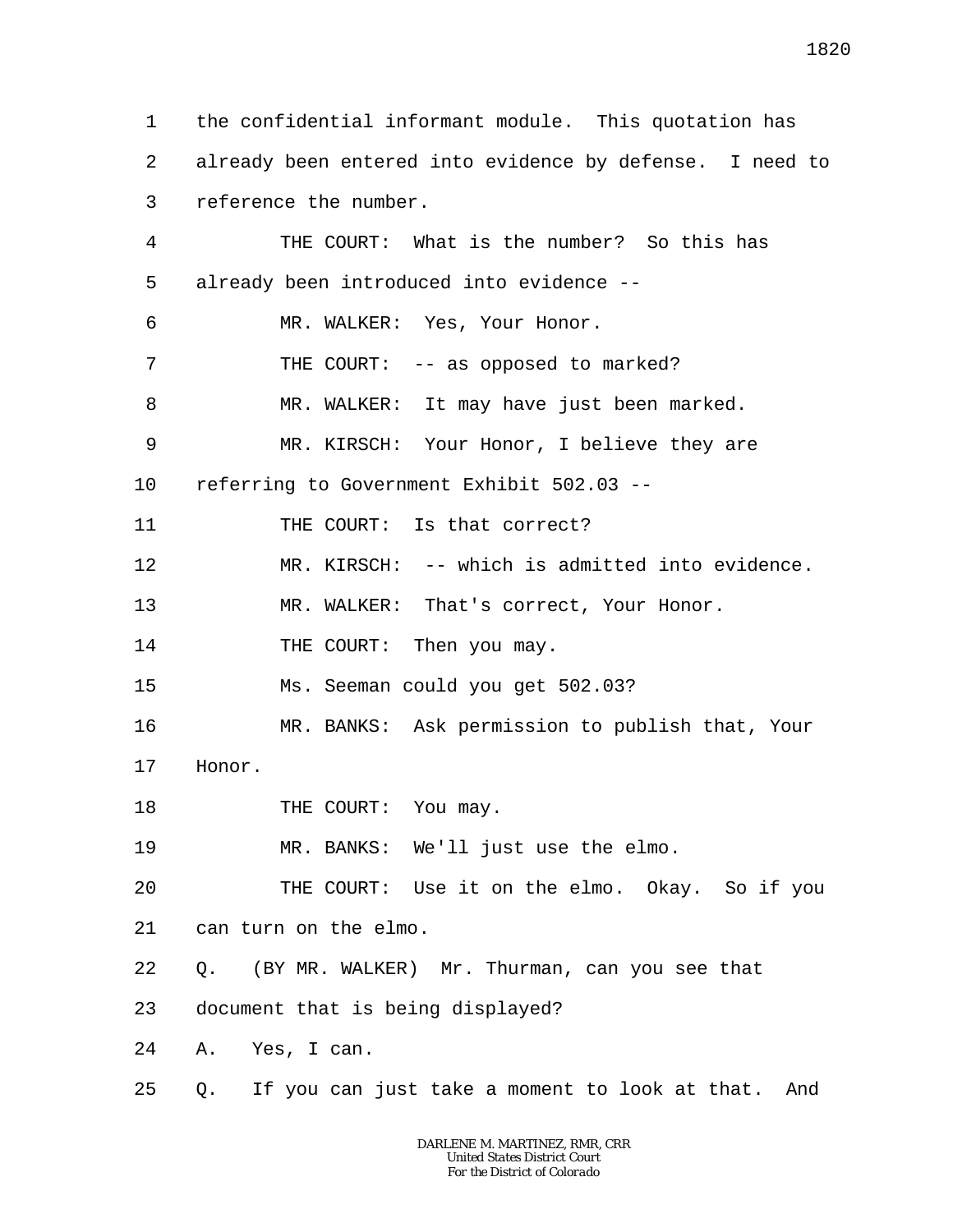1 2 once you have looked it over, let me know. I can scroll down for you.

| 3  | Okay. If you can scroll down. Okay. All right.<br>Α.       |
|----|------------------------------------------------------------|
| 4  | And after looking at that, to the best of your<br>Q.       |
| 5  | knowledge, is that the quotation that was provided to the  |
| 6  | Department of Homeland Security by IRP Solutions?          |
| 7  | That looks to be correct. The only thing I see<br>Α.       |
| 8  | different is -- not saying it is different from what was   |
| 9  | stated, just from what I stated earlier, I indicated       |
| 10 | 30,000 users, and this indicates 10,000 users. But this    |
| 11 | $is$ $-$                                                   |
| 12 | Were you involved in producing this quotation?<br>Q.       |
| 13 | I was.<br>Α.                                               |
| 14 | And you said earlier, before seeing this document,<br>Q.   |
| 15 | you believed it was 30,000 users. And now we see it was    |
| 16 | 10,000 concurrent users; is that correct?                  |
| 17 | That's correct.<br>Α.                                      |
| 18 | And for this quotation, did the quotation involve<br>Q.    |
| 19 | elements other than just software licenses?                |
| 20 | A. Oh, as you showed there, support.                       |
| 21 | Support?<br>Q.                                             |
| 22 | Yes.<br>Α.                                                 |
| 23 | And how was the support figure arrived at by you and<br>Q. |
| 24 | IRP Solutions?                                             |
| 25 | MR. KIRSCH: Objection, relevance.                          |
|    |                                                            |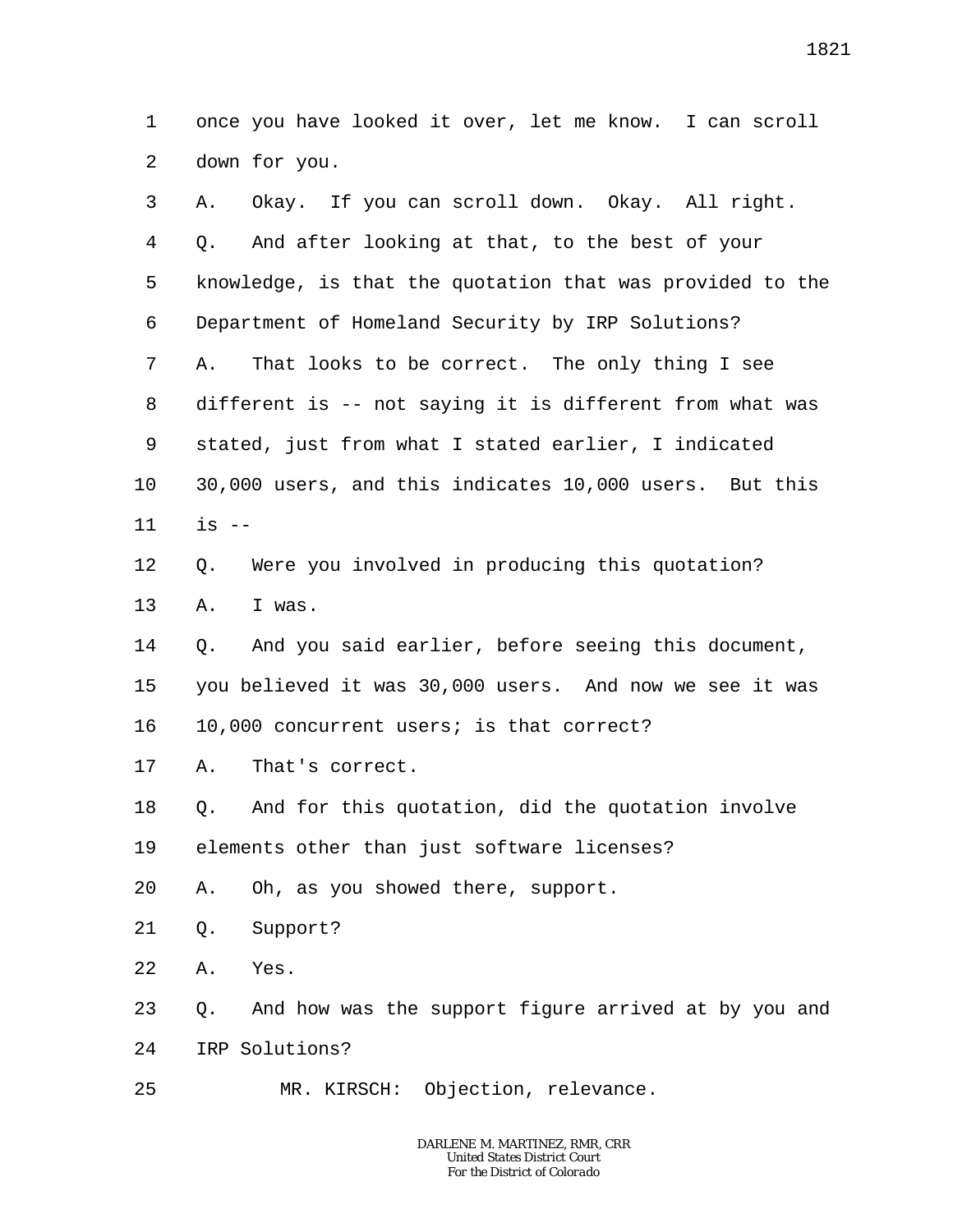- 1 THE COURT: Sustained.
- 2 3 4 Q. (BY MR. WALKER) And so you would agree that this quotation was delivered to the Department of Homeland Security?
- 5 A. Yes.
- 6 Q. And that was delivered at their request?
- 7 A. Yes.
- 8 Q. Is that right?
- 9 A. Yes, sir.
- 10 Q. And subsequent to delivering this quotation to the
- 11 Department of Homeland Security, did IRP Solutions receive
- 12 any communications from the Department of Homeland
- 13 Security regarding the quotation?
- 14 A. Yes, IRP did.
- 15 Q. Were you a party to that communication?
- 16 A. Yes.
- 17 Q. And who, from DHS, communicated to you?
- 18 A. Bill Witherspoon was the main person that was
- 19 communicating at that time.
- 20 Q. And what did you -- what was your conversation with
- 21 Mr. Witherspoon?
- 22 MR. KIRSCH: Objection, hearsay.
- 23 THE COURT: Sustained.
- 24 Q. (BY MR. WALKER) And in response to Mr. Witherspoon's
- 25 communications, did you have a reply or information for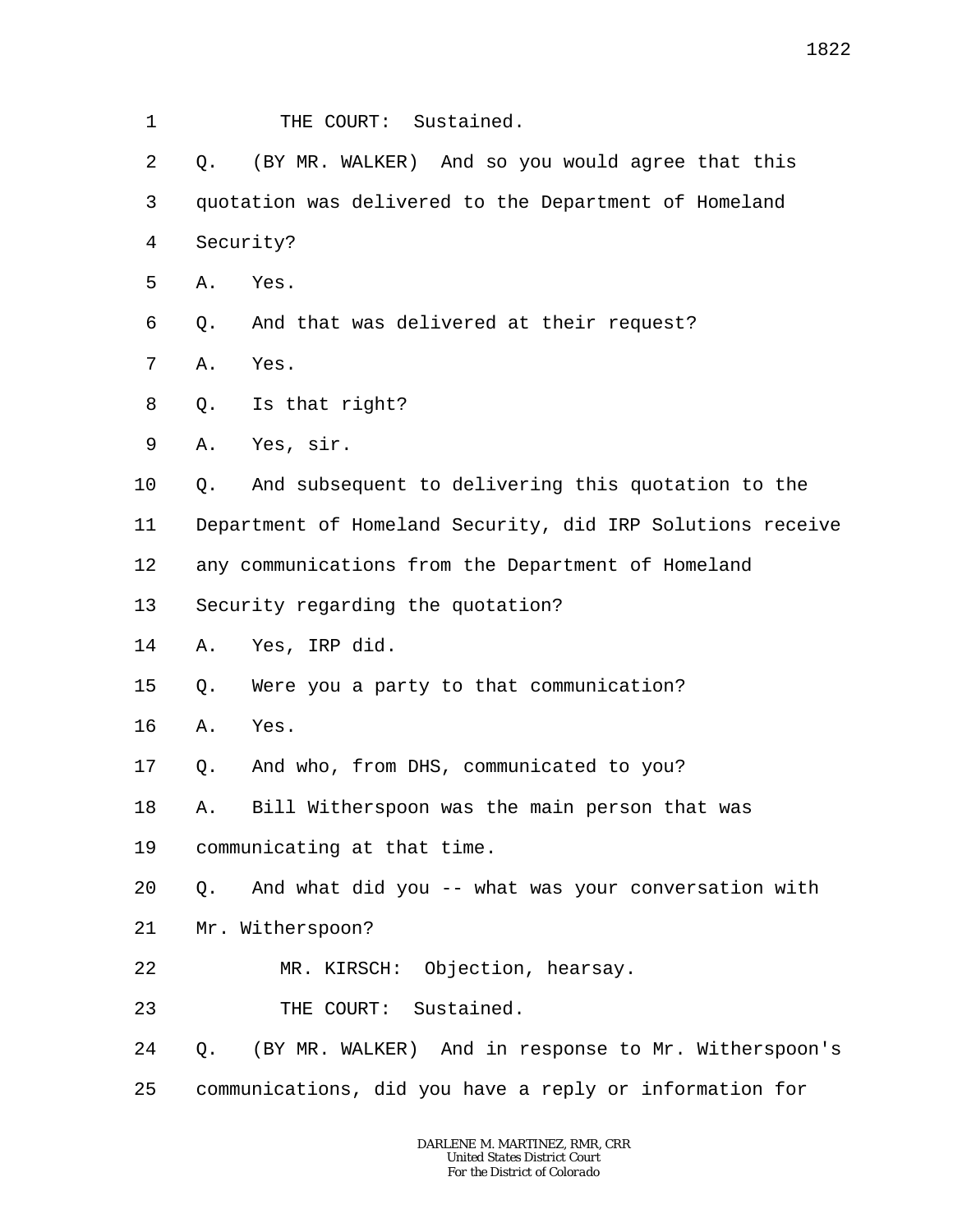1 Mr. Witherspoon?

| 2       | Α.        | I required us to -- the status of the quote, and from     |
|---------|-----------|-----------------------------------------------------------|
| 3       |           | a standpoint of, you know, how far along they had gotten, |
| 4       |           | based on feedback that I had gotten from Mr. Witherspoon. |
| 5       | Q.        | And subsequent to the quotation and your                  |
| 6       |           | communications with Mr. Witherspoon, were there any       |
| 7       |           | additional meetings with the Department of Homeland       |
| 8       | Security? |                                                           |
| 9       | Α.        | There were.                                               |
| $10 \,$ | Q.        | And do you recall the time frame of the next meeting      |
| 11      |           | with the Department of Homeland Security?                 |
| 12      | Α.        | That was probably around the September 2004 time          |
| 13      | frame.    |                                                           |
| 14      | Q.        | And what was the nature of this -- I am sorry, did        |
| 15      |           | you say there was a meeting scheduled in the September    |
| 16      |           | 2004 time frame?                                          |
| 17      | Α.        | It was around that time frame, yes.                       |
| 18      | Q.        | Were you involved in setting up that meeting in           |
| 19      |           | September of 2004?                                        |
| 20      | Α.        | I was.                                                    |
| 21      | Q.        | And did you work with someone at DHS to set up the        |
| 22      |           | September 2004 meeting?                                   |
| 23      | Α.        | Steven Cooper.                                            |
| 24      | Q.        | Steven Cooper?                                            |
| 25      | Α.        | Actually, it started off Steven Cooper. He ended up       |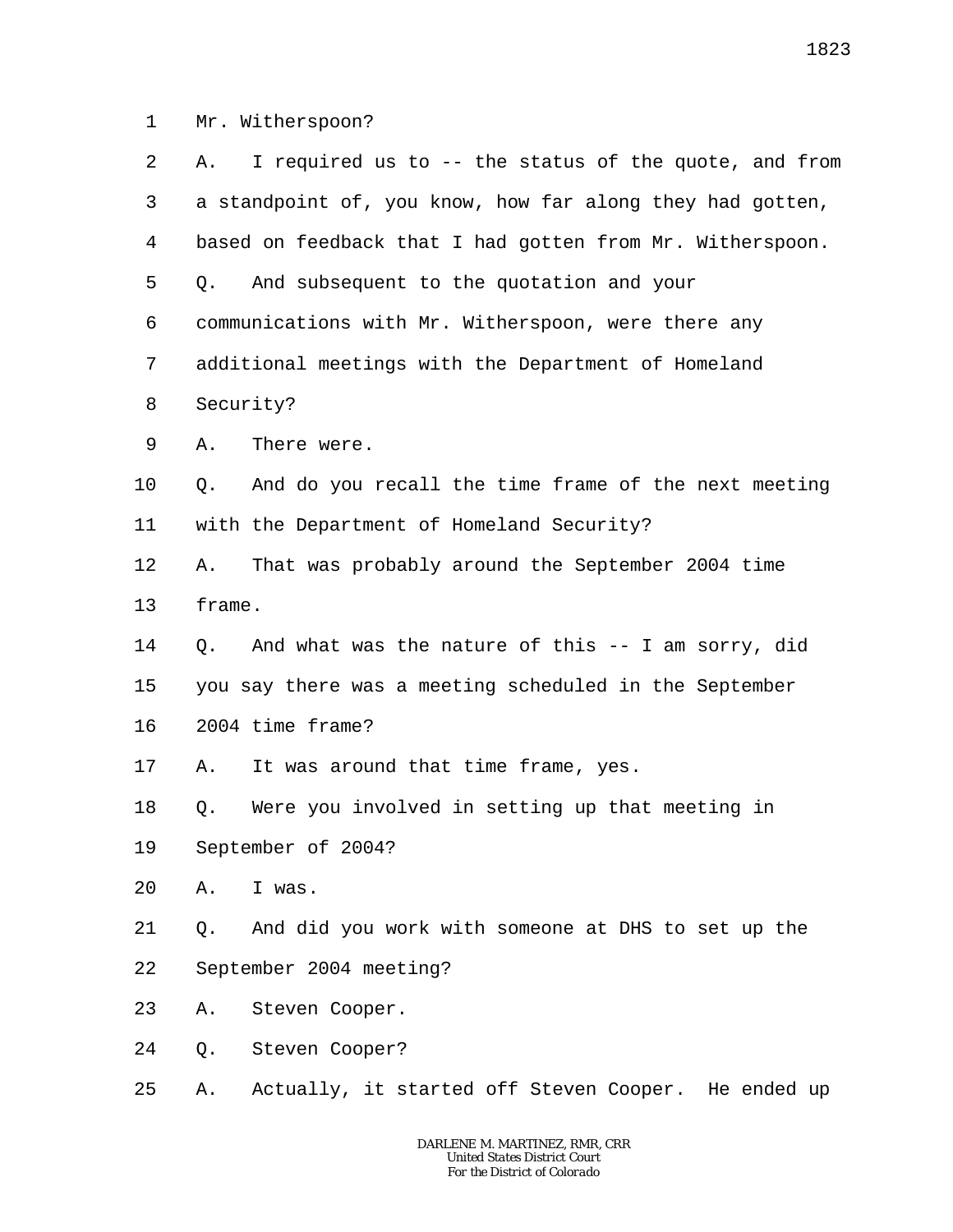1 2 3 4 5 6 7 8 9 10 11 12 13 14 15 16 17 18 19 20 21 22 23 24 25 getting pulled away on something, and he shifted it to Bill Witherspoon. But between Bill Witherspoon and Steven Cooper, that is who I coordinated with. Q. And were you aware of the purpose of this meeting in 2004 between DHS and IRP? A. Yes. Q. And what was the purpose of this meeting? A. This was another joint meeting between DHS and representatives from DOJ. They had a requirement -- not a requirement, but they were sort of shifting gears, whereby DOJ was working with DHS on a solution that could be used by all agencies together. I think it was basically the next step in the process. Q. You referenced DOJ. What does DOJ mean in this context? A. Department of Justice. Q. Department of Justice? A. Yes. Q. And that meeting, September of 2004, that you say was between DOJ and DHS, was that a meeting that included management at DOJ? A. Yes. Q. Do you recall names of the DOJ representatives at that meeting, or their roles? A. There was a Price Roe from DOJ. And then there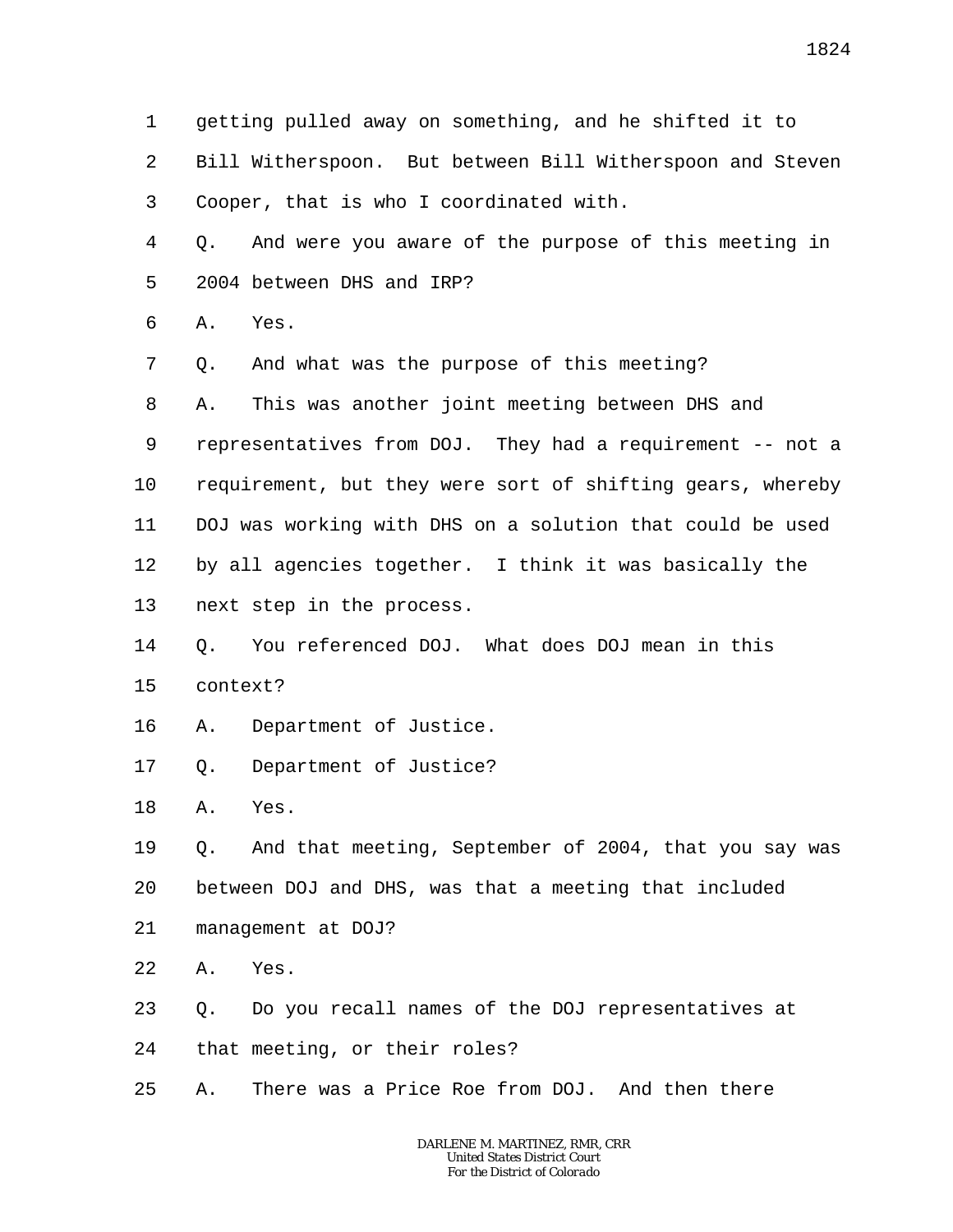1 was --

 $\overline{a}$ THE COURT: ROWE?

3 THE WITNESS: P-R-I-C-E.

- 4 THE COURT: Last name?
- 5 THE WITNESS: R-O-E.
- 6 THE COURT: Okay.

7 8 9 THE WITNESS: And then the CIO of DOJ, whose name escapes me right now. I will have to think about that one.

- 10 Q. (BY MR. WALKER) Okay.
- 11 A. I am sorry, Van Hitch.
- 12 Q. Van Hitch. Could you repeat his role at DOJ?
- 13 A. I believe he was the CIO. I can't be certain, but I
- 14 believe he was the CIO.
- 15 Q. And you said there were also DHS representatives
- 16 there?
- 17 A. That one I'm not certain of who from DHS was there.
- 18 I can't recall specifically the names.
- 19 20 Q. And what was presented by IRP Solutions to these two Government entities?
- 21 A. The CILC Federal solution again.
- 22 Q. And subsequent to this meeting, were you involved in
- 23 any communications with attendees of the meeting?
- 24 A. Yes.
- 25 Q. And who did you communicate with subsequent to the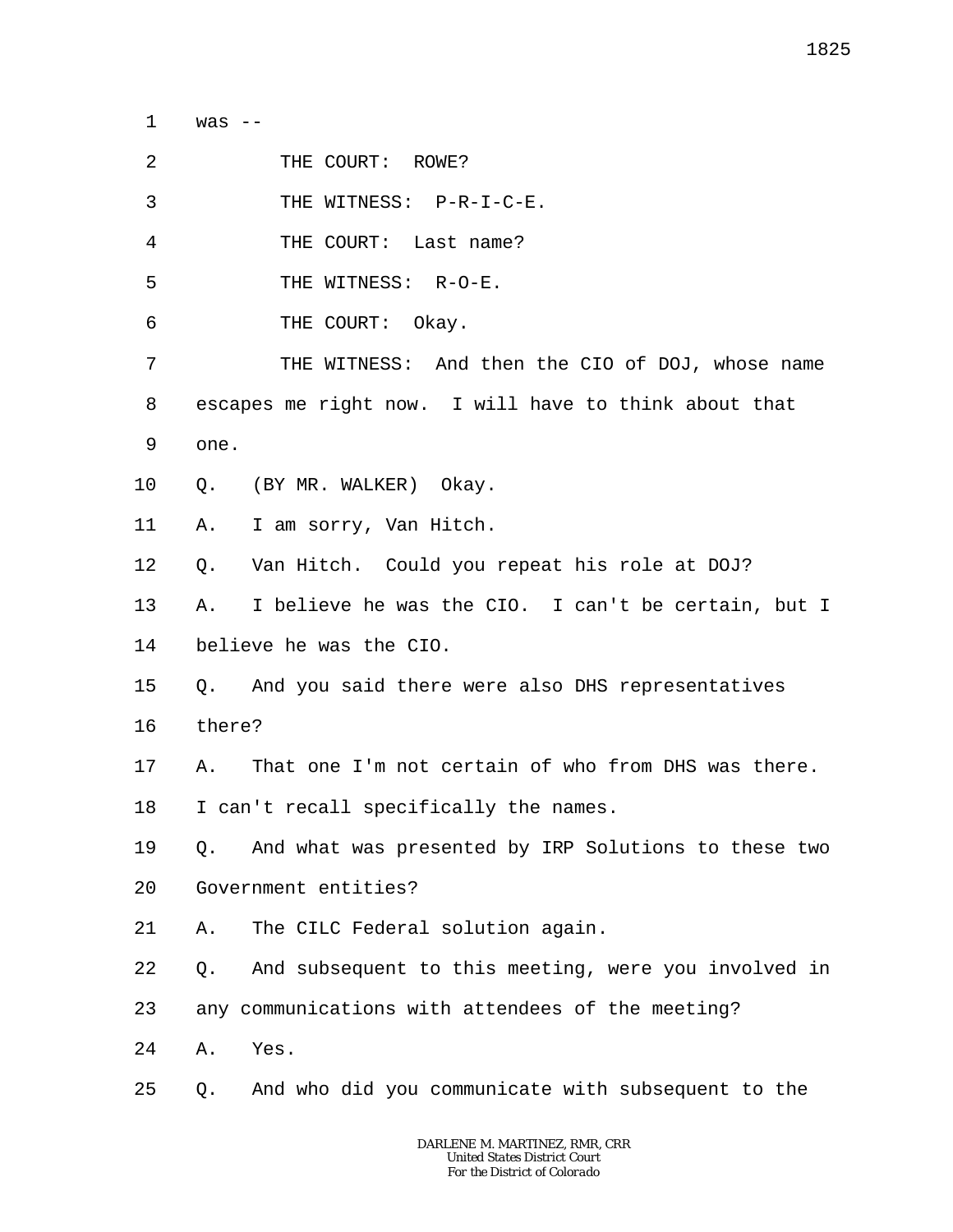1 meeting?

2 3 4 5 6 7 8 9 10 11 12 13 14 15 16 17 18 19 20 21 22 23 24 25 A. Well, that would have been Steven Cooper, obviously, to follow up with him on that meeting, because I don't believe Steven Cooper was in attendance at that particular meeting. Q. Mr. Thurman, beginning yesterday, you recounted several meetings with DHS. A. Yes. Q. Do you know the number of meetings to this point that IRP Solutions had with DHS? A. Do you want me to state what the meetings were or just give a number? Q. Just a count would be fine, Mr. Thurman. A. Okay. I would say there were a minimum of five. Q. A minimum of five. And to the best of your recollection, how many of those meetings involved Steven Cooper? A. I would say three of those involved Steven Cooper. And if I might clarify, when I say a meeting, what constituted a meeting, in my mind, was even a one on one with Steven Cooper or a one on one with Bill Witherspoon via WebEx. Q. Would you classify a phone call with Steven Cooper as a meeting? A. Pretty much, yes.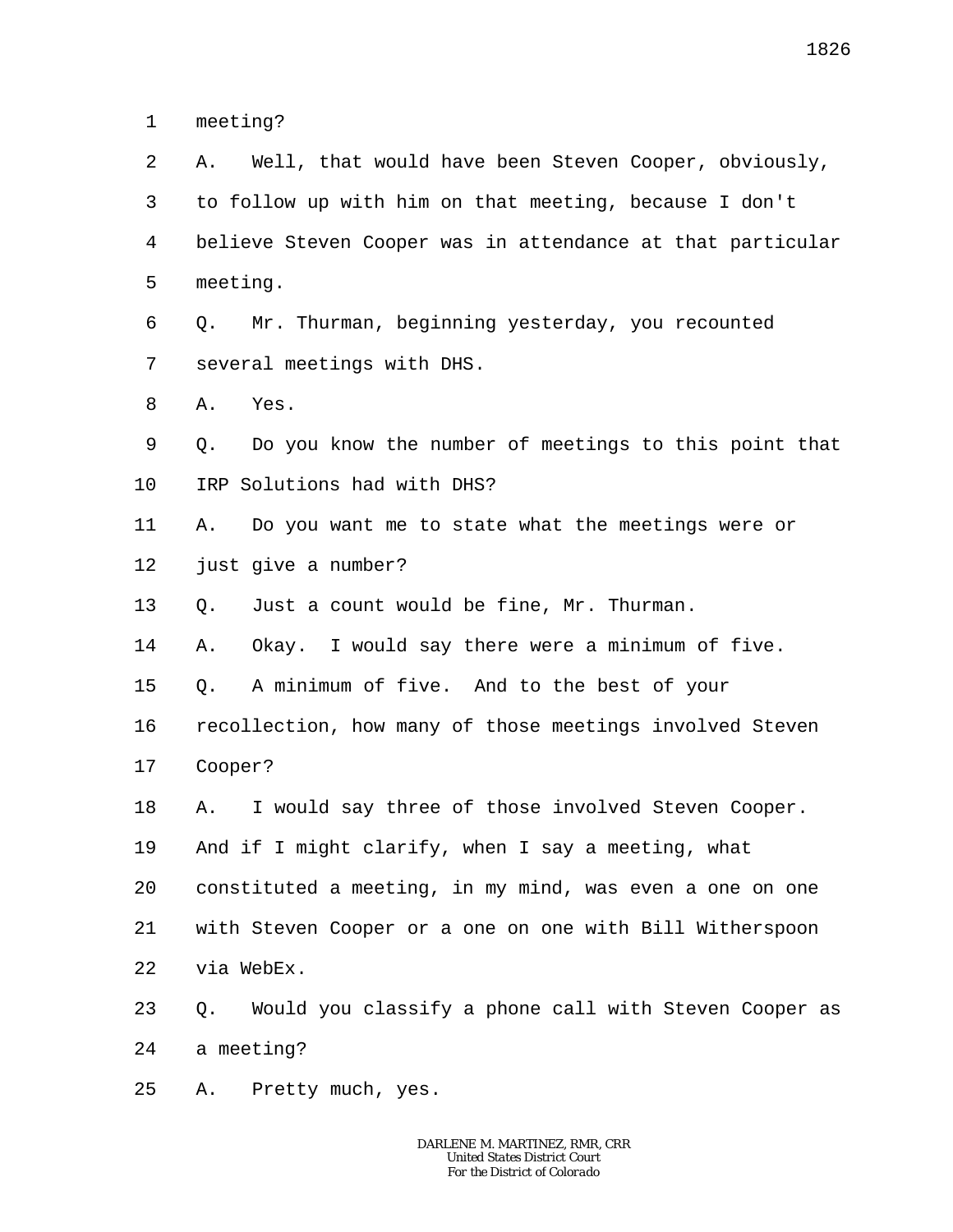1 2 3 4 5 6 7 8 9 10 11 12 13 14 15 16 17 18 19 20 21 22 23 24 25 Q. And how many of those meetings involved demonstrations of IRP Solutions' software? A. Again, it could be either one on one or a group session; that would still be around five. That's just with DHS. There were other agencies that followed those meetings. Q. And of those approximate five meetings, how many of those involved demonstrations where Bill Witherspoon was involved? A. That would probably be, I would say a minimum of three. I'm certain there were three. Q. And, to the best of your knowledge, were you in attendance at all of the meetings between DHS and IRP Solutions? A. There may have been a meeting that I was not in attendance at later in 2004. Q. And, Mr. Thurman, you just recounted a meeting that you say happened about the September 2004 time frame -- A. Right. Q. -- with DHS and DOJ; is that right? A. Right. Q. Were there any -- were there any other meetings between IRP Solutions and DHS subsequent to that meeting? A. Well, DHS was part of a large group that IRP was part of, a meeting.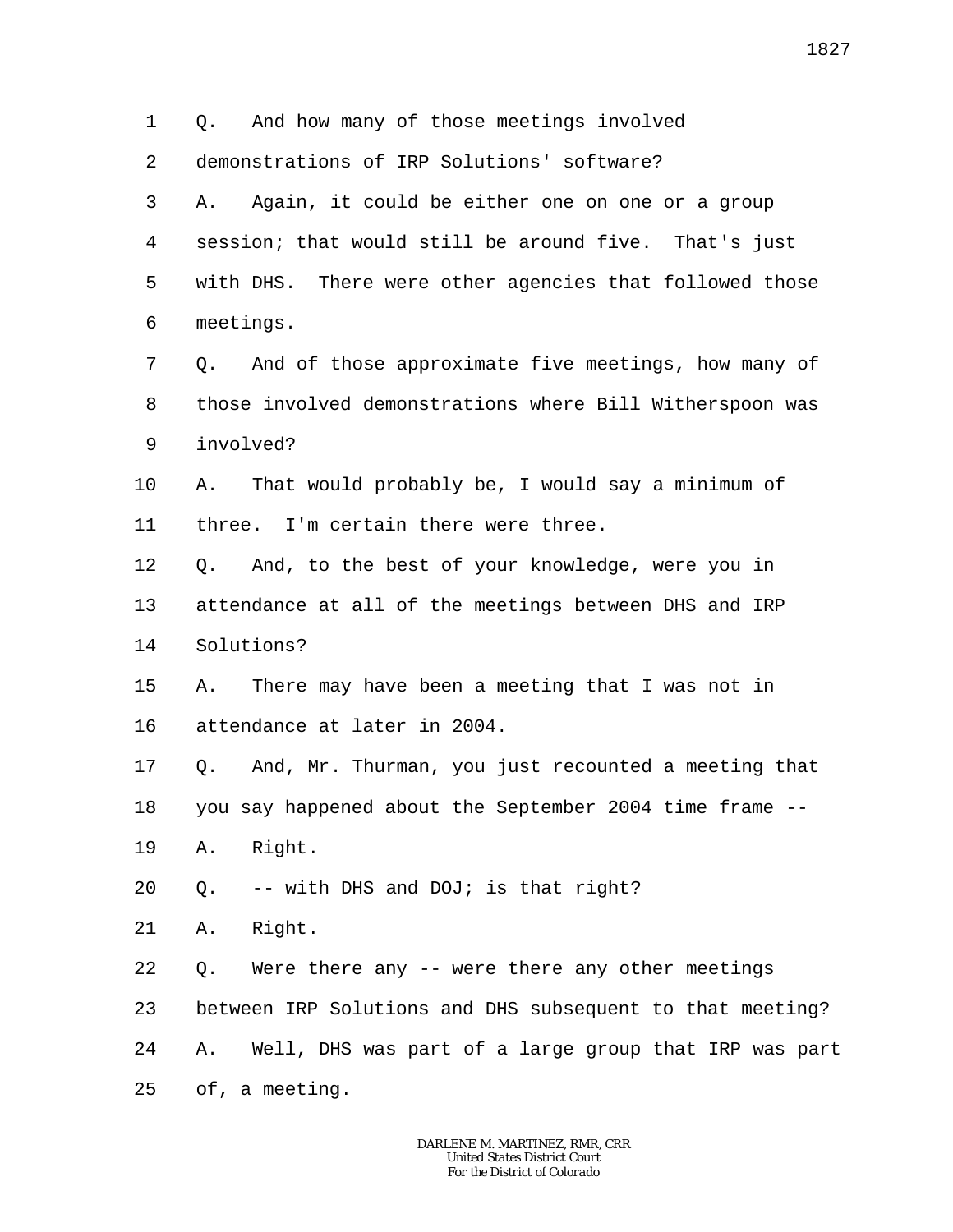- 1 Q. What group was that?
- $\overline{a}$ A. That was the FICMS. Acronym for Federal
- 3 Investigative Case Management System.
- 4 Q. And there was a meeting -- I just want to clarify.
- 5 6 There was a meeting related to the subject of FICMS that included DHS, and IRP attended that meeting?
- 7 A. Yes.
- 8 Q. Do you recall the time frame of that meeting?
- 9 A. That was the September/October 2004 time frame.
- 10 Q. Would that have been immediately after the meeting
- 11 that you believe was September 2004?
- 12 A. In close proximity.
- 13 Q. And do you recall where that meeting occurred?
- 14 A. It was in Washington, D.C.
- 15 Q. And who from IRP Solutions attended that meeting?
- 16 A. The FICMS'?
- 17 Q. Yes, the FICMS' meeting?
- 18 A. Well, for the FICMS' RFI meeting, a request for
- 19 information, that would have been yourself, Gary Walker,
- 20 David Banks, Clinton Stewart and myself. And, however, if
- 21 I can expound on that just a bit. Because of the limited
- 22 space, the government would only allow in two
- 23 representatives from each company into the session,
- 24 itself. So yourself, Gary Walker and David Banks sat in
- 25 on the RFI meeting.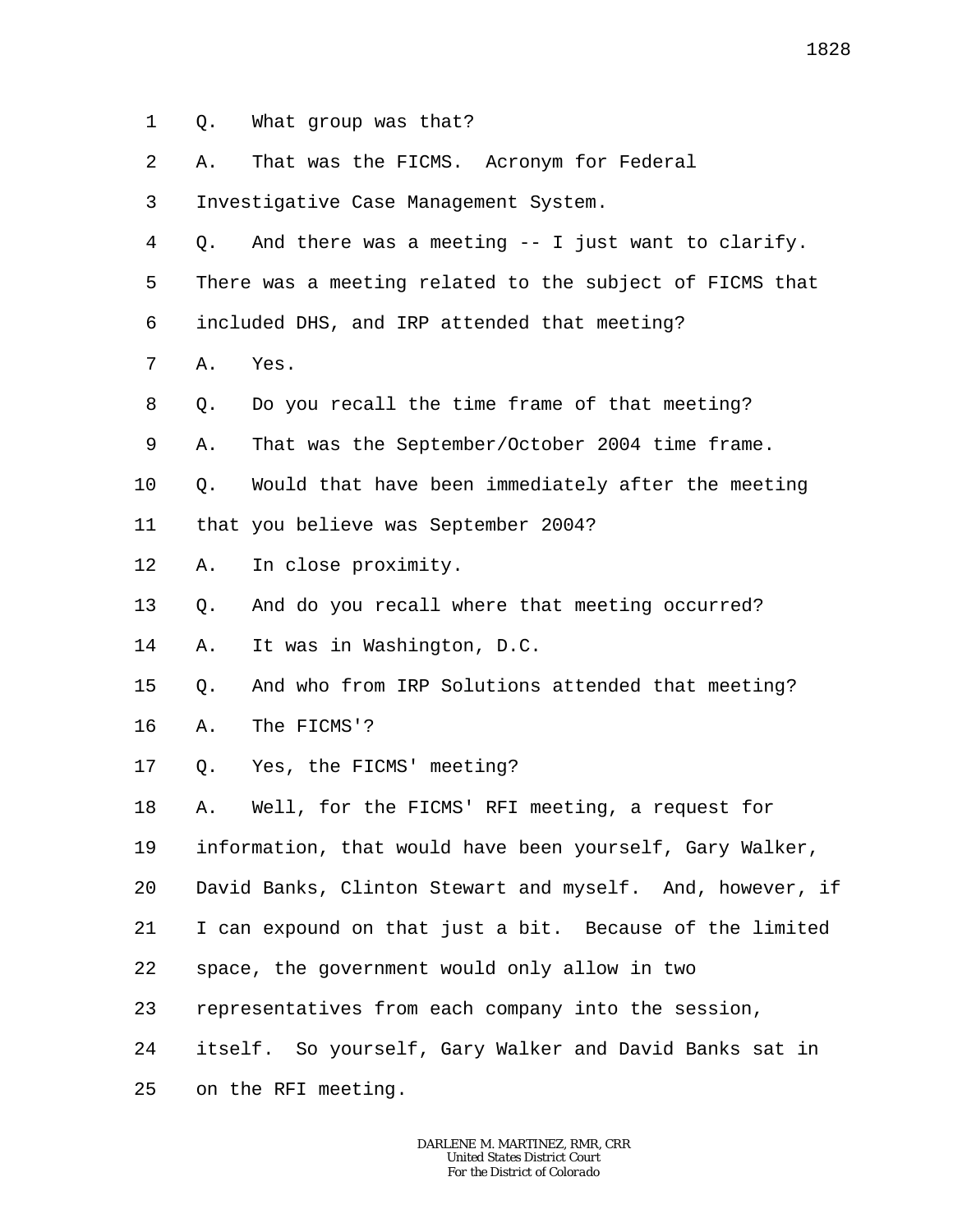1 2 3 4 5 6 7 8 9 10 11 12 13 14 15 16 17 18 19 20 21 22 23 24 25 Q. And although you didn't sit in on the meeting, itself, were you at the venue where the meeting was held? A. Yes, sir. Q. And at the FICMS' RFI meeting -- could you clarify RFI? A. Request for information. Q. At that FICMS' RFI meeting, did you see or meet any DOJ -- I am sorry, DHS employees at that meeting? MR. KIRSCH: Objection, Your Honor, he just testified he wasn't at the meeting. THE COURT: Sustained. You need to lay more foundation. MR. WALKER: Yes, Your Honor. Q. (BY MR. WALKER) Mr. Thurman, you just stated that myself, Mr. Walker and Mr. Banks actually entered into the meeting room; is that correct? A. That's correct. Q. Were you at the site, the venue where the meeting occurred? A. Yes, sir. Q. So you were at the building where the FICMS' RFI meeting occurred? A. At the Aerospace Corporation, that's correct. Q. You were not allowed into the room where the meeting occurred because of what reason?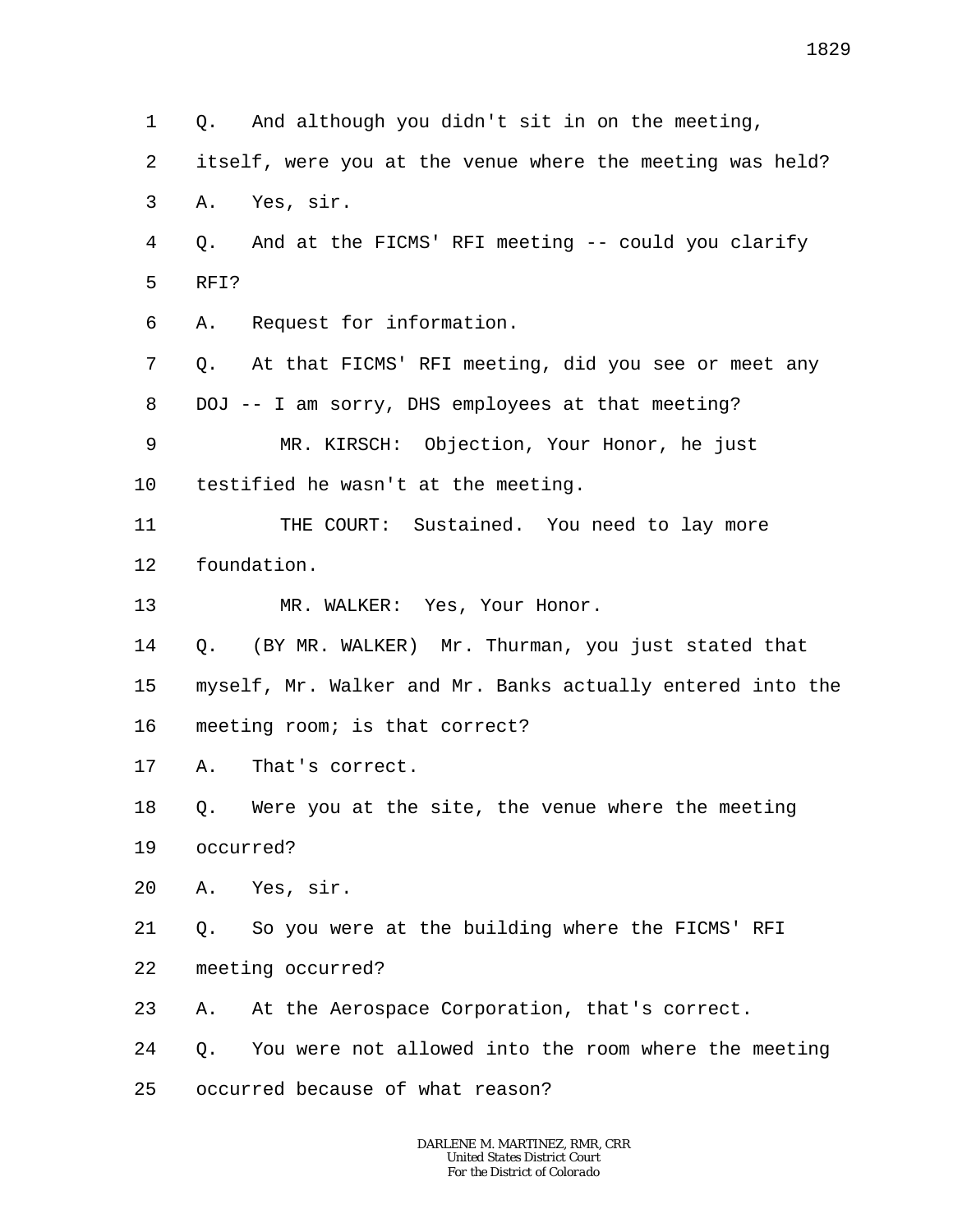1 A. Limited space.

2 3 4 5 Q. And so while you were at that venue, for the FICMS' RFI meeting, did you meet or talk to any DHS employees? A. I did see Mr. Cooper. Q. Did you speak with Mr. Cooper?

6 A. Briefly.

7 Q. Subsequent to this meeting that IRP Solutions

8 attended, were there any other meetings with the

9 Department of Homeland Security?

10 A. Not following that RFI -- the RFI session, no.

11 Q. Subsequent to that meeting, did IRP Solutions have

12 any, or did you have any communications with DHS?

13 A. Yes.

14 Q. And who did you communicate with?

15 A. Bill Witherspoon.

16 Q. Bill Witherspoon. And do you recall the time frame

17 of your next communication with Mr. Witherspoon?

18 A. That would have been the November time frame,

19 November-December 2004 time frame.

20 Q. Would it be correct to say that was approximately

21 one, or maybe two months following the FICMS' meeting you

22 just mentioned?

23 A. That's correct.

24 25 Q. Before I move on, I want to go back to your statement that you did speak with Mr. Cooper at the FICMS' meeting;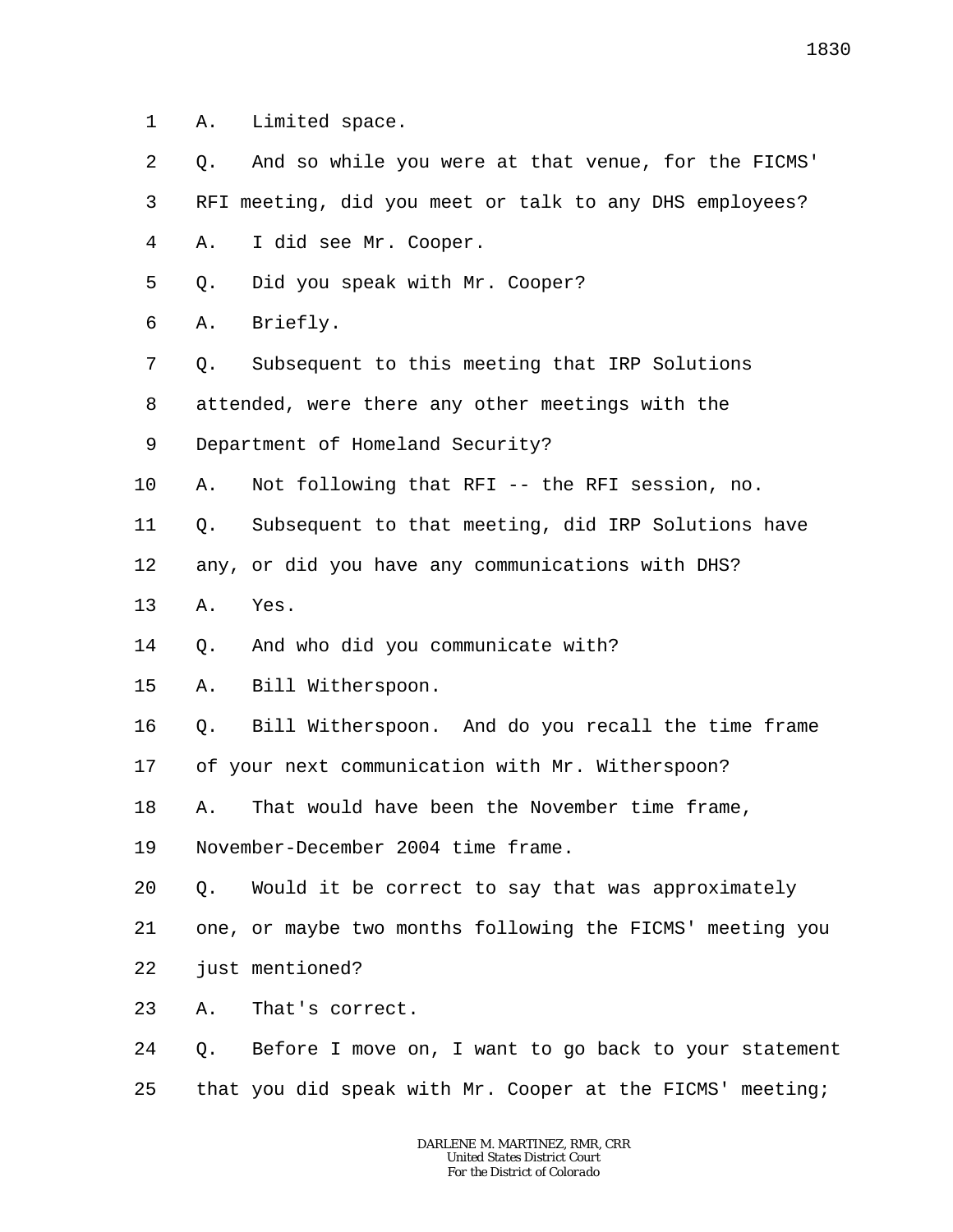1 correct?

 $\overline{a}$ A. Correct.

3 4 Q. And in that meeting, what were the results of that meeting with Mr. Cooper?

5 6 A. Prior to the FICMS' RFI -- I'm sorry, restate the question.

7 8 Q. Okay. I believe you said that you did meet briefly with Mr. Cooper following the FICMS' RFI meeting.

9 A. Right.

10 Q. Was that a face-to-face meeting with Mr. Cooper?

11 A. There were teleconference calls. We did have calls.

12 13 Q. Okay. Thank you. And what was the result of the teleconference you had with Mr. Cooper?

14 15 A. The Department of Homeland Security, speaking, you know, as part of the aside from the FICMS Initiative,

16 wanted to get an additional quote.

17 MR. KIRSCH: Objection, hearsay.

18 19 20 21 22 23 THE COURT: I'm going to allow it, because I believe they are not offering it for the truth of what was said, but offering it to show what IRP did in response. And I don't think that is hearsay. So I am going to overrule the hearsay. I assume that is what you are offering it for.

24 25 MR. WALKER: That is a correct assumption, Your Honor.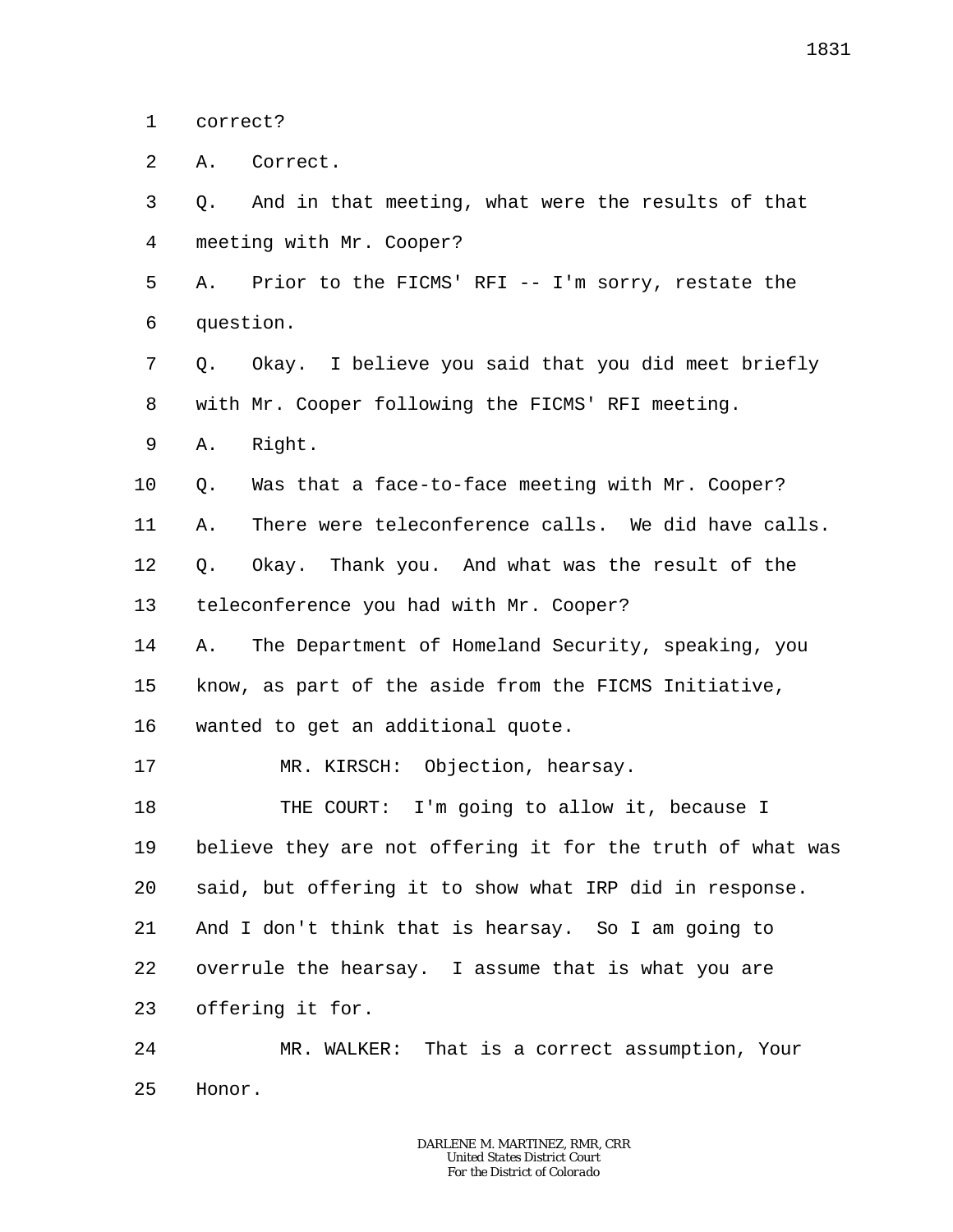1 2 3 THE WITNESS: DHS wanted to get a separate quote for its solution in the event that the FICMS Initiative didn't keep a report.

4 5 6 Q. (BY MR. WALKER) And did IRP Solutions provide a quote subsequent to your conversation with Mr. Cooper? A. Yes.

7 8 Q. And for what software did that -- what software did that quote incorporate?

9 10 11 12 A. That was for CILC Federal. And, by that time, and maybe prior to that, it was being called CILC Federal Trusted, because of the security that they wanted built into it; they being DHS.

13 14 Q. And did IRP Solutions deliver a quote to DHS for that product?

15 A. Yes.

16 17 18 19 20 21 22 23 24 Q. And do you recall the amount of that quotation? A. There were a couple. I believe one was about 87 million, I think. And then I think, based on other requests that were made by DHS, there was -- I think there was a separate one that was submitted even after that. But I do recall one around 80-, to 85-, \$87 million. Q. And this quotation for what you called CILC Federal Trusted, is it correct that this was at the request of the Department of Homeland Security?

25 A. Yes, it was.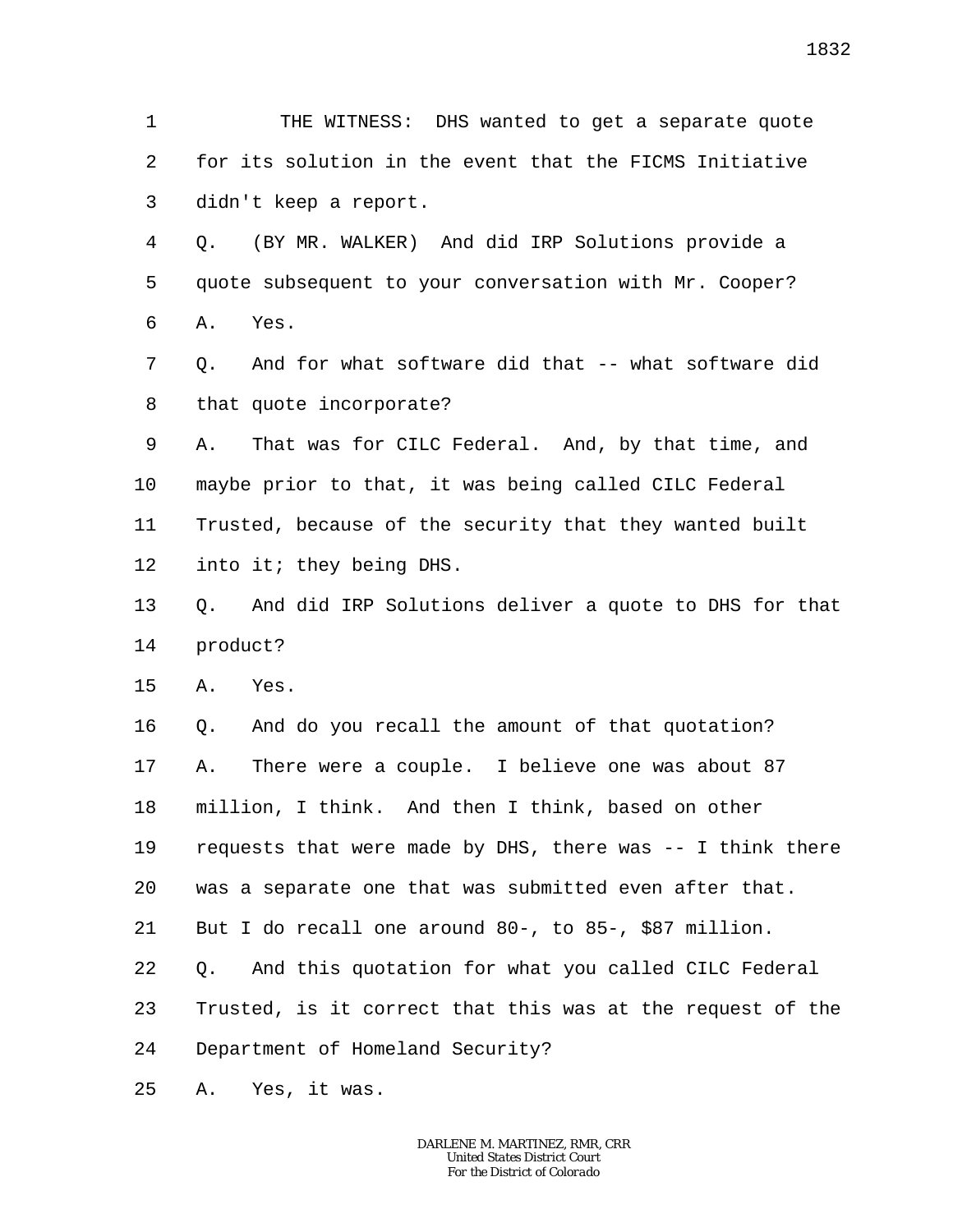1 2 Q. And you also said there may have been two quotations delivered --

3 A. Correct.

4 Q. -- around that time frame?

5 A. Correct.

6 7 Q. And why were there two delivered, when you just stated there was -- they requested one quotation?

8 9 MR. KIRSCH: Objection, Your Honor, lack of foundation.

10 THE COURT: Sustained.

11 12 13 Q. (BY MR. WALKER) So, Mr. Thurman, were you involved in providing a quotation to the Department of Homeland Security?

14 15 A. I was involved in helping to compile the numbers, yes.

16 17 Q. And was this quote in response to a request from the Department of Homeland Security?

18 A. Yes, sir.

19 20 MR. KIRSCH: Objection as to vagueness, which quote?

21 22 23 THE COURT: Clarify, because we have had several quotes. I assume this is different from the one we saw previously.

24 MR. WALKER: Yes, Your Honor.

25 THE COURT: All right. Clarify.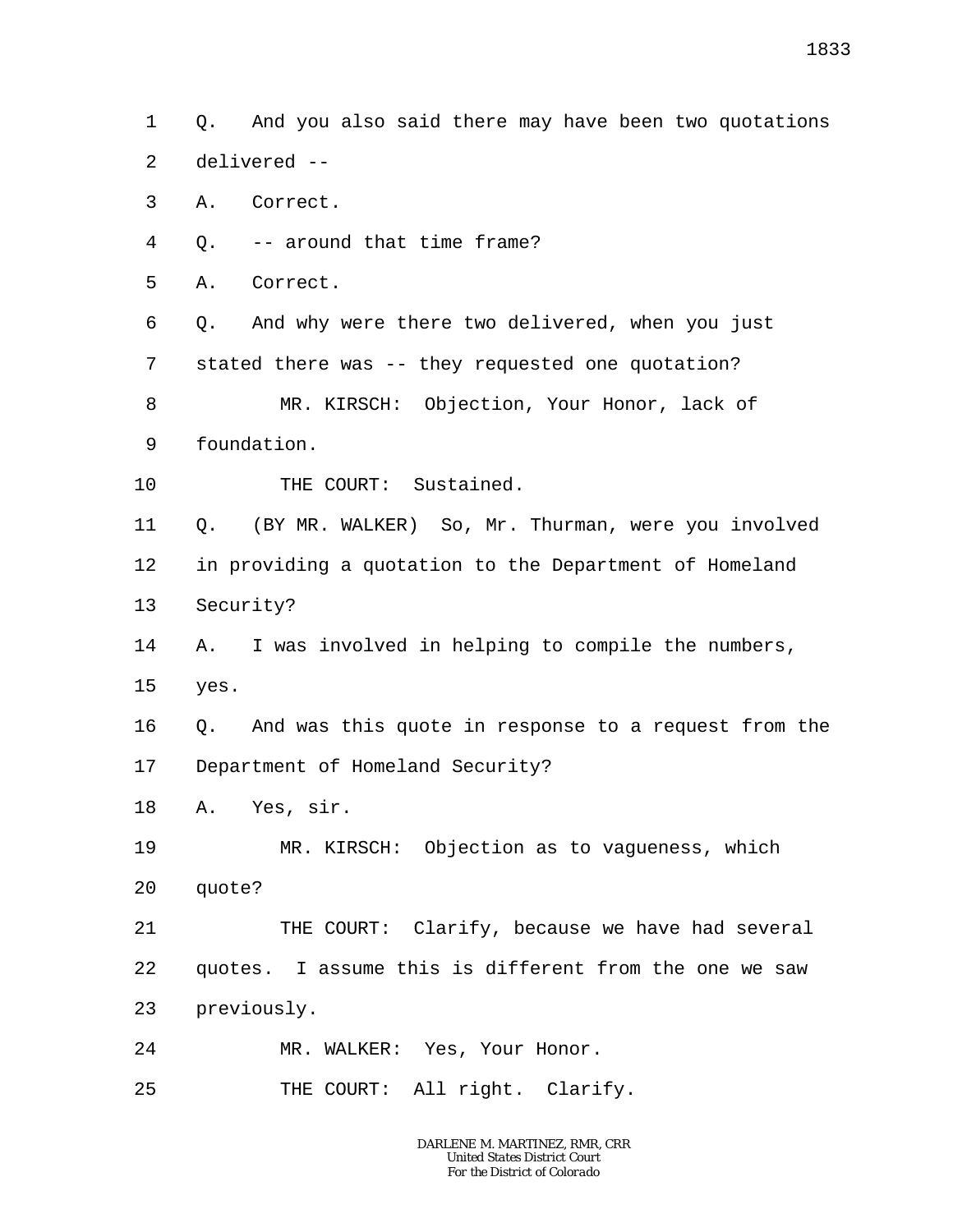1 2 3 4 5 6 7 8 9 10 11 12 13 14 15 16 17 18 19 20 21 22 23 24 25 Q. (BY MR. WALKER) And this would be -- would this be a quotation subsequent to the CILC confidential informant quotation that you referenced earlier? A. Yes. Q. So would it be fair to say this would be the second quotation provided to DHS from IRP Solutions? A. I wouldn't qualify it as the second. But the one that I made reference to is the 87- or in the mid \$80 million range, yes. Q. Okay. You said that you were involved in preparing the quotation to DHS for the mid \$80 million quote; is that correct? A. Yes. Q. Subsequent to delivering the mid \$85 million quote, did DHS request any additional quotations? A. Yes. Q. And were you involved in conversations and the request from DHS for a subsequent quotation? A. Yes. Q. And this subsequent quotation, was it different in requirements from the previous quotation requested by DHS? A. Yes, it was. Q. And how did this quotation request differ from the previous quotation request? A. Well, different requirements. Different number of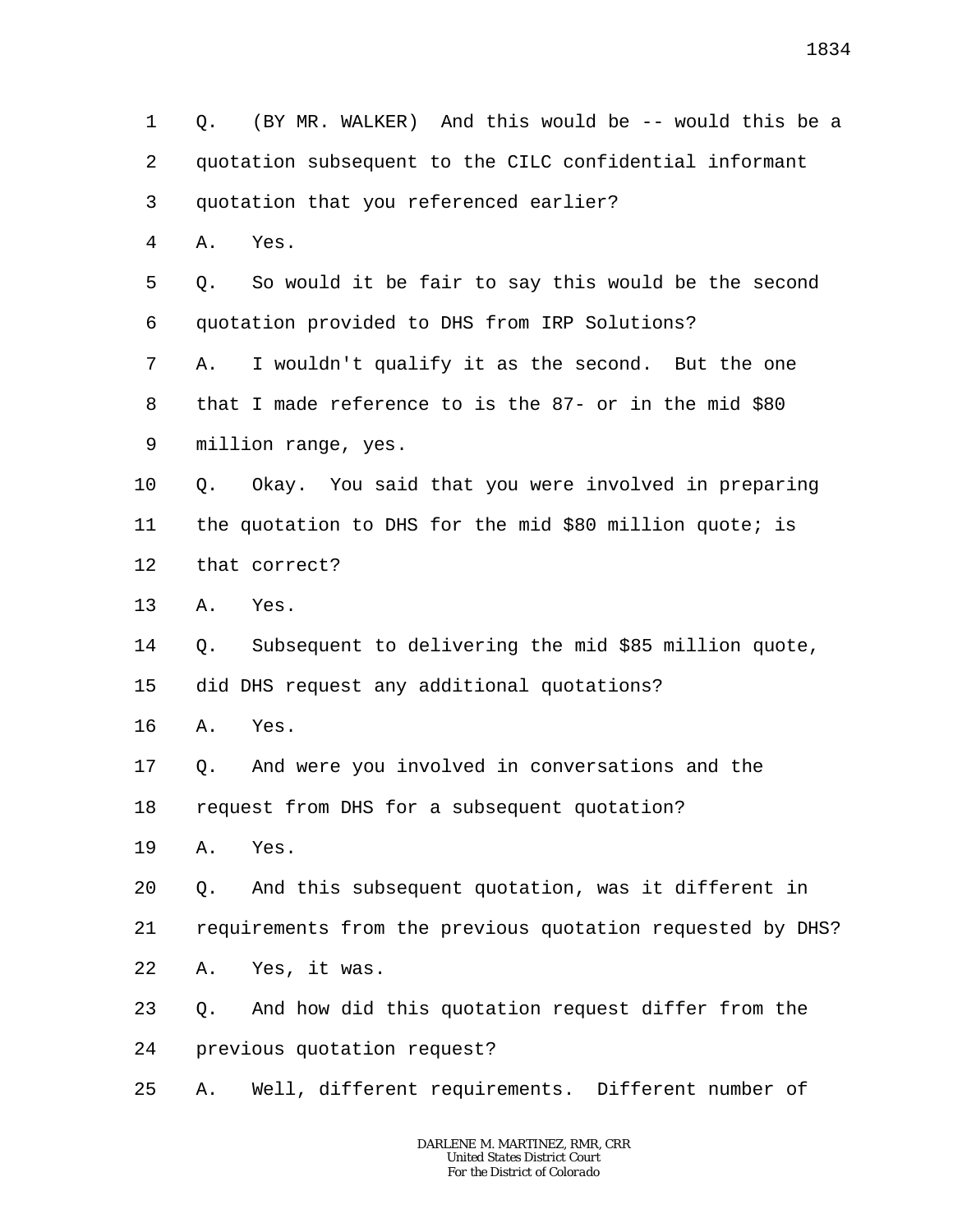1 2 3 4 5 6 7 8 9 10 11 12 13 14 15 16 17 18 19 20 21 22 23 24 25 views. Different security requirements. Different licensing. Different support, in general. That's kind of what was driving the difference in quotes. Q. Would it have been a quotation of reduced scope or increased scope? A. Increased scope. Increased scope. Q. Increased scope. Do you recall the price quoted for this increased scope request? A. I don't remember the exact number. It was in excess of a hundred million dollars. Q. And do you recall who from the Department of Homeland Security requested that quotation? A. That quote was also sent to Bill Witherspoon. Q. It was sent to Bill Witherspoon? A. Yes. Q. Was it requested by Bill Witherspoon, to the best of your knowledge? A. Yes, to the best of my knowledge. MR. WALKER: Could I have one moment, Your Honor? THE COURT: You may. MR. WALKER: Your Honor, I would ask to publish Government Exhibit 502.03, the quotation to the Department of Homeland Security from IRP Solutions. THE COURT: Is that the one we just published? MR. WALKER: Yes, Your Honor. That is the one we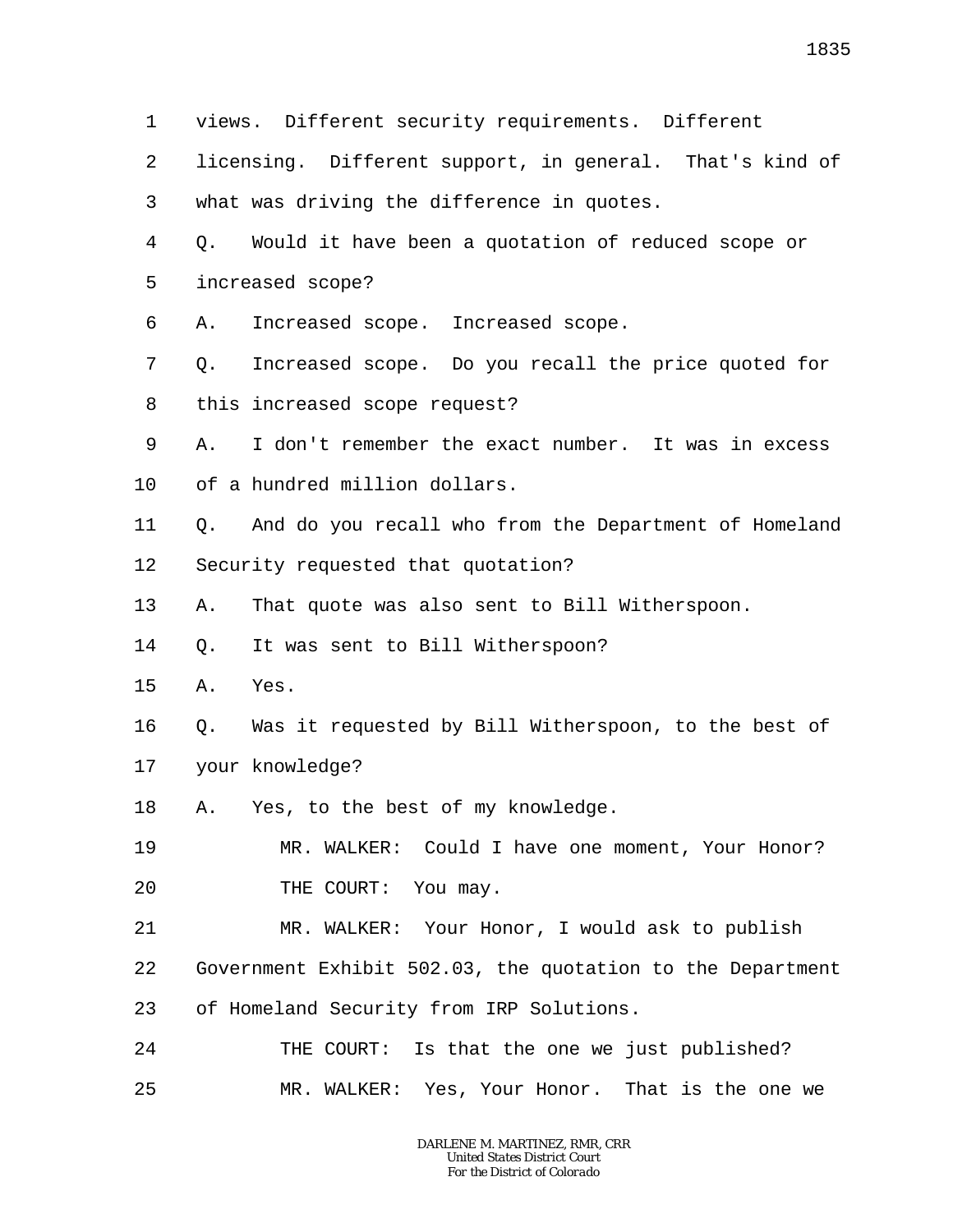1 just published.

| 2       | THE COURT: Okay. You may.                                  |
|---------|------------------------------------------------------------|
| 3       | MR. WALKER: If you could scroll down to the actual         |
| 4       | quotation, first. Let's go to the top of the quotation,    |
| 5       | please. All of the way to the very top. Okay, thank you.   |
| 6       | Let's go back to the company information, please. Just     |
| 7       | above this. Okay. Thank you.                               |
| 8       | (BY MR. WALKER) Mr. Thurman, is this the quotation<br>Q.   |
| 9       | you recall providing to the Department of Homeland         |
| $10 \,$ | Security?                                                  |
| 11      | That would be correct.<br>Α.                               |
| 12      | MR. WALKER: And if you could scroll down, please.          |
| 13      | (BY MR. WALKER) And you said earlier that this quote<br>Q. |
| 14      | had expanded requirements from the previous quote, which   |
| 15      | you mentioned was about 85 million -- 85- range?           |
| 16      | Correct.<br>Α.                                             |
| 17      | And what is the total you see there for the quote?<br>Q.   |
| 18      | I see 93.5 million.<br>Α.                                  |
| 19      | Q. And, Mr. Thurman, were you involved in any meetings     |
| 20      | with DHS subsequent to providing this quotation to the     |
| 21      | Department of Homeland Security?                           |
| 22      | Phone calls.<br>Α.                                         |
| 23      | And do you recall who you next spoke with at DHS on<br>Q.  |
| 24      | the phone?                                                 |
| 25      | Bill Witherspoon.<br>Α.                                    |
|         |                                                            |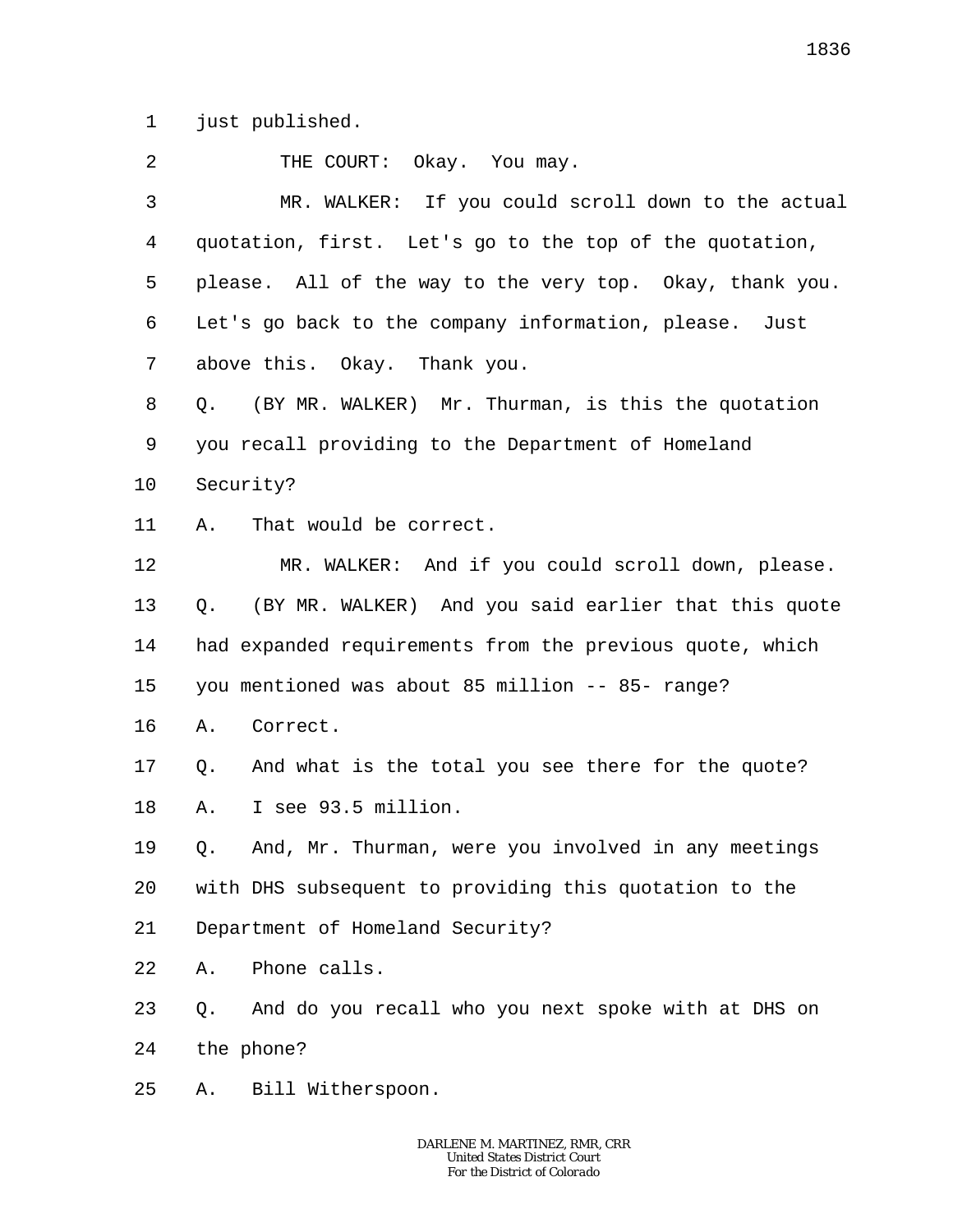1 2 3 4 5 6 7 8 9 10 11 12 13 14 15 16 17 18 19 20 21 22 23 24 25 Q. And also do you recall in what time frame after providing this quote to DHS that that telephone call occurred? A. I generally remember an immediate phone call upon sending the e-mail. Q. And what information did you provide to Mr. Witherspoon? A. I wanted to confirm that he received the quote, and that he check on the status. Q. Did Mr. Witherspoon provide any further instruction to you in that phone call? A. Mr. Witherspoon indicated that the quote was being reviewed, and that he was -- that they were looking to get it included into the next budget. They were in budget discussions at that time. Q. Did Mr. Witherspoon indicate who was involved in the budget exercise?  $A.$  DHS  $-$ MR. KIRSCH: Objection, hearsay. THE COURT: Sustained. MR. WALKER: May I have one moment, Your Honor? THE COURT: You may. Q. (BY MR. WALKER) Mr. Thurman, who was involved in the budget exercise? A. Well, Mr. Witherspoon was involved in them, according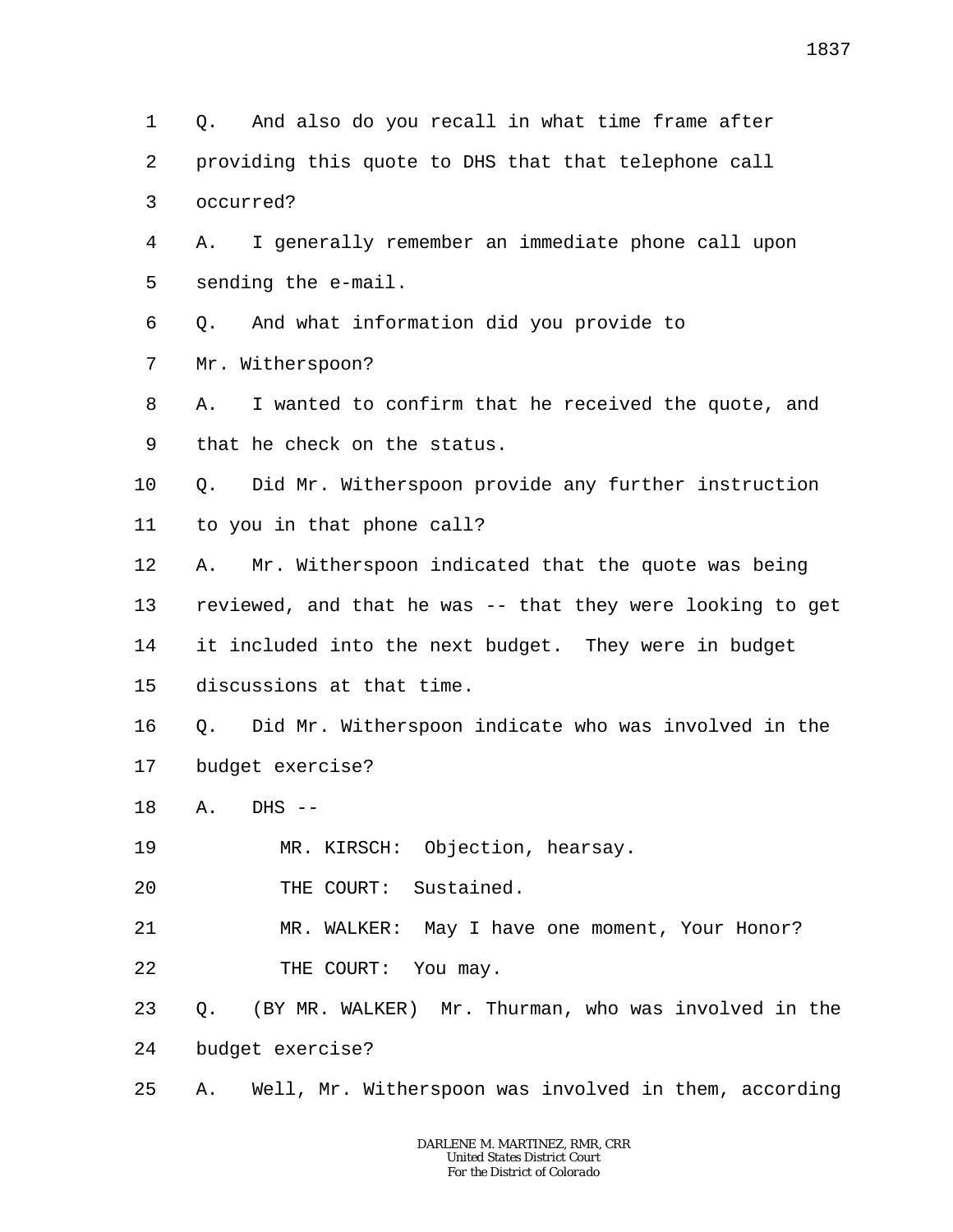- 1 to his communications.
- 2 3 4 5 6 7 8 9 10 11 12 13 14 15 16 17 18 19 20 21 22 23 24 25 Q. And subsequent to that telephone call you just related with Mr. Witherspoon, did you have any communications with the Department of Homeland Security employees? A. I did. Q. And who would that have been with? A. Again, Mr. Witherspoon. Q. And what time frame was that communication relative to the previous communication? A. Late -- December 2004 to January 2005 time frame. Q. And what was your communication to Mr. Witherspoon in that phone call? MR. KIRSCH: Objection, hearsay. THE COURT: Overruled. THE WITNESS: Again, checking on the status of the budgeting process for this particular quote. Q. (BY MR. WALKER) And subsequent to this phone call, did you receive any other status from the Department of Homeland Security? A. The status I got around the January time frame was that they were tied up with the Presidential Inauguration. So all law enforcement agencies in Washington, D.C. were affiliated with the Presidential Inauguration, and that they would pick it up after that.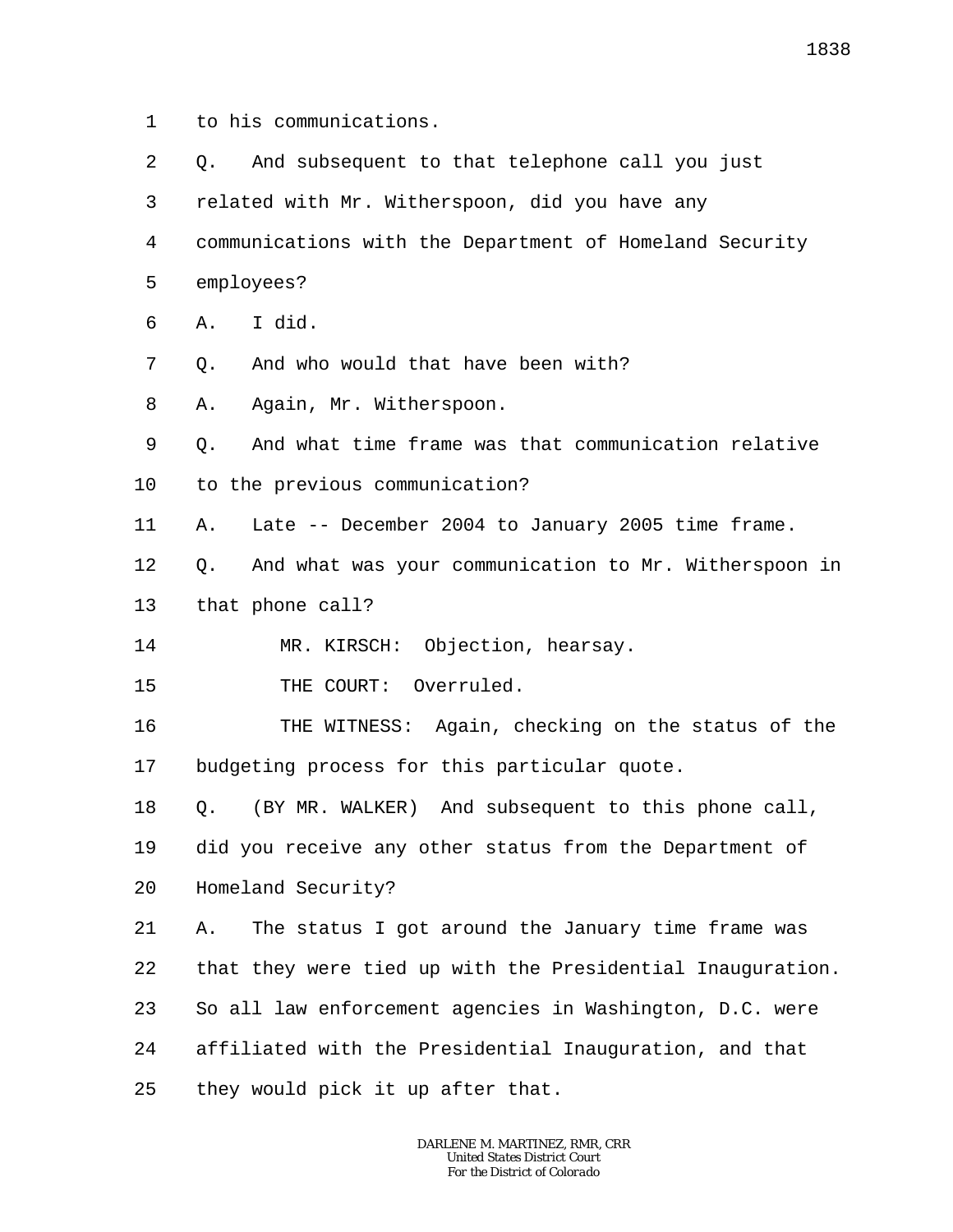1 2 3 4 5 6 7 8 9 10 11 12 13 14 15 16 17 18 19 20 21 22 23 24 25 Q. Was that your final communication with the Department of Homeland Security in January of 2005? A. I can't be certain. I may have late January of 2005. Q. And to the best of your recollection, who would that communication have been with? A. It would have been with Bill Witherspoon again. Q. Did you have any subsequent communication with the Department of Homeland Security? A. Not until later in 2005. Q. What time frame? Could you narrow it down a little bit? A. Probably March, April 2005. Q. And what did you communicate with the Department of Homeland Security? MR. KIRSCH: Objection to the relevance of that time period, Your Honor. THE COURT: Sustained. Q. (BY MR. WALKER) And was there any event that was the termination of your communications with DHS? A. Yes. There was an impact to our communication with DHS. Q. I am sorry? A. There was an impact to our communication with DHS. Q. What was that impact? MR. KIRSCH: Objection, relevance, Your Honor.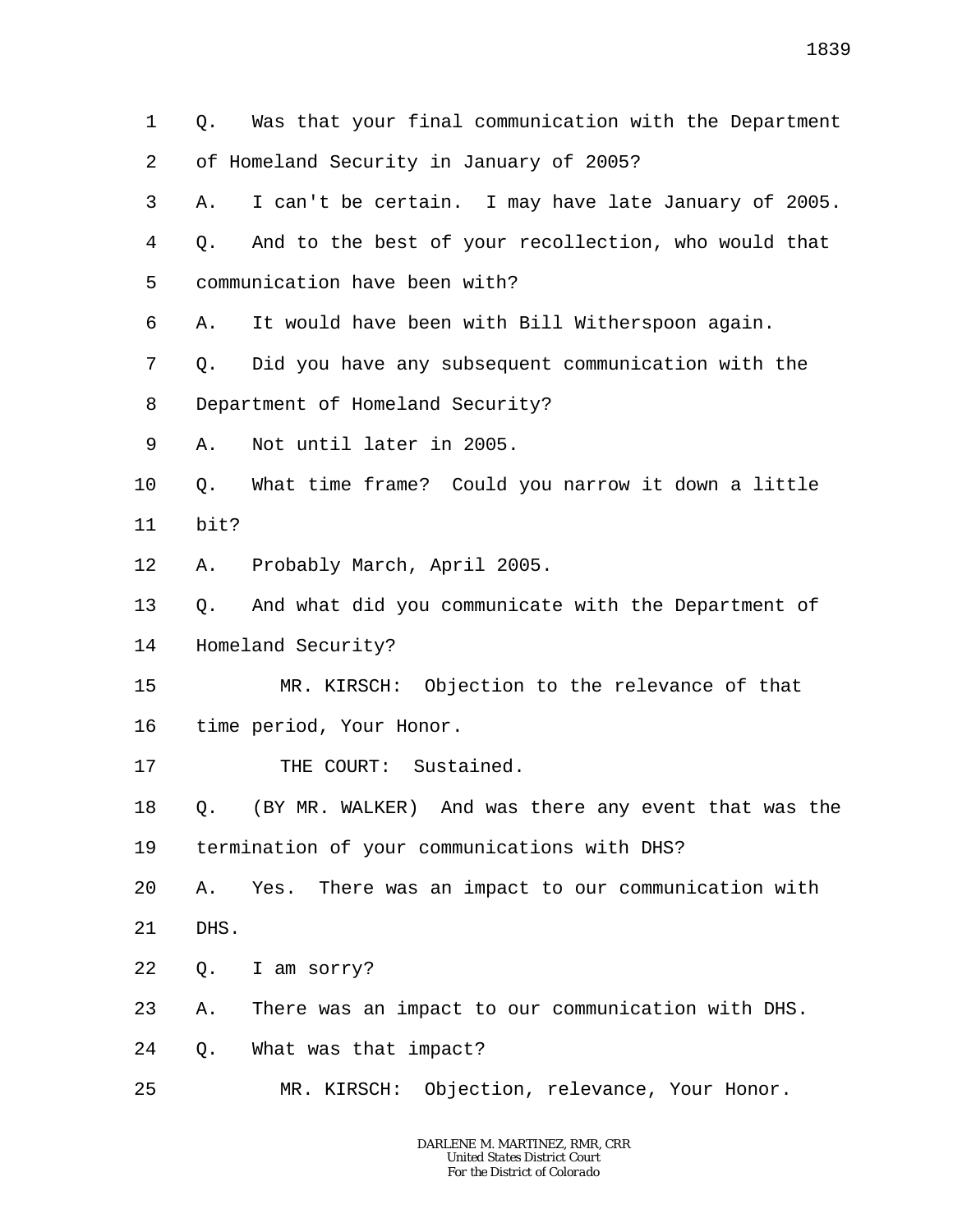1 2 3 4 5 6 7 8 9 10 11 12 13 14 15 16 17 18 19 20 21 22 23 24 25 THE COURT: Sustained. Q. (BY MR. WALKER) Mr. Thurman, were you still working at IRP Solutions when the FBI conducted their search warrant on IRP Solutions in February 2005? A. Yes. Q. Did you have any communication with DHS following that? MR. KIRSCH: Objection, Your Honor, relevance. THE COURT: Sustained. MR. WALKER: Could I have one moment, Your Honor? THE COURT: You may. Q. (BY MR. WALKER) Mr. Thurman, why did you stop communicating with DHS? MR. KIRSCH: Objection, relevance. THE COURT: Sustained. MR. WALKER: Your Honor, I have no further questions for the witness. THE COURT: Anybody else? MR. BANKS: Yes, Your Honor. THE COURT: Mr. Banks. **DIRECT EXAMINATION BY MR. BANKS**: Q. Mr. Thurman, did you ever meet -- have any meetings outside of the Department of Homeland Security's office? A. Yes.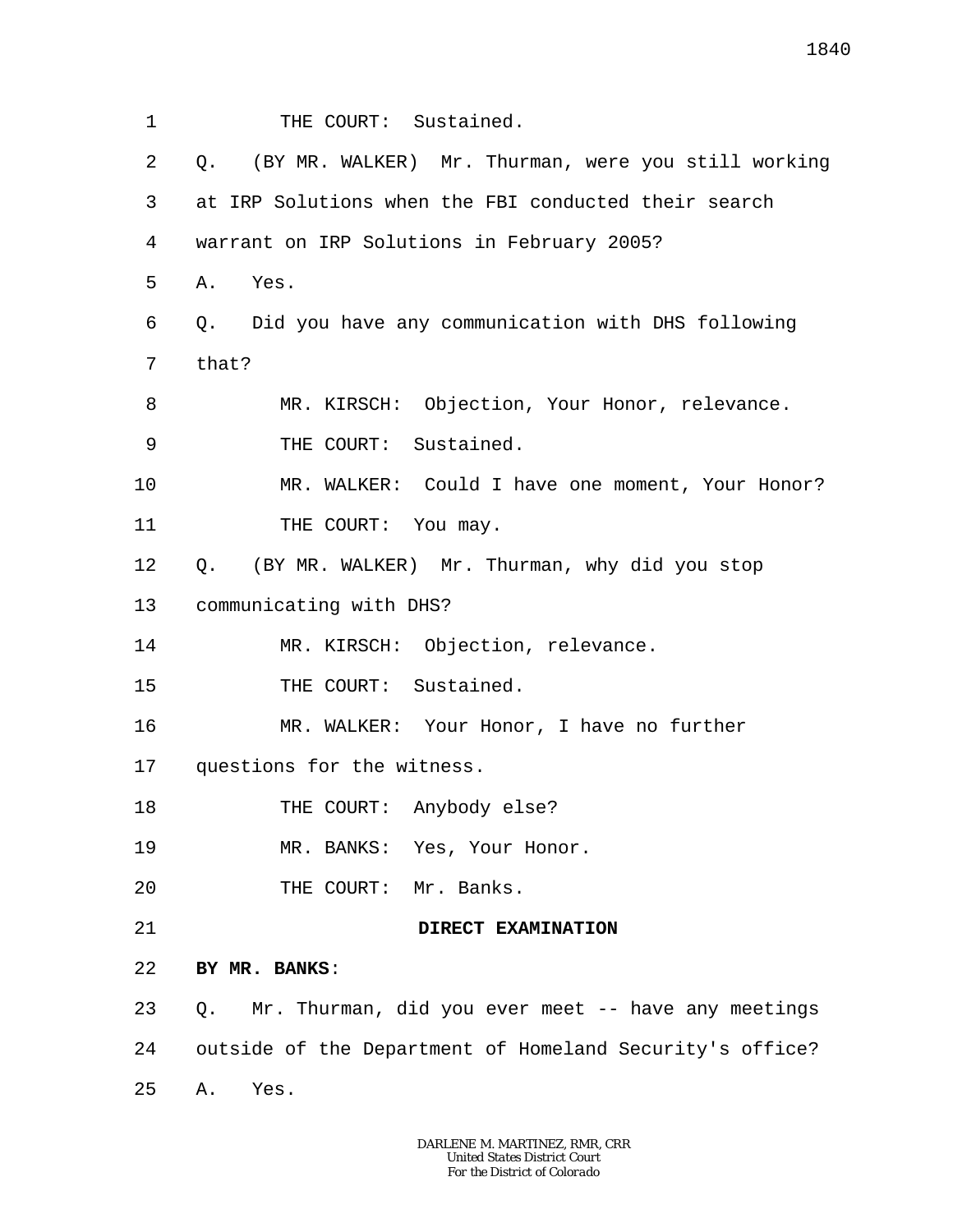1 Q. Where?

2 3 4 A. There was a meeting that we had with Steven Cooper at the -- at one of the hotels. I think it was at the JW Marriott.

5 Q. What was the nature of that meeting?

6 7 A. He wanted to prep us for a meeting with the DOJ, Department of Justice.

8 9 10 11 Q. And you had mentioned on or about. What time frame and what meeting were you referring to? You mentioned a September meeting, October meeting. In which one of those meetings did this preparatory meeting occur?

12 13 A. To the best of my recollection, I believe that would have been around the September time frame.

14 Q. And what were the results of that meeting?

15 16 A. Well, the following day we had a meeting with the Department of Justice.

17 Q. Okay. Did -- were there any -- were there any

18 changes to your agenda as a result of that meeting?

19 MR. KIRSCH: Objection, relevance.

20 THE COURT: Have we not covered all of this?

21 MR. BANKS: We may have. I will withdraw that,

22 Your Honor.

23 THE COURT: All right. Thank you.

24 25 Q. (BY MR. BANKS) Now, you had mentioned that you had numerous communications with Bill Witherspoon; correct?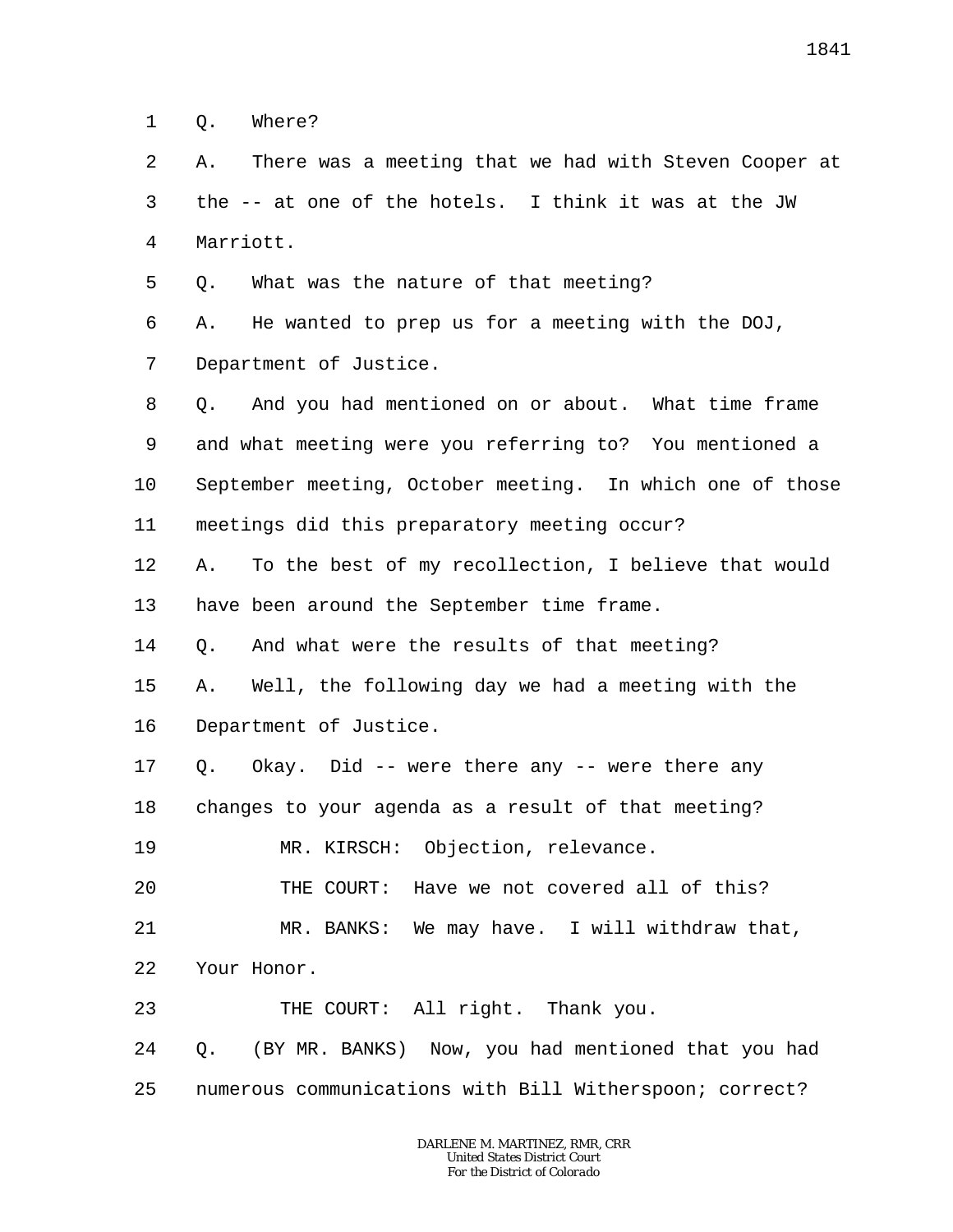1 A. Yes.

2 3 Q. What meetings or communications were provided to you by Mr. Witherspoon?

4 A. Telephonically, and then also via e-mail.

5 Q. Any particular -- what e-mail addresses, what

6 telephone numbers?

7 8 9 A. I had both his government e-mail address, as well as his personal e-mail address, and his government phone number, as well as his cell phone number.

10 11 12 Q. Okay. I want to go back to Paul Tran and meetings you had with Paul Tran. Was there ever a meeting with - concerning a pilot program?

13 14 A. Mr. Tran spoke of the pilot program early on in our discussions.

## 15 16 Q. Okay. Do you recall how much that pilot program was for?

17 A. I believe it was 10- -- I think it was \$12 million.

18 Q. Okay. And what were the requirements for

19 participating in that pilot program? What was required to

20 participate in that pilot program? What was needed?

21 A. The CILC software was the focus of that pilot

22 program.

23 24 Q. And what purposes would the CILC software be used in that pilot program?

25 MR. KIRSCH: Objection, relevance.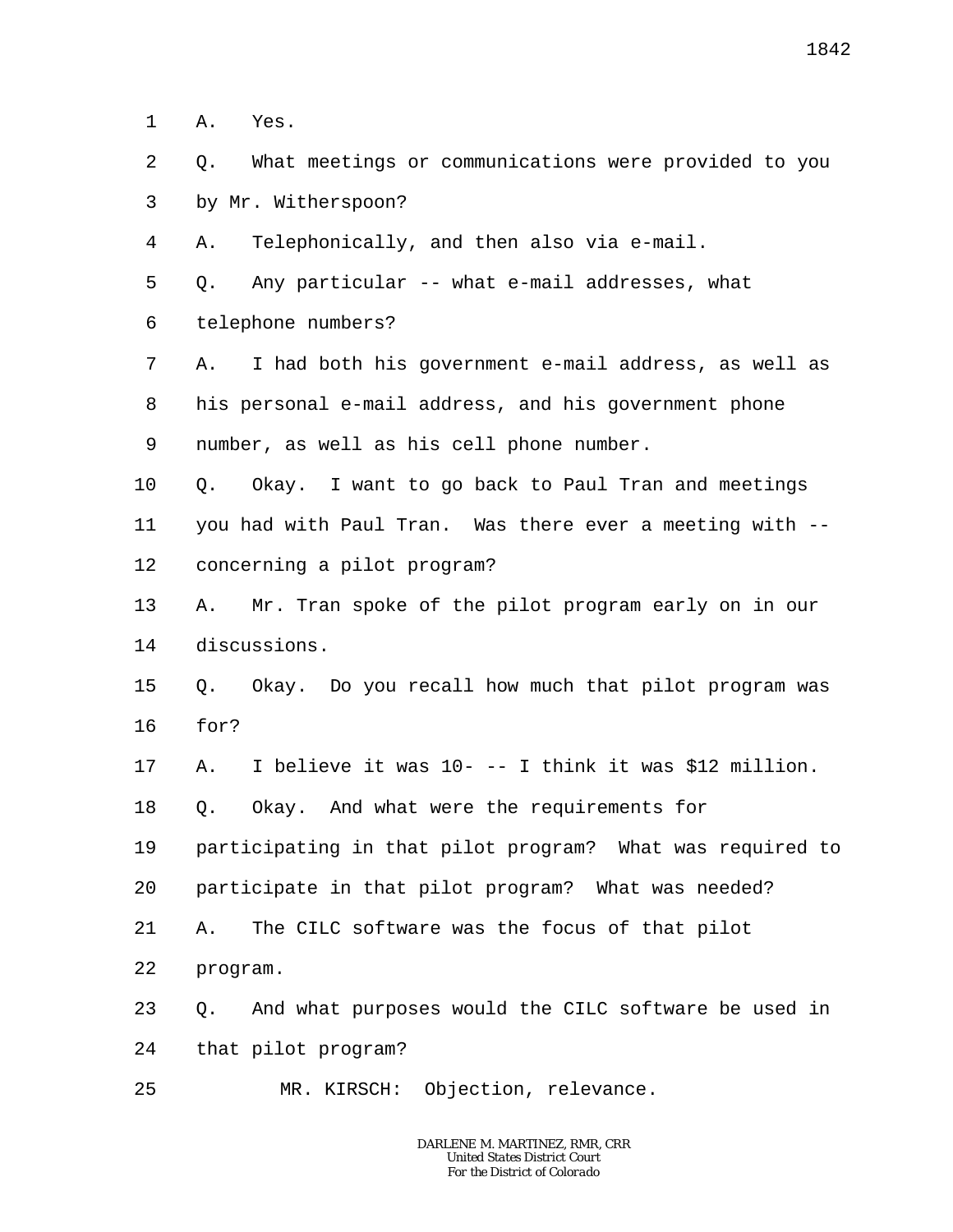1 2 3 4 5 6 7 8 9 10 11 12 13 14 15 16 17 18 19 20 21 22 23 24 25 THE COURT: Sustained. Q. (BY MR. BANKS) Mr. Thurman, during this time in the September/October time frame of 2004, what was your expectations with the business at the Department of Homeland Security? MR. KIRSCH: Objection, relevance. THE COURT: Sustained. Q. (BY MR. BANKS) Did you have any plans to deliver software to Homeland Security? MR. KIRSCH: Objection, relevance. THE COURT: Sustained. Q. (BY MR. BANKS) Did you anticipate gaining a contract with the Department of Homeland Security? MR. KIRSCH: Objection, relevance. THE COURT: I'm just going to let it go. Overruled, so we can move on. You may answer. THE WITNESS: Yes. Q. (BY MR. BANKS) I want to take you back to a presentation -- this is in a little different area, but it is related to Homeland Security. Do you remember providing a presentation for both DHS and NYPD to a man by the name of Sammy Thompson? A. Yes. Q. Who was Sammy Thompson? A. He was -- you mean personally, or business wise?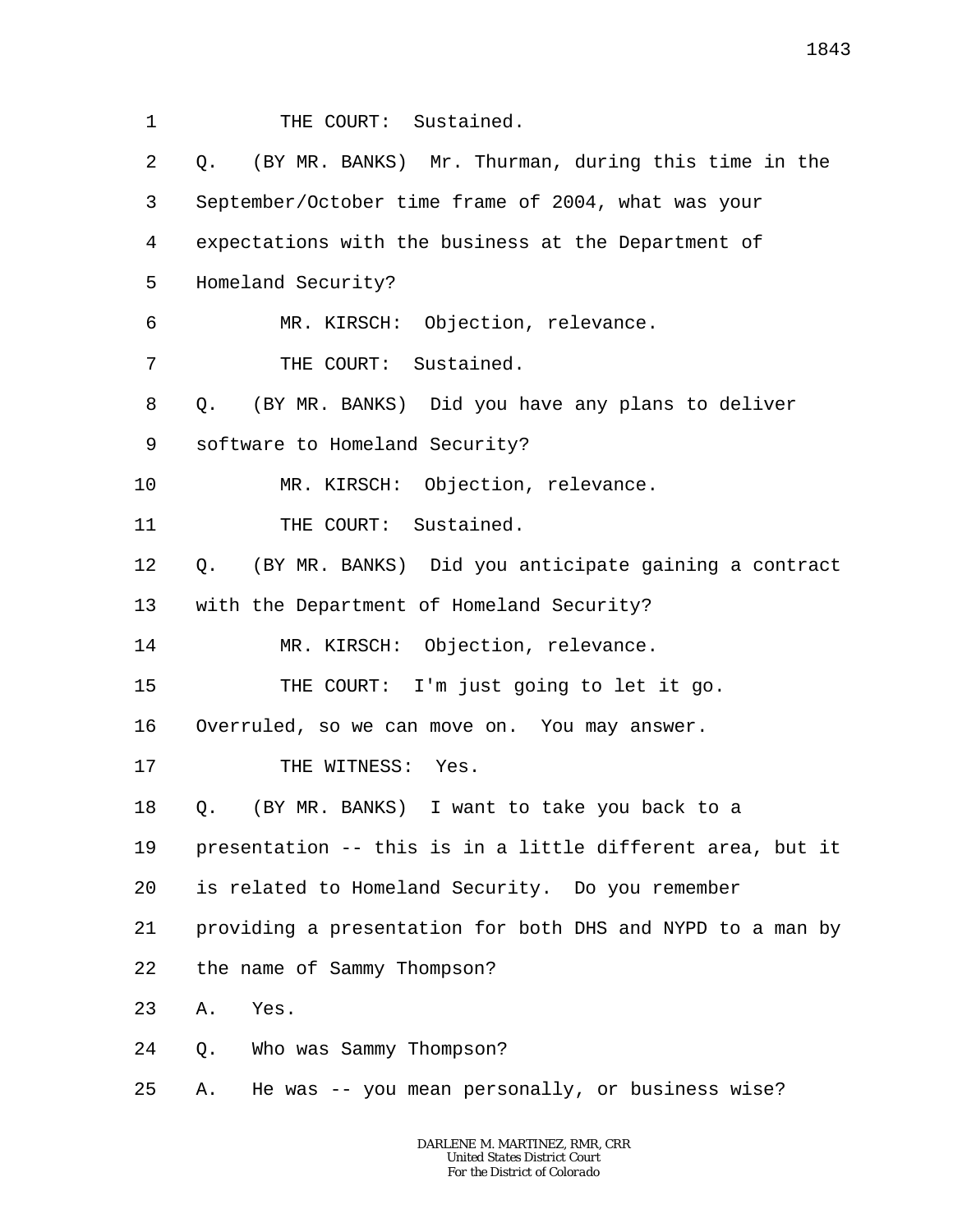1 Q. Both.

2 3 4 5 6 7 8 9 10 11 12 13 14 15 16 17 18 19 20 21 22 23 24 25 A. He was married to my cousin. And he was a senior - former senior executive vice president of Motorola. THE COURT: I am sorry? THE WITNESS: A former senior executive vice president of Motorola. Q. (BY MR. BANKS) And what was -- as related to DHS and NYPD business, what was Mr. Thompson's role with IRP? MR. KIRSCH: Objection, relevance. THE COURT: I'm going to allow some leeway here. I'll overrule. THE WITNESS: Mr. Thompson was involved in mergers and acquisitions. And Motorola is a major contractor with regards to law enforcement. And he also was an investment advisor to IRP, as far as trying to determine how we can go about getting investments to further the company. Q. (BY MR. BANKS) Okay. I want to go back to meetings at the NYPD. A. Yes. Q. How many meetings do you recall actually took place at the NYPD? A. I'm going to say -- again, I'm not certain of an exact number, but I would say a minimum of three. Q. Okay. Do you recall a meeting at the Millennium Hilton Hotel?

*For the District of Colorado*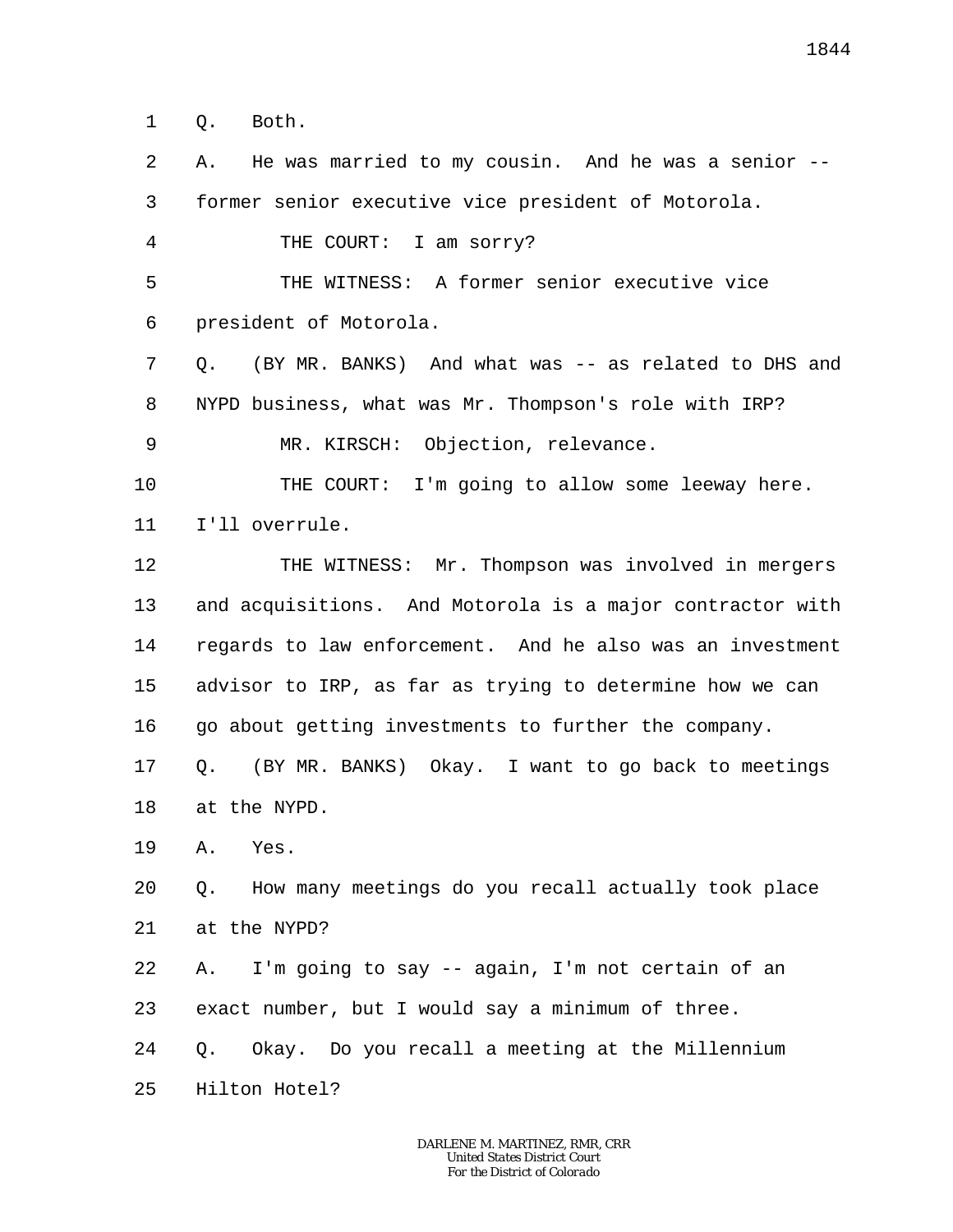1 A. I do.

2 3 Q. Was this meeting regarding IRP delivering software to the NYPD?

4 A. Yes, it was.

5 6 MR. KIRSCH: Objection, Your Honor, asked and answered.

7 8 9 10 THE COURT: Sustained. You covered all of this yesterday. So if there is anything new you want to inquire about, but we will not repeat or rehash yesterday's testimony.

11 12 13 14 15 16 17 18 19 20 21 22 23 24 25 MR. BANKS: I don't recall this being -- THE COURT: I recall the Millennium Hotel. Have you testified to this before, sir? THE WITNESS: I testified to the hotel. THE COURT: And about that meeting? THE WITNESS: Yes, ma'am. MR. BANKS: I am sorry, Your Honor. THE COURT: That's all right. MR. BANKS: I forgot if that was there. Q. (BY MR. BANKS) Do you recall meetings with the New York State Department of Insurance? THE WITNESS: I was not a part -- I do recall IRP having meetings with the New York Department of Insurance. Q. (BY MR. BANKS) Do you recall any RFP that was responded to by IRP?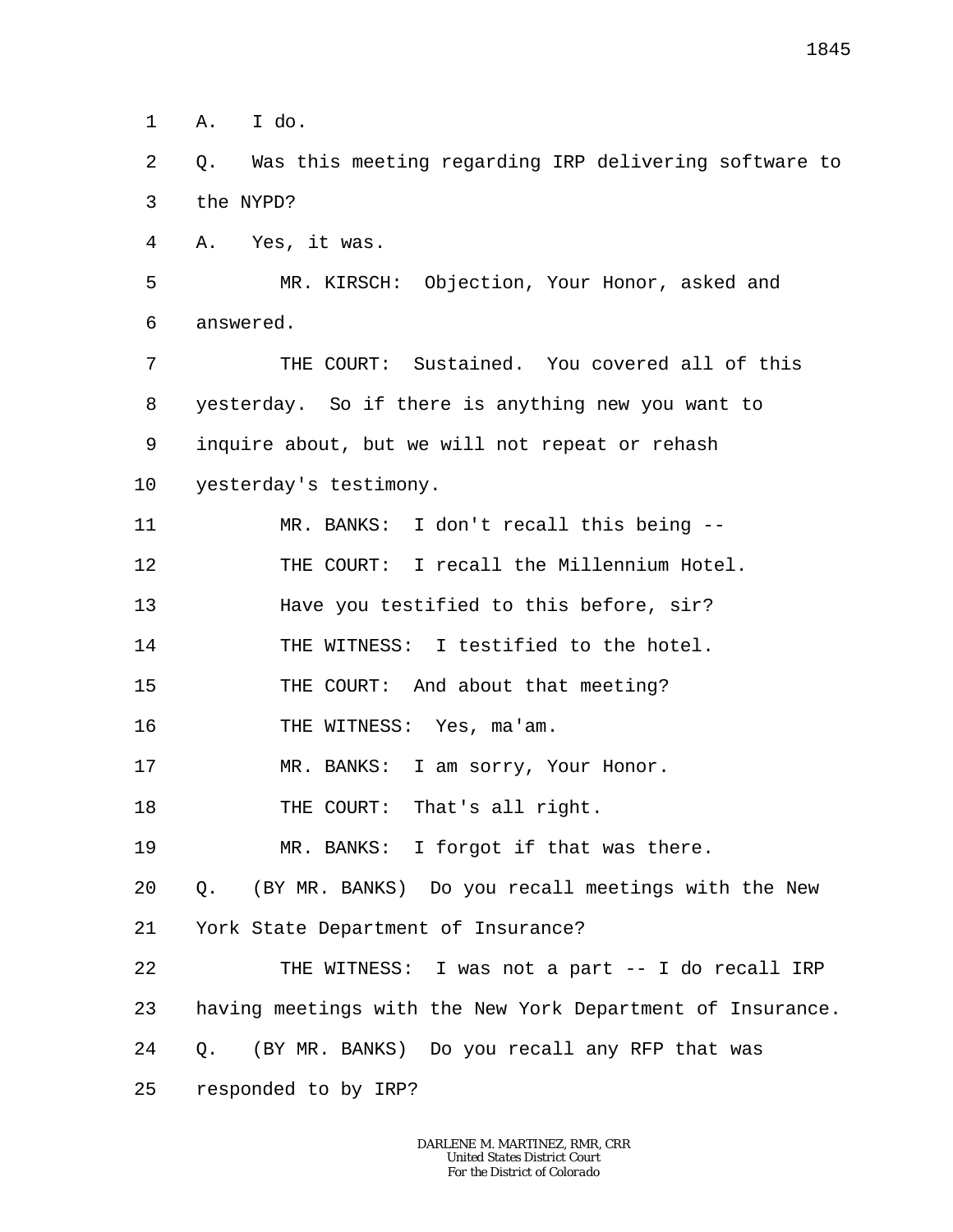1 A. Yes.

2 3 4 5 6 7 8 9 10 11 12 13 14 15 16 17 18 19 20 21 22 23 24 25 Q. Did you participate? A. I participated in the writing of that RFP response. Q. Okay. Do you recall how IRP was referred to the New York State Department of Insurance? MR. KIRSCH: Objection, relevance. THE COURT: I'll give him some leeway. Overruled. THE WITNESS: We had made several contacts with several law enforcement agencies in New York. And I don't remember specifically who, but someone within the department gave me this, and was looking out for business opportunities within New York. Q. (BY MR. BANKS) What department? A. NYPD. Q. Okay. THE COURT: Now I am confused, because I think we were talking about a different department; is that correct? MR. BANKS: I was getting to, Your Honor -- the NYPD referred us to -- THE COURT: The Department of Insurance. MR. BANKS: -- the Department of Insurance. THE COURT: All right. Q. (BY MR. BANKS) You don't recall who at the NYPD referred; correct?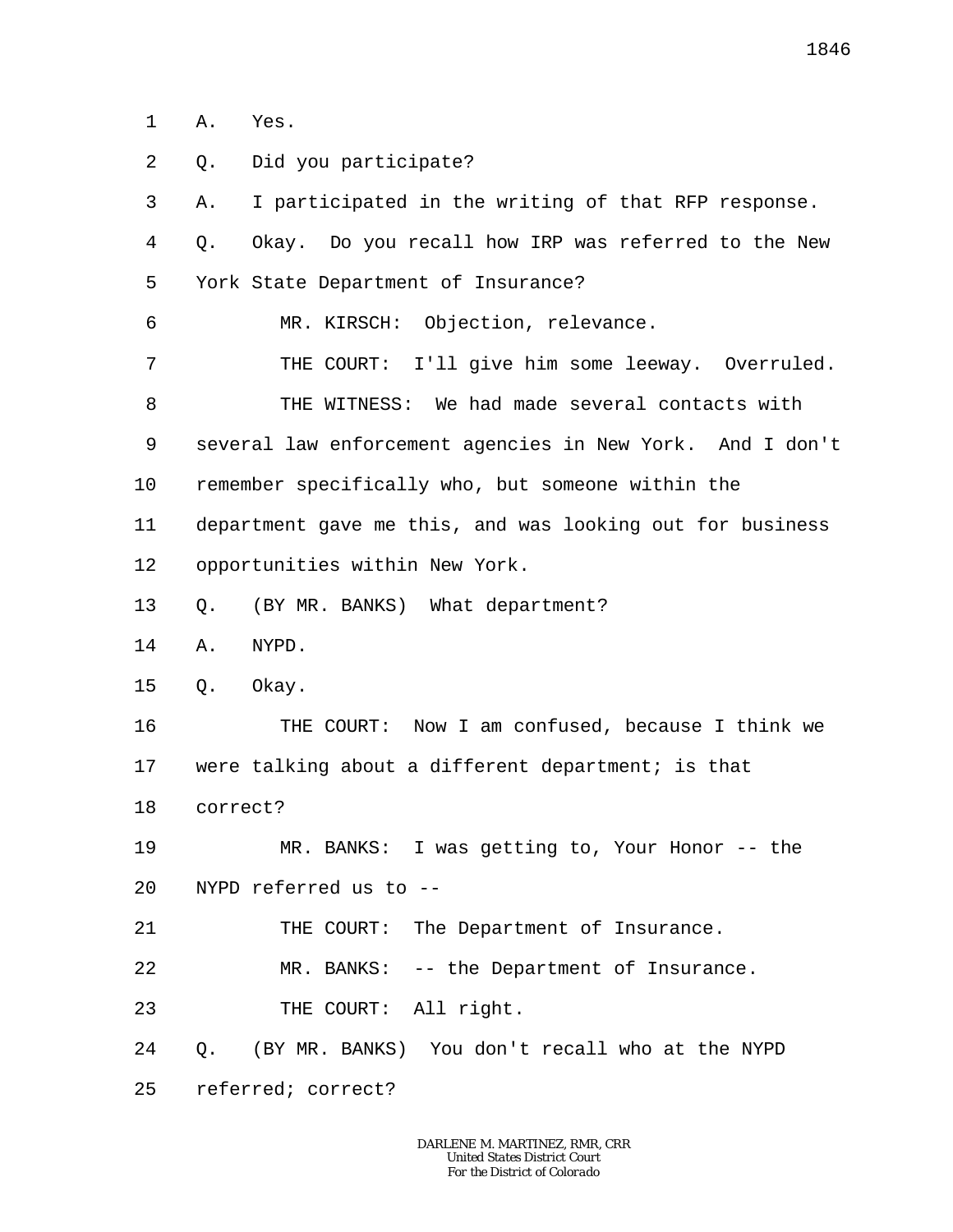1 A. No, I don't.

| 2  | Q. | Did you attend the meeting with --                      |
|----|----|---------------------------------------------------------|
| 3  |    | MR. BANKS:<br>May I have a second, Your Honor?          |
| 4  |    | THE COURT: You may.                                     |
| 5  |    | MR. BANKS: Your Honor, I have no further                |
| 6  |    | questions.                                              |
| 7  |    | THE COURT: All right. Anybody else?                     |
| 8  |    | Mr. Zirpolo?                                            |
| 9  |    | DIRECT EXAMINATION                                      |
| 10 |    | BY MR. ZIRPOLO:                                         |
| 11 | Q. | Good morning, Mr. Thurman.                              |
| 12 | Α. | Good morning.                                           |
| 13 | Q. | I just have a few questions.                            |
| 14 |    | THE COURT: Could you speak into the microphone.         |
| 15 | Q. | (BY MR. ZIRPOLO) I just have a few questions.<br>You    |
| 16 |    | said you have a security background?                    |
| 17 |    | A. Yes, I do.                                           |
| 18 | Q. | Did you have the opportunity to write a security        |
| 19 |    | procedures document for IRP?                            |
| 20 | Α. | I did.                                                  |
| 21 |    | MR. KIRSCH: Objection, relevance.                       |
| 22 |    | THE COURT: What is the relevance, Mr. Zirpolo?          |
| 23 |    | MR. ZIRPOLO: Mr. Kirsch had a number of witnesses       |
| 24 |    | come up and talk about how it was -- the different ways |
| 25 |    | they got into the building and searches.                |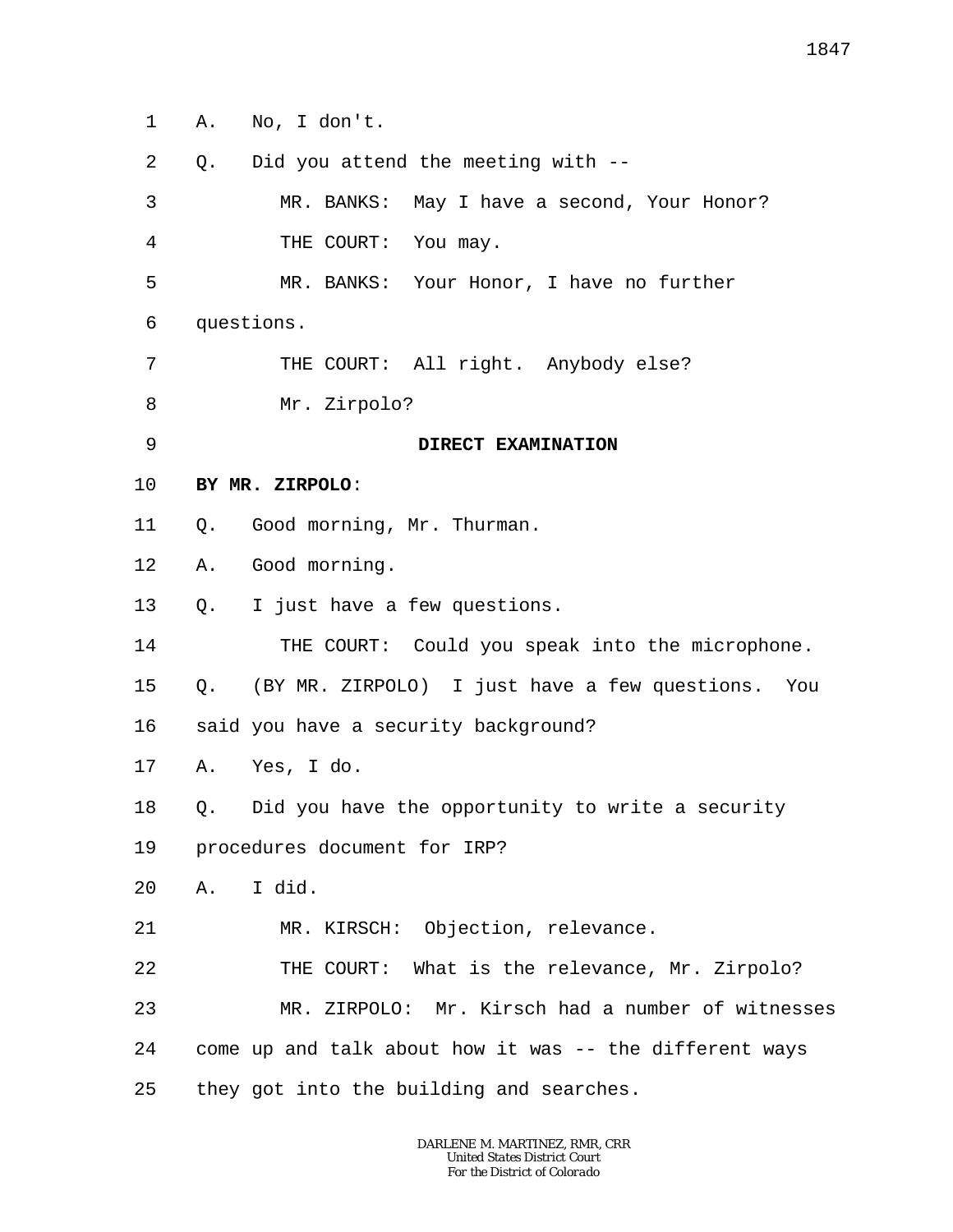1 THE COURT: Overruled.

2 THE WITNESS: Yes, I did.

3 4 5 6 7 8 9 10 11 12 13 14 15 16 17 18 19 20 21 22 23 24 25 Q. (BY MR. ZIRPOLO) And in that document, what were some of the features of that document? A. Entry authorization. Processes for gaining access into the facility. Also document control. So, basically, as far as going in and out, badging. Going in and out, briefcases, purses would be searched. No documentation would leave the facility with regard to software code. We had a check in/check out process for document control. So, at the end of the day, developers, testers would turn their document in to document control, sign it in, lock it up. Then at the beginning of the next day, sign it out and check it out. Q. And were there exception procedures so that if somebody wanted to bring something into the office or out of the office? A. You had to have an authorization to do that. Q. Thank you. And did you have the opportunity to implement those procedures at IRP? A. Yes. Q. And why did IRP implement those procedures? A. Well, although IRP was not a "secured facility," in government language, the nature of the business was sensitive enough to where we wanted to protect the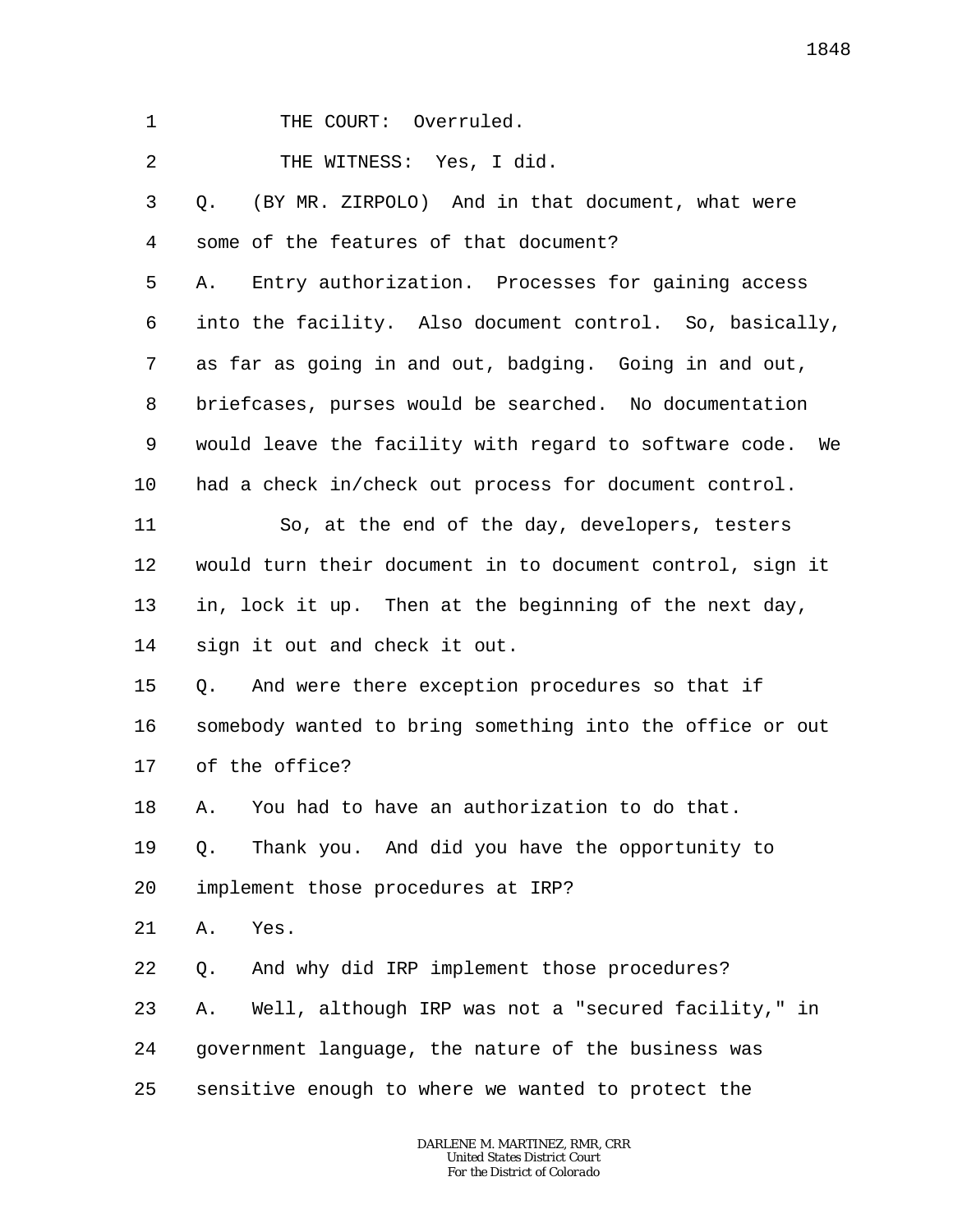1 2 3 4 5 6 7 8 9 10 11 12 13 14 15 16 17 18 19 20 21 22 23 24 25 software, proprietary data. And, then, as looking forward to engagement with law enforcement agencies, you wanted to ensure that if any of their data was on site, you wanted to protect that, as well. MR. ZIRPOLO: One moment, Your Honor. No further questions, Your Honor. THE COURT: All right. Anybody else? No. MR. WALKER: No, Your Honor. THE COURT: All right. Cross-examination? MR. KIRSCH: Thank you, Your Honor. **CROSS-EXAMINATION BY MR. KIRSCH**: Q. Good morning, Mr. Thurman. A. Good morning. Q. You, Mr. Thurman, have been friends with the defendants for some time; right? A. Yes. Q. And your wife did some work at IRP, as well? A. My wife volunteered at IRP. Q. She volunteered there? A. Yes. Q. All right. And -- A. Very infrequently. Q. I am sorry? A. Very infrequently.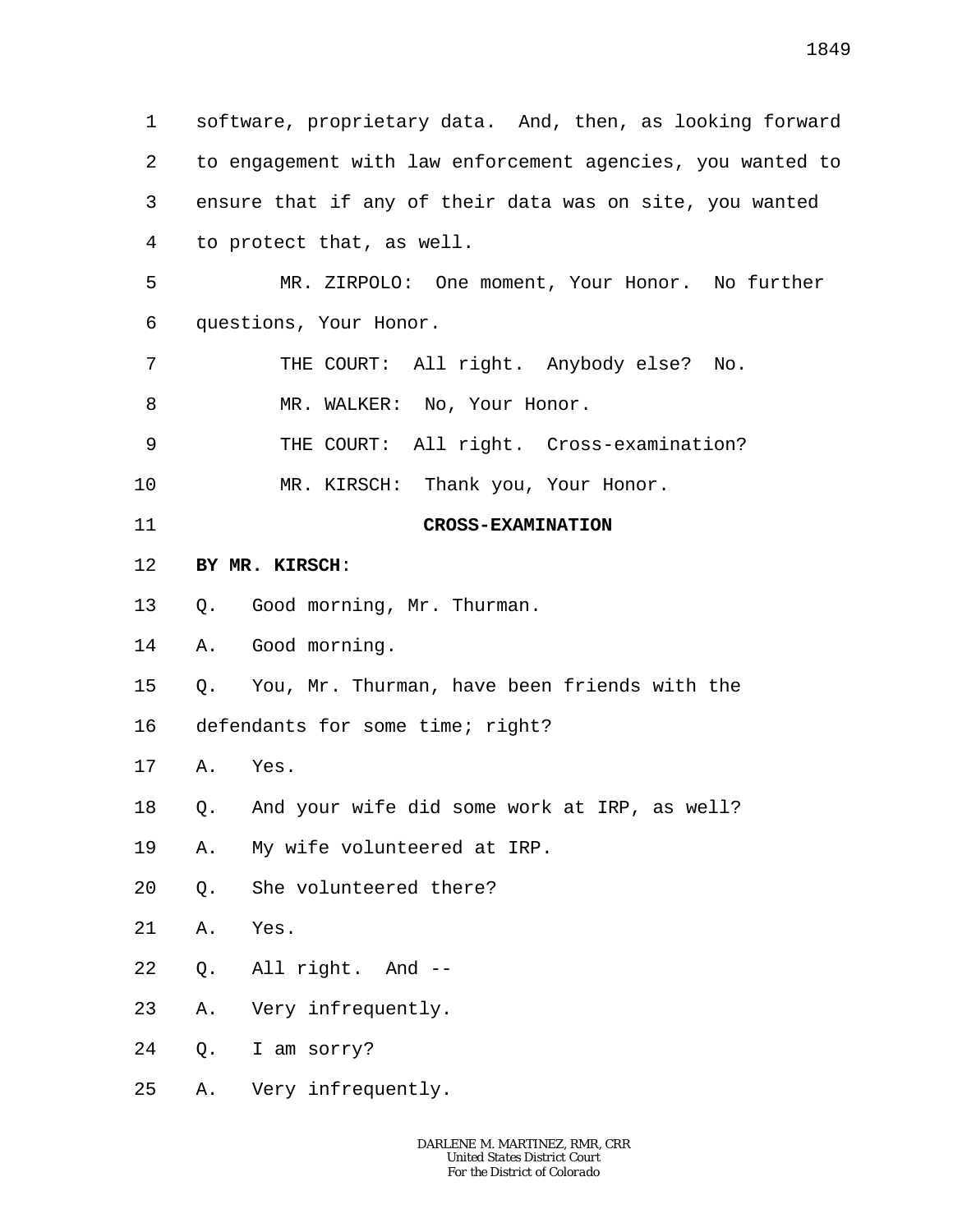1 2 Q. Very infrequently. She still had a title, however? A. I don't recall.

3 4 5 6 7 8 9 10 11 12 13 14 15 16 17 18 19 20 21 22 23 24 25 Q. You don't ever recall seeing any documents that listed a title for your wife there? A. I don't recall what the title was. Q. All right. Didn't have something to do with marketing and sales, like you were working on? A. I don't recall what the title was. Q. All right. Is that what she did when she volunteered there? A. She did several things. As with any start-up, friends, family, help out where ever they can. Q. All right. One of your sons, Samuel K., worked there for some time; is that correct? A. That's correct. Q. Another one of your sons, Joseph, works for a staffing company now; right? A. Yes, he does. Q. Now, I want to start off by asking you a little bit about the chronology of some of the events that you referred to. A. Okay. Q. What I understood you to say was that there was a request for a quote from the Department of Homeland Security related to the confidential informant module, and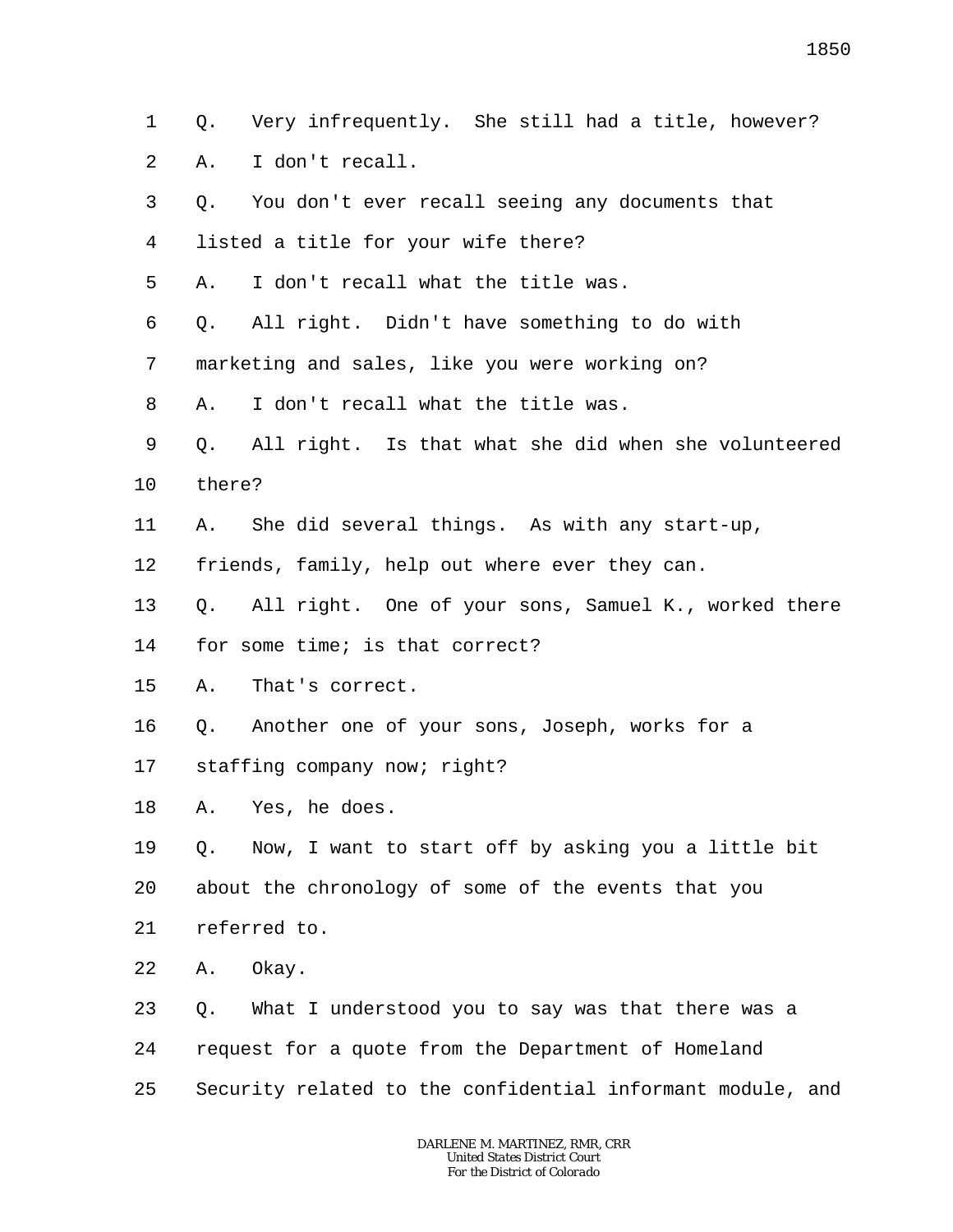1 that that got -- you got that in about September of 2004.

2 Did I hear that right?

3 A. I believe that -- in that time frame.

4 5 6 7 8 Q. Okay. And that after that was provided, you had another meeting, or series of meetings with folks from DHS. And after that meeting or series of meetings, you provided a separate quote for the CILC Federal program? A. I didn't phrase it that way.

9 Q. Oh, you didn't?

10 A. I did not.

11 12 13 Q. I thought you said that that quote was provided sometime after the quote was provided for the confidential informant.

- 14 15 A. I am making reference to your comment about "series of meetings." I didn't state that.
- 16 Q. I'm sorry. I'm not attempting to misstate your
- 17 testimony. Let's just focus on the time -- let's just

18 focus on the timing.

19 A. We can do that.

20 Q. Did I correctly understand your testimony that the

- 21 CILC Federal quote was provided sometime after the
- 22 confidential informant module quote, as you called it, was
- 23 provided?
- 24 A. That is correct.
- 25 Q. All right.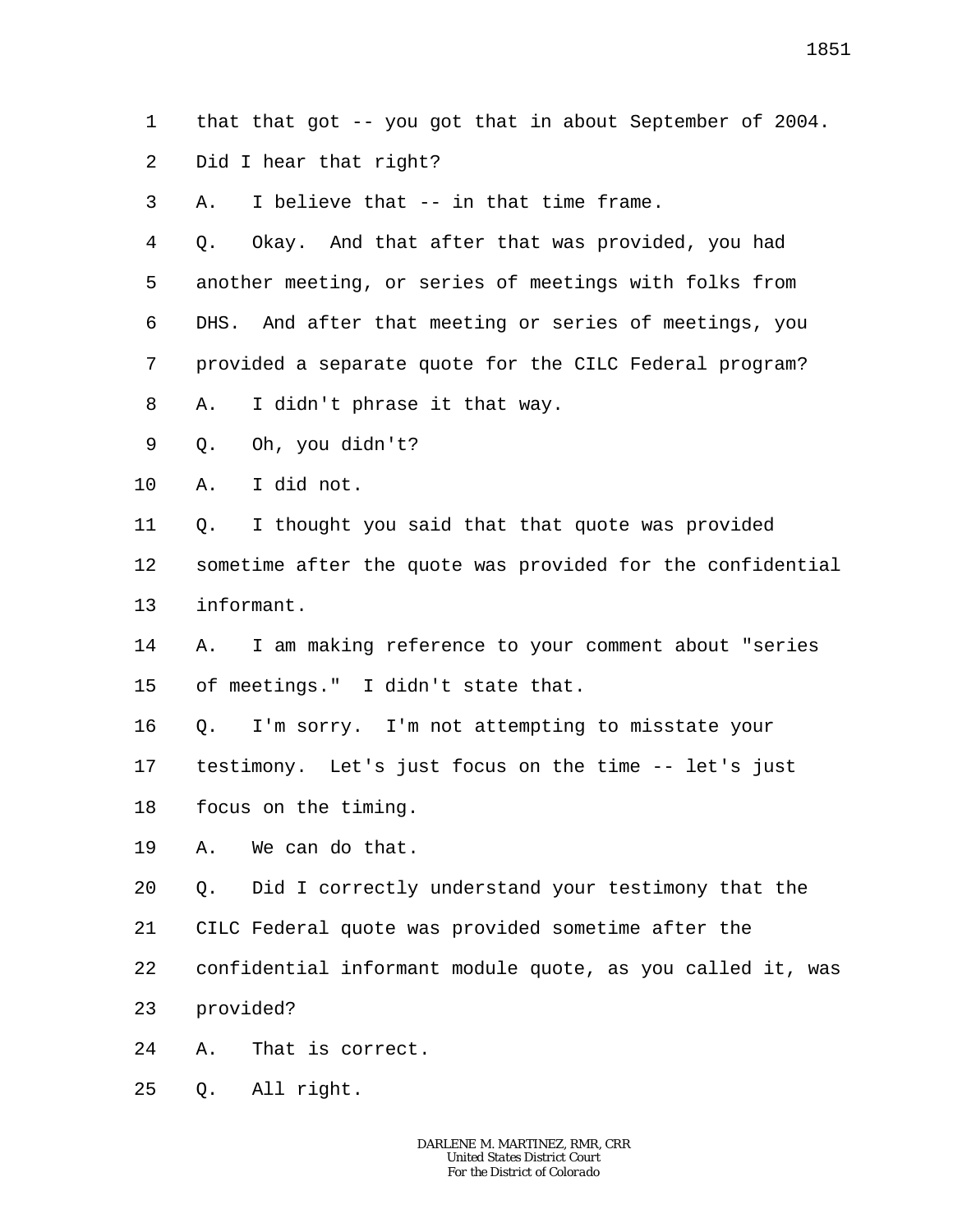- 1 2 MR. KIRSCH: Your Honor, could I please publish again Government Exhibit 502.03?
- 3 THE COURT: You may.

4 5 6 MR. KIRSCH: Can we start with page 1 of that exhibit. Can you highlight that e-mail on the top, please.

- 7 8 Q. (BY MR. KIRSCH) You remember sending this e-mail, Mr. Thurman, to Mr. Witherspoon?
- 9 A. It looks correct, yes.

10 Q. And you see that that's dated December 9th of 2004?

11 12 A. I see the e-mail. I don't know what these quotations are that are attached, though.

13 Q. Well, let's look at those.

14 15 16 MR. KIRSCH: Could we please publish page 3 of this exhibit? Can you highlight the top half of that, please. Could we go down to the subtotal.

17 Q. (BY MR. KIRSCH) Do you see that now, Mr. Thurman?

18 A. I do.

19 20 Q. All right. And this is, in fact, the quote that you provided with respect to the confidential informant

21 module; right?

22 A. That's correct.

23 24 25 Q. Okay. And the date on the quote is December 7, 2004? A. Okay. So that was several years ago. I was off by a couple of months.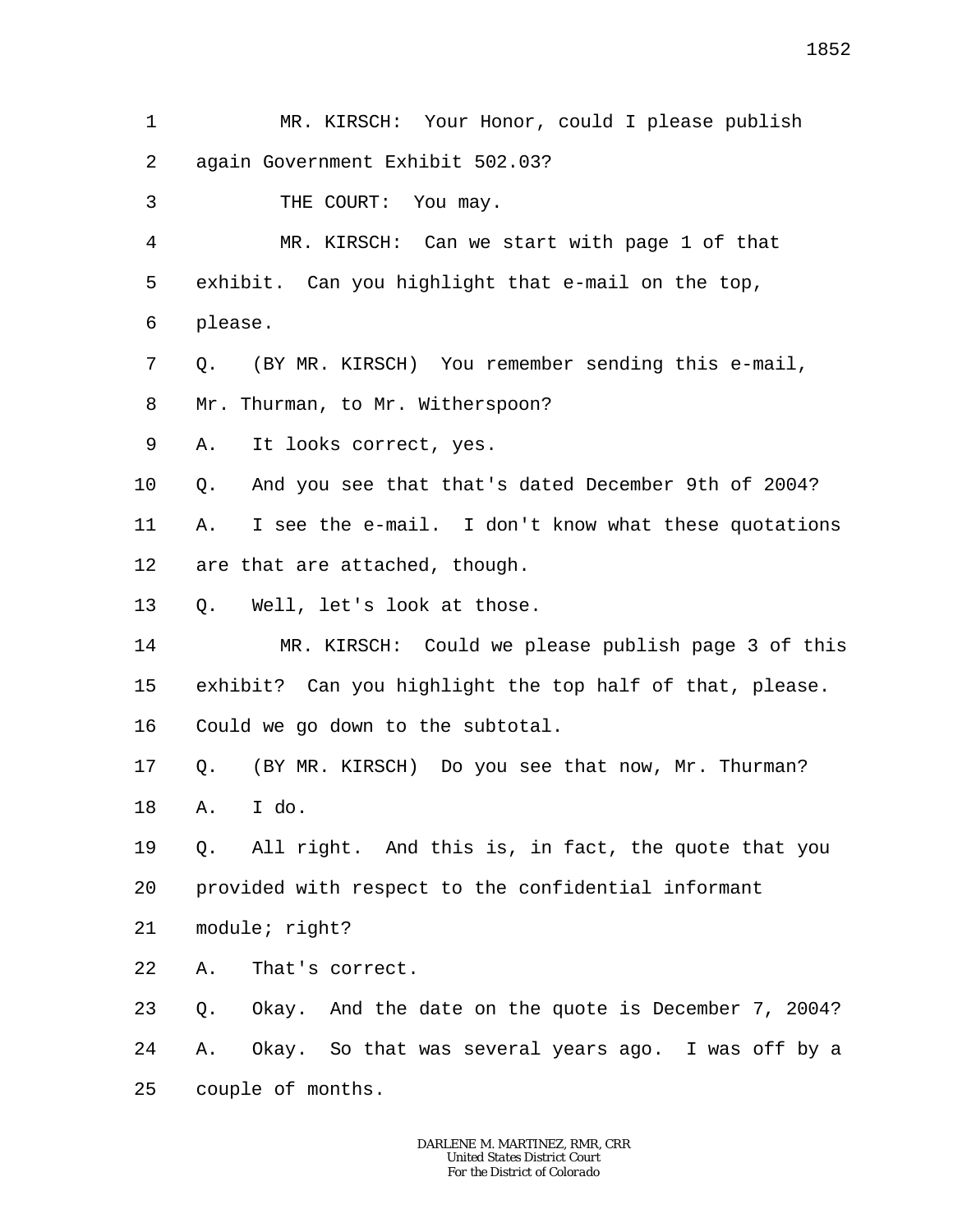1 Q. Okay.

- 2 A. But that is the quote? The quote is correct?
- 3 Q. That is the quote?

4 A. That is the quote that DHS requested.

5 6 7 MR. KIRSCH: All right. Could we please go to page 6 of that exhibit now, please. And highlight the top half again.

- 8 9 Q. (BY MR. KIRSCH) And this is the quote that was provided -- this is the other quote that was provided in
- 10 connection with that e-mail for CILC Federal?
- 11 A. Correct.
- 12 Q. Okay. Same date?
- 13 A. Okay.

14 15 16 17 Q. Okay. So this quote wasn't provided at a different time than the quote for the confidential informant module? A. Again, long time ago. And so I was off on that. But the quote was requested by DHS, and the quote was

- 18 submitted.
- 19 Q. I just need you to answer my questions.
- 20 A. Okay. All right.

21 22 Q. My question is, both of these quotes were provided on the same date, right?

- 23 A. According to this, yes.
- 24 Q. Do you disagree with those dates?
- 25 A. No. This is a correct quote.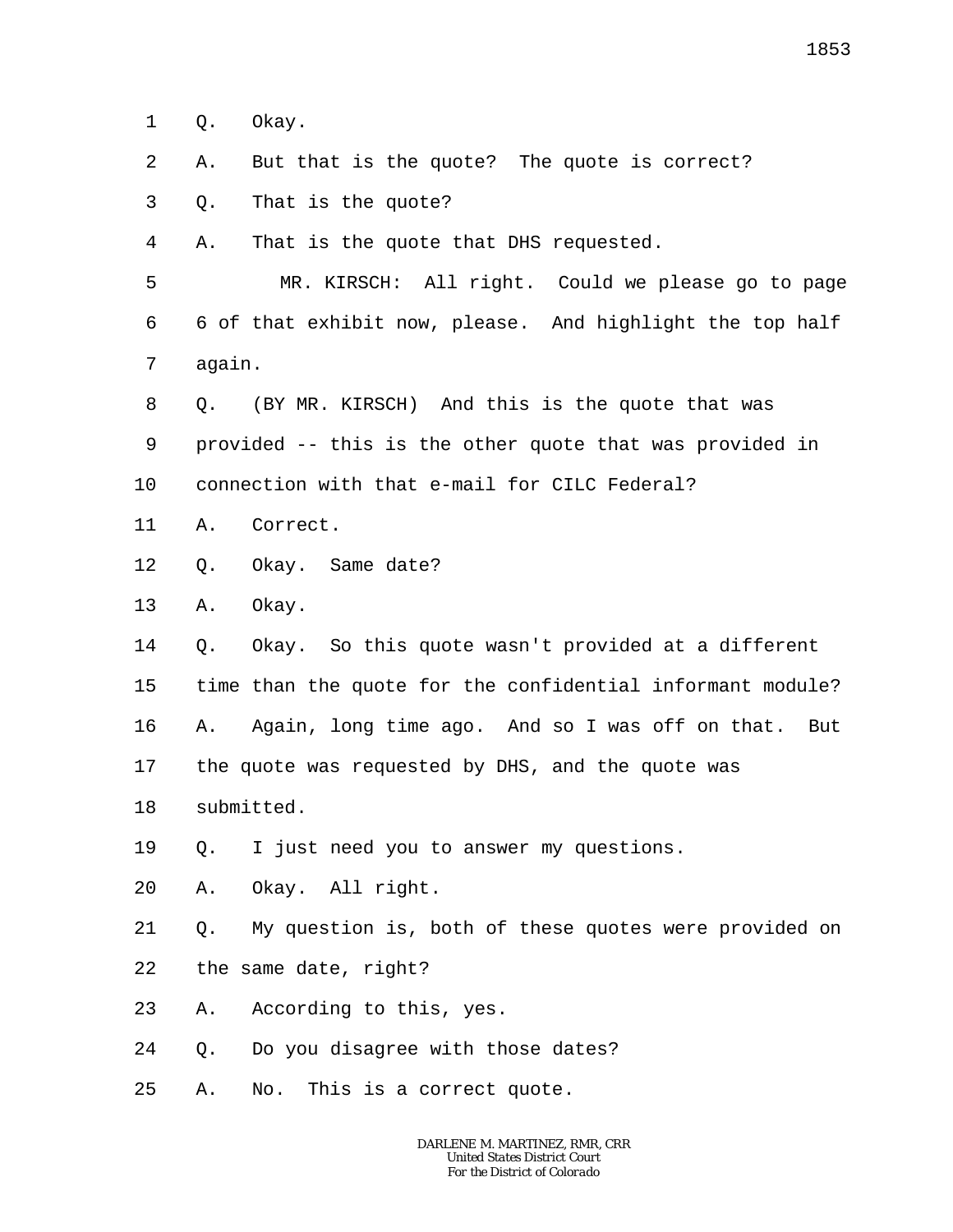1 2 3 4 5 6 7 8 9 10 11 12 13 14 15 16 17 18 19 20 21 22 23 24 25 Q. Okay. And you are referring to these -- you used the term in your testimony "request for information"? A. This has nothing to do with a request for information. Q. Did you use the term "request for information" in your previous testimony? A. Not related to this quote. Q. Let me try it again. Did you use the term "request for information" in your previous testimony? A. Not related to this quote. THE COURT: Sir, answer whether you used it or not. THE WITNESS: Yes, I did. Q. (BY MR. KIRSCH) All right. What did you -- what do you understand the term "request for information" to mean? A. Just that; a request for information. The government is requesting information. Q. How is that different in your mind from a quote? A. A quote is asking for dollars or the amount of money that it is going to take to deliver a product solution or service. A request for information, in my mind, is requesting information about a proven concept. For instance, we have this idea, and what is it going to take to deliver this product, service or solution? Q. You don't understand -- in your mind, is a quote - are you familiar with procedures called a request for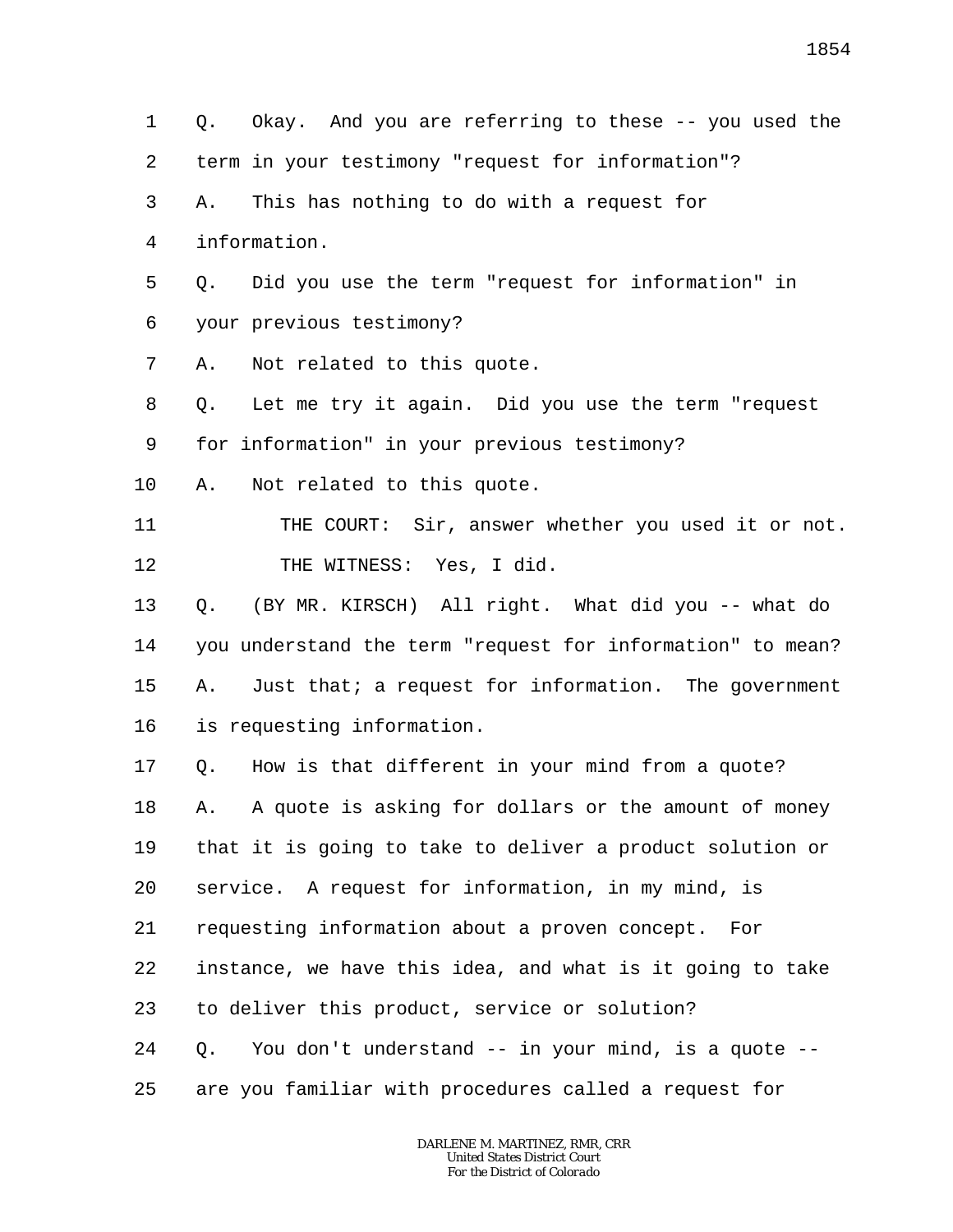- 1 proposal or a request for a quote?
- $\overline{a}$ A. I do.
- 3 Q. RFP or RFQ?
- 4 A. I am familiar with those terms.

5 6 7 Q. You are familiar with those terms. You know those are terms that the government uses in the course of doing its contracting; right?

- 8 A. Yes.
- 9 Q. You know that government contracting starts -- the
- 10 process of government contracting starts with the issuance
- 11 of either a request for a quote or a request for a
- 12 proposal?
- 13 A. I am not are a contracts officer.
- 14 Q. So you don't know that?
- 15 A. I am not a contracts officer. So to say I know
- 16 exactly the contracts procedure; I was following the
- 17 request of DHS.
- 18 19 Q. Okay. But just to make sure, I would like to ask it again -- my question again.
- 20 21 Do you or do you not know that that's what starts the Government contracting process?
- 22 A. I am familiar with the terms "request for proposal"
- 23 and "request for quote."
- 24 Q. And do you know whether the government contracting
- 25 process starts with an RFQ or RFP?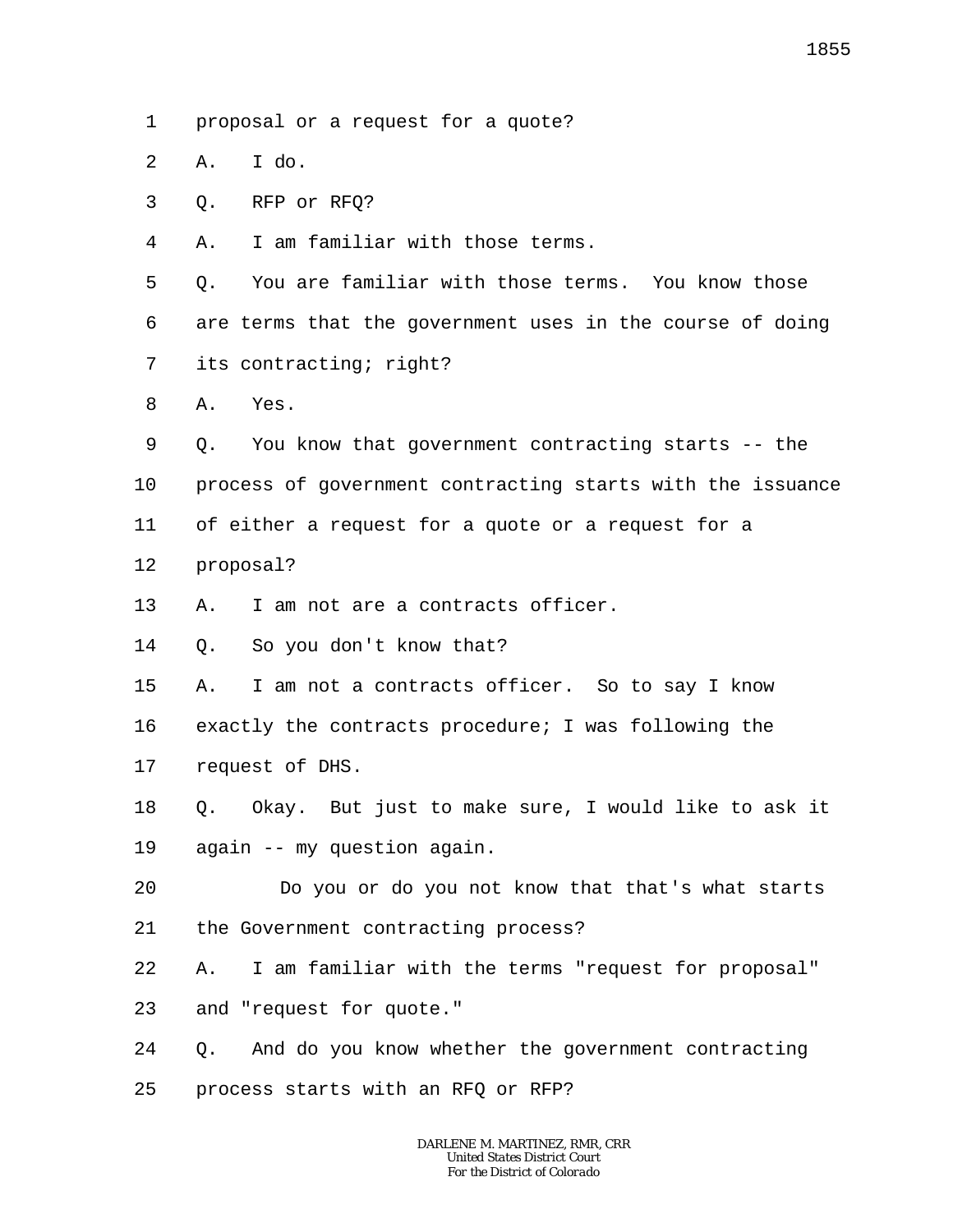1 A. I do not.

2 Q. Thank you, sir.

3 4 5 6 7 8 9 10 11 12 13 14 15 16 17 18 19 20 21 22 23 24 25 So you don't -- do you know the difference, for government contracting purposes, between a request for information and a request for quote. A. I do not. Q. All right. And the fact, then, that those documents are -- were titled "Quote," is because that's how IRP chose to caption it; right? A. We chose that because DHS asked for a quote. Q. They asked you how much the software would cost? A. No, DHS asked for a quote. Q. Okay. I want to ask you about a couple of other terms that you used during the testimony. A. Okay. Q. You used the term "meeting," didn't you? A. Yes. Q. And then did I correctly understand you to say that your definition of the term "meeting" includes telephone calls? A. In this day and age, with technology, a meeting can be a telephone conference call. Q. Okay. So just to be clear, when you talked about the five meetings that you had with DHS, that included at least one telephone call?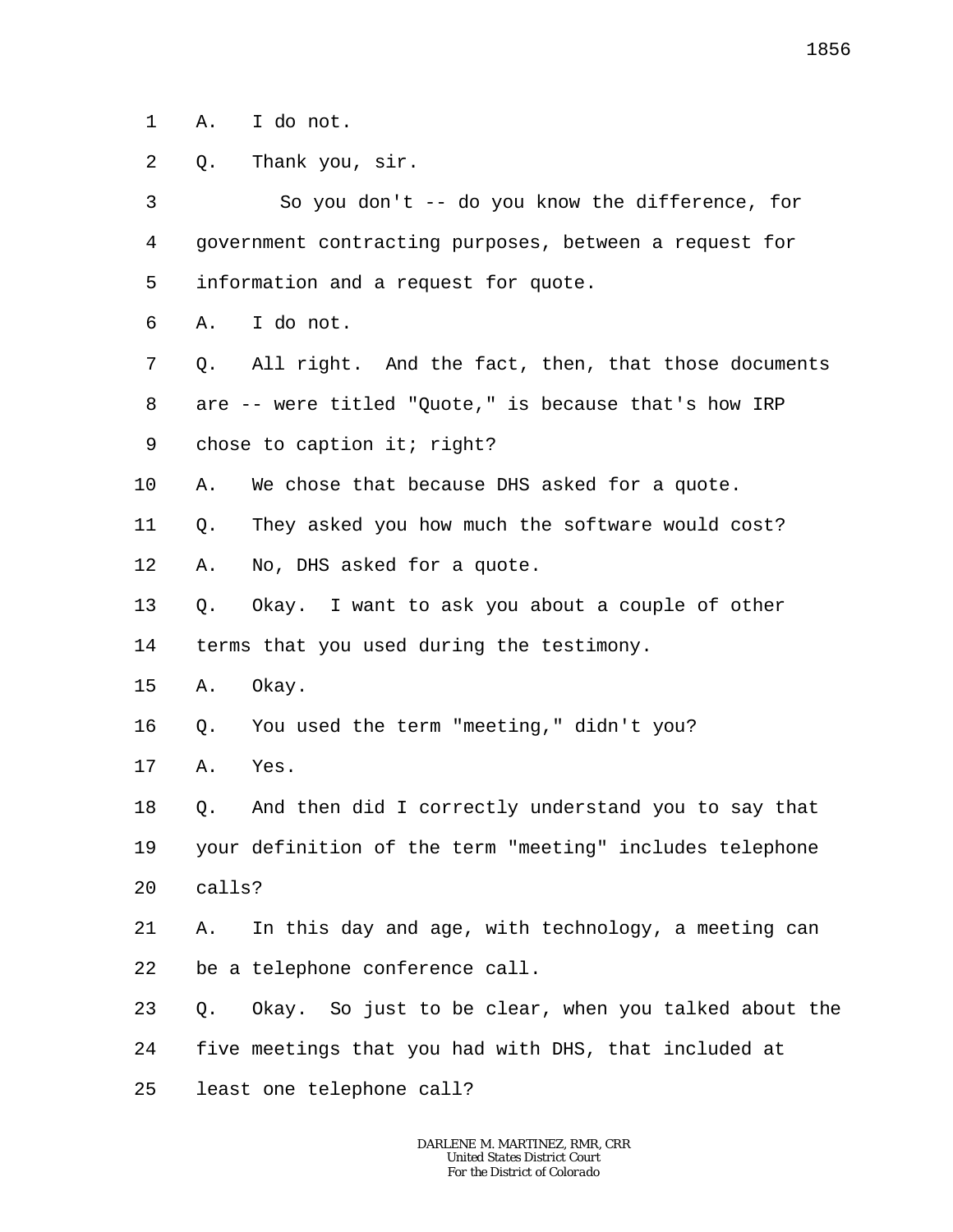1 A. I said approximately five.

2 Q. Okay.

3 4 5 6 7 8 9 10 11 12 13 14 15 16 17 18 19 20 21 22 23 24 25 A. I did not give specifically, because it could have been more. It could have been -- Q. Did that approximately five number, give or take - let's assume it could have been more or less. Does your estimate include telephone calls? A. Yes. Q. All right. And you also, I believe, yesterday, used -- you said that IRP had retained outside consultants who are retired law enforcement agents. Did I hear that correctly? A. I don't think I used the word "retained." Q. You don't think you used the word "retained"? A. If I did, we did have -- we did have on staff subject matter experts. Q. Right. But they weren't paid? A. I don't know. Q. You don't know whether they were paid? A. I don't know. Q. All right. So if you used the word "retained," in your mind that doesn't necessarily connote they were paid, because you don't know if they were paid? A. Correct. Q. Okay. You also yesterday, I think, indicated at one

1857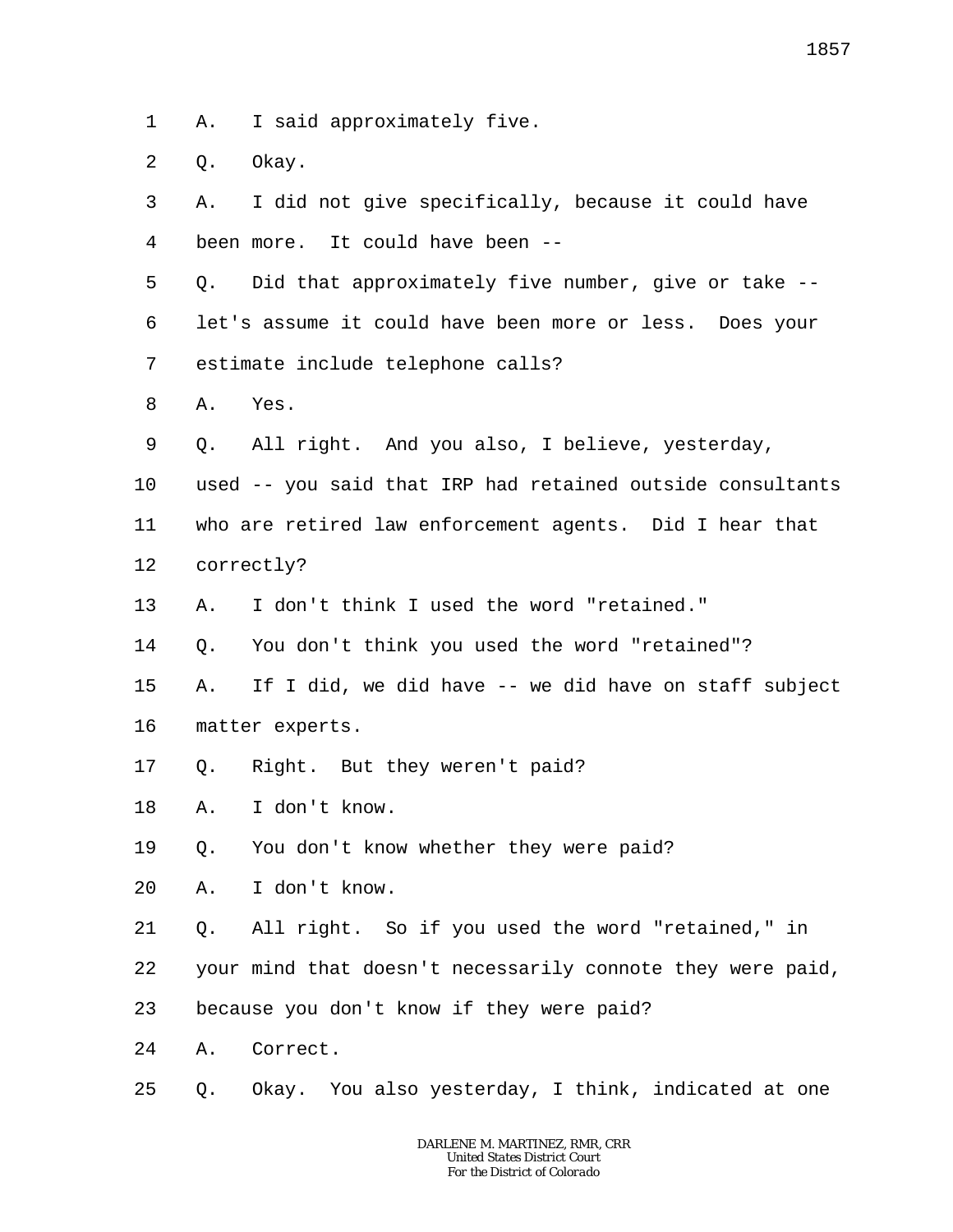point that you made changes in the software to accommodate

2 the customer. Do you recall saying that?

3 A. If you say I did.

1

4 Q. Well, I am asking if you remember saying that.

5 A. I don't remember those exact words.

6 7 8 Q. Okay. You don't remember saying, in response to questions about the Department of Homeland Security, that you made changes to accommodate the customer?

9 10 A. I remember saying that we made changes to the software to accommodate the Department of Homeland

11 Security's request.

12 13 Q. But you don't remember using the term "customer"? A. I do.

14 15 16 Q. If you had used the term "customer," I take it by that word you hadn't meant somebody who had actually purchased your software?

17 A. Restate that question.

18 19 20 21 22 Q. If you used the term "customer," you didn't mean someone who had actually purchased your software, did you? A. Depends on the context. A customer could mean prospective customer. You know, it depends on the context.

23 24 Q. Well, Mr. Thurman, I am asking about the context of your testimony yesterday.

25 A. Okay.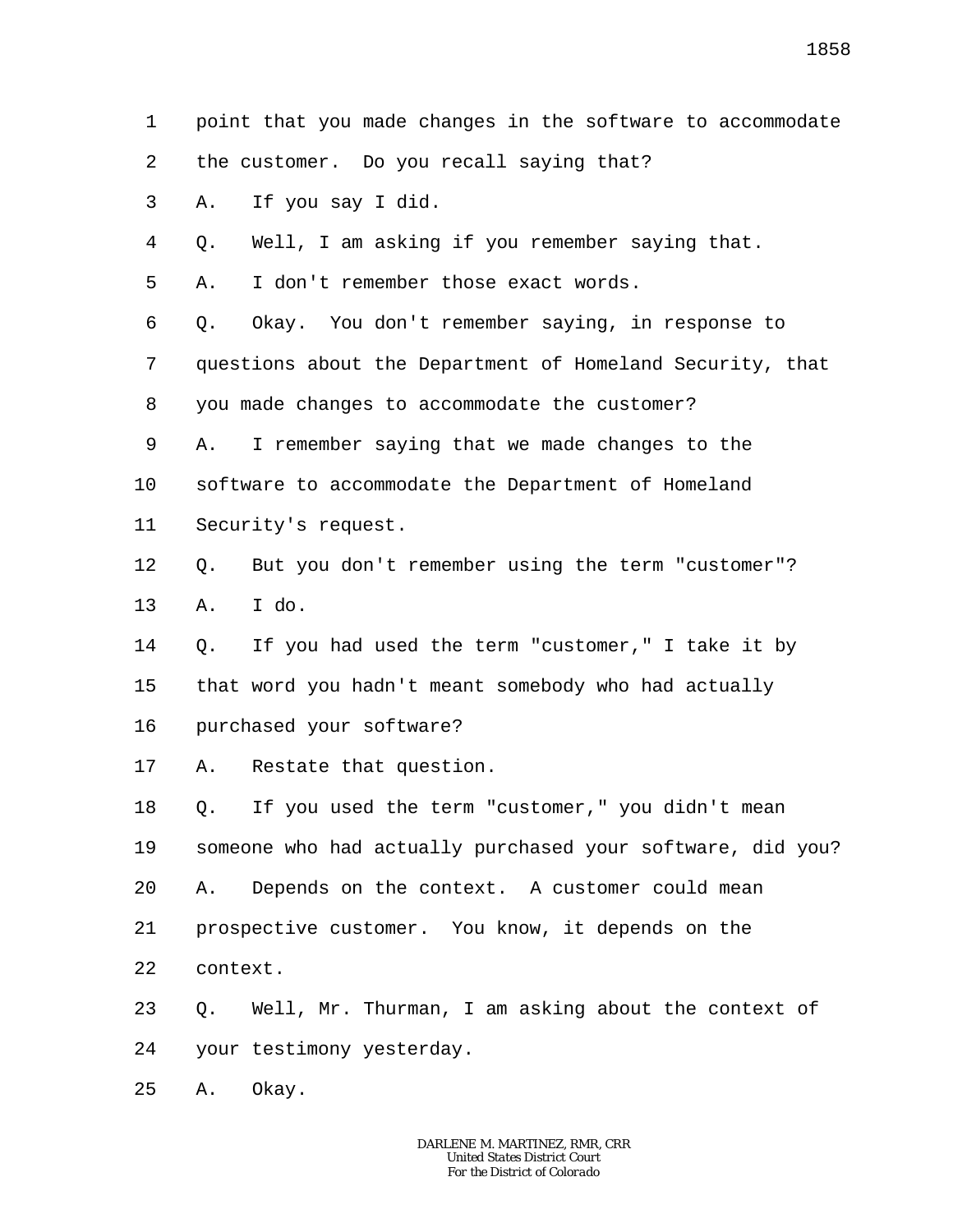1 2 3 4 Q. For the purposes of this question, I will represent to you that you said when you were talking about the Department of Homeland Security, that you made changes to accommodate the customer?

- 5 A. Okay.
- 6 Q. Okay?
- 7 A. Okay.
- 8 9 Q. In that context, you couldn't have meant customer to mean someone who had purchased your software; right?
- 10 A. DHS had not purchased the software at that time.
- 11 Q. And never did?
- 12 A. Correct.
- 13 Q. Neither did the New York Police Department?
- 14 A. Correct.
- 15 Q. Neither did the New York Department of Insurance?
- 16 A. Correct.
- 17 Q. Neither did any of the various entities about which

18 you testified there were presentations made?

- 19 A. Incorrect.
- 20 Q. Which one bought?
- 21 A. There was a CILC Basic solution that was purchased.
- 22 Q. Which entity, that you testified about, purchased
- 23 that software?
- 24 A. I didn't -- I wasn't asked about a purchase
- 25 yesterday.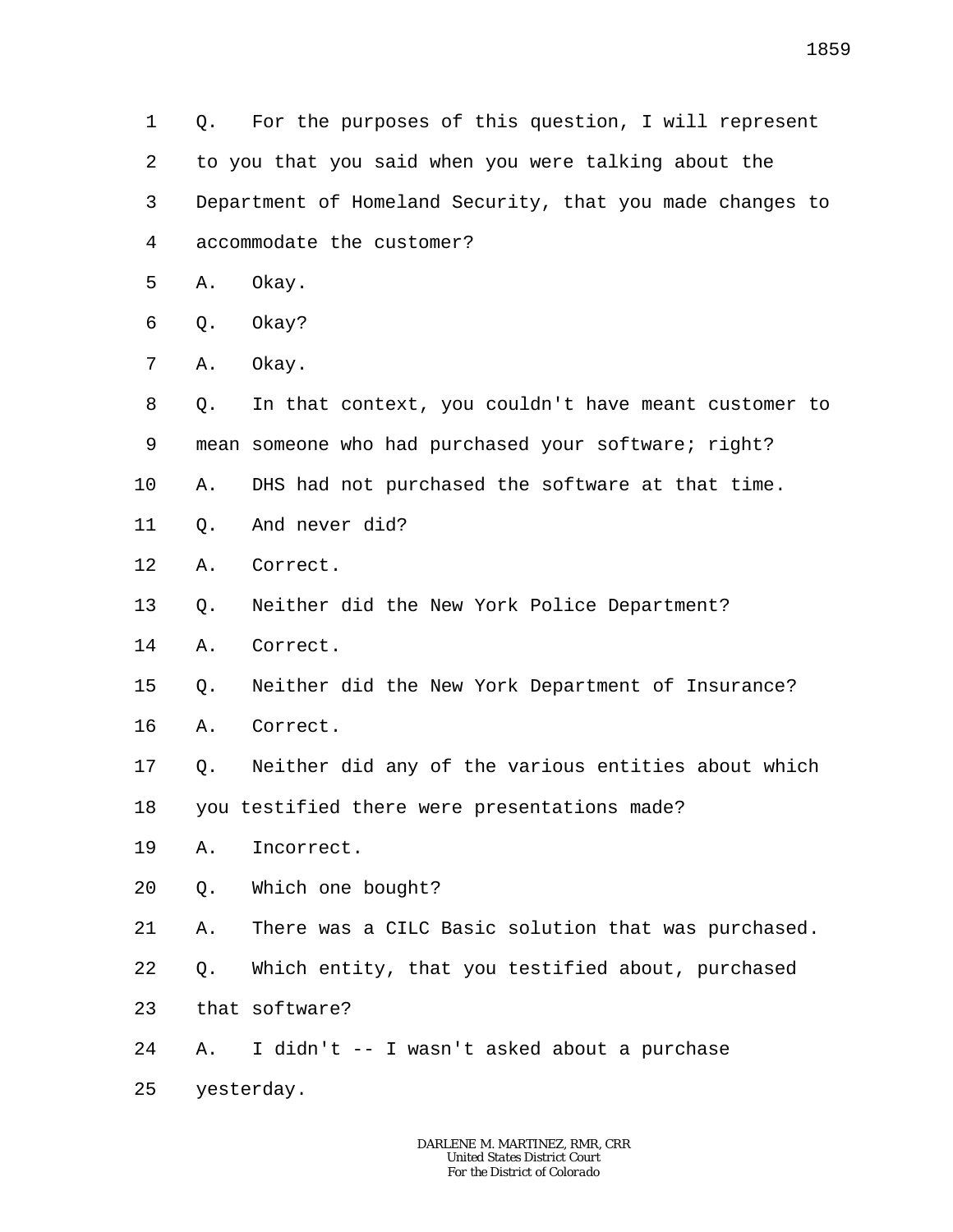1 2 3 4 5 6 7 8 9 10 11 12 13 14 15 16 17 18 19 20 21 22 23 24 25 Q. I just asked you whether any of the entities that you named yesterday purchased the software? A. The entities that I mentioned yesterday, as far as the ones you just mentioned; NYPD, Department of Homeland Security -- and I didn't mention the Department of Insurance yesterday, that was mentioned today. Q. I stand corrected. A. You are correct in the sense, none of those purchased. Q. Who purchased it? A. Again, there was a CILC Basic solution that was purchased. Q. Who purchased it, Mr. Thurman? A. It was Kinnet County Sheriff's Department. Q. How do you spell that, sir? A. K-I-N-N-E-T. Q. Where is that? A. In Missouri. Q. In Missouri? A. Yes. Q. Okay. A. So I have another one. Q. Please? A. Southeastern Missouri State University. I am not sure if it is Southeastern State Missouri or Southeast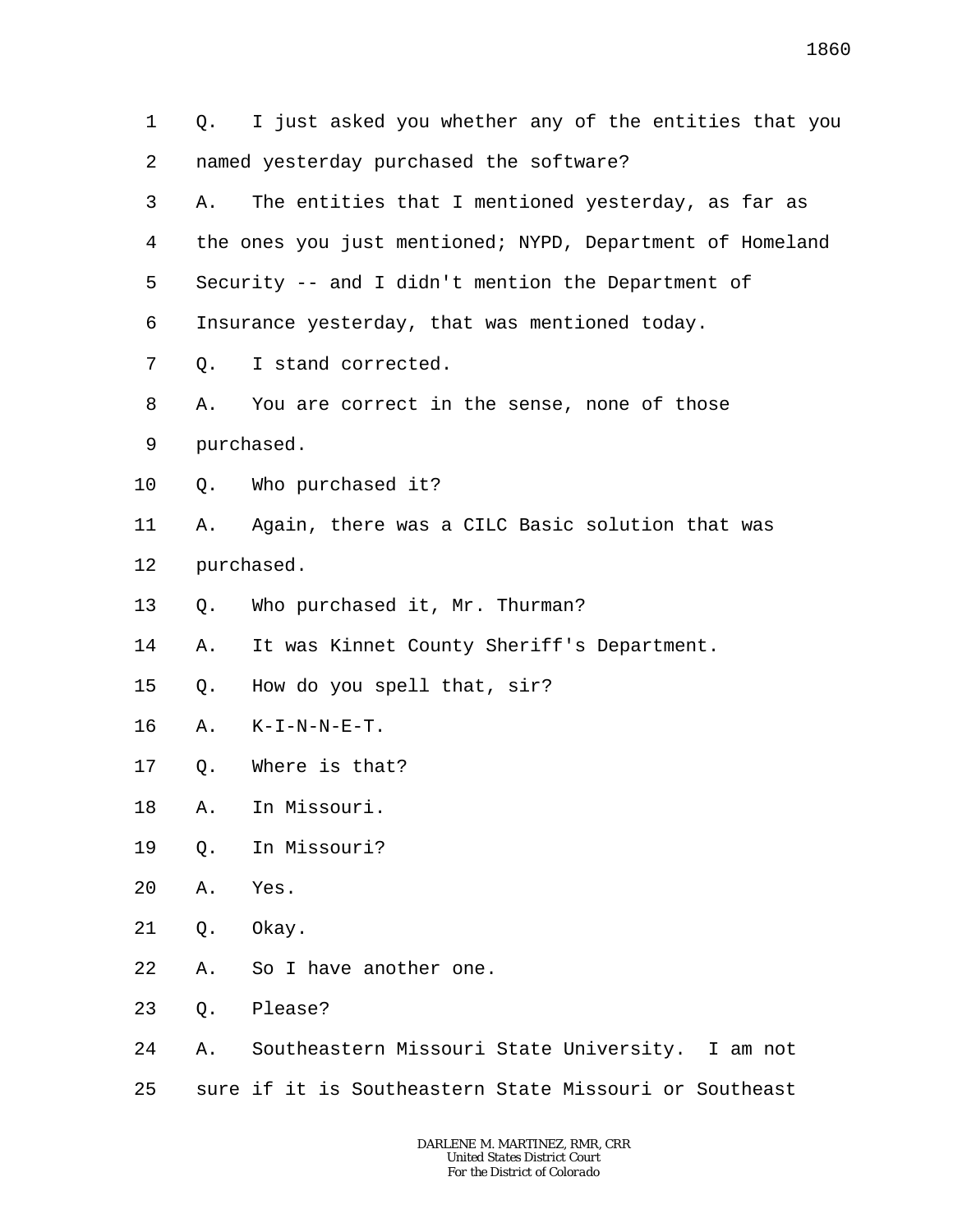- 1 Missouri University.
- $\overline{a}$ Q. Who else?
- 3 A. There was a university -- or St. George's University.
- 4 Q. Where is that?
- 5 6 A. Their offices are in New York. And the university is actually in -- I'm not sure. I'm not exactly sure.
- 7 Grenada, I believe.
- 8 Q. Somewhere in the Caribbean?
- 9 A. I believe so.
- 10 Q. And those agencies actually purchased the software?
- 11 A. That's correct.
- 12 13 Q. They paid money to IRP, as opposed to getting it for free from IRP?
- 14 A. That's correct.
- 15 Q. Do you remember how much they paid?
- 16 17 18 19 20 21 22 23 A. That was, again, the CILC Basic solution. And so the amount of that I cannot recall exactly. The amount was small. That was our smallest solution. And we did have several sales promotions going on. And at that time, those were the first agencies that got on board, as far as purchasing. And then right after that IRP was raided. Q. So give us a ballpark of how much those agencies paid?
- 24 25 A. It was probably in the neighborhood of, I don't know, a couple thousand dollars per sale.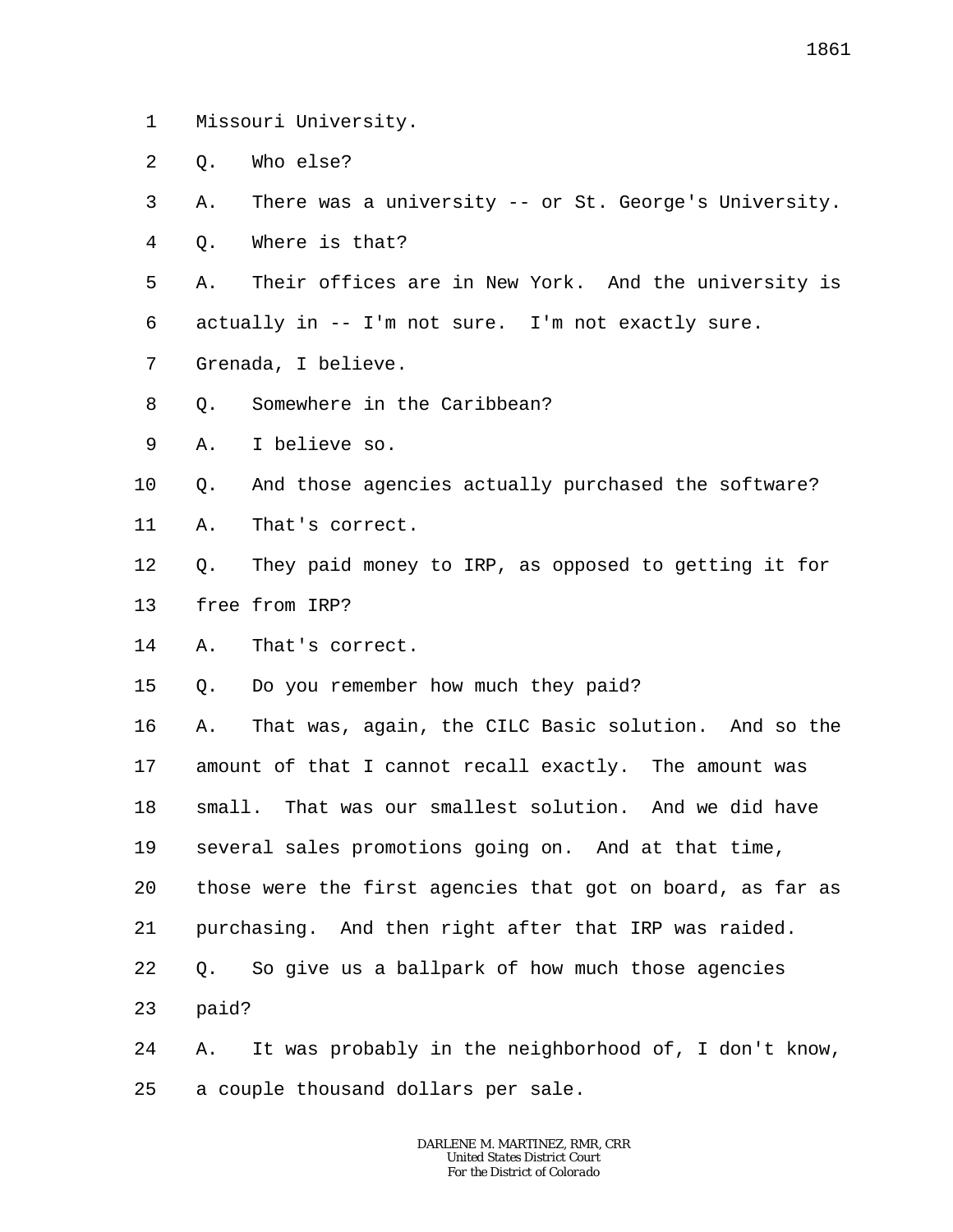1 Q. Per sale?

2 A. Right.

3 4 5 Q. That information, as far as you know -- I am sorry, the proceeds from those sales would have gone into the IRP bank account; right?

- 6 A. I'm not in finance.
- 7 Q. Would you have expected them to go somewhere else?

8 A. Where would you expect it --

- 9 10 Q. The way this works, Mr. Thurman, is I ask you the questions.
- 11 A. Okay. As far as handling of the financial part,
- 12 again, I was not in finance.
- 13 Q. You don't know anything about that?
- 14 A. No, I don't.
- 15 MR. KIRSCH: Your Honor, could I please publish
- 16 Government Exhibit 502.04?
- 17 THE COURT: You may.
- 18 19 MR. KIRSCH: Can you enlarge that message, Special Agent Smith.
- 20 Q. (BY MR. KIRSCH) Do you remember getting this e-mail
- 21 from Steven Cooper, Mr. Thurman?
- 22 A. I do.
- 23 24 MR. KIRSCH: And if we could just go to the next page of that, please.
- 25 Q. (BY MR. KIRSCH) Are you able to see that on the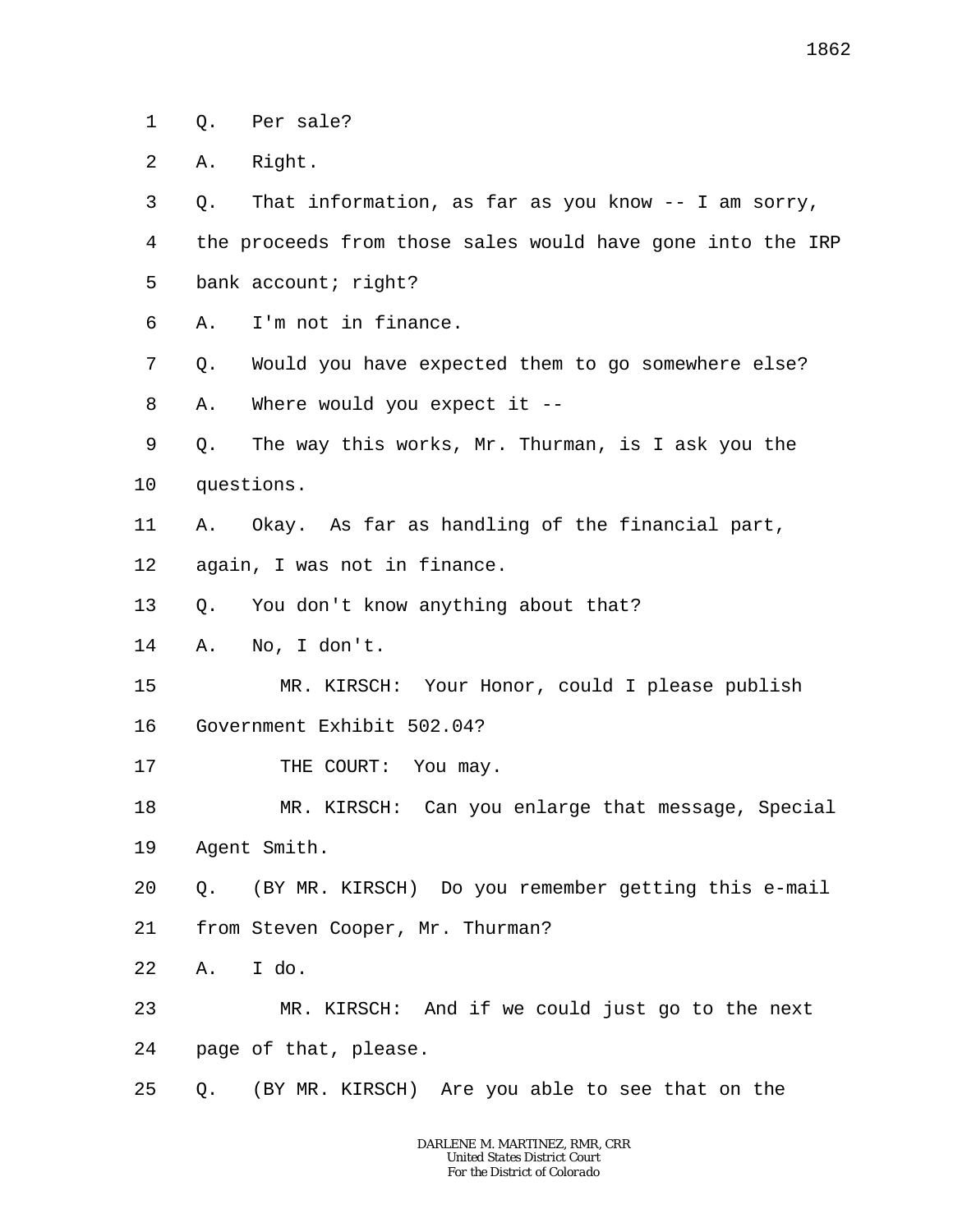- 1 screen, or do you need it enlarged?
- 2 A. Enlarge it, please.
- 3 Q. Did that get big enough for you?
- 4 A. That is good.

5 6 Q. Do you recognize that this was the operations order that Mr. Cooper attached to that e-mail?

7 A. Yes.

8 9 10 Q. Okay. Now, yesterday you testified that Homeland Security had sent you some scenarios, and this is one of those scenarios.

- 11 A. This was the operation plan.
- 12 Q. Okay. This is one of the things they sent you?
- 13 A. This was one of the things they sent, yes.
- 14 Q. And on this e-mail, it doesn't have any directions
- 15 about keeping it confidential or anything?
- 16 A. Not on this one. It was on the other one.

17 18 Q. Those are on different ones? Those directions are on other e-mails?

- 19 A. Correct.
- 20 Q. All right.

21 22 A. And it didn't say "keep it confidential." So, again, it said not to be released outside of IRP --

- 23 Q. All right.
- 24 A. -- or something to that effect.
- 25 MR. KIRSCH: Thank you, Special Agent Smith.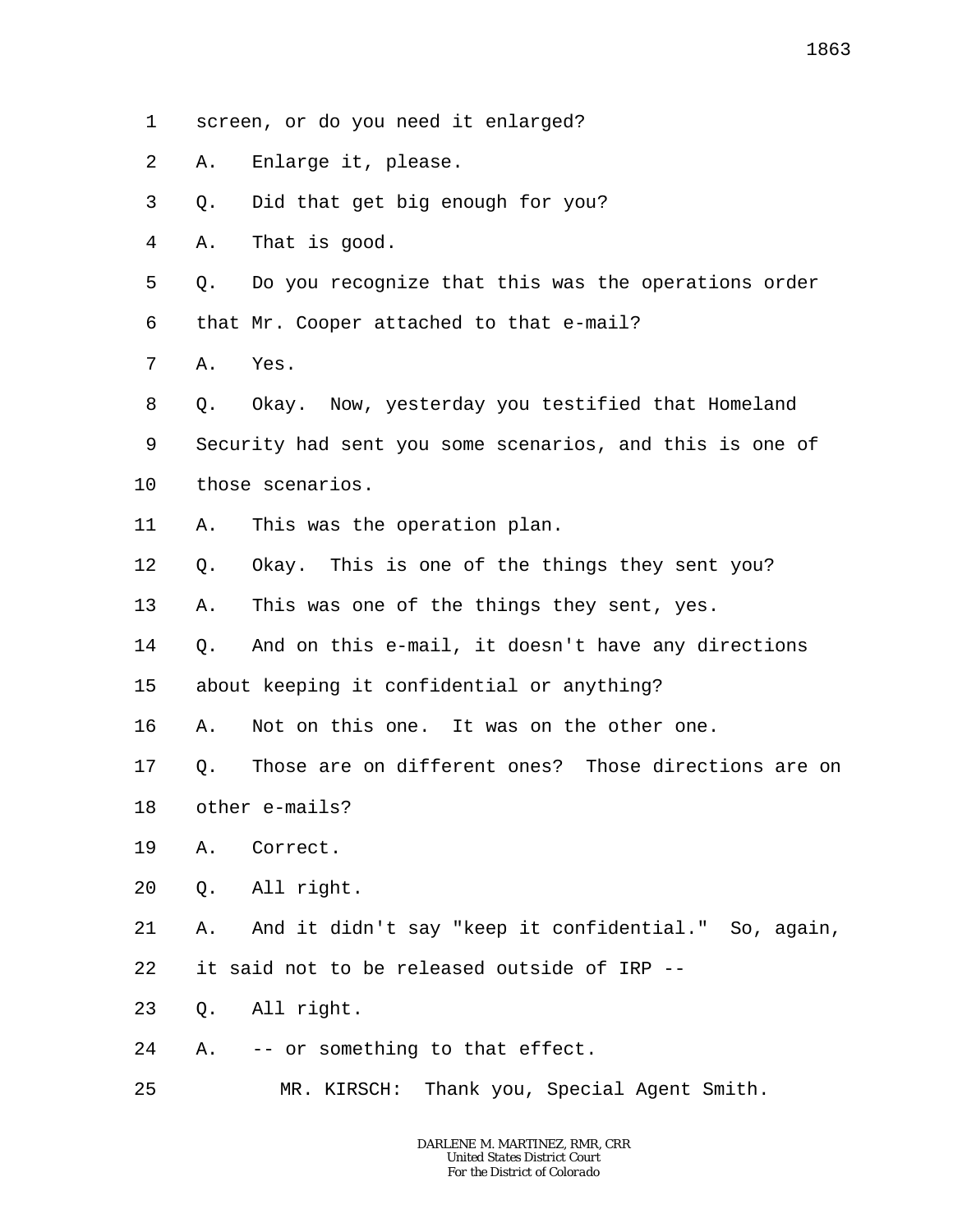1 2 3 4 5 6 7 8 9 10 11 12 13 14 15 16 17 18 19 20 21 22 23 24 25 I am sorry, Your Honor, I need just one moment, please. Your Honor, could I publish Government Exhibit 502.01, please? THE COURT: You may. MR. KIRSCH: Special Agent Smith, can you expand the e-mail on the top there, please. Q. (BY MR. KIRSCH) Are you able to read that e-mail now, Mr. Thurman? A. Yes. Q. This was an e-mail that you got from Paul Tran? A. Yes. Q. Right? A. Yes. Q. In May of 2004? A. Yes. Q. You testified before that someone from the Department of Homeland Security, in the fall of 2004, had talked to you about wanting to have the software included in the next round. There is a reference in this e-mail to getting IRP included on the list for the next round. And I was wondering if, perhaps, you had been mistaken about the timing of that exchange, as well? A. Again, I could have been. As I have stated previously, that was a long time ago. So I'm not going to state a specific date.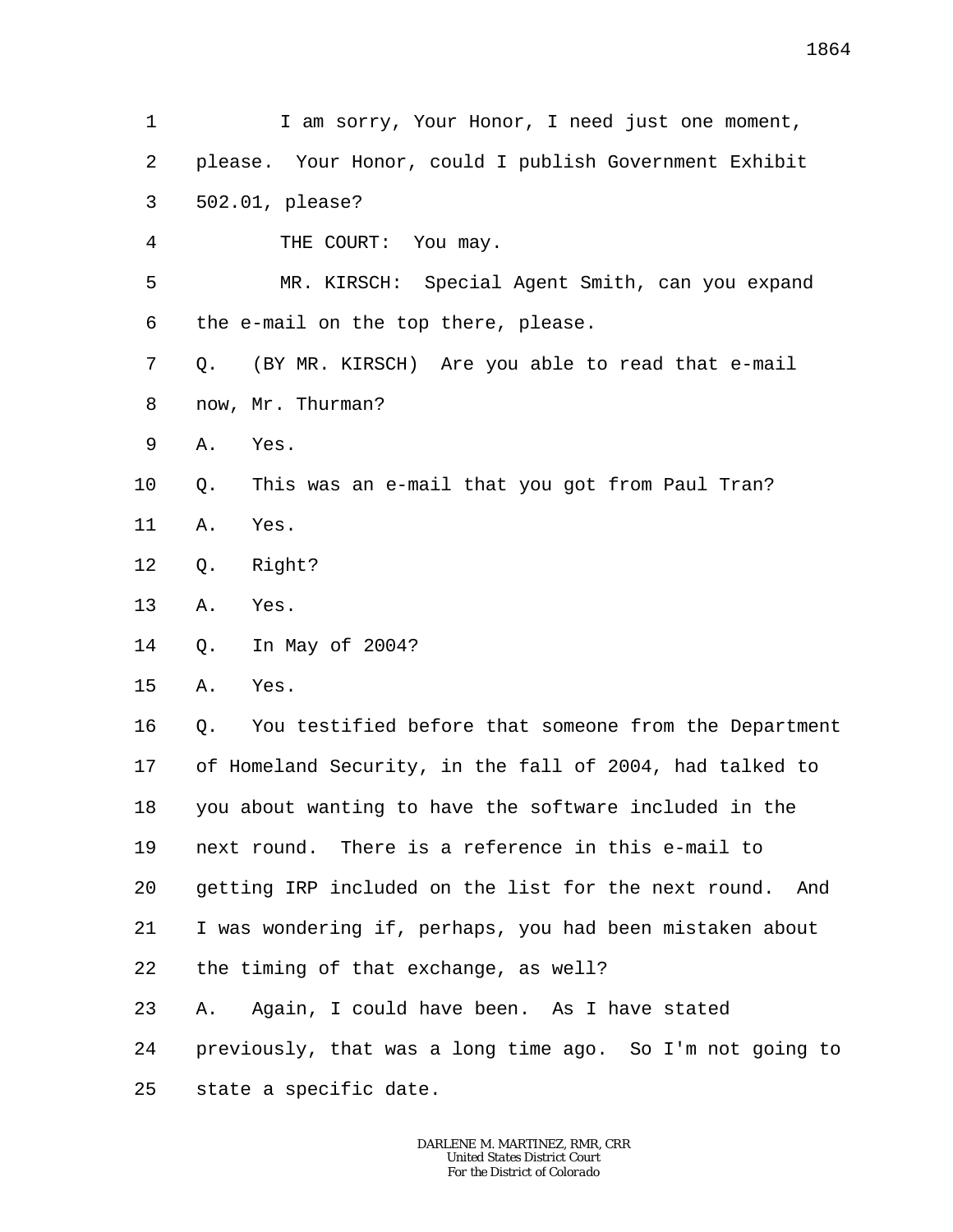1 2 Q. I am not being critical, Mr. Thurman, I am asking if it was possible.

3 4 A. You are correct. But the meeting was requested -- or the outcome of that meeting was stated.

5 Q. All right.

6 A. Yes.

7 8 9 Q. Now, your background, I think you said yesterday, is essentially in two areas; sales and security; is that right?

10 A. That's part of my background.

11 12 Q. Okay. Those were the two roles that I believe you said you fulfilled at IRP?

13 A. That's correct.

14 Q. Okay. You were not a technical person at IRP?

15 A. That's correct.

16 Q. In fact, did you say the other day that particularly

17 in the presentations, that the technical questions were

18 handled by someone other than you?

19 A. That's correct.

20 Q. Okay. Now, you know Mr. Barnes as well; right?

21 A. Yes, I do.

22 Q. And you know he is a technical person?

23 A. Yes, he is.

24 Q. He has a pretty extensive technology background;

25 right. Do you know?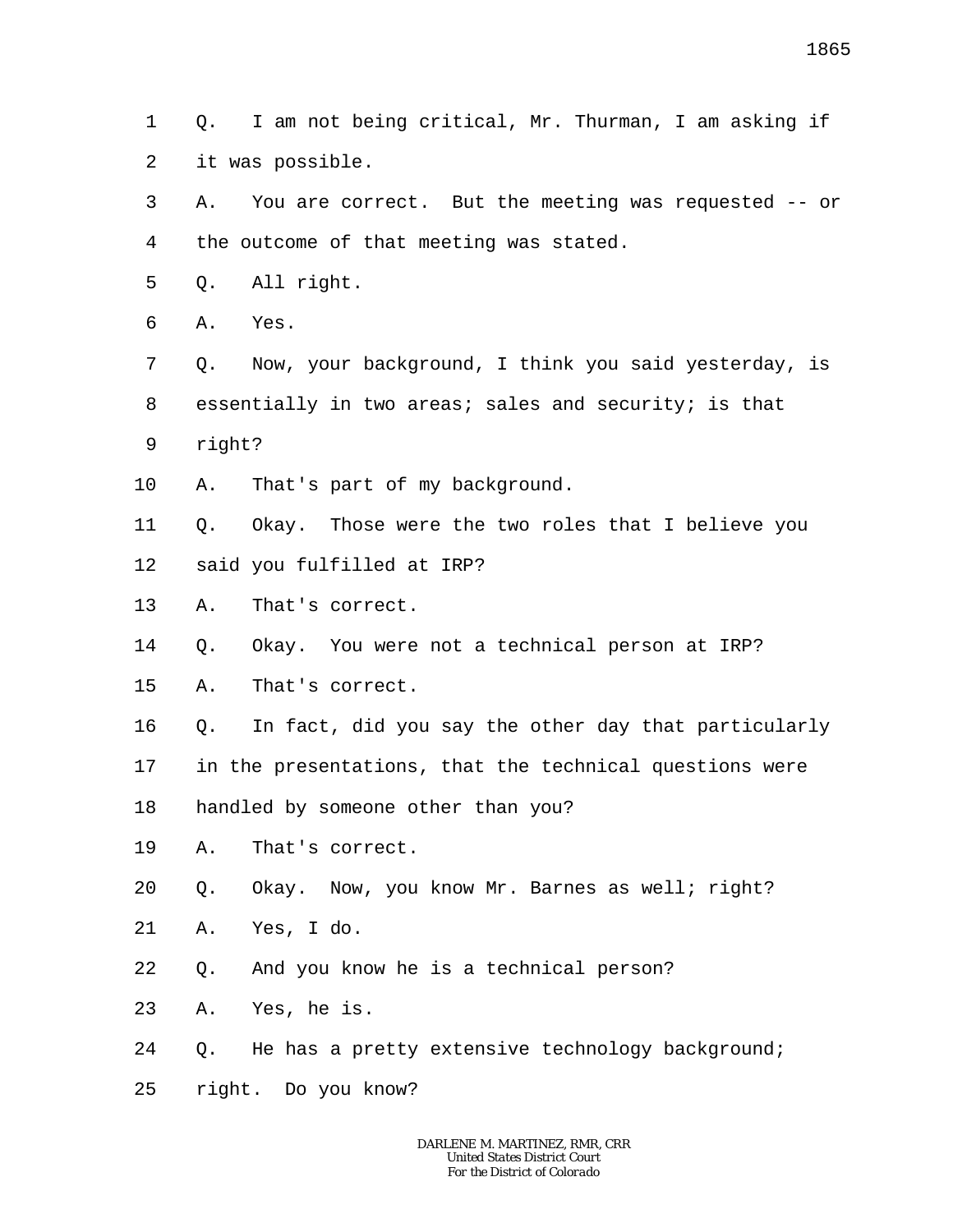1 2 3 4 5 6 7 8 9 10 11 12 13 14 15 16 17 18 19 20 21 22 23 24 25 A. I do know he is a technical person. Q. Okay. But you don't know the extent of his technical background? A. I know he is very capable. As far as the extent, no, I don't know. Q. Okay. MR. KIRSCH: Your Honor, could we please publish Government Exhibit 608.57? Can you expand that top left for me. Your Honor, I am not sure the jury is able to see that yet. Q. (BY MR. KIRSCH) Can you see that on the screen now, Mr. Thurman? MR. WALKER: Objection Your Honor, beyond the scope. THE COURT: Overruled. THE WITNESS: Yes. Q. (BY MR. KIRSCH) Okay. Do you see your name next to the position, "security engineer"? A. Yes. Q. Was that your position at IRP? A. I did do security. Q. Was your position at IRP a security engineer? A. My position was not security engineer. I didn't have a title security engineer.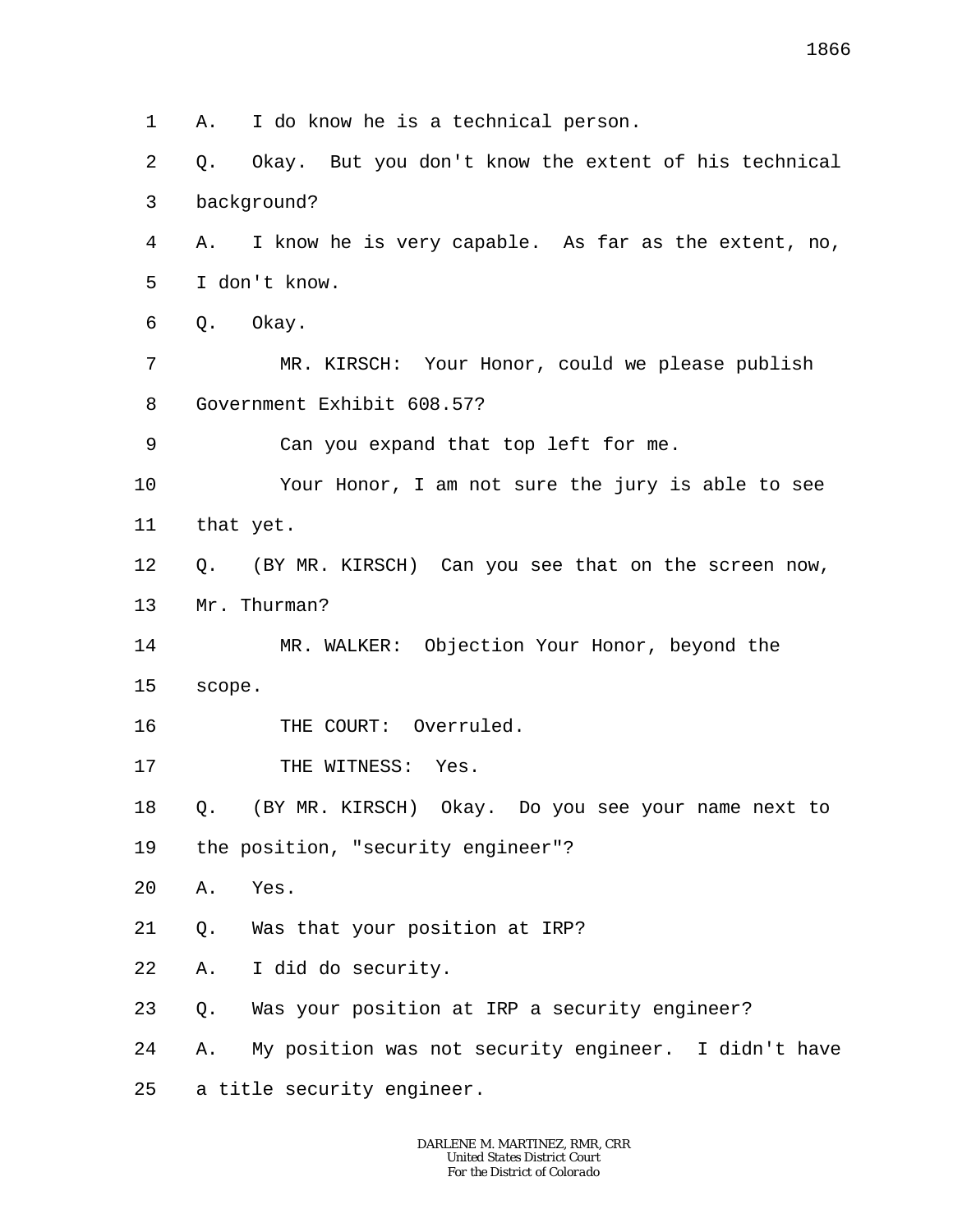1 2 Q. Okay. Do you know why your name is next to "security engineer" on this list?

3 A. I do not.

4 5 6 Q. Do you know why Cliff Stewart is also next to the position "security engineer" under the column "alias"? MR. WALKER: Your Honor, objection.

7 THE COURT: Overruled.

8 THE WITNESS: I do not.

9 Q. (BY MR. KIRSCH) You have no idea about that?

10 A. No, I don't.

11 12 Q. You don't know anything about anybody at IRP ever submitting time cards under different names?

13 A. No.

14 15 MR. KIRSCH: Your Honor, could I please publish Government Exhibit 609.01, the white board?

16 THE COURT: You may.

17 Q. (BY MR. KIRSCH) Mr. Thurman, from previous

18 experience, I know I am going to need you to step out of

19 the witness box and down here so everyone in the courtroom

20 can see this. I want to make sure that you are able to

21 see the board there.

22 A. Okay.

23 Q. Can you do that?

24 A. Yes.

25 Q. Okay. And do you see the column that says "Headway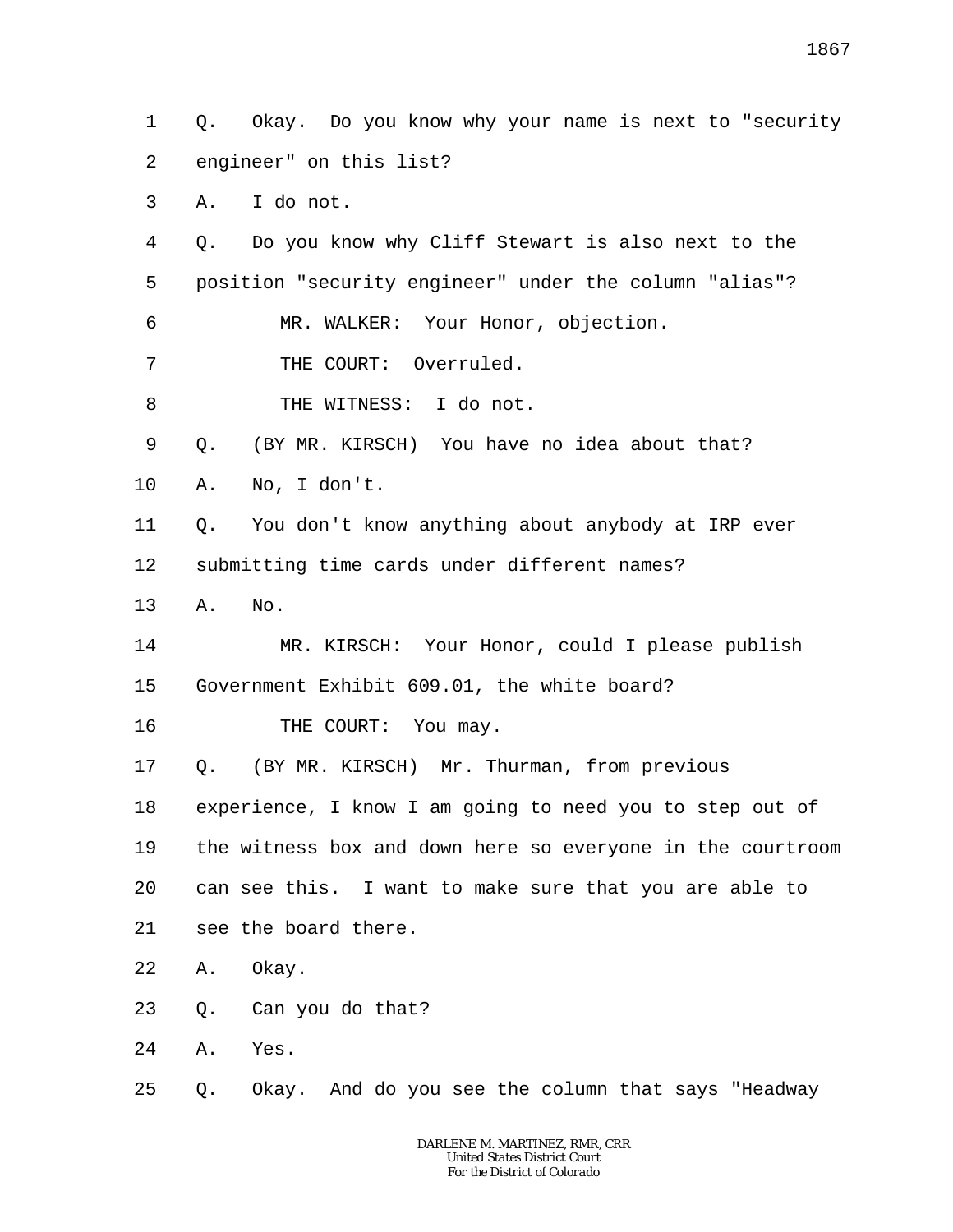- 1  $\overline{a}$ 3 4 5 6 7 8 9 10 11 12 13 14 15 16 17 18 19 20 21 22 23 24 Staffing," right in the middle of the board in red? A. Yes. Q. Do you see that there are a set of initials "DB" under "Headway Staffing"? A. Yes. Q. And then in parentheses after "DB" there are the initials "ST"? A. Yes. Q. Do you know whether or not Mr. Darrell Brantley was a payrolled employee at Headway Staffing? A. I do not. Q. You don't know about that? A. No, I don't. Q. I take it that you never submitted any time that you worked under Mr. Brantley's name to Headway Staffing? A. No. I don't recall anything like that. Q. You don't recall, or you didn't? A. No, I didn't. Q. You wouldn't have done that, would you? A. No, I wouldn't. Q. All right. Thank you, sir. That is what I wanted to ask you about that. MR. KIRSCH: Your Honor, could I please publish Government Exhibit 158.01.
- 25 THE COURT: You may.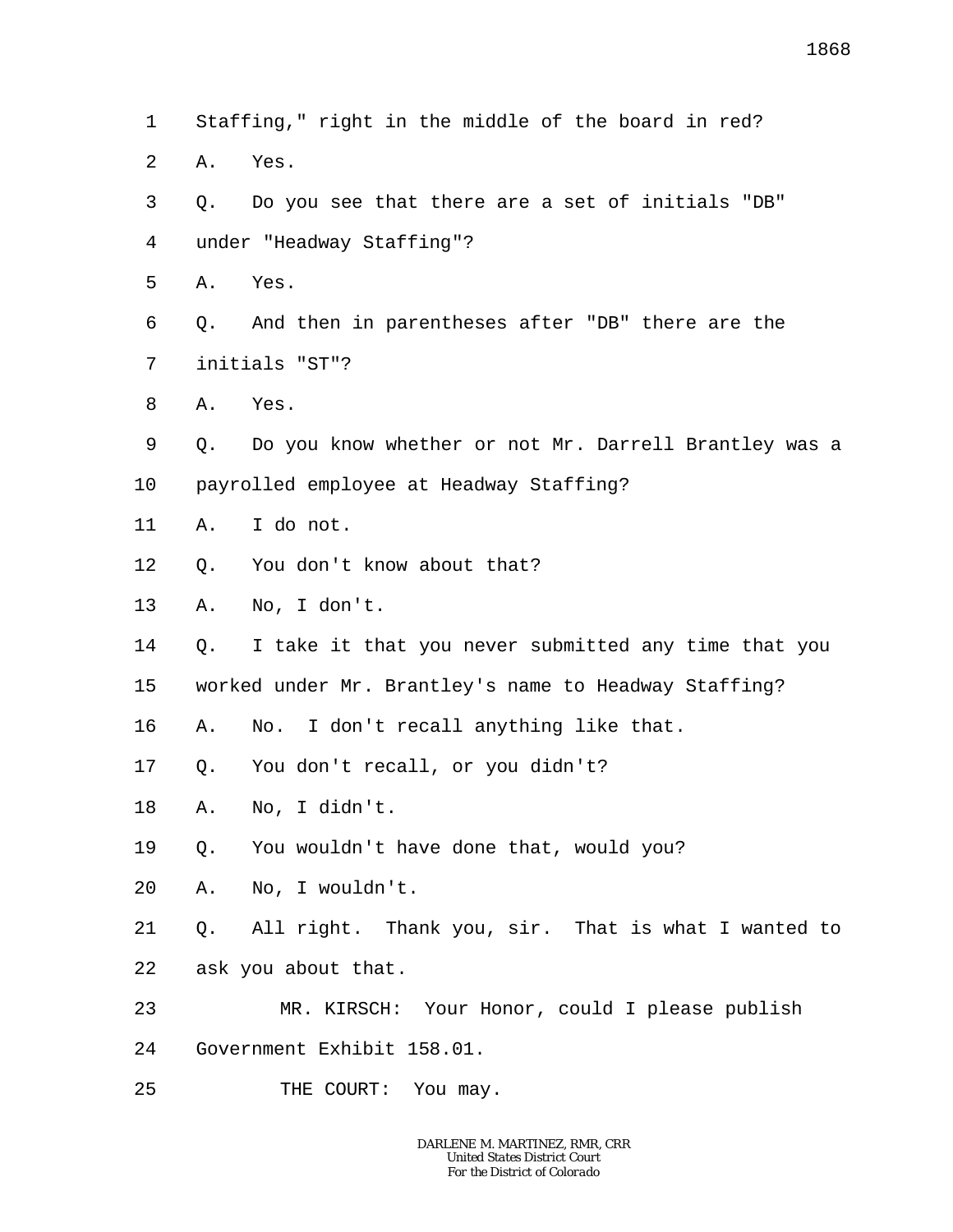1 2 3 4 5 6 7 8 9 10 11 12 13 14 15 16 17 18 19 20 21 22 23 24 25 JUROR: Can we move the white board so we can see the witness? MR. KIRSCH: I would be happy to do that, Your Honor. I apologize. Q. (BY MR. KIRSCH) Have you had a chance to look at that now, Mr. Thurman? A. Which part? Q. Well, let's start with the date. October 28, 2003. Do you see that? A. Okay. Q. Do you see your name in the "To" line? A. I do. Q. So you would have gotten this e-mail; right? A. Is that an e-mail? Q. It is. A. I don't know. I don't recall. It doesn't look familiar to me, but my name is there. Q. Okay. We have established that you don't remember everything that occurred over this period of time; right? A. Right. Q. Okay. So you don't remember being told that there - this was going to be the official start date for other people at the company, including Gary Walker, and that you should act accordingly? A. No, I don't.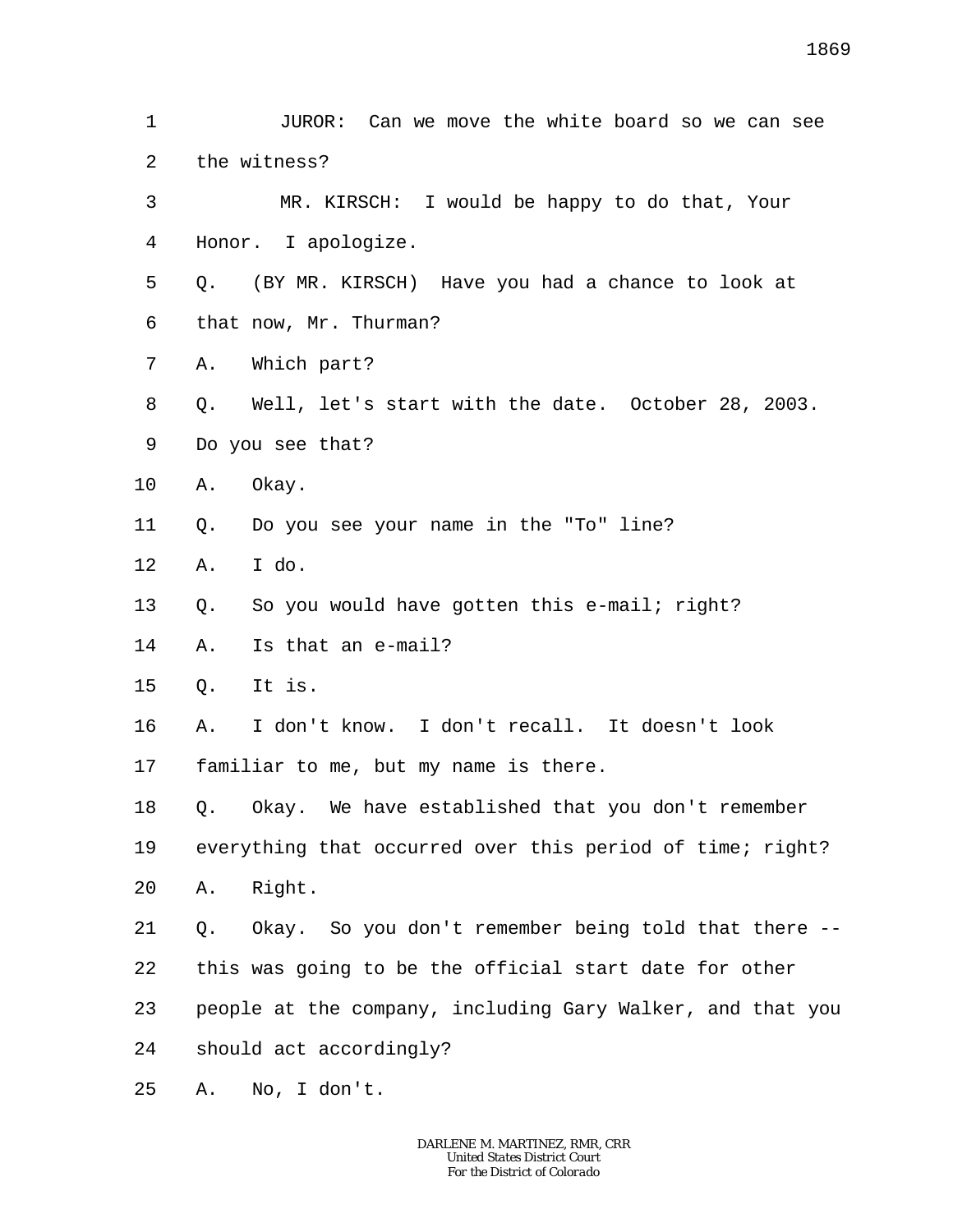1 Q. You don't have any idea what that means?

2 A. No, I don't.

3 4 5 6 7 8 9 10 11 12 13 14 15 16 17 18 19 20 21 22 23 24 25 MR. KIRSCH: Your Honor, can we please publish Government Exhibit 608.01? THE COURT: You may. MR. KIRSCH: Can we expand that, again, please. Q. (BY MR. KIRSCH) You see this is another e-mail, Mr. Thurman? A. Right. Q. Your name is on the "To" line again? A. Right. Q. Dated about a month later? A. Can I see the top of this? MR. KIRSCH: Can you expand that entire page there. Q. (BY MR. KIRSCH) Is that what you wanted to see, sir? A. It is just the format there does not look like a standard e-mail format. That is why I ask. But go ahead. Q. I would agree with you, it doesn't look like a standard e-mail format. And this message also references to official start dates for Dave Zirpolo and Ken Barnes in November of 2003 and has a direction to "act accordingly." A. Okay. Q. Do you remember getting this e-mail? A. No, I don't.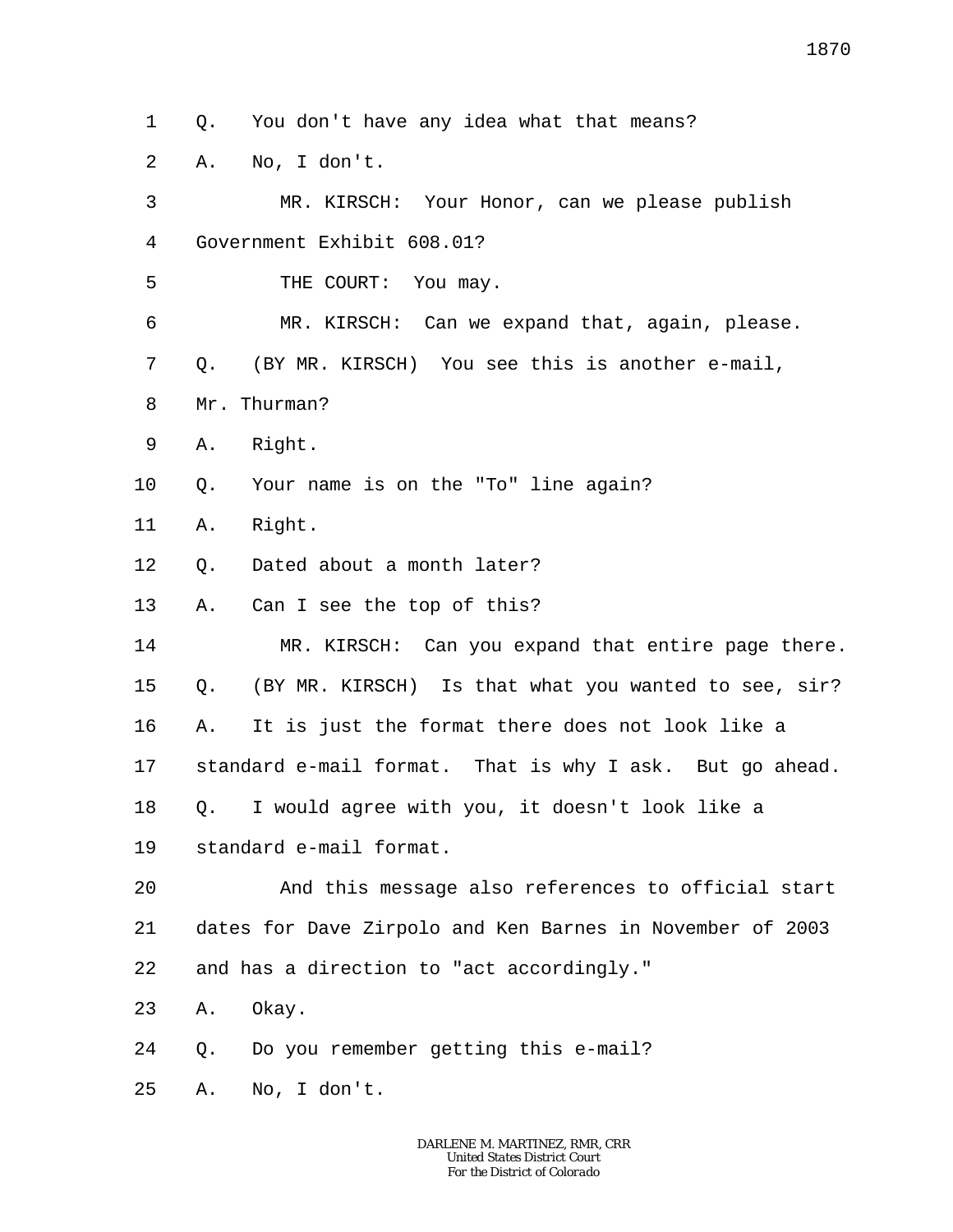1 2 3 4 5 6 7 8 9 10 11 12 13 14 15 16 17 18 19 20 21 22 23 24 25 Q. I take it you don't have any explanation for what "act accordingly" means in this e-mail, either? A. I do not. Q. Why would you have had an official start date for Dave Zirpolo and Ken Barnes when both of them had been working at the company for a year? A. I wasn't in personnel, so -- Q. You don't know anything about that, either? A. No, I don't. Q. All right. MR. KIRSCH: Thank you, Mr. Thurman. Those are all of my questions, Your Honor. THE COURT: How long will redirect take? MR. BANKS: I don't know. I would say 15 minutes. THE COURT: All right. MR. BANKS: Maybe shorter. I am not certain, Your Honor. THE COURT: We'll proceed, then take a break after. You may proceed, Mr. Banks. MR. BANKS: Your Honor, permission to republish Government Exhibit 502.03. THE COURT: You may. **REDIRECT EXAMINATION BY MR. BANKS**: Q. Mr. Thurman, what does the "Subject" line say on that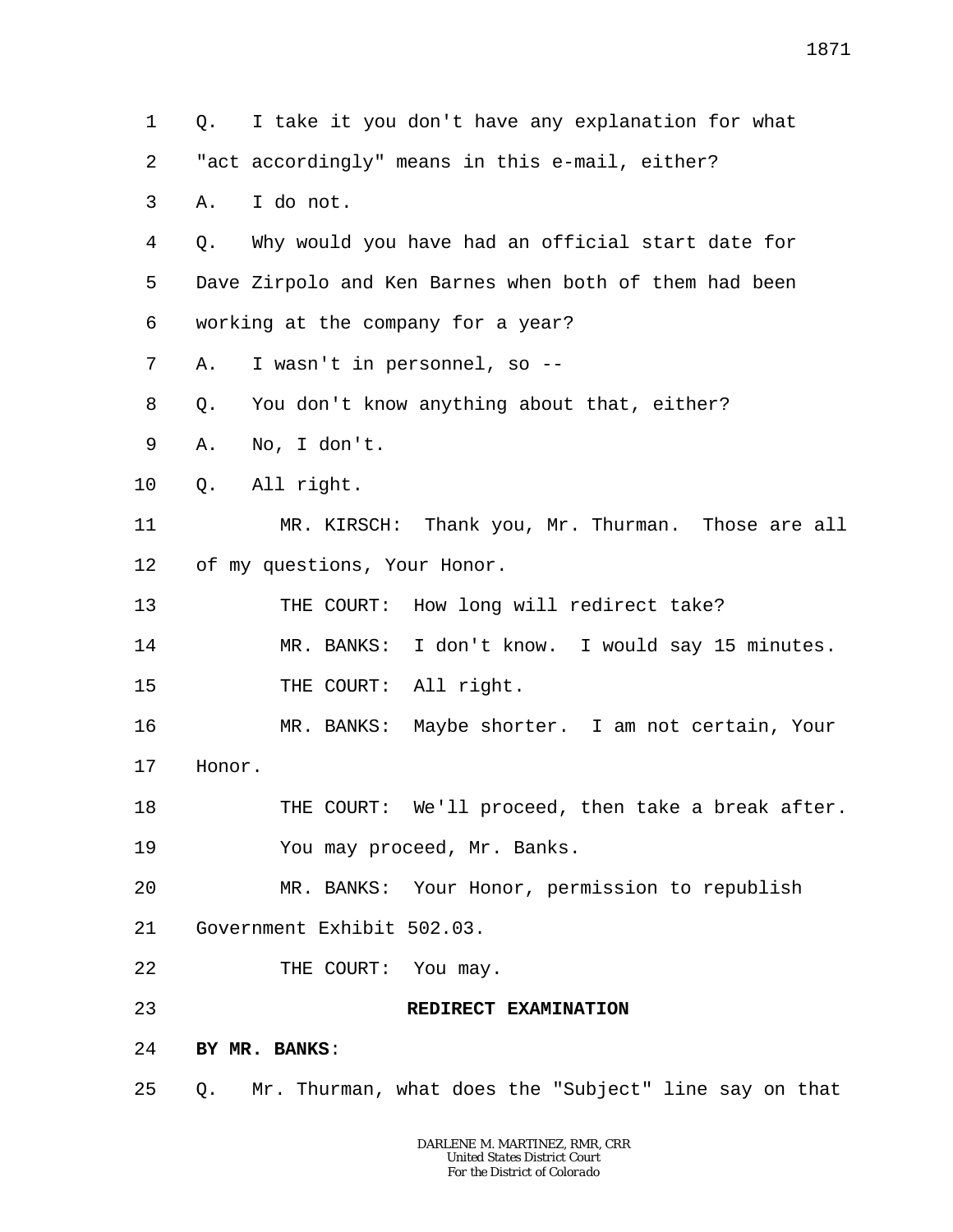1 e-mail?

 $\overline{a}$ 3 A. "Re-transmission case management pricing estimates, IRP Solutions."

4 5 6 7 Q. And down below, after, "Hi, Bill," what does it say? A. "Per our conversation a few moments ago, this is a re-transmission of what we sent out on Tuesday. We look forward to speaking with you again soon."

8 9 Q. Okay. I want to take you to the FICMS' industry day, which was the RFI day.

10 A. Okay.

11 12 Q. How many participants did you estimate participated in the RFI process industry day?

13 A. Probably a hundred.

14 15 Q. Okay. Was this e-mail that you just read sent to 100 people?

- 16 A. No.
- 17  $O.$  Was it  $-$

18 MR. KIRSCH: Objection, lack of foundation.

19 THE COURT: Sustained.

20 Q. (BY MR. BANKS) Was this e-mail sent to you directly

21 from Mr. Witherspoon?

- 22 A. "This e-mail," you mean from me to Bill Witherspoon.
- 23 Q. No, I am sorry, let me rephrase. Did Bill
- 24 Witherspoon contact you directly and personally about the

25 quote?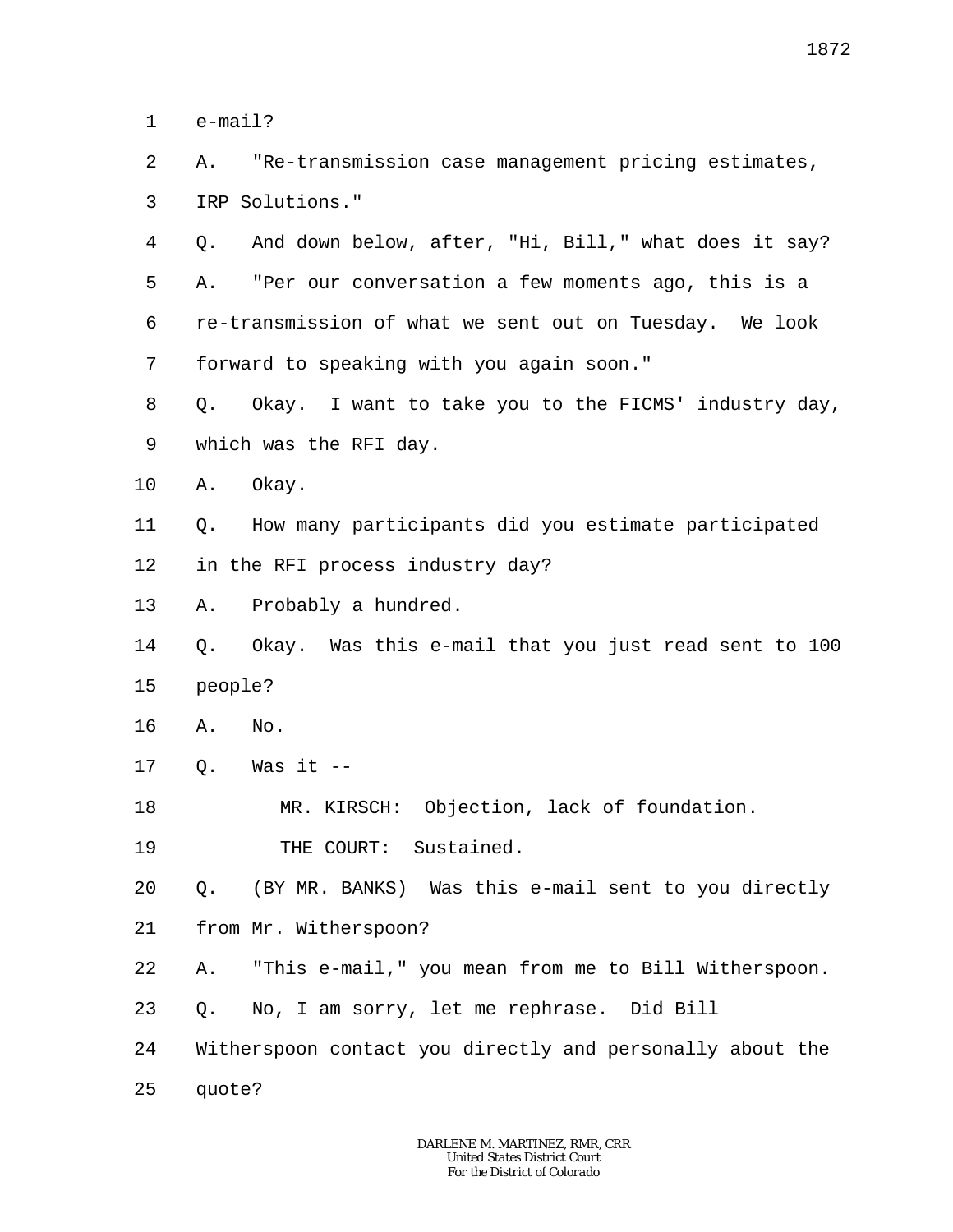1 A. Yes.

- $\overline{a}$ 3 Q. And what were the conversations leading up to the quote, if you can recall?
- 4 5 6 7 A. Well, they. Again, DHS wanted to have a solution in the event the FICMS Initiative did not continue to move forward. Mr. Witherspoon stated that if the DOJ doesn't do anything; DHS had to do something.
- 8 9 Q. Were you communicated to that that was part of an RFI process?
- 10 A. No. They requested a quote because they wanted to
- 11 put it into their budget. They were having budget
- 12 discussions.
- 13 14 Q. All right. Thank you. Do you know the terms of the agreement? We talked about the law enforcement
- 15 consultants that worked at IRP; correct?
- 16 A. Correct.
- 17 18 Q. Do you know the terms of the agreement that those law enforcement consultants signed?
- 19 A. No, I don't personally.
- 20 Q. So you would have no idea what they agreed to be
- 21 paid; correct?
- 22 A. Correct.
- 23 Q. Now -- that the question has been asked.
- 24 Why do you think DHS didn't purchase the software?
- 25 MR. KIRSCH: Objection, relevance.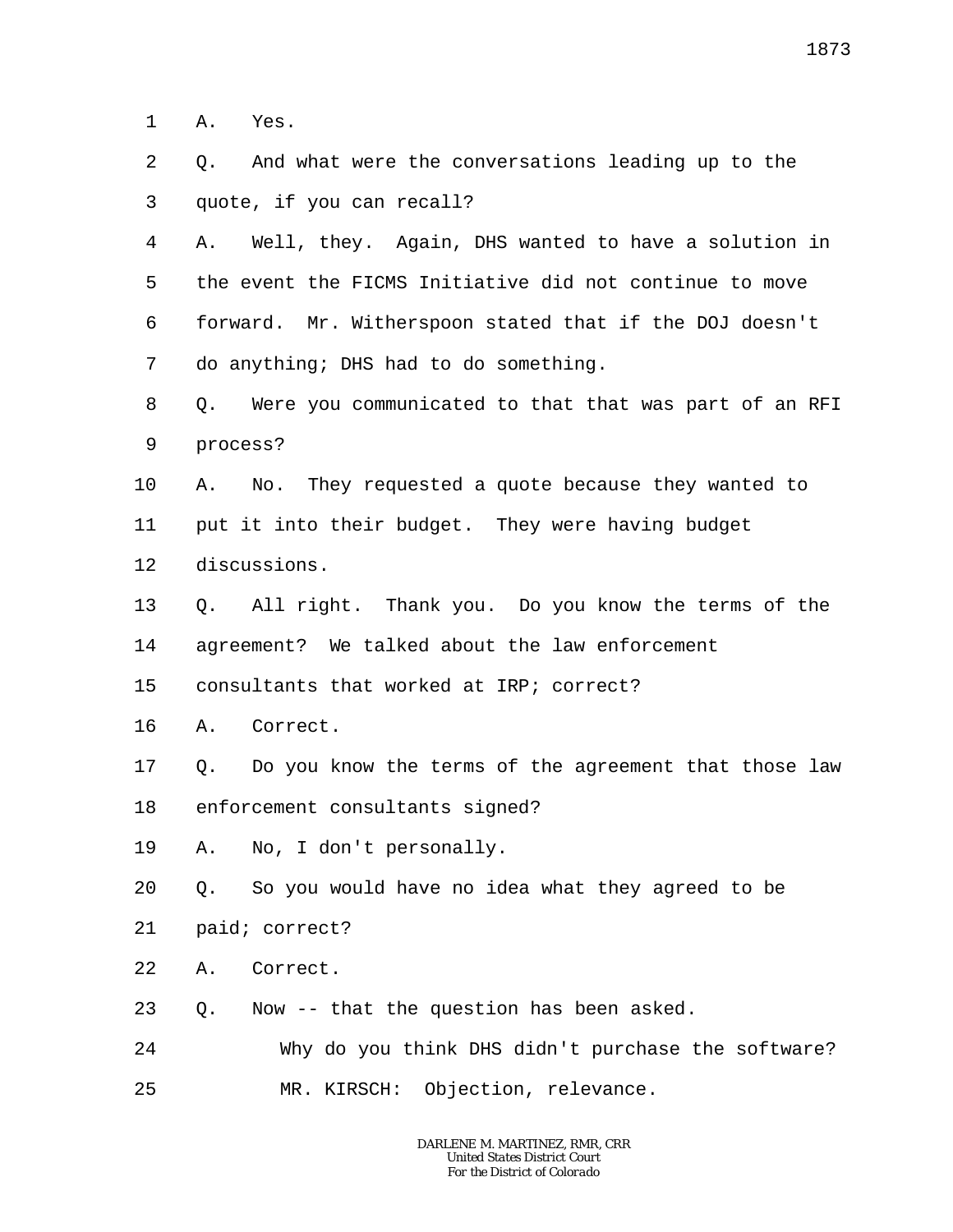1 2 THE COURT: Speculation. Lay more foundation. Sustained.

3 4 MR. BANKS: Your Honor, the Government opened the door and asked him --

5 6 THE COURT: You have to lay foundation, otherwise it is pure speculation.

7 8 MR. BANKS: Okay, Your Honor. I will come back to that.

9 10 Q. (BY MR. BANKS) You talked about -- I want to go back a little bit on the term "customer."

11 A. Right.

12 Q. You do have a sales background; is that correct?

13 A. That's correct.

14 15 Q. And in your -- how do you define the term "customer," as relates to business?

16 17 18 19 20 A. A customer could be an established customer who you have a standing relationship with or agreement with, or it could be prospects. So when I use that term, it is not necessarily specific to someone who is actively buying something.

21 22 Q. If you are actually doing work on behalf of a

company, do you consider them a customer?

23 A. Yes.

24 25 Q. Thank you. Now, you also talked about the type - some software of the CILC Basic solution that was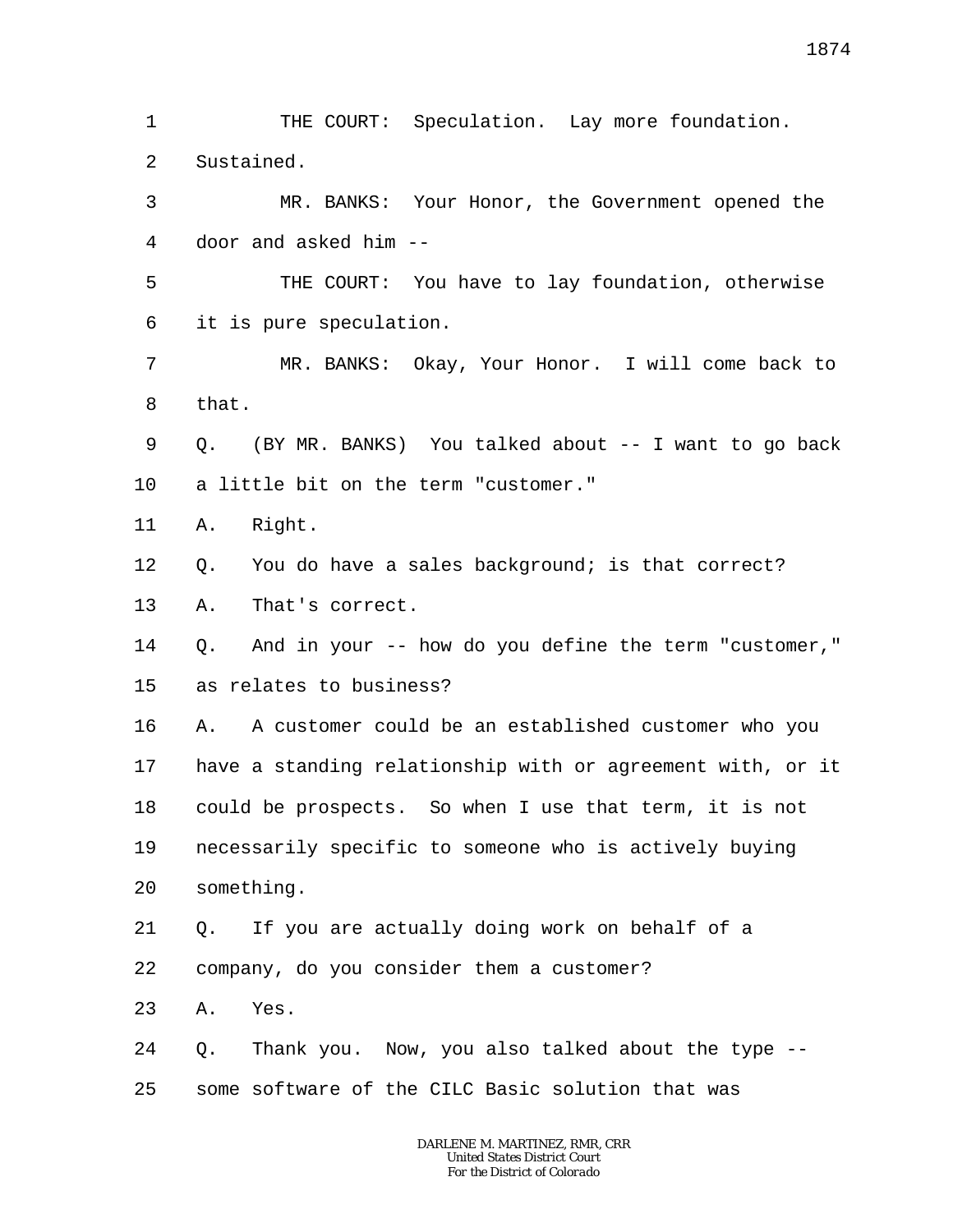| 1  | delivered to some agencies, and you gave a general         |
|----|------------------------------------------------------------|
| 2  | estimate about the price of those solutions, correct?      |
| 3  | Correct.<br>Α.                                             |
| 4  | Was there any other program that was implemented at<br>Q.  |
| 5  | IRP that was a part of that delivery?                      |
| 6  | Yes, there was.<br>Α.                                      |
| 7  | And what was that program?<br>Q.                           |
| 8  | We had sort of a bundle product or bundle offering<br>Α.   |
| 9  | whereby we would provide a Dell computer to the agency, as |
| 10 | well.                                                      |
| 11 | And did these companies also receive a Dell computer<br>Q. |
| 12 | as a result of that purchase?                              |
| 13 | Α.<br>Yes.                                                 |
| 14 | Now, was that program implemented between a<br>Q.          |
| 15 | business-to-business relationship between Dell and IRP?    |
| 16 | MR. KIRSCH: Objection, relevance.                          |
| 17 | THE COURT: Sustained.                                      |
| 18 | (BY MR. BANKS) Now, regarding the white board, did<br>Q.   |
| 19 | you create that white board?                               |
| 20 | No.<br>Α.                                                  |
| 21 | And you have no idea what that white board -- who<br>Q.    |
| 22 | created that white board?                                  |
| 23 | That's correct.<br>Α.                                      |
| 24 | Do you happen to know Darrell Brantley's educational<br>Q. |
| 25 | background? Are you aware of his educational background?   |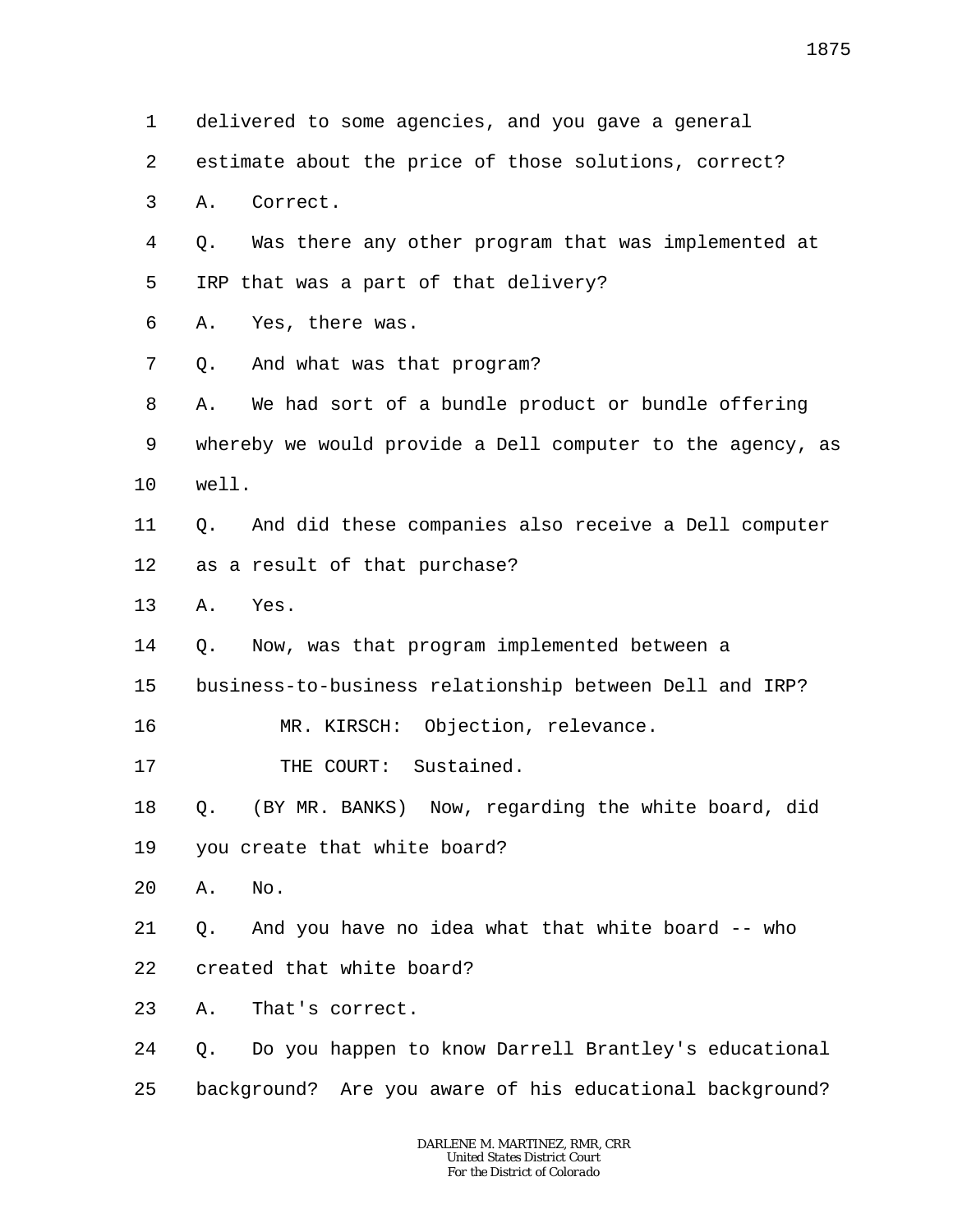1 2 3 4 5 6 7 8 9 10 11 12 13 14 15 16 17 18 19 20 21 22 23 24 25 A. A little bit. Not extensive. Q. What do you know about his background? A. I think he has a master's degree. Q. In what area? A. Information technology. MR. BANKS: No further questions, Your Honor. THE COURT: Anybody else? MR. WALKER: No, Your Honor. THE COURT: All right. May this witness be excused? MR. BANKS: Yes, Your Honor. THE COURT: Thank you very much, Mr. Thurman. You are excused. We are going to go ahead and take a 15-minute recess; a little longer than 15 minutes. We will reconvene at 11:30. Court will be in recess. (A break is taken from 11:12 a.m. to 11:30 a.m.) (The following is had in open court, outside the hearing and presence of the jury.) THE COURT: You may be seated. All right. Let's go ahead, any matters before we bring in the jury. MR. WALKER: Your Honor, just a matter of scheduling, for your information. We have Mr. Hillberry. We are ready to call him now. We anticipate that would probably be potentially only 15 minutes, direct for us.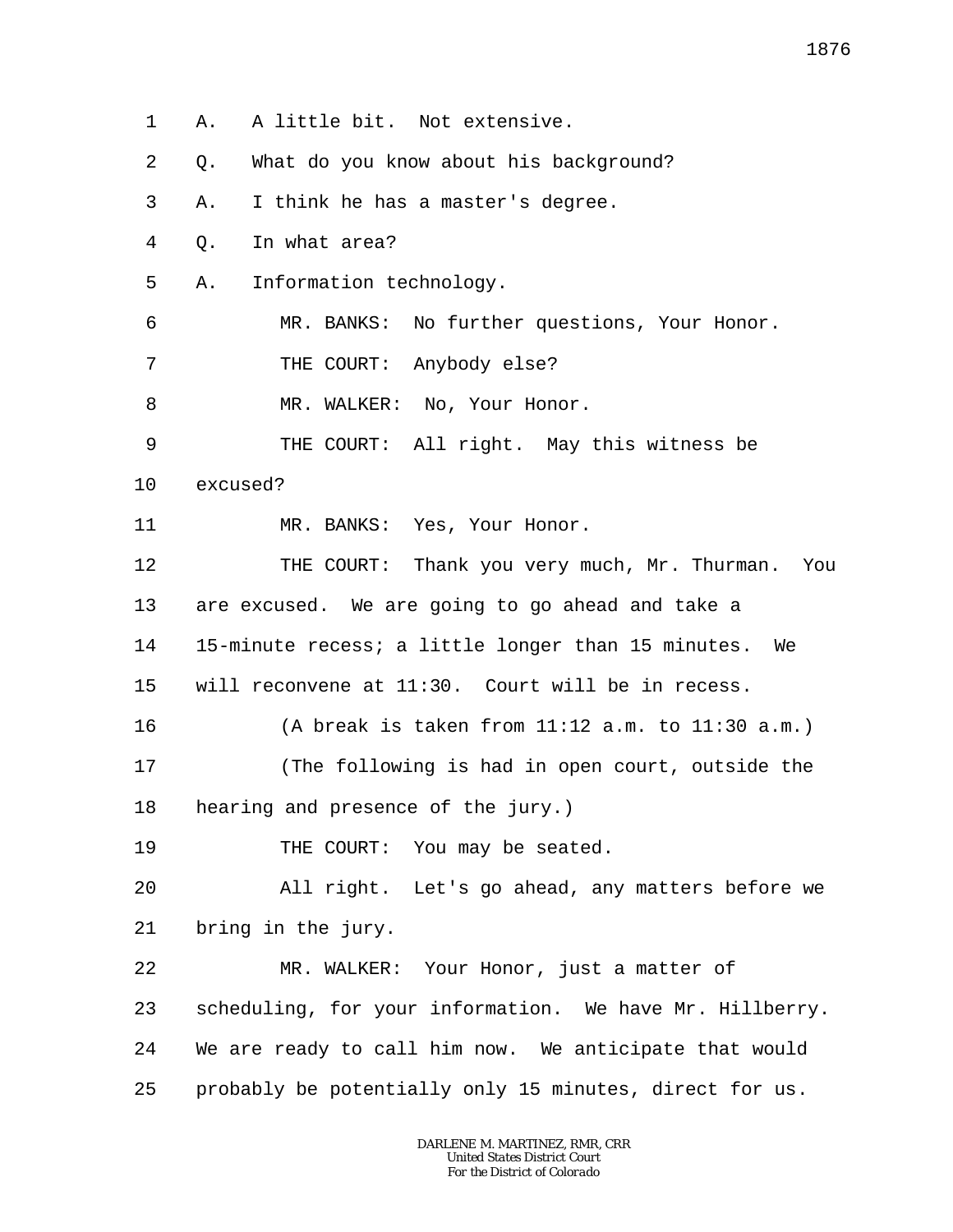1 2 3 4 We're prepared to call John Smith -- Agent Smith, I am sorry. But we would offer we could call him Monday, and just at your discretion we could recess for the day after Mr. Hillberry.

5 6 7 THE COURT: We'll proceed with Mr. Smith today, and get and as much of that done, since we will be recessing tomorrow.

8 9 MR. WALKER: Your Honor, we expect that to be relatively short, as well.

10 11 12 13 14 15 16 17 18 THE COURT: I did want to mention, we did receive a call on behalf of Robert Gianelli, my judicial assistant did, from Jim Conroy, who is counsel, I guess, for the NYPD -- New York City Police Department. He says Mr. Gianelli is in Florida on business, and is willing to do whatever the Court wishes, and needs some guidance. He indicated they had called you, or the last time he spoke with Mr. Walker was Tuesday -- this past Tuesday, and that you have not returned any telephone messages.

19 20 21 MR. WALKER: Your Honor, I called Mr. Conroy back. I have not been able to contact him. I will call him on break and leave him a message.

22 23 THE COURT: You just need to call him and discuss that.

24 25 Mr. Vilfer's attorney also called in, and I indicated, through my JA, that I would have you inform him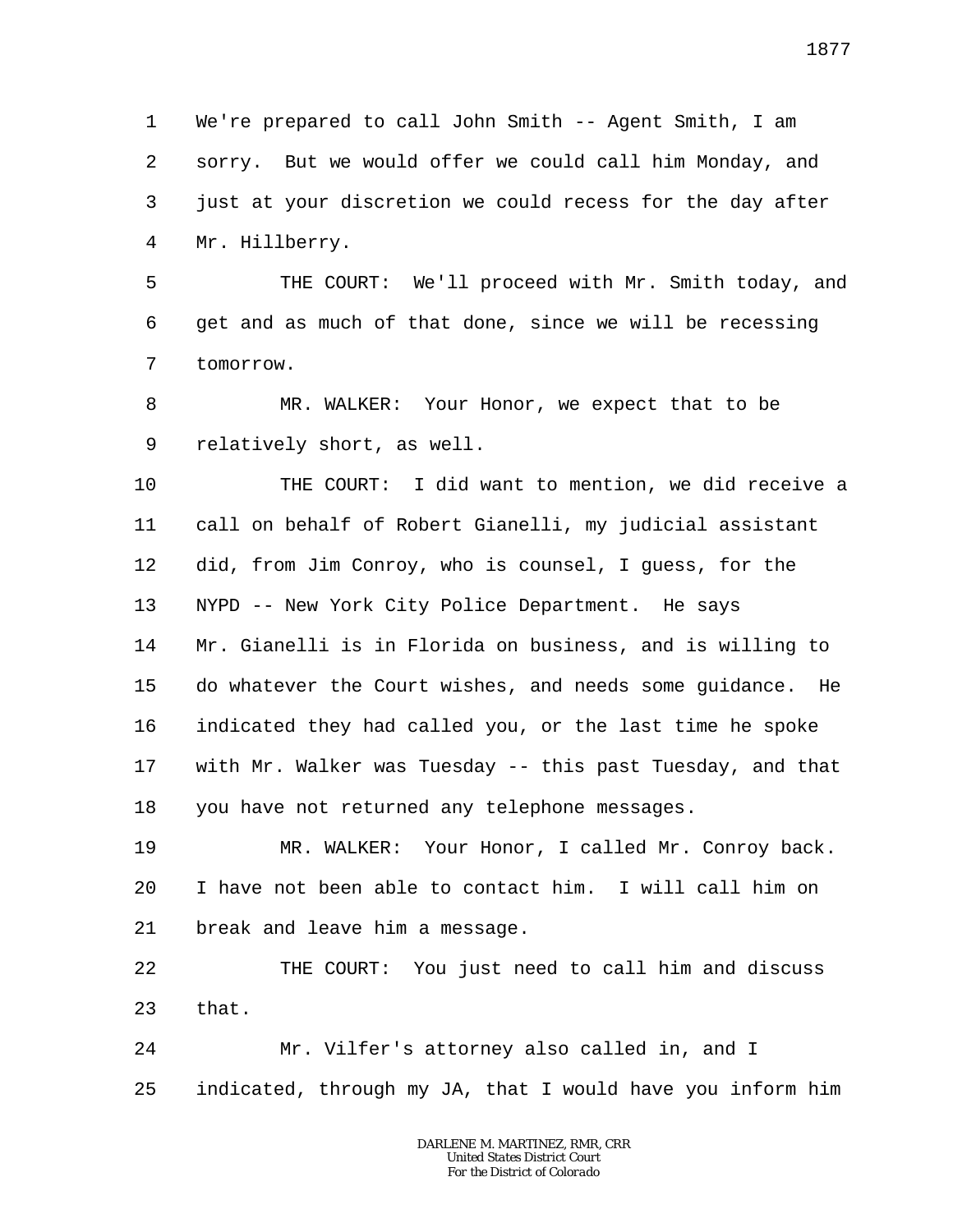1 that Monday would be sufficient.

| 2       | MR. WALKER: Yes, Your Honor. We have also                 |
|---------|-----------------------------------------------------------|
| 3       | received confirmation from the Department of Homeland     |
| 4       | Security that Mr. Witherspoon and Mr. Cooper will be here |
| 5       | on Monday.                                                |
| 6       | THE COURT: All right. Very good.                          |
| 7       | MR. KIRSCH: Your Honor, I don't think that                |
| 8       | information is accurate about the Department of Homeland  |
| 9       | Security. It is different than what we got over the       |
| $10 \,$ | break. I know that there have been discussions between    |
| 11      | someone for the defense and the Department of Homeland    |
| 12      | Security. But it is, at least not our understanding, that |
| 13      | they will definitely be here -- that both of them will    |
| 14      | definitely be here on Monday.                             |
| 15      | THE COURT: All right. So you need to make sure            |
| 16      | you get that clarified, and make arrangements, however we |
| 17      | do it, to get the witnesses here.                         |
| 18      | MR. WALKER: Yes, Your Honor.                              |
| 19      | THE COURT: Nothing further? Let's go ahead and            |
| 20      | bring in the jury so we can get the next witness done and |
| 21      | let them go off to lunch, and let you go off to lunch.    |
| 22      | Ms. Seeman.                                               |
| 23      | (The following is had in open court, in the hearing       |
| 24      | and presence of the jury.)                                |
| 25      | THE COURT: You may be seated.                             |
|         |                                                           |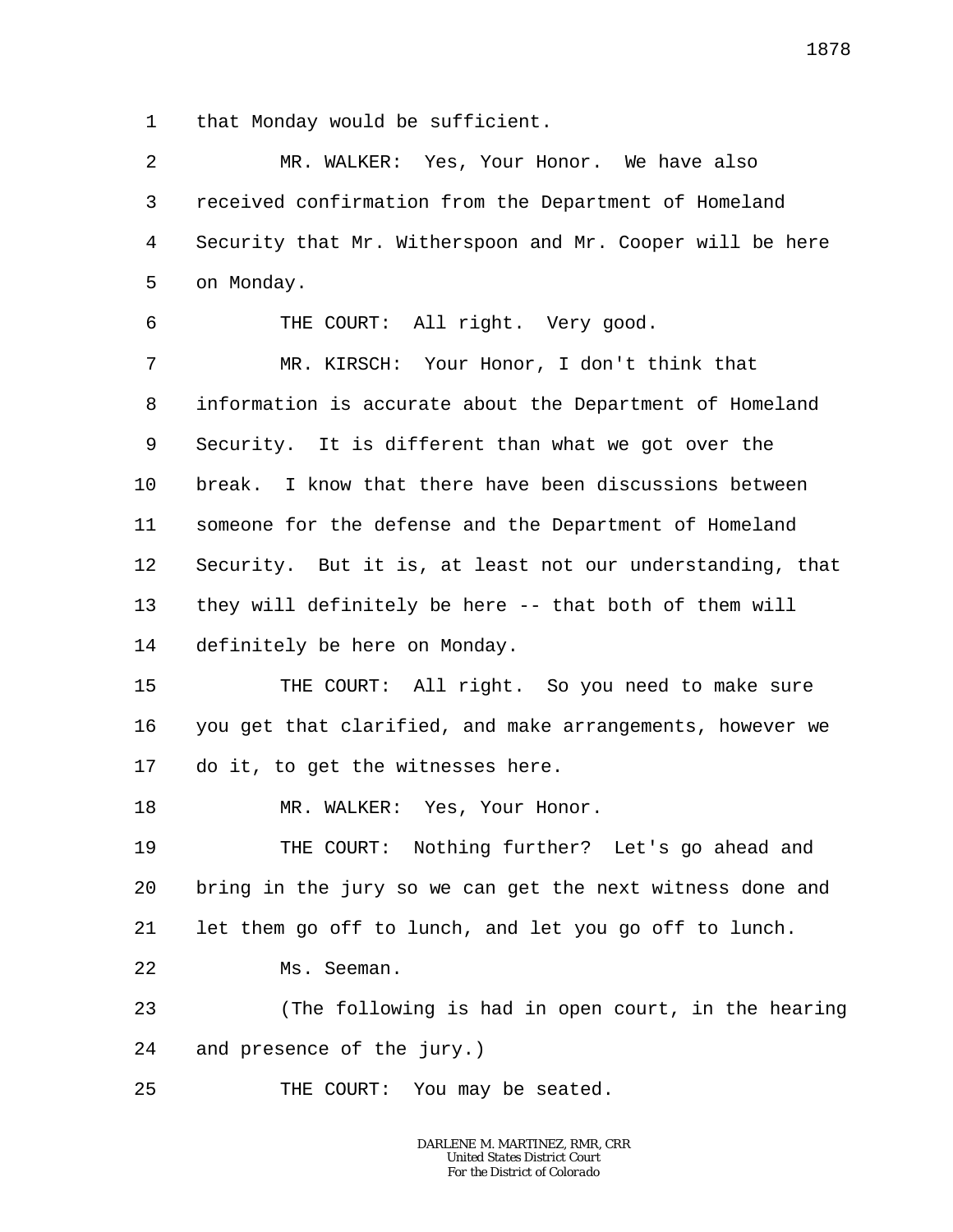| 1              | Defense may call their next witness.                      |
|----------------|-----------------------------------------------------------|
| $\overline{2}$ | MR. BANKS: Defense calls Gary Hillberry, Your             |
| 3              | Honor.                                                    |
| 4              | COURTROOM DEPUTY: Your attention, please.                 |
| 5              | <b>GARY HILLBERRY</b>                                     |
| 6              | having been first duly sworn, testified as follows:       |
| 7              | COURTROOM DEPUTY: Please be seated.                       |
| 8              | Please state your name, and spell your first and          |
| 9              | last names for the record.                                |
| 10             | THE WITNESS: Gary Lee Hillberry. G-A-R-Y                  |
| 11             | $H-I-L-L-B-E-R-R-Y$ .                                     |
| 12             | THE COURT: Mr. Banks, you may proceed.                    |
| 13             | DIRECT EXAMINATION                                        |
| 14             | BY MR. BANKS:                                             |
| 15             | Q. Mr. Hillberry, could you start by giving us a little   |
| 16             | bit, as far as your background and job description?       |
| 17             | I was with the United States Customs Service for 31<br>Α. |
| 18             | years as a Criminal Investigator/Special Agent. I retired |
| 19             | from that agency in January 2001. Over the last 10 years, |
| 20             | I have been employed as a consultant working with the     |
| 21             | Department of Justice, U.S. Department of State, and the  |
| 22             | United States Treasury Department, as well as various     |
| 23             | private companies like IRP.                               |
| 24             | Now, Mr. Hillberry, you were subpoenaed here today?<br>Q. |
| 25             | I was.<br>Α.                                              |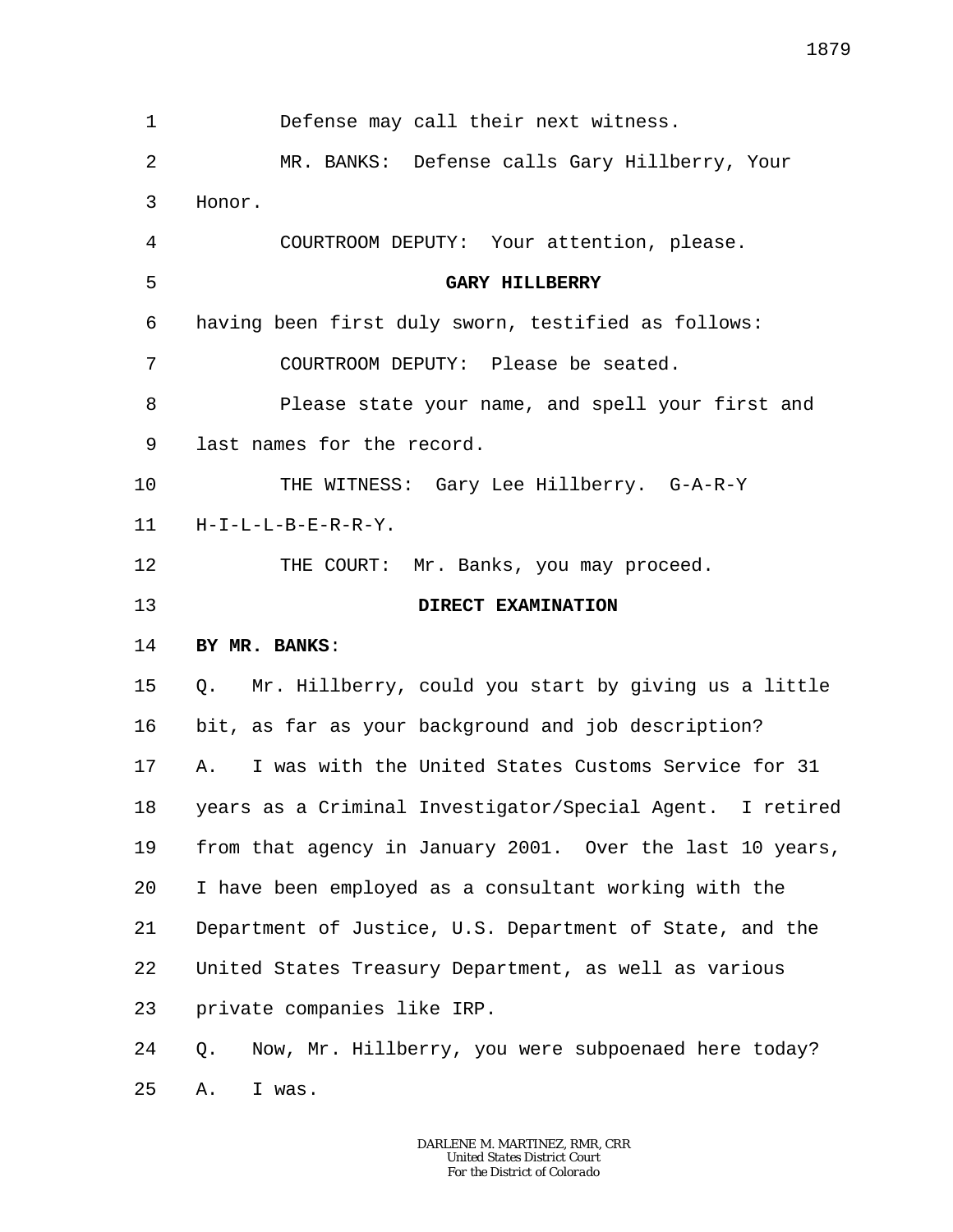2 3 4 5 6 7 8 9 10 11 12 13 14 the Government regarding your testimony today? A. No. Q. But you did contact the Government related to the subpoena; correct? A. Yes, I did. MR. KIRSCH: Objection, relevance, Your Honor. THE COURT: Overruled. Q. (BY MR. BANKS) I want to -- after your retirement, did you have the opportunity to contract with a company called IRP Solutions? A. Yes, I did. Q. And what was the nature of the work you were contracted to do with IRP?

Q. Did you have any -- did you have any discussions with

1

15

16 17 18 A. I was contracted as an expert on U.S. Border and U.S. Customs matters, to assist the IRP company in developing a software package on case management for investigative law enforcement agencies.

19 20 21 Q. Okay. And what type of work or deliverables -- work product did you provide during the course of your work for IRP?

22 23 24 25 A. Basically, my knowledge and background as an expert in the area of U.S. border activities. I participated in panel discussions in your office, where we reviewed a screen of some program that you had developed. And you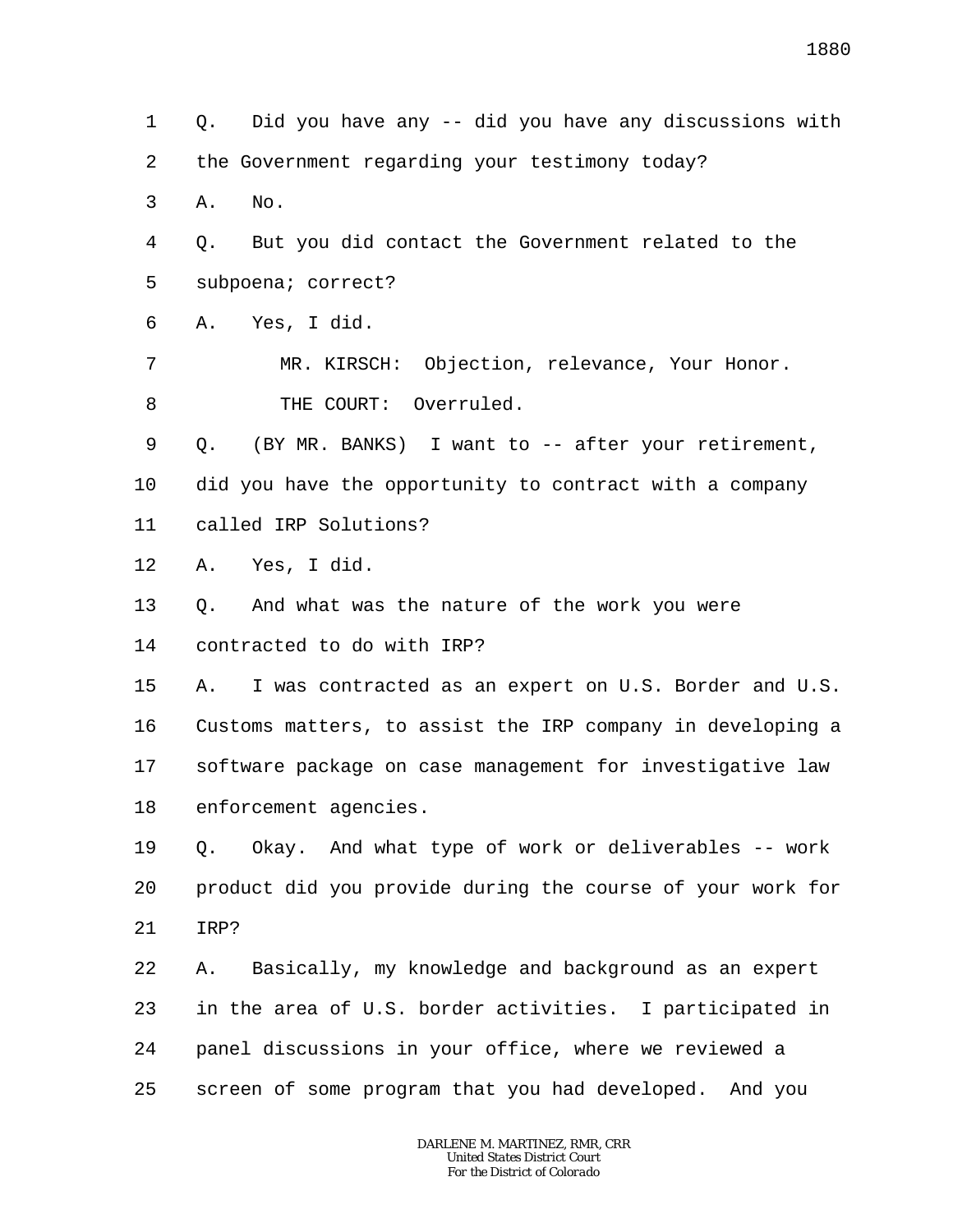1 2 3 4 5 6 7 8 9 10 11 12 13 14 15 16 17 18 19 20 21 22 23 24 25 were asking for our input -- my input as to the correct terminology, how the activities of the investigative case agency operate, to assist you in developing this software program. Q. Thank you. Did you work with any other law enforcement consultants? A. On this project? Q. Yes. A. Yes, I did. Q. And who were they? A. Two gentlemen from the FBI; Mr. Fuselier and John Epke. Q. Do you recall -- do you recall -- MR. BANKS: May I have one moment, Your Honor? THE COURT: You may. Q. (BY MR. BANKS) Do you recall what the purpose was that IRP brought both contractors from the FBI and Customs? A. I assumed for the same reason. I was first contacted by Mr. Epke, and told about an opportunity to work on this project with you. And I did contact Mr. Banks at IRP. We had a discussion about the contract. I agreed to the terms, after speaking again with Mr. Epke, to find out that the terms that I was being offered were similar to the terms being offered to the two other gentlemen.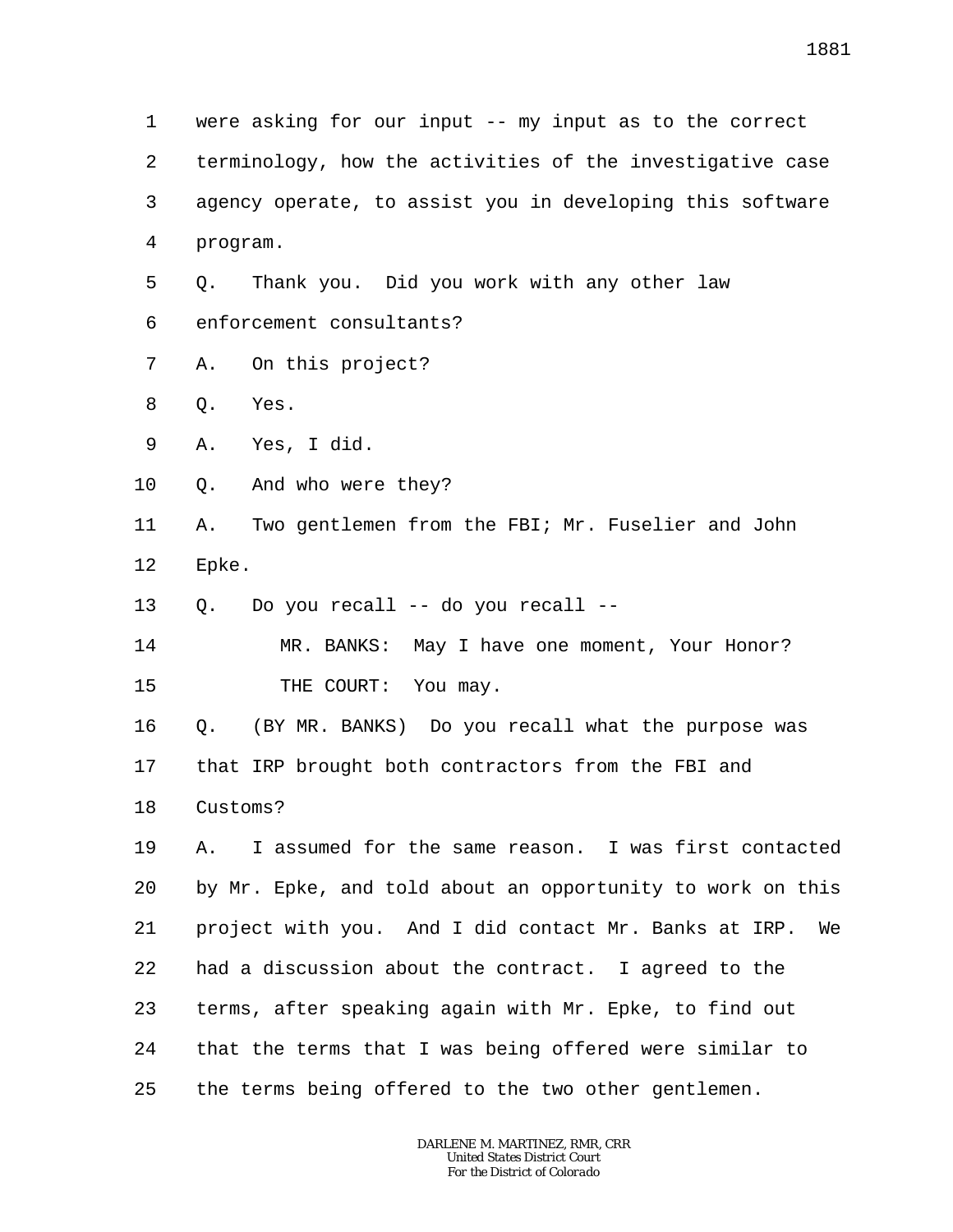1 2 Q. Can you expound on what terms you agreed to work under at IRP?

| 3  | I was offered a specific hourly salary that I would<br>Α. |
|----|-----------------------------------------------------------|
| 4  | be on a part-time, as-needed basis, to come to the office |
| 5  | or work on projects at my home that were devised or       |
| 6  | developed from our discussions at the office, and that I  |
| 7  | would subsequently be paid -- I would not be paid until   |
| 8  | either IRP found a funding source or got their first      |
| 9  | contract. Those were the terms, I believe, of the         |
| 10 | contract.                                                 |
| 11 | Either or, correct?<br>Q.                                 |
| 12 | Either or.<br>Α.                                          |
| 13 | Do you recall being contacted by Special Agent John<br>Q. |
| 14 | Smith as related to this case?                            |
| 15 | I don't remember the names. If you are referring to<br>Α. |
| 16 | an FBI agent, yes, I did speak with an FBI agent.         |
| 17 | And did you provide information to the FBI?<br>Q.         |
| 18 | Yes, I did.<br>Α.                                         |
| 19 | Do you recall the nature or what information you<br>Q.    |
| 20 | provided to the FBI regarding IRP Solutions?              |
| 21 | Basically, what I have just told you about my<br>Α.       |
| 22 | contract responsibility, and the contract agreement for   |
| 23 | payment. That's about the total involvement that I had    |
| 24 | with IRP over a 6-month period.                           |
| 25 | Now, do you recall a time when you had not yet been<br>Q. |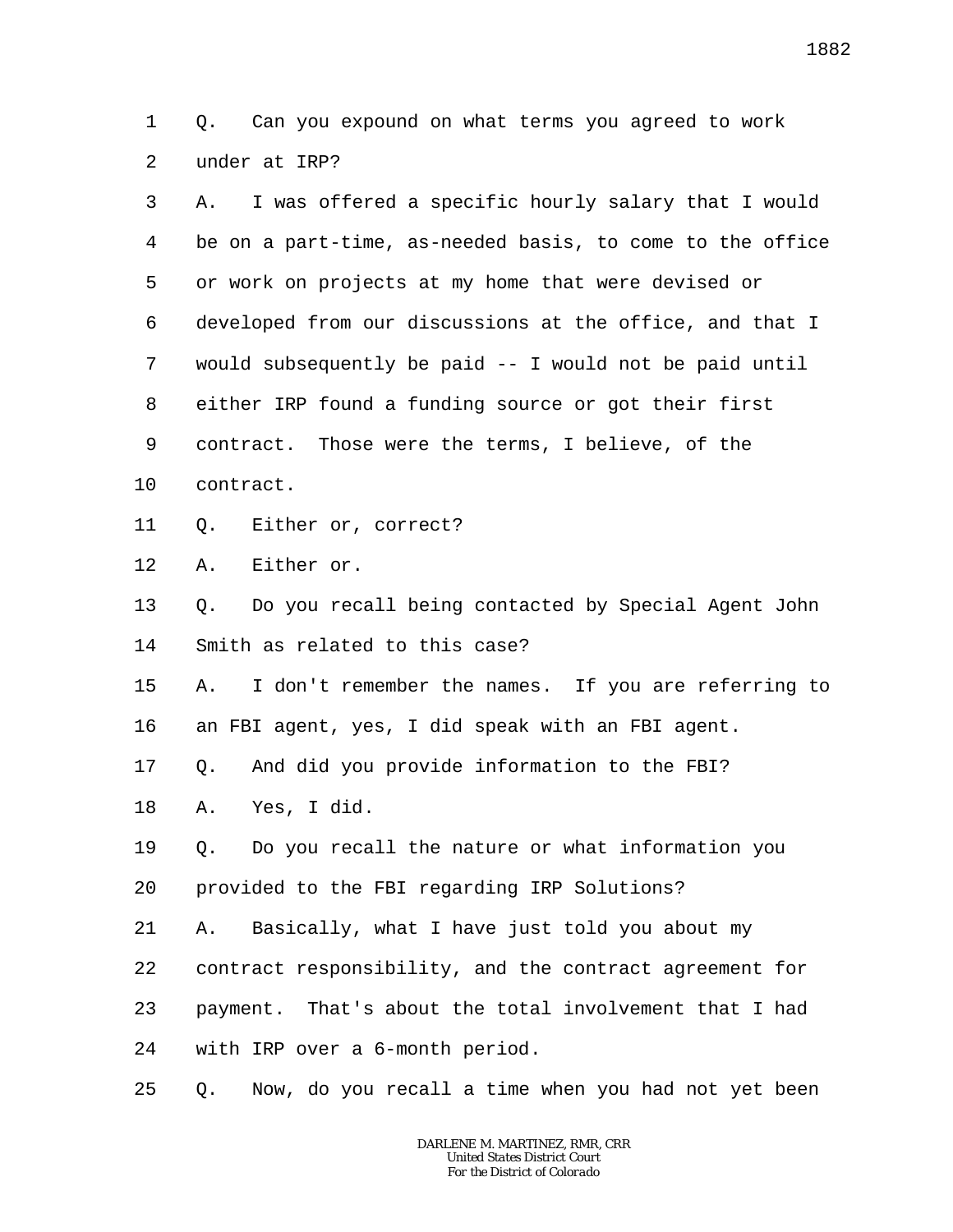1 paid by IRP Solutions?

2 A. Yes, I do.

3 Q. Do you recall a meeting that you had with

4 Mr. Fuselier and Mr. Epke regarding that?

5 6 7 8 A. Since Mr. Fuselier, Epke and I were from the Denver area, we would drive together to your office per our assigned dates and meeting dates. We would discuss the fact we were not being paid.

9 Q. Okay.

10 11 12 13 14 15 A. And we would bring that up with you, Mr. Banks, on a regular basis after the first few days of work that was being provided. And if you are referring to a specific meeting, I don't necessarily recall a specific meeting. But I do recall we did speak to you about it on a number of occasions.

16 17 Q. Do you recall why you continued to work after you were dissatisfied with regards to your payment?

18 19 A. Because you would always tell us that you were honorable men, and that you would make good on the

20 required compensation to us and future work.

21 22 Q. Did you have any discussions about the viability of the product as a reason for staying?

23 24 25 A. Initially, when I first began working for IRP, I listened to your presentations, and saw your work product at the time. And if, in fact, it could be developed, I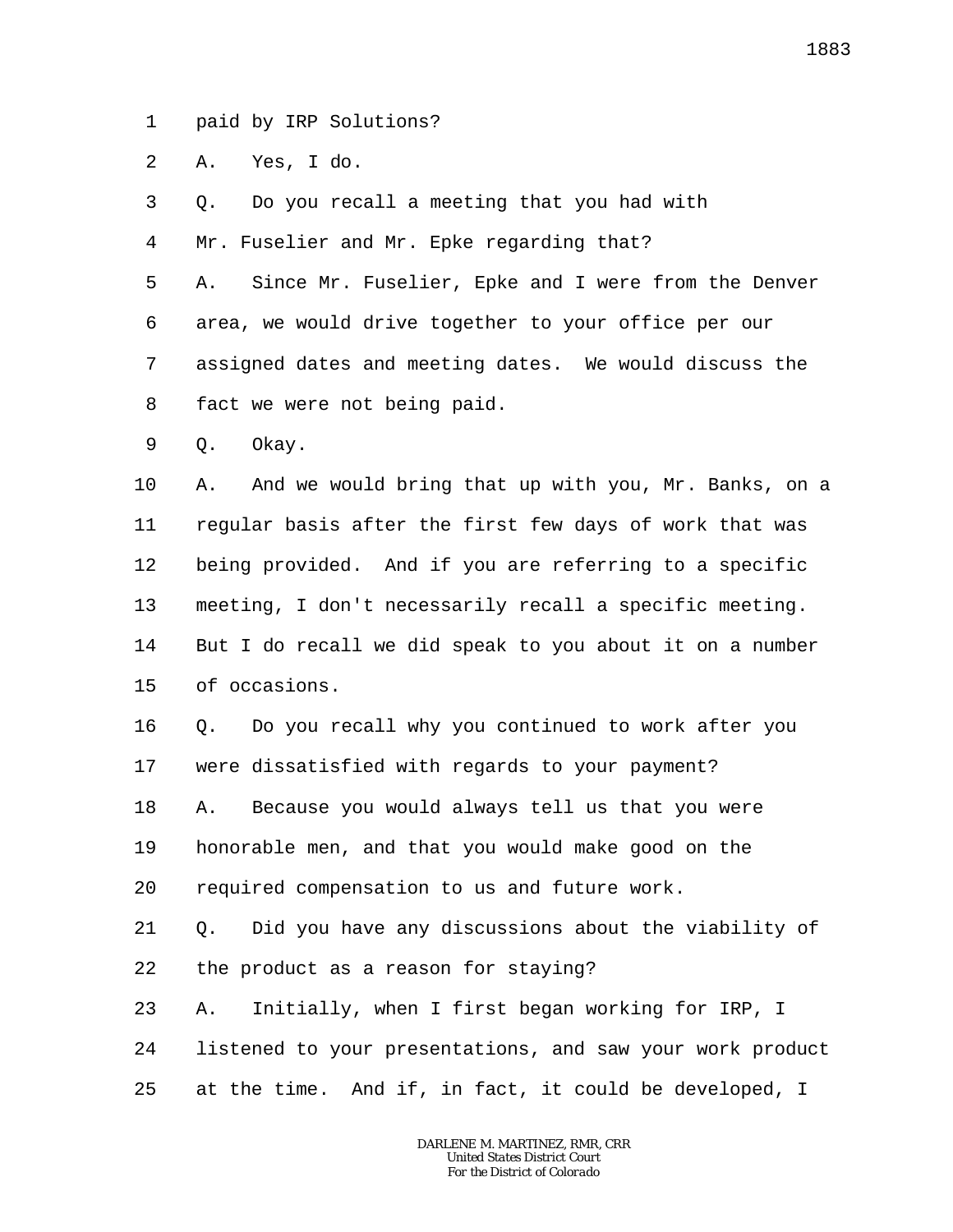1 2 thought it could be a viable program for law enforcement agencies.

3 4 5 6 Q. Now, at any time did you have a meeting with Mr. Epke and Mr. Fuselier that you would agree to stay on because you thought we would gain a contract, or IRP would gain a contract?

7 8 9 10 A. Yeah. You would tell us you were close to a contract with the NYPD and other federal agencies. I believe even Philadelphia law enforcement agencies. And that was incentive to us to continue in the program.

11 Q. Did you have a discussion specifically,

12 13 14 15 16 17 18 19 20 21 Mr. Hillberry, about your belief that the software was good enough to gain state and federal contracts? A. I don't remember having a specific discussion with them about that, but it's possible that we did. That's why I stuck -- stayed, because I thought that, one, I've already invested in this with no income, no payment. I might as well stay and ride it out and see if I can get paid. Quite frankly, my decision was as soon as I got my first paycheck, I was going to terminate my contract with IRP.

22 23 24 25 Q. Are you aware of the raid that took place on IRP? A. Not really. Only the fact that there was going to be law enforcement action involving IRP. And that was all the extent of what I knew and know to this day.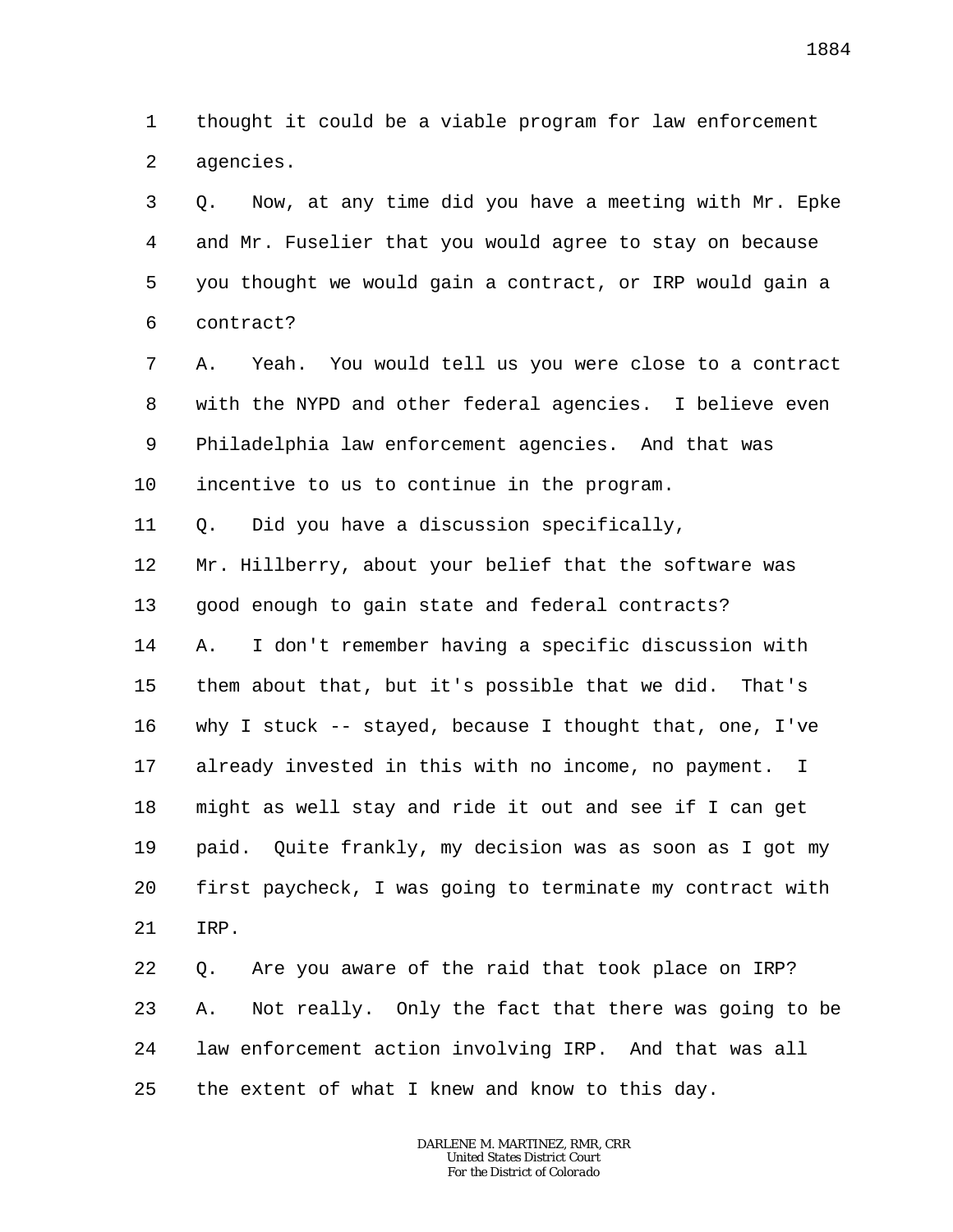1 2 Q. Would you expect IRP to continue to conduct business under that umbrella?

3 4 MR. KIRSCH: Objection, relevance. Lack of foundation.

5 THE COURT: Sustained.

6 7 8 9 MR. BANKS: Your Honor, I would like to refresh Mr. Hillberry's recollection of an Affidavit he signed concerning conversations between him and Mr. Fuselier and Mr. Epke.

10 11 12 THE COURT: Well, there is nothing to refresh as of this point. You need to ask him a question. If he doesn't remember, then you can refresh.

13 14 15 16 Q. (BY MR. BANKS) Do you recall specifically a meeting with John Epke and Dwayne Fuselier where it was your position that IRP Solutions had a viable law enforcement product?

17 18 MR. KIRSCH: Your Honor, object to Mr. Banks reading from the document.

19 20 21 22 THE COURT: Sustained. Ask him if he recalls a specific -- I think you already did. I think he didn't know. But lay some foundation without reading from the document.

23 MR. BANKS: Very well, Your Honor.

24 25 Q. (BY MR. BANKS) Do you recall a meeting with Epke and Fuselier related to the viability of IRP's product and the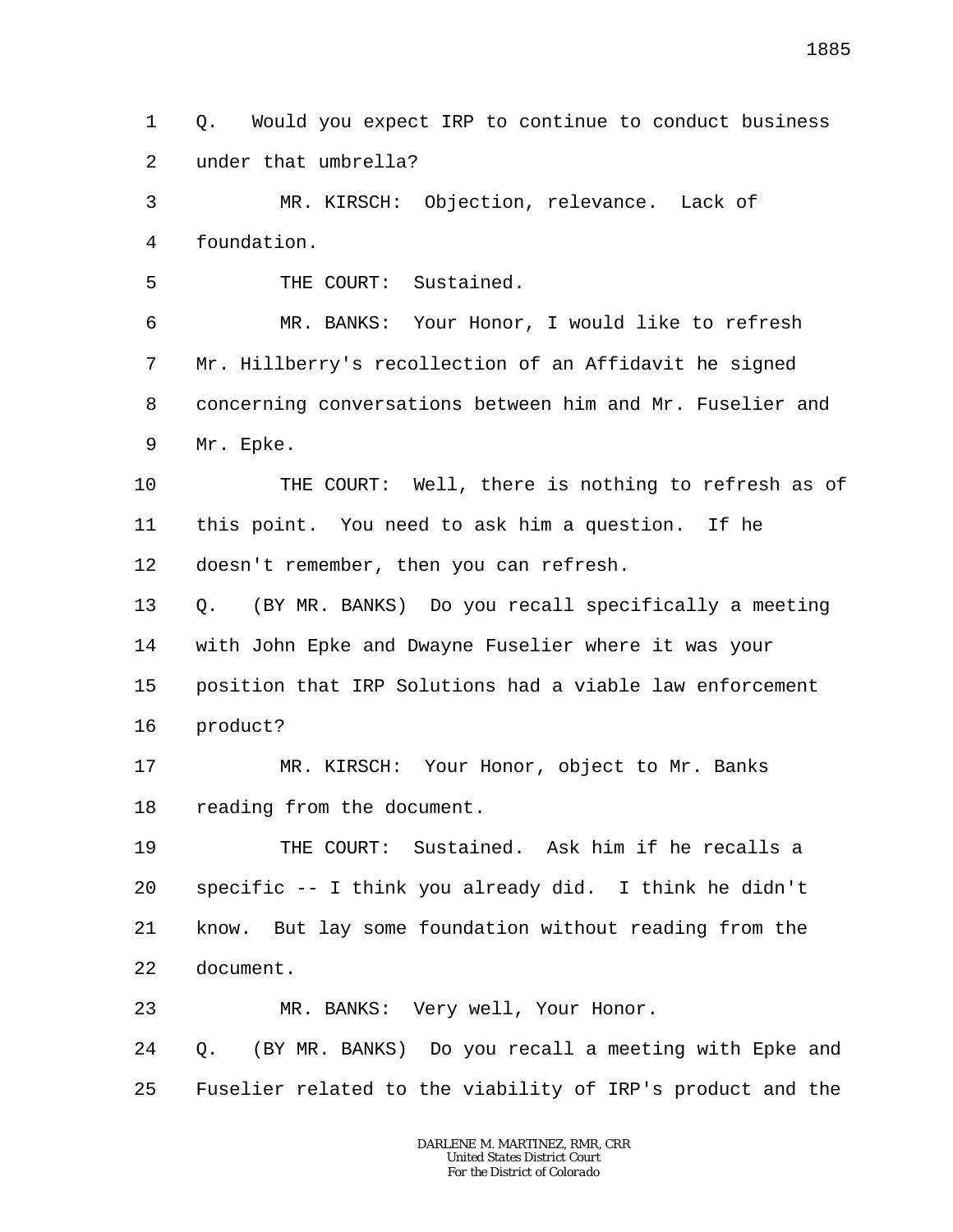1 2 ability, with that product, to gain contracts at the state and federal level?

3 4 5 6 7 8 9 A. I don't recall a specific meeting. However, we did talk about this on many occasions when we were driving from Denver down to the Springs. When we were in our office and you were not available or you had something else, we would talk about it. We approached you about this, about the program, and why we were staying on and when we would be paid.

10 11 12 13 14 15 But I may have said something -- you, apparently, are referring to something I may have stated or written. I don't recall a specific date. But we did talk about it on a number of occasions, and we did think you had a viable product. But I never saw the end product. I never saw a full presentation of the product.

16 17 18 19 Q. Would you agree that you were there to support the development of that product at the federal level? A. That was what my contract was, was to provide information to allow you to get to that point.

20 21 22 Q. Did you have any conversations with anybody else outside of Mr. Epke and Mr. Fuselier related to IRP's product?

23 24 MR. KIRSCH: Objection, relevance and hearsay. THE COURT: Overruled.

25 THE WITNESS: The FBI, when they interviewed me.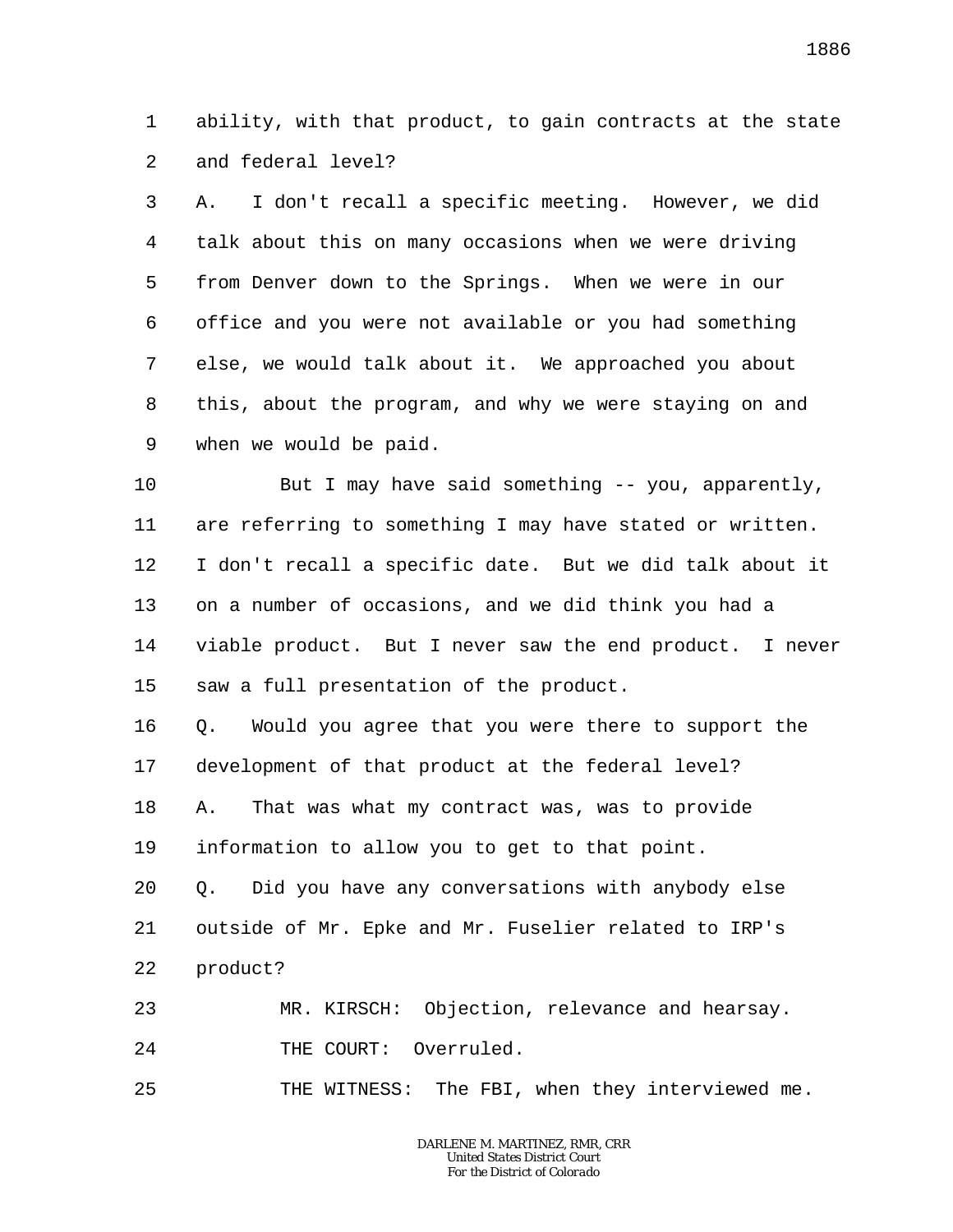1 2 3 4 5 6 And I believe there might have been someone several years ago who contacted me as a representative of the court saying they were collecting information to assist in preparation for the trial that IRP was proceeding on. But I can't recall who that person was, but it was, I believe, a representative of the court at that time.

7 8 9 10 11 Q. (BY MR. BANKS) So I am going to ask, just for clarification, I will ask this one more time. Did you believe IRP had a viable product capable of acquiring contracts at the state and federal level? Was that your belief?

12 A. When I initially started with IRP, yes.

13 Q. And when did you start with IRP?

14 15 16 17 18 A. It was either -- I had no time to refresh myself on the files I maintained, they are in storage. But I believe it was November or December 2003, sometime into the spring of 2004. I believe that was the period I was involved.

19 20 21 Q. Do you recall when the date of your Affidavit was where you may have communicated to the FBI about IRP's product viability?

22 23 24 25 A. The FBI interviewed me months after we were basically separated from any further involvement with IRP because of the investigation involving IRP. The FBI contacted me. I met with them. They asked me to write down what I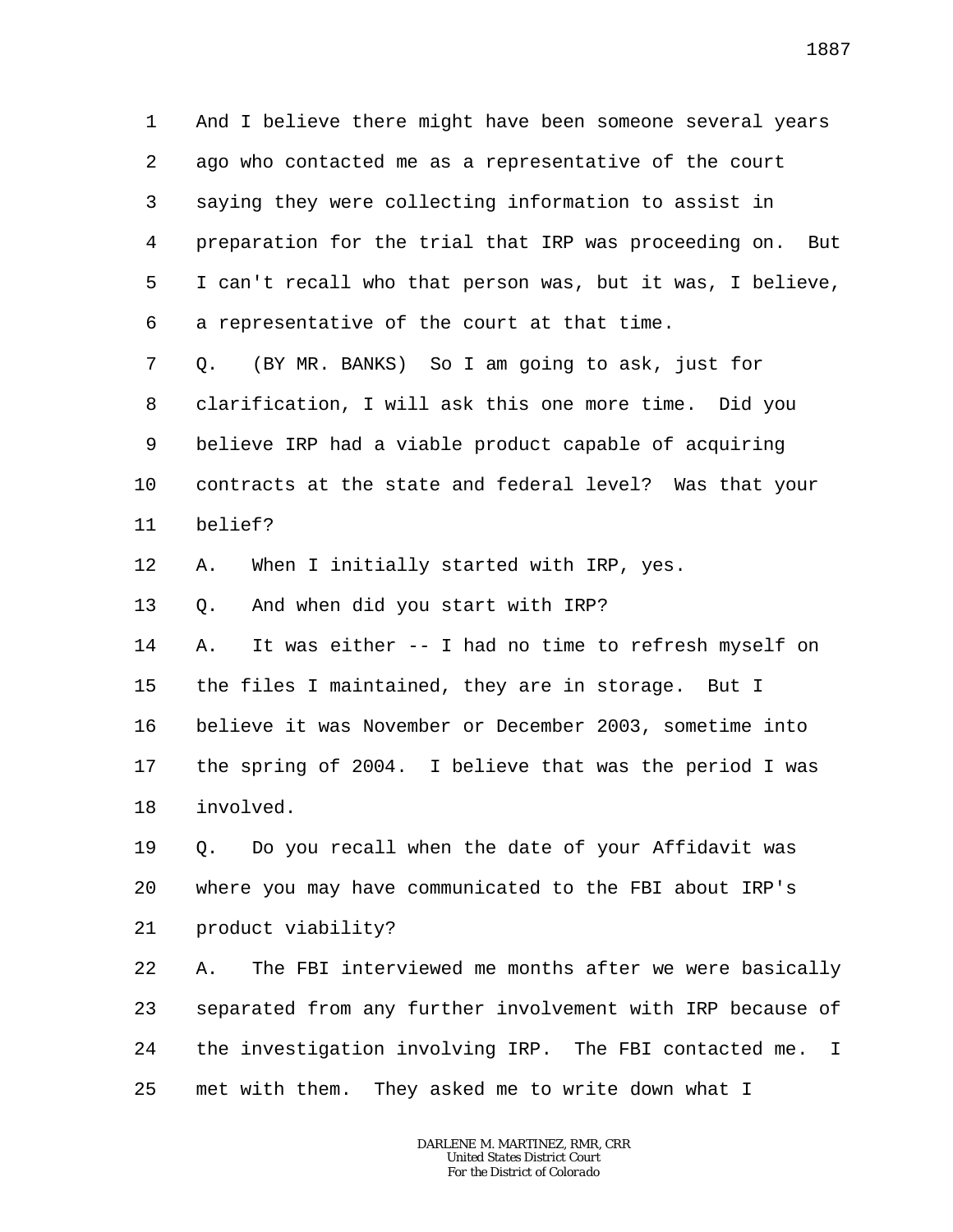1 2 believed I was doing there. And I did, and provided it to them.

3 4 5 MR. BANKS: Your Honor, I would like at this point to provide greater recollection to Mr. Hillberry regarding his statements.

6 7 8 THE COURT: Ask him specific questions. If he doesn't understand, then you can refresh recollection. MR. BANKS: He has already.

9 10 THE COURT: But I haven't heard him say he didn't remember anything.

## 11 MR. BANKS: Okay.

12 13 14 15 16 Q. (BY MR. BANKS) Do you remember -- again, I will put a different term in here. Do you remember, again, your conversation with Dwayne Fuselier and Mr. Epke that IRP and their product had the ability to gain federal and state contracts?

17 A. I don't remember the exact context of that

18 conversation, but it probably occurred.

19 20 Q. You don't remember what you said to the FBI in your Affidavit?

21 A. No, I don't.

22 23 MR. BANKS: Your Honor, permission to refresh his recollection.

24 25 THE COURT: You may, although I think you asked him and he answered this question. But you may have it marked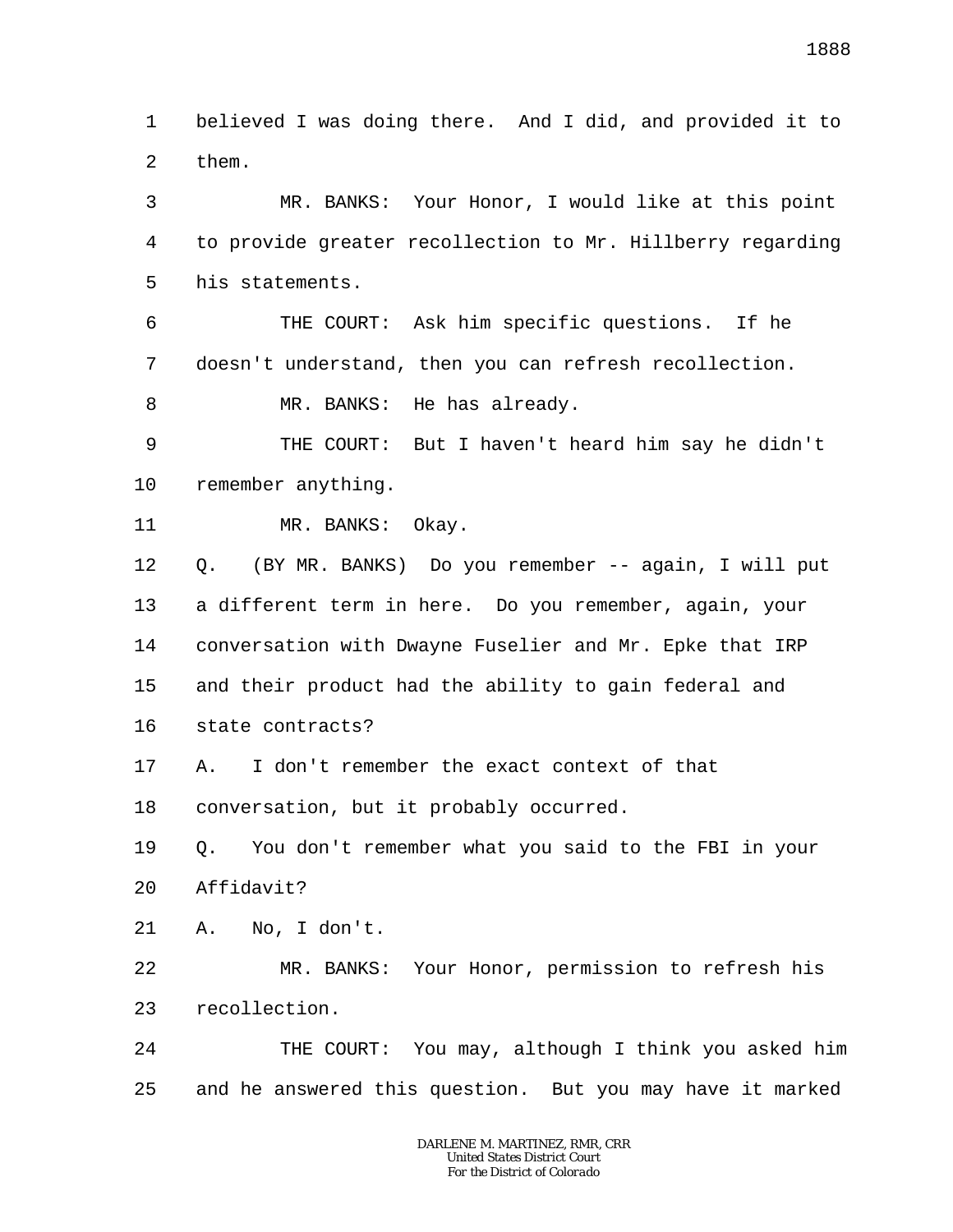1 for identification.

2 3 4 5 6 7 8 9 10 11 12 13 14 15 16 17 18 19 20 21 22 23 24 MR. BANKS: Do you have a copy of this, Mr. Kirsch? MR. KIRSCH: I do, thank you, Mr. Banks. COURTROOM DEPUTY: I have marked this as Defendants' Exhibit D405. THE COURT: Okay. That has been marked for identification as D405. Q. (BY MR. BANKS) Mr. Hillberry, if you could go to the second page, third paragraph, and privately refresh your recollection. A. Yes, sir. Q. Now, would you agree that you stayed on with IRP Solutions because they had software that was viable enough to acquire state and federal contracts, and that was your reason for continuing, correct? A. Well, I can take from my own comment here, which is in an Affidavit I signed in January of '05 to the FBI, that we had many private discussions, which I state, and that I believed you had a viable program, and it was moving forward. I agreed to that. But I stayed on, in addition to thinking you had a product, to get paid, because you kept telling us, as the paragraph preceding that states, that you are an honorable man. That you are going to make good on payment to us. So that was another

25 incentive for me to stay, because I had money invested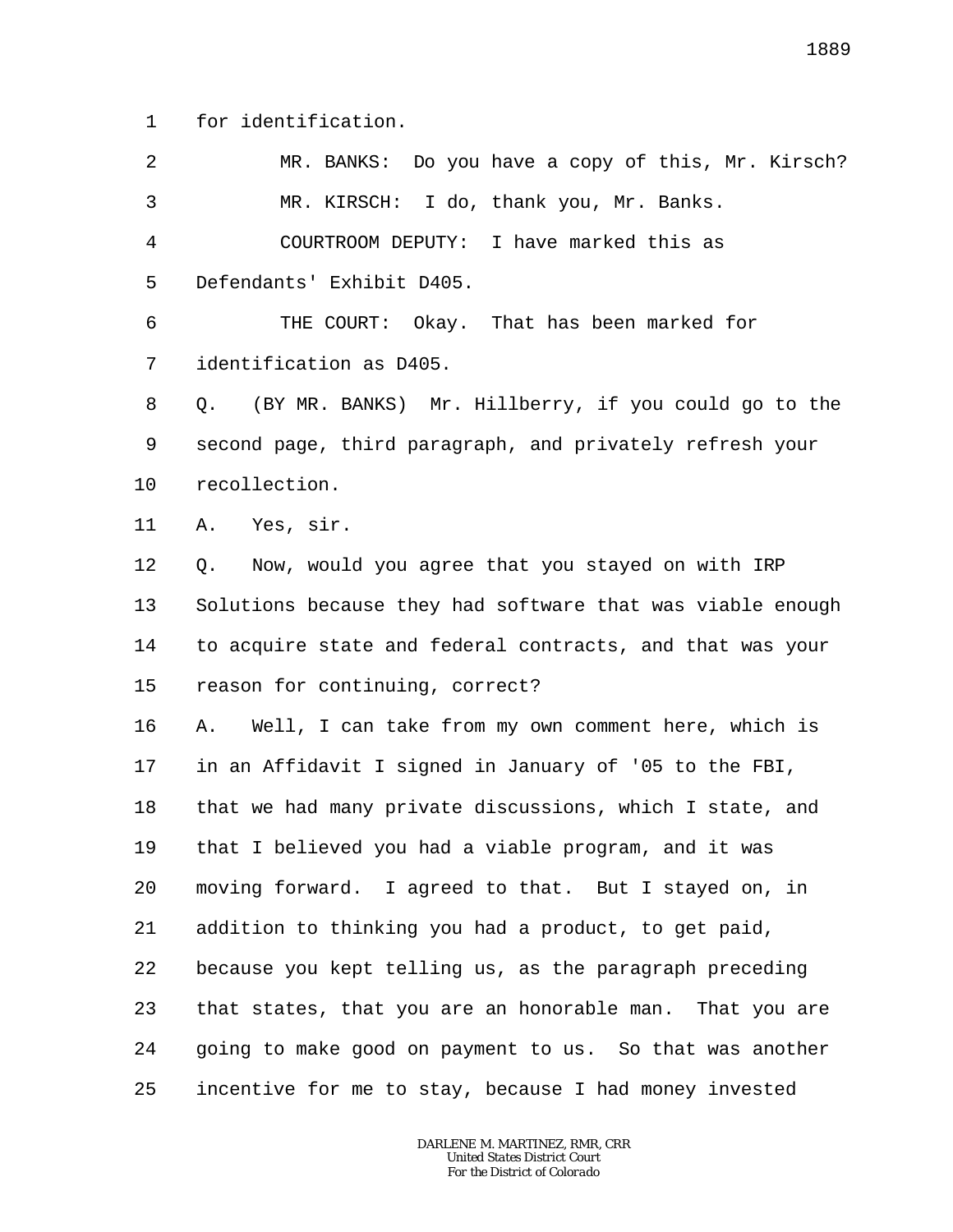1 that I did not get paid for.

2 3 Q. Did you not sign a contract to get paid upon the sale of the software?

4 5 6 A. Correct. You kept telling us you had one with the NYPD imminently, and possibly Philadelphia and other federal agencies. So I believed that.

7 8 9 Q. And were you aware of meetings that we were engaged in at both Homeland Security and the New York City Police Department?

10 A. Only to what you told us, yes.

11 Q. Okay.

12 13 A. I had no personal knowledge that there were such meetings.

14 15 16 Q. So you had no reason to doubt at the time that we were not engaged in significant meetings with those agencies?

17 18 19 20 A. I was starting to lose doubt in that. I took you at your word that you were an honorable man. Ultimately, I chose to believe this was not going to work. And about at the same time is when the FBI apparently conducted a

21 search of your office.

22 Q. You would agree that there is nothing predictable

23 about business; correct?

24 A. I'm not a businessman, so I really can't say.

25 Q. Predictable about life?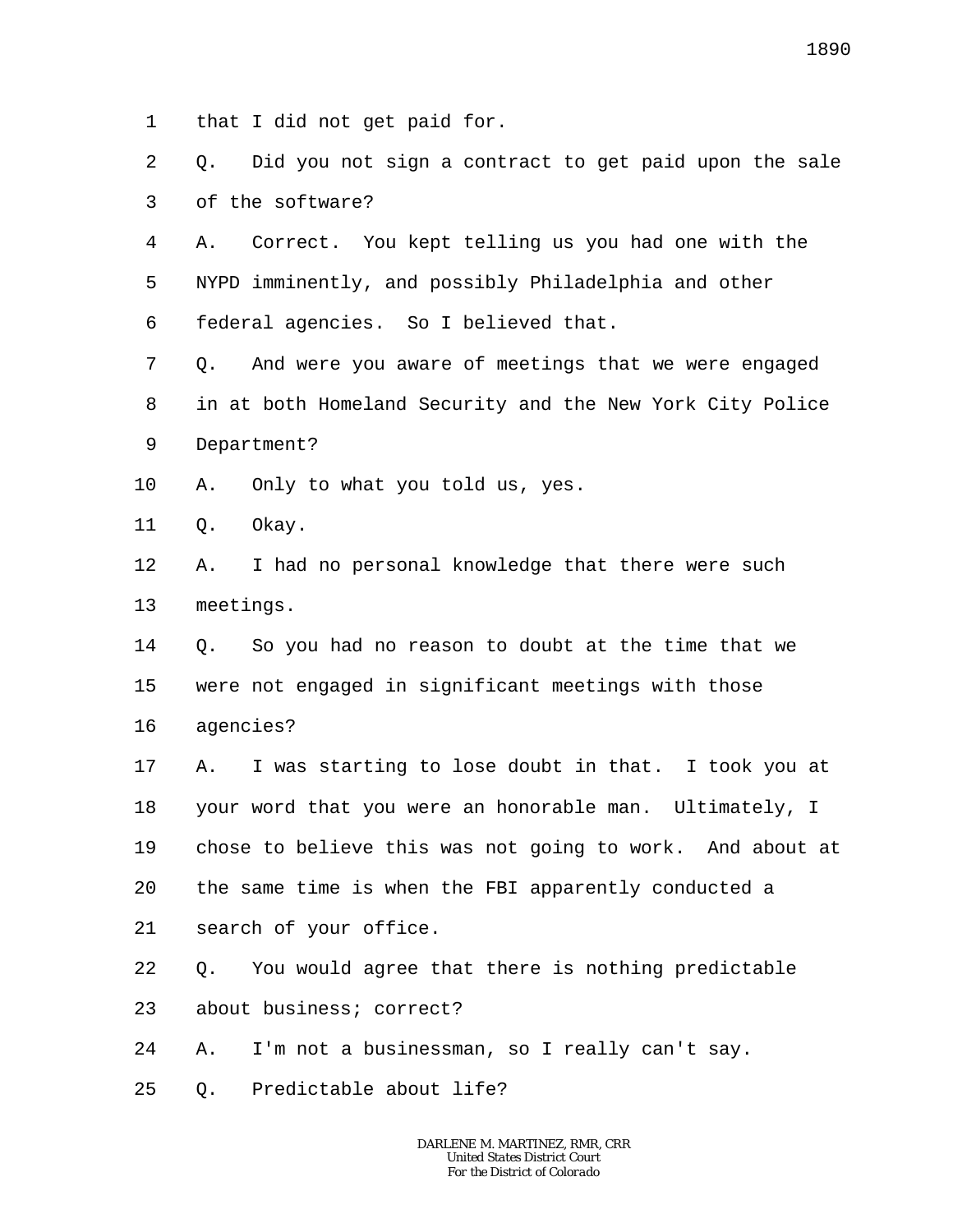1 A. I agree with that.

2 3 4 Q. Now, you stopped -- I have brief question. You stopped short at moving forward. It appeared to be moving forward.

5 A. Okay.

6 7 Q. What did IRP agree to move forward, in your opinion, in accordance with your Affidavit?

8 9 10 11 A. When we would meet with you and we would confront you about not being paid, you would tell us about your final days and final closings with the NYPD, which would result in a contract.

12 13 Q. Excuse me, Mr. Hillberry I am relating specifically to your sworn Affidavit to the FBI.

14 A. Yes. I thought I answered that, but --

15 MR. BANKS: Your Honor, can I move to have this

16 document deemed admissible?

17 THE COURT: No, you may not.

18 Q. (BY MR. BANKS) So, does your statement read --

19 20 THE COURT: I should tell you, you may move its admission, but I deny it.

21 22 MR. KIRSCH: Your Honor, I object to Mr. Banks reading from the document, however.

23 MR. BANKS: May I have Mr. Hillberry read the

24 language from the Affidavit?

25 THE COURT: Ask him a question. If he gives you an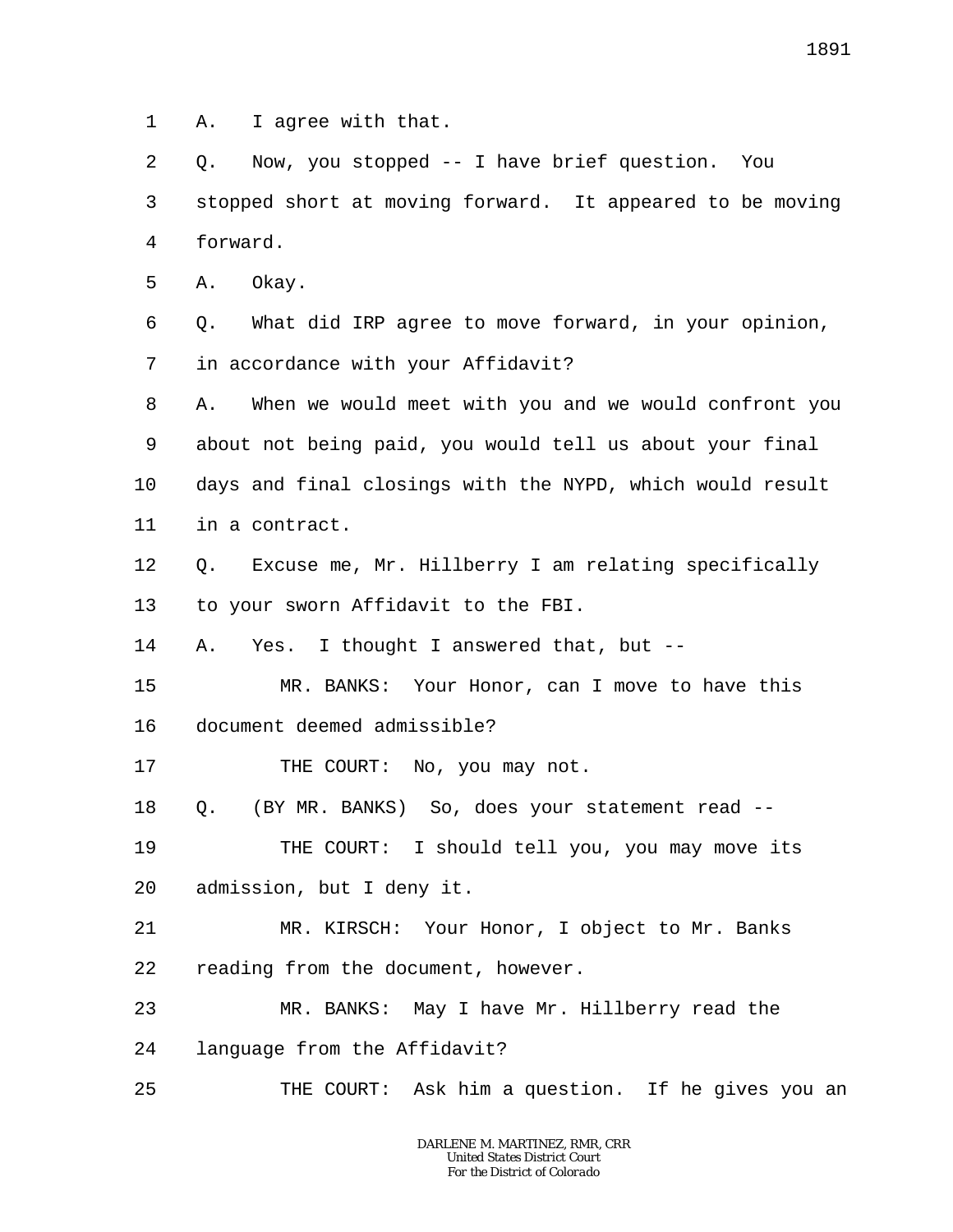1 2 3 4 5 6 7 8 9 10 11 12 13 14 15 16 17 18 19 20 21 22 23 24 25 answer -- no, it is not admitted. You can't read from the document. That is why he is here, for you to ask him the questions you want to ask him, and have him testify today. Q. (BY MR. BANKS) Did you agree, based on your testimony -- or your Affidavit to the FBI, that IRP was moving forward to acquire state and federal contracts? A. That's in my Affidavit, yes, it is. MR. BANKS: Thank you. I have no further questions. THE COURT: All right. Anybody else? MR. WALKER: Yes, Your Honor. THE COURT: All right. Mr. Walker. **DIRECT EXAMINATION BY MR. WALKER**: Q. Mr. Hillberry, you stated earlier that in the course of providing your expertise -- your expertise to IRP Solutions, you also viewed the product that was being built by the company; is that correct? A. Yes. Q. Do you recall on how many occasions you viewed the product, itself? A. Three or four. Q. And in those viewings that you had, did you see advancement in the product in reference to the recommendations that you were making about the product?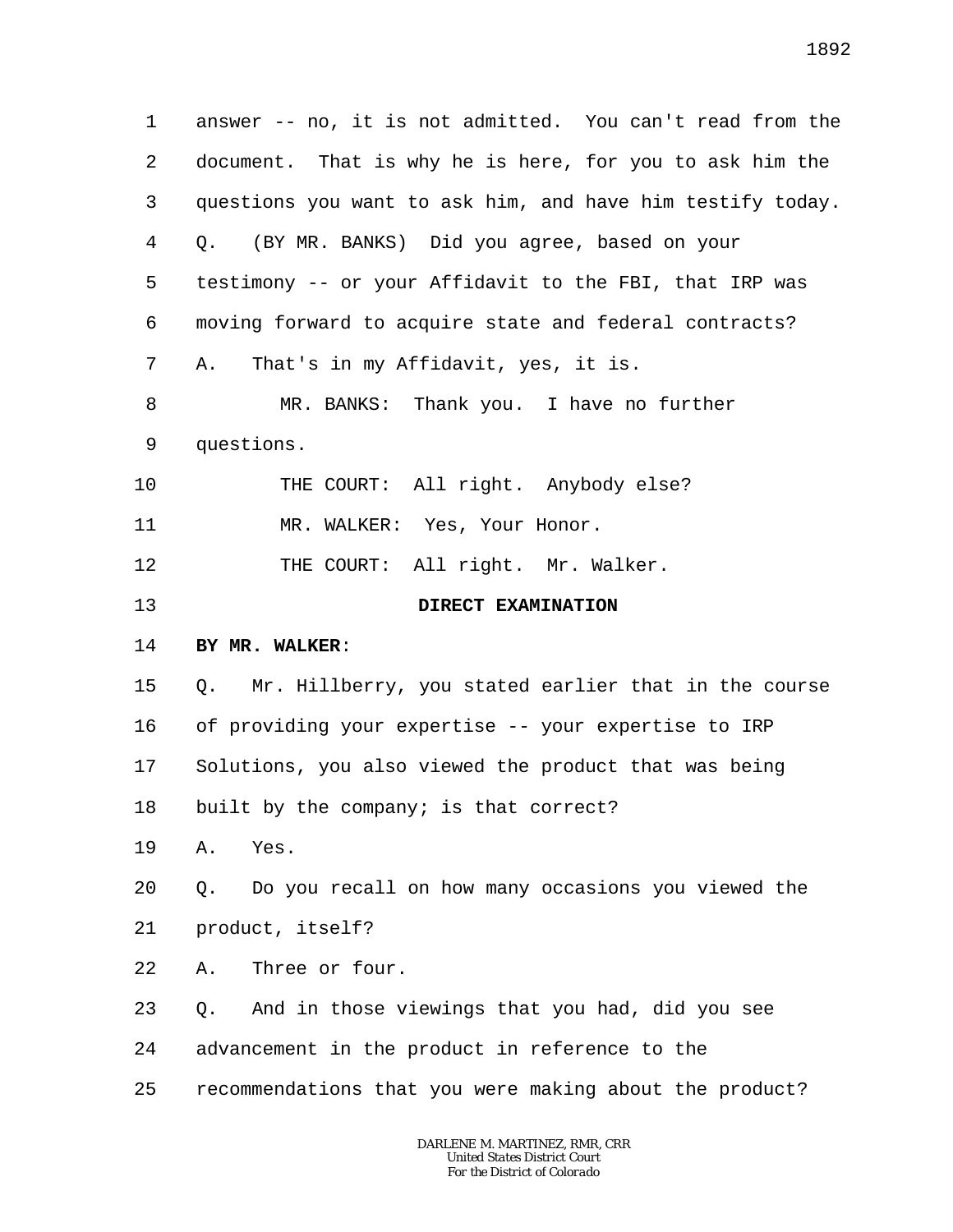1 2 3 4 5 6 A. I did. But when we reviewed the product, after a previous meeting and made recommendations, the language from the drop downs that were being discussed would be in there, with some other language that we may not -- at least I did not necessarily agree with, but discussed that to kind of clean that up.

7 8 9 10 11 But what I sensed out of this is that from meeting to meeting -- and I probably only attended 10 sessions at your office. But over those sessions, it really wasn't moving much. You were developing a few screens, but that's  $-$ 

12 13 14 Q. Let me stop you there. You would agree that recommendations that you made, you did see in the product; is that right?

15 A. Yes.

16 17 18 Q. And you also stated that you believed that IRP Solutions had a viable product for state, local and federal; is that correct?

19 20 MR. KIRSCH: Objection, Your Honor, asked and answered.

21 THE COURT: Sustained.

22 23 Q. (BY MR. WALKER) Did you believe IRP had a viable product?

24 MR. KIRSCH: Objection.

25 THE COURT: Sustained. We covered this many times,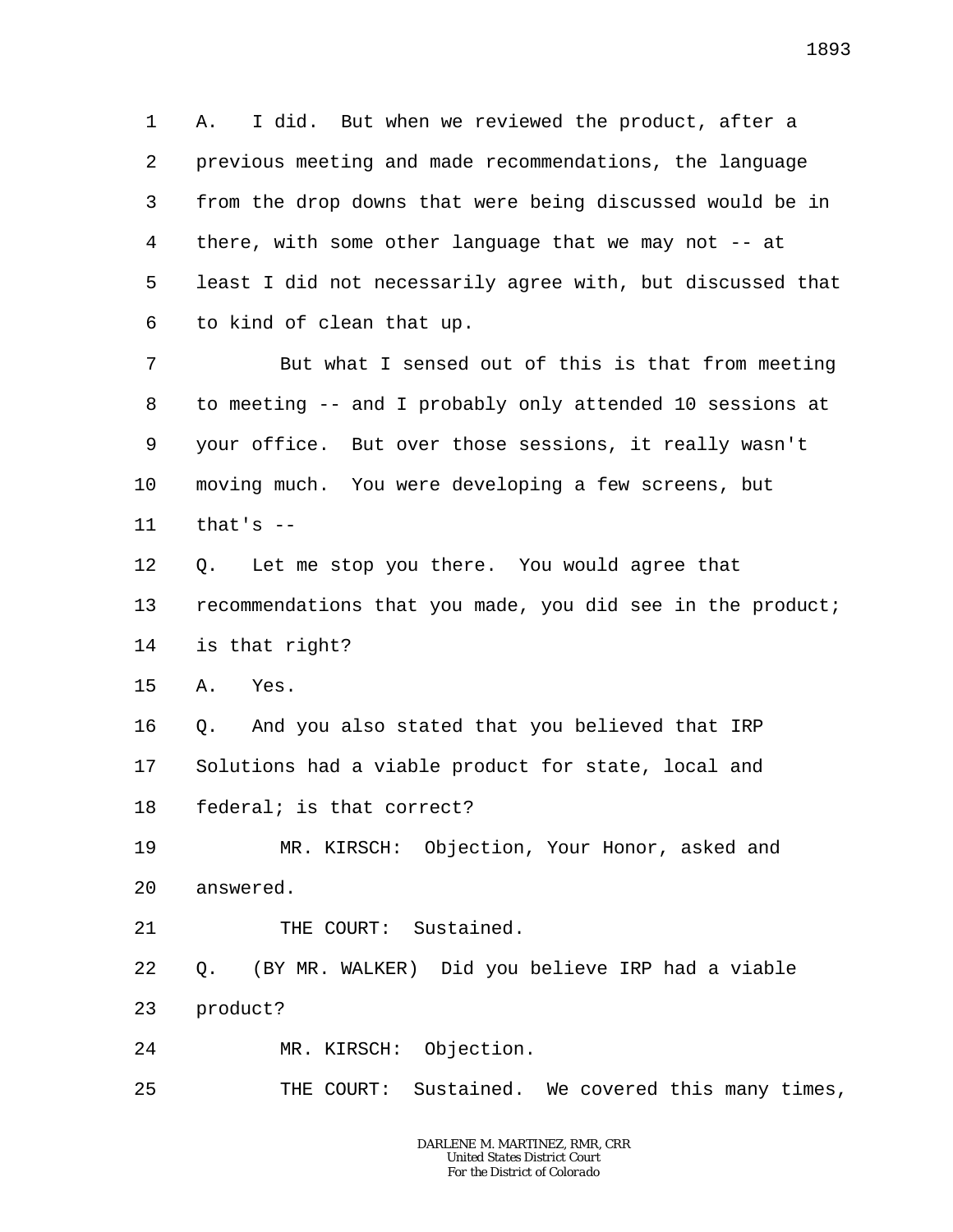1 Mr. Walker.

2 3 4 5 6 7 8 9 10 11 12 13 14 15 16 17 18 19 20 21 22 23 24 25 Q. (BY MR. WALKER) And given those statements, would you believe that an FBI investigation would hamper IRP's business prospects? MR. KIRSCH: Objection, relevance. THE COURT: Speculation, lack of foundation. Sustained. MR. WALKER: No further questions for the witness, Your Honor. THE COURT: Anybody else? MR. BANKS: No, Your Honor. THE COURT: All right. Cross? MR. KIRSCH: Thank you, Your Honor. **CROSS-EXAMINATION BY MR. KIRSCH**: Q. Mr. Hillberry, it sounded like you hadn't finished your answer about the movement that you saw in the software from meeting to meeting. Can you go ahead and explain what you saw there, please. A. I didn't feel it was moving quickly enough to get to ultimately be presented in the near future to a law enforcement agency. I never did see a full product. We were working in pieces each time I was there. And they would talk with us, and we would try to give them our guidance as to the right language and how many spaces are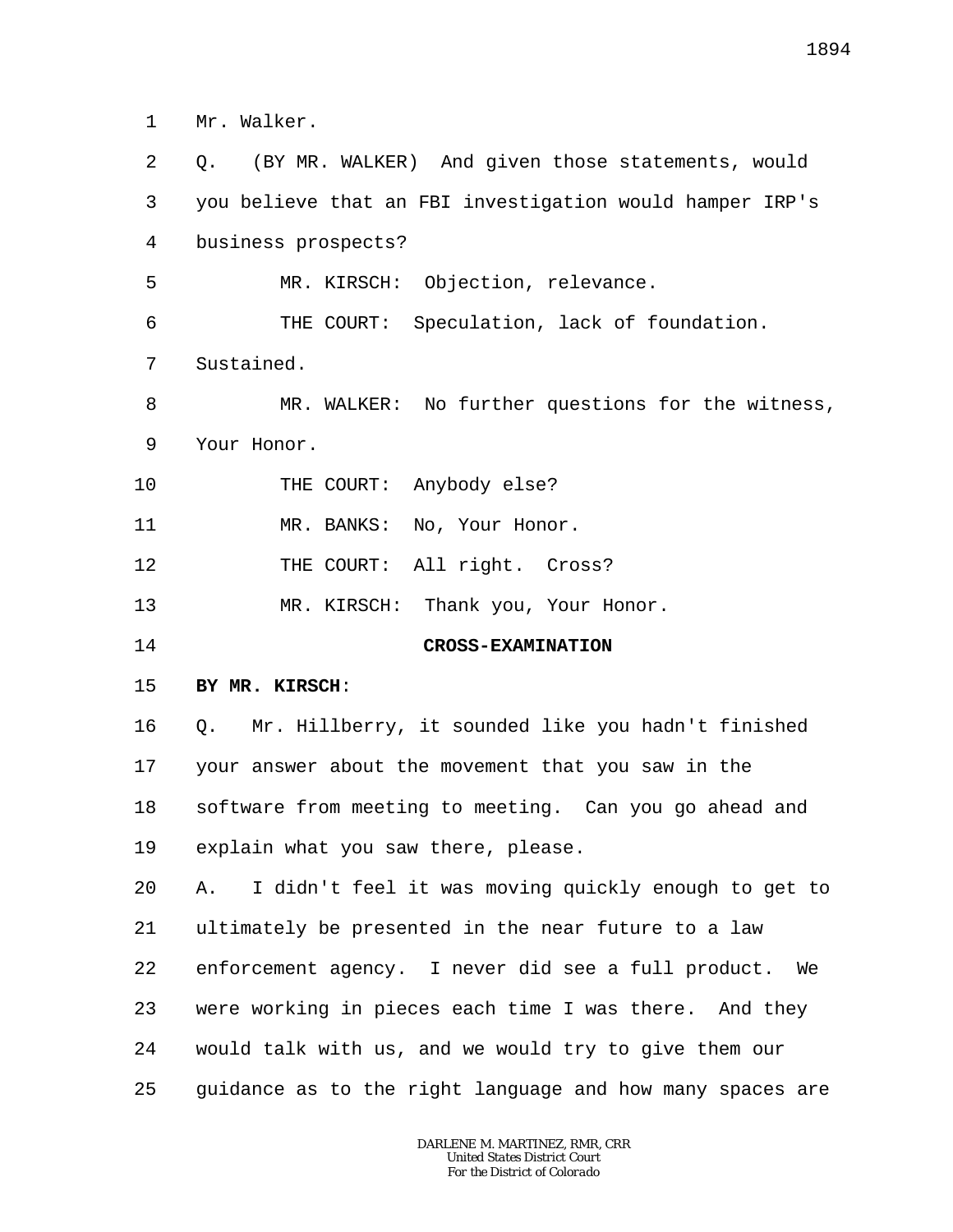1 2 3 needed for case numbers, and that would occur. We would see that in the next session. But I thought we should have moved a lot quicker.

4 5 6 Q. All right. Now, you said, I think, several times, in fact, that you believed, at least at one point, that IRP had a viable product?

7 A. Early on, yes, sir, I did.

8 9 Q. Okay. Now, when you say "early on," did that belief change at some point?

10 A. Yes.

11 Q. When was that?

12 13 14 A. When I never saw the product moving forward or seeing the full product that was being discussed. I never saw that.

15 Q. And when is it that you were there?

16 17 A. My best recollection is like November, December of 2003, through probably March, April, 2004. And then I was

18 notified that the FBI had served a warrant at their

19 office.

20 21 Q. And so it was -- am I right that it was in the second half, at least, of your time at IRP, that your belief

22 about the viability of their product changed?

23 A. That's correct.

24 Q. Now, you said, I think, that you were a custom's

25 agent for over 30 years; is that right?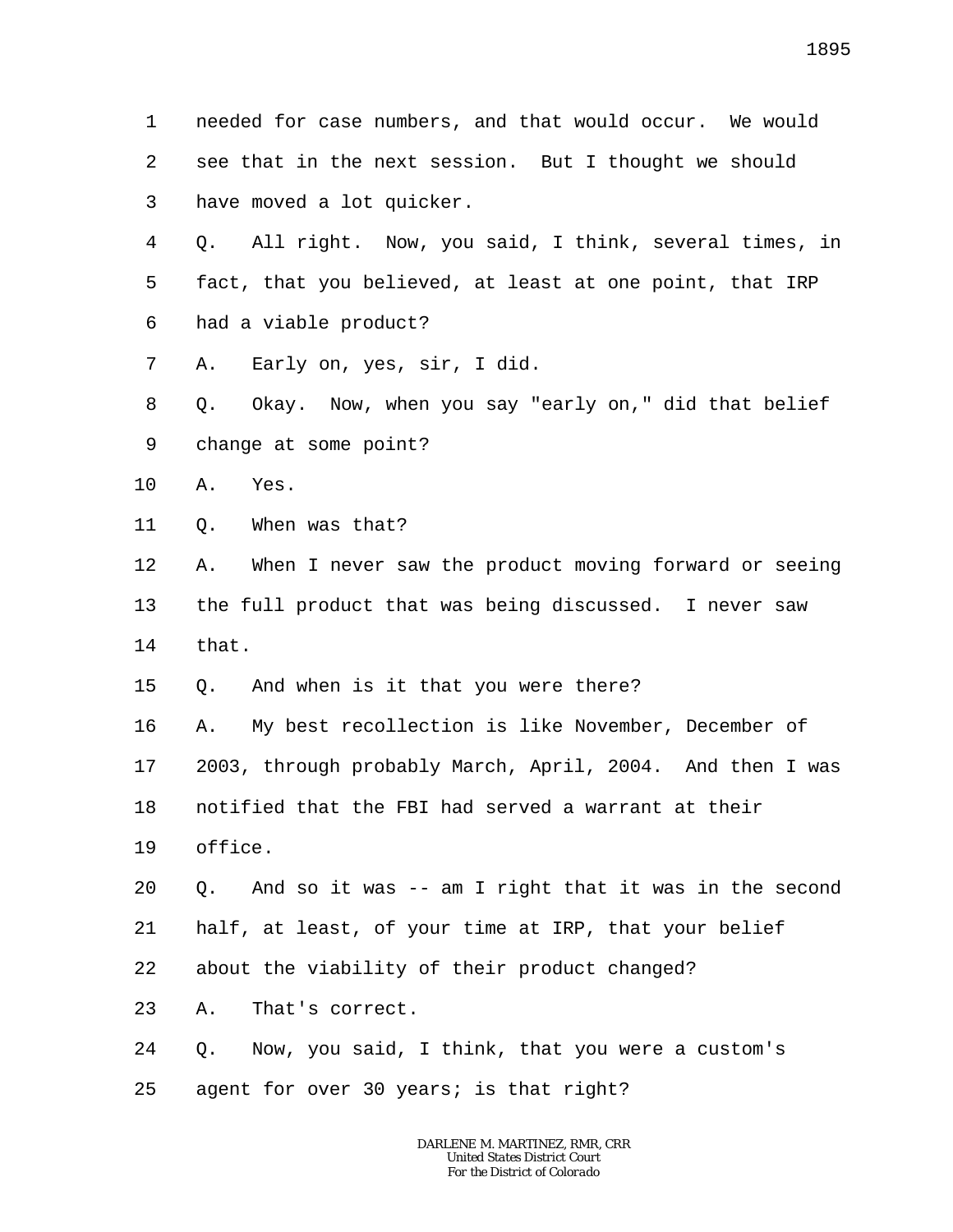1 A. Thirty-one.

2 3 Q. I take it you conducted some interviews during that time?

4 A. Yes, I have.

5 6 Q. How many interviews do you think you have conducted? A. Thousands.

7 8 MR. BANKS: Objection, Your Honor, relevance. THE COURT: Overruled.

9 10 11 12 Q. (BY MR. KIRSCH) Was one of the things that you tried to do over the course of those interviews, in your career, was determine whether or not people were telling you the truth?

13 A. Yes, sir.

14 15 16 17 Q. And when Mr. Banks told you that repeatedly; told you that they were close to signing a contract with the New York Police Department or the Philadelphia Police Department or a federal agency, did you believe him?

18 A. Initially, yes, I did.

19 20 Q. Okay. And the basis for your belief initially that they had a viable product, what was that basis?

21 22 A. Because of our discussions; what their approach was to be, to develop a virtual case management product.

23 24 Having been in management in my agency, I knew that would be something of interest to an agency. But I never saw it

25 move forward.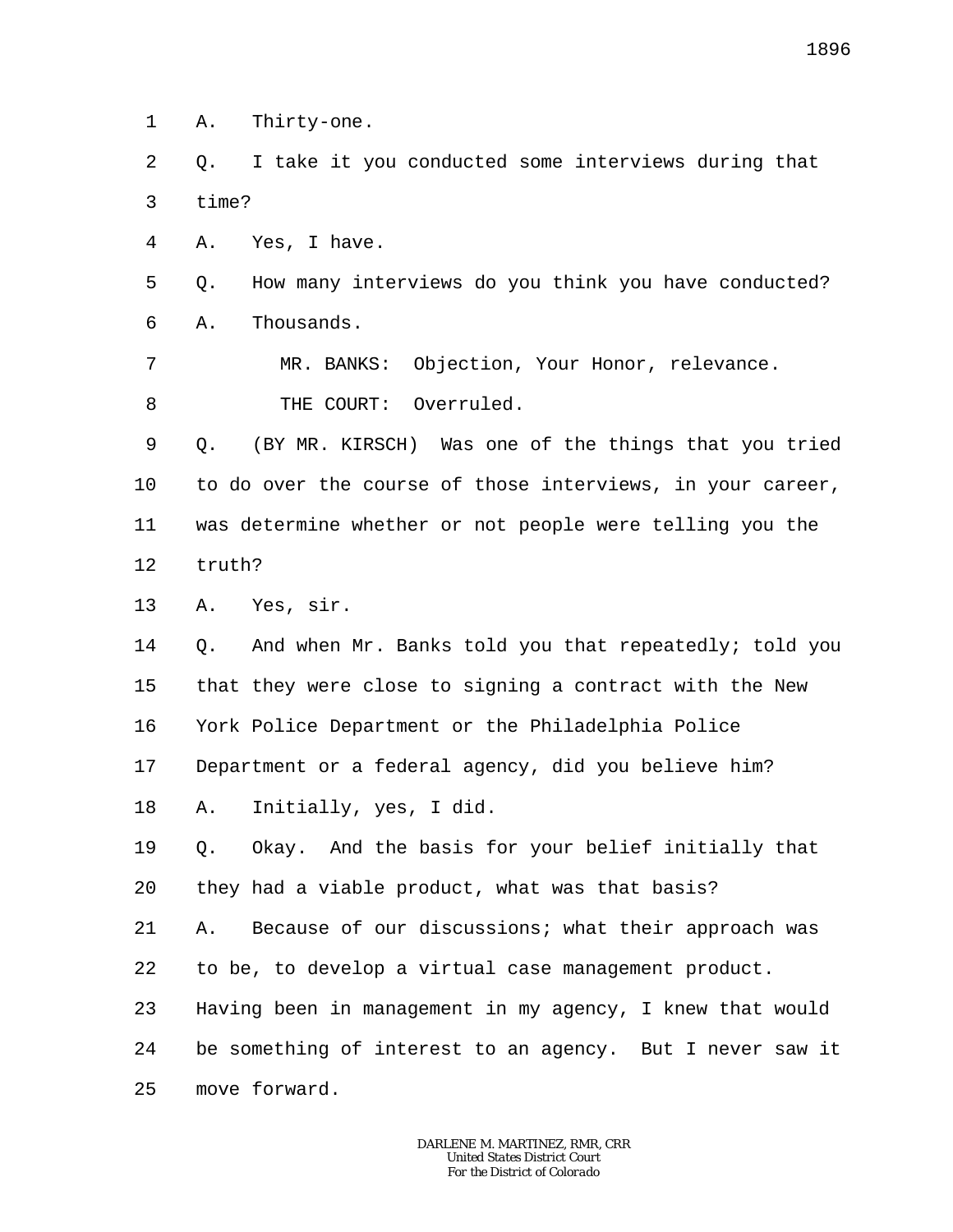1 2 3 4 5 6 7 8 9 10 11 12 13 14 15 16 17 18 19 20 21 22 23 24 25 Q. So, again, the basis for your belief that it was a viable product was what Mr. Banks told you? A. That's correct. MR. KIRSCH: Thank you, sir. THE COURT: Redirect? MR. BANKS: Yes, Your Honor. **REDIRECT EXAMINATION BY MR. BANKS**: Q. You said a minute ago, Mr. Hillberry, you were not aware of meetings that IRP representatives had with the Department of Homeland Security; is that correct? A. That's correct. Q. So you would not have known what requirements, if any, the company was doing on behalf of the Department of Homeland Security; is that correct? A. I don't recall ever hearing a discussion about Homeland Security. Q. You said a moment ago that you were aware of -- that Mr. Banks told you about meetings they were having with Homeland Security and the NYPD; correct? A. No. If I said Homeland Security, I was mistaken. It was the NYPD, I believe Philadelphia, and other federal agencies. But I didn't know the name of the agencies. Q. What purpose were you there if it was not for federal purposes?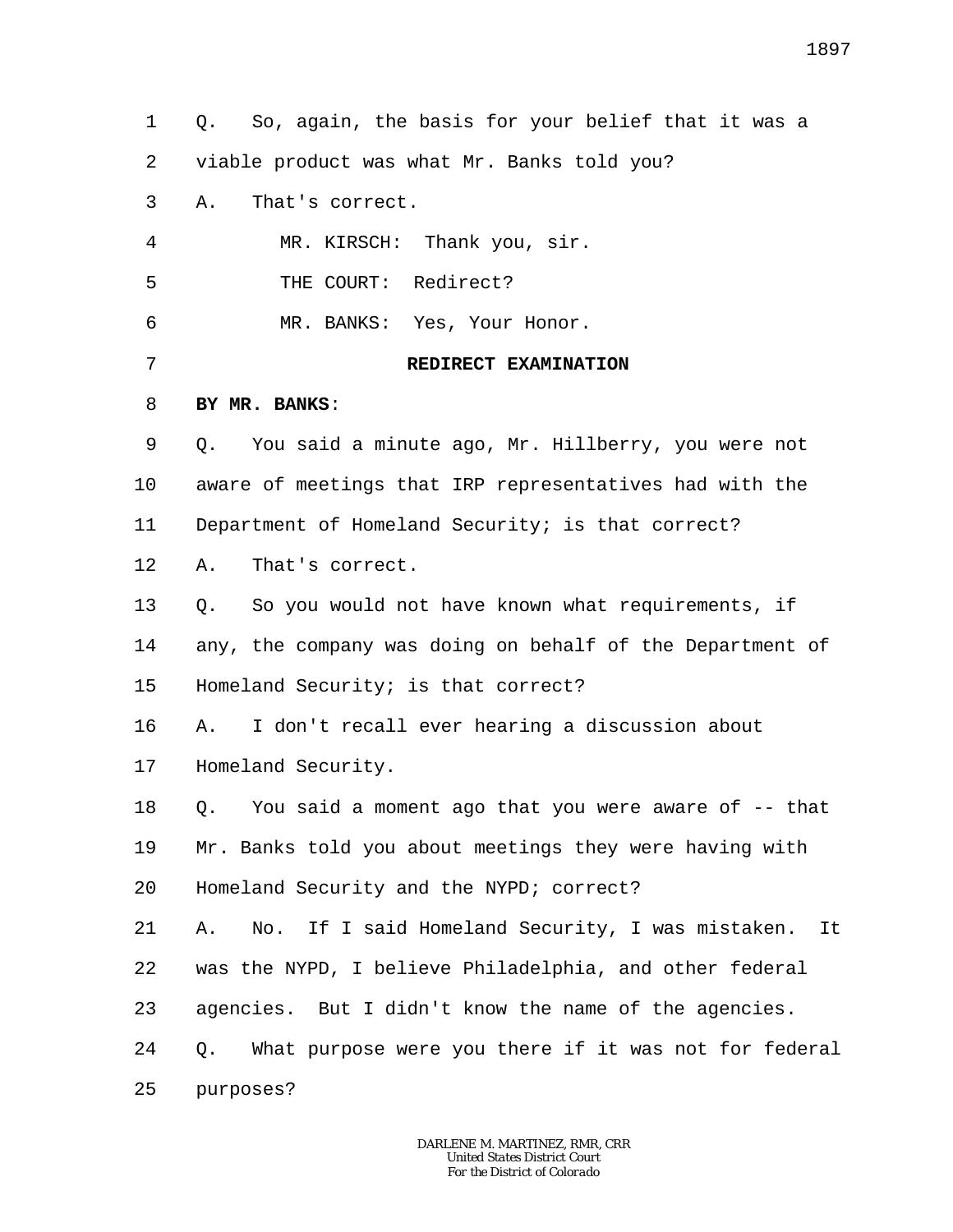1898

1 2 3 4 5 6 7 8 9 10 A. I was there to provide expertise and help you devise the software package that you were developing and to give the right language the law enforcement people speak. And then with the type of affidavits and the numbers and the actual case names and numbers of things we do in our daily work. Q. You were a federal agent; correct? A. That's correct, as were the other two gentlemen. Q. All right. Thank you. Can you testify conclusively to what Mr. Banks believed?

- 11 A. I don't understand the question.
- 12 Q. You don't know what Mr. Banks believed in his own
- 13 mind as it related to closing business with those
- 14 agencies; correct?
- 15 A. No, I don't.
- 16 Q. Are you a technology person?
- 17 A. No, I'm not.
- 18 Q. Do you know what it takes to implement software code
- 19 for a law enforcement product of this nature?
- 20 A. No, I don't.
- 21 Q. Do you know the time element involved in delivering
- 22 this type of capability or preparing this type of
- 23 capability for presentation?
- 24 A. No, I don't.
- 25 Q. And, again, you were unaware of what the requirements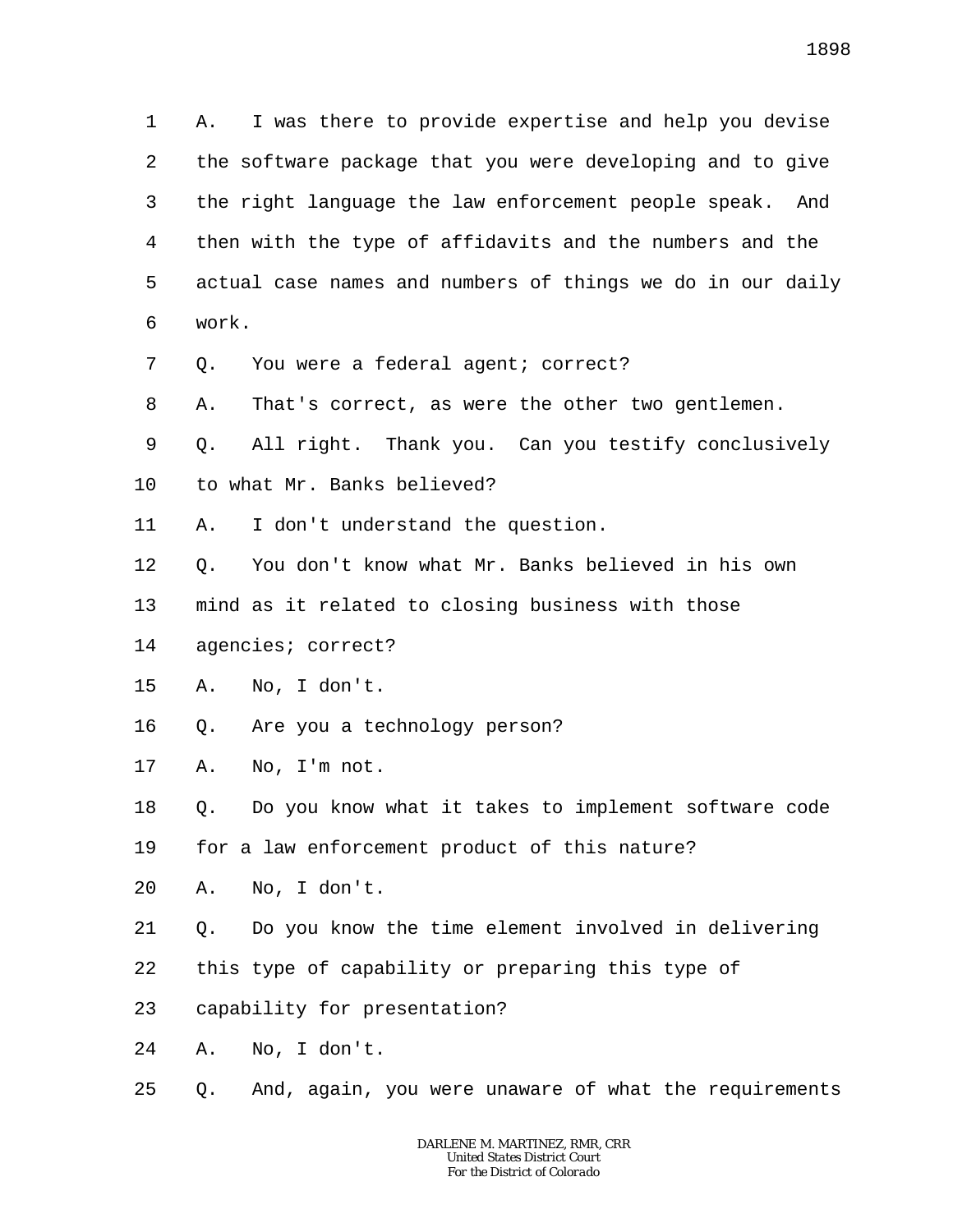1 2 3 4 5 6 7 8 9 10 11 12 13 14 15 16 17 18 19 20 21 22 23 24 25 were that DHS provided to IRP; correct? MR. KIRSCH: Objection, asked and answered. THE COURT: Sustained. Q. (BY MR. KIRSCH) Now, you talked about -- you started with IRP sometime in 2004; correct -- Early 2004? A. I believe I said November, December 2003 through spring, April of 2004. Q. Okay. So if your independent contractor agreement was January of 2004, you wouldn't have any reason to dispute that, would you? A. No, I don't. Again, as I mentioned, I have not had a chance to review any files on this prior to arriving today. They are in storage. Q. Okay. You would agree that you submitted your Affidavit regarding IRP Solutions on 1/18/05, correct? MR. KIRSCH: Objection, beyond the scope of cross. THE COURT: Sustained. MR. BANKS: No further questions, Your Honor. THE COURT: Anybody else? MR. WALKER: Yes, Your Honor. **REDIRECT EXAMINATION BY MR. WALKER**: Q. Mr. Hillberry, you said that you had ended your engagement with IRP Solutions about summer of 2004; is that right?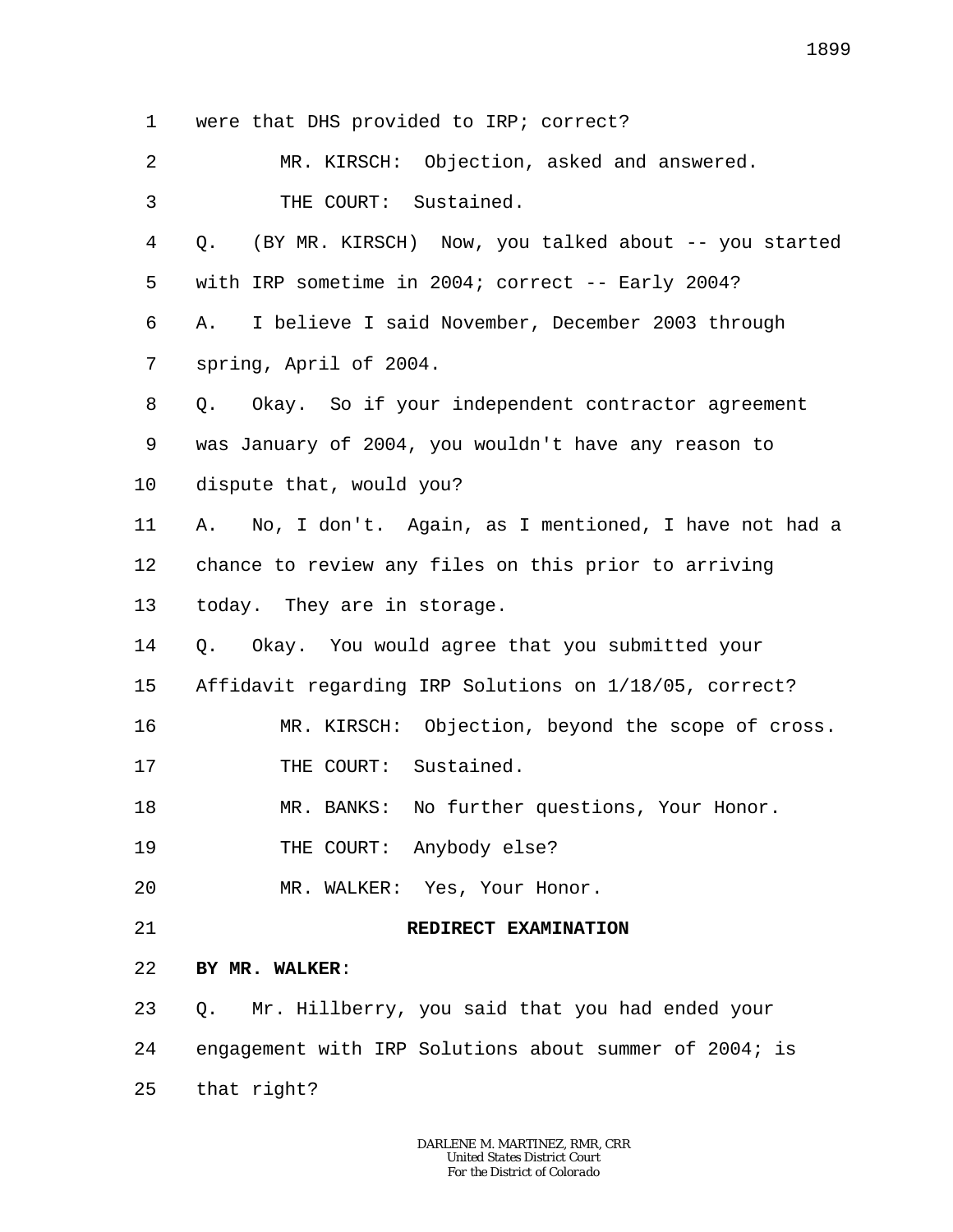1 A. Spring.

2 3 4 Q. Spring of 2004. And so given that, you wouldn't have had any opportunity to view the software past that day, would you?

5 A. That's correct.

6 7 8 Q. And you would have no knowledge of any improvements made on the federal product after that date, would you? A. That's correct.

9 10 11 MR. WALKER: No further questions, Your Honor. THE COURT: All right. May this witness be excused?

12 MR. BANKS: Yes, Your Honor.

13 14 THE COURT: Thank you very much, Mr. Hillberry, you are excused.

15 Parties please approach.

16 17 (A bench conference is had, and the following is had outside the hearing of the jury.)

18 19 THE COURT: You all said your examination of Agent Smith is going to be relatively short?

20 MR. BANKS: Very possible.

21 22 23 24 THE COURT: Because what I don't want to do is send the jury away, have them come back, then 15 minutes after they are back say you can go home. So I just -- MR. BANKS: It should be brief.

25 THE COURT: Should we keep them here, call him, and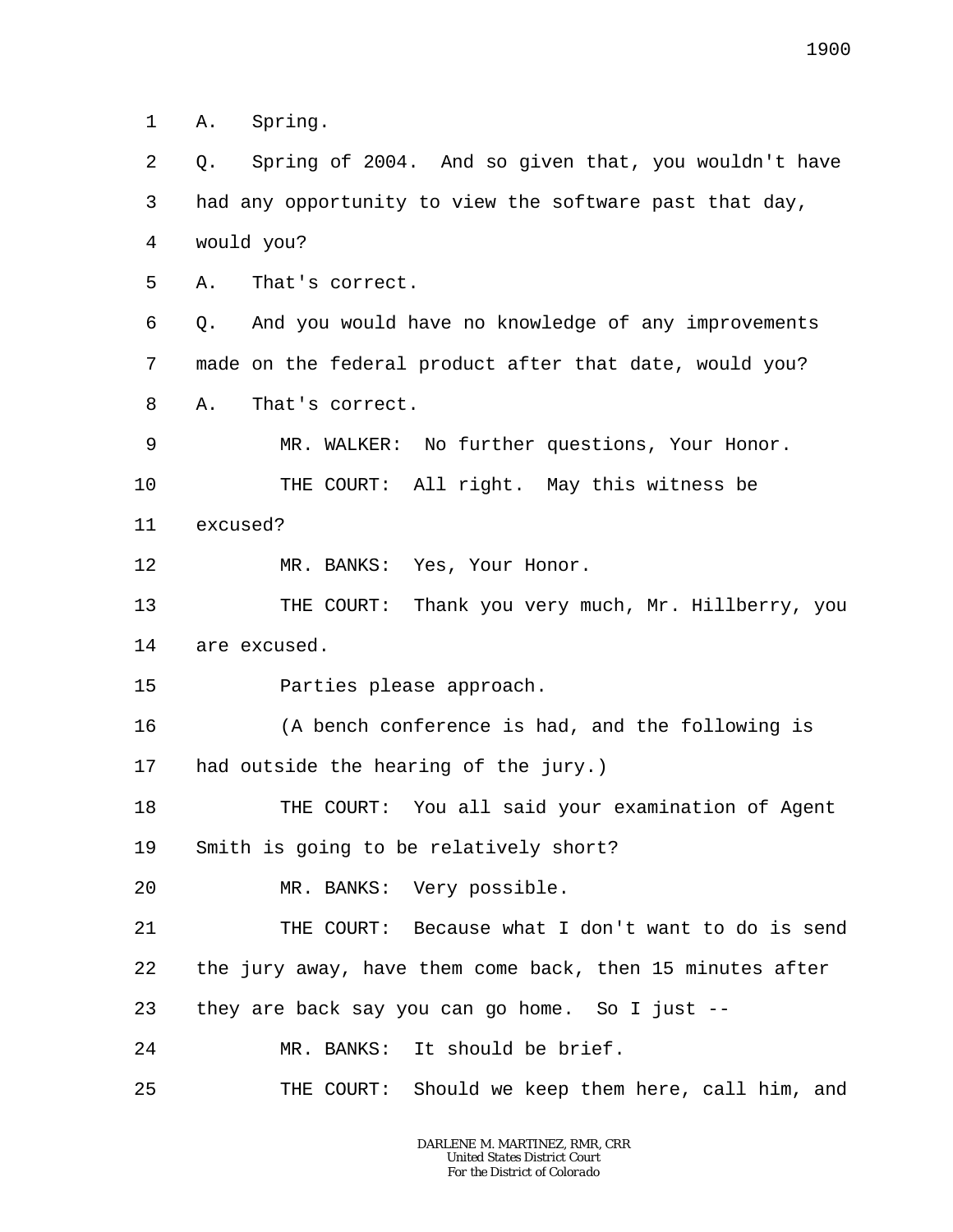1 2 3 4 5 6 7 8 9 10 11 12 13 14 15 16 17 18 19 20 21 22 23 24 25 I can let them go for the rest of the day? MR. BANKS: Your Honor, it is my suggestion to send them home. We don't know how involved -- THE COURT: I am not sending them home. So we do it now or we go through until 1:00, then I let them go home, or, take lunch and come back. MR. WALKER: Can we have a moment, Your Honor? THE COURT: I don't have a problem with recessing now, but we have to do his testimony today. We can come back. MR. BANKS: I don't want to do it, either, Your Honor, at this point. THE COURT: Well, if you think it is going to take longer than half an hour, I don't want to cut you short, so I think we should recess for lunch. MR. BANKS: Minimum of half hour. THE COURT: Then let's recess for lunch. (The following is had in the hearing of the jury.) THE COURT: All right. Ladies and gentlemen, we are going to go ahead and recess for lunch now. It is 12:09. If we can reconvene at 1:15. COURTROOM DEPUTY: Your Honor, we have a 1 o'clock telephone status conference. THE COURT: That won't take long, though. Let's make it 1:30, because I don't want to keep you waiting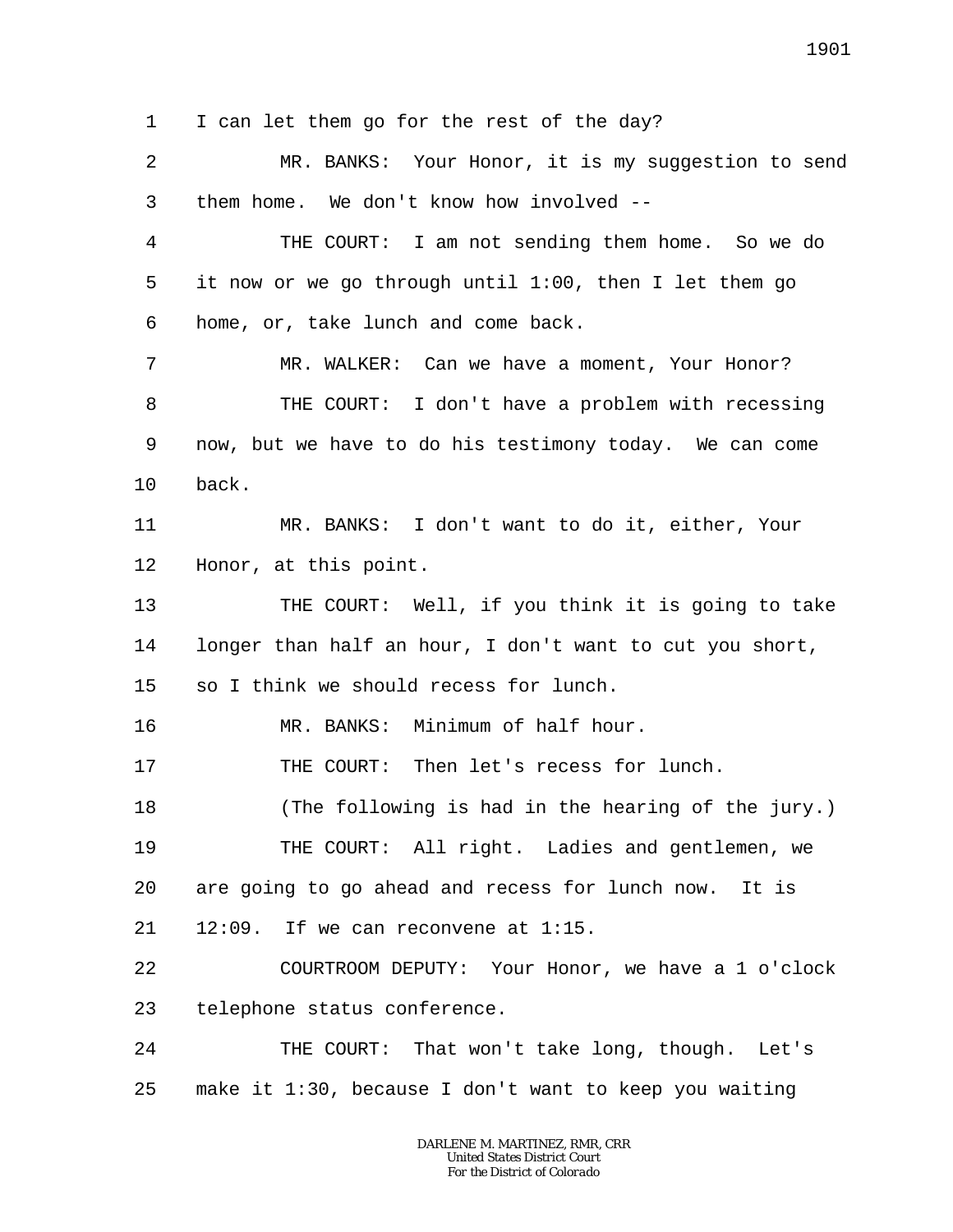1 2 3 4 5 6 7 8 9 10 11 12 13 14 15 16 17 18 unnecessarily. But I don't think that will take very long. We will reconvene at 1:30 for the next witness. So, remember not to discuss this with anybody else. Go out, enjoy lunch, and be back ready to go. Hopefully we won't keep you waiting, and we will get going at 1:30. Court will be in recess. The jury may leave. The parties remain. I do have one matter to discuss with you. (The following is had in open court, outside the hearing and presence of the jury.) THE COURT: All right. You may be seated. I wanted to make sure I know -- I will forget if I wait until later on this afternoon. I suspect we will be wrapping this up sometime next week. With that in mind, I need to get the final jury instructions. So, I wanted to let you know, that it is my intention that the preliminary instructions that I gave, with only perhaps minor changes on some of the things, no

24 25 You all need to get to me any additional instructions that you think are merited based on what

19

20

21

22

23

now.

*DARLENE M. MARTINEZ, RMR, CRR United States District Court For the District of Colorado*

other substantive changes, but including the instruction

on the Indictment, the instruction on jury deliberations

and the instruction on communication with the Court, that

is what I would give as the final jury instructions right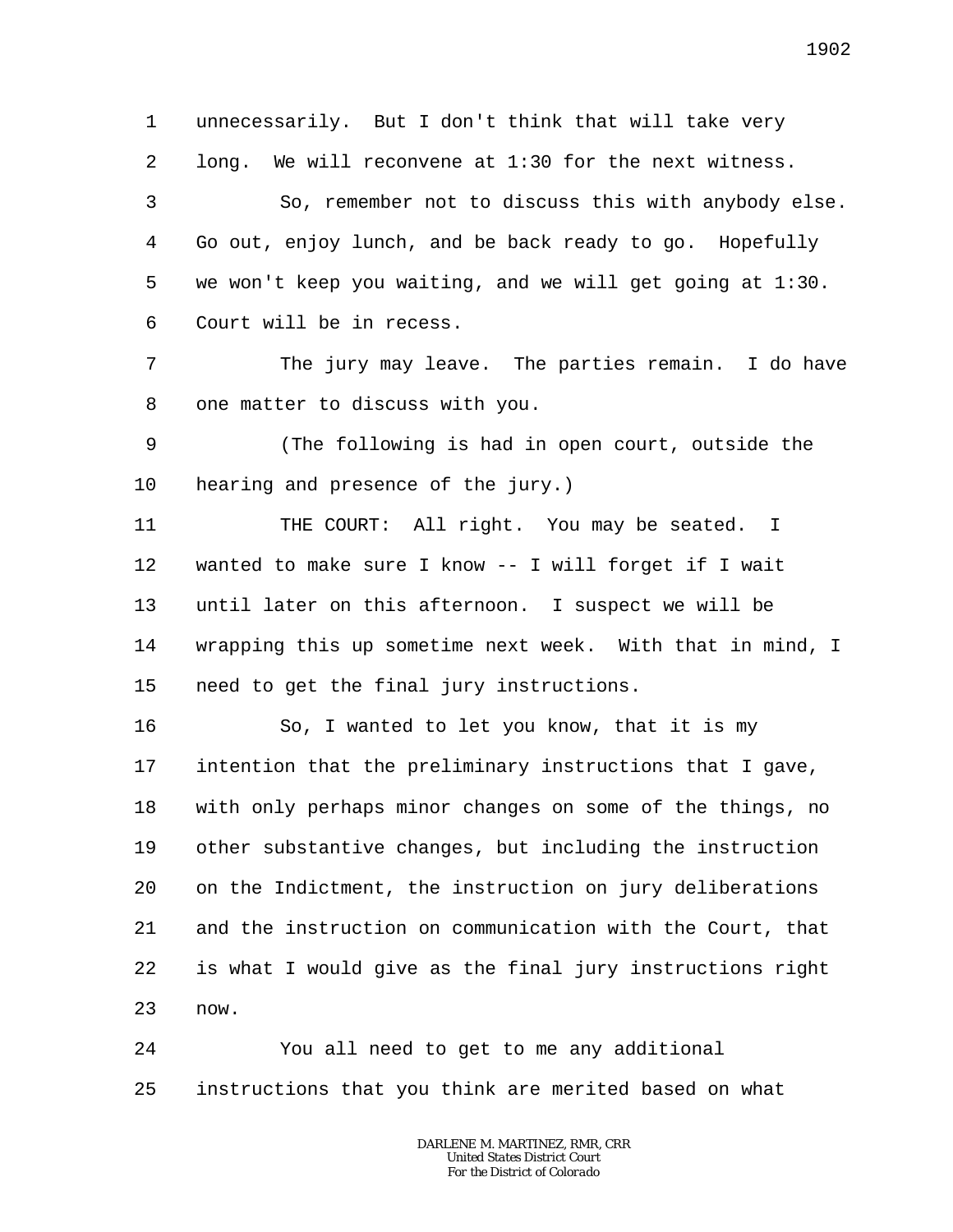1 2 3 4 5 6 happened here in the trial, I would like to have those, if we could, by noon on Sunday, so that I can review those and we can be ready to go. I can work on those on Sunday afternoon, and make sure we will have as close to a final version so we can have a charging conference with respect to those as soon as the parties close.

7 8 MR. WALKER: Yes, Your Honor. Would you like to specify a specific time as a deadline?

9 10 THE COURT: Noon. I thought I said noon. If I didn't --

11 MR. WALKER: I am sorry, I was typing.

12 13 14 15 16 17 18 19 THE COURT: Noon Sunday. That will give me the afternoon Sunday. If you can submit those the same way. Those don't need to be submitted in CM-ECF. Just send them to chambers with a copy to opposing counsel, and then the Government to the parties. But that way we will be ready to go, and I can get out, hopefully, a set to you of the final instructions, and then we can have a charging conference as soon as the defense rests.

20 21 22 23 All right. I just didn't want to forget it. If I don't do it now, I will forget about it. All right. Anything else that needs to be brought to my attention? MR. BANKS: No, Your Honor.

24 25 THE COURT: All right. See you back at 1:30. (Lunch break is taken from 12:12 p.m. to 1:36 p.m.)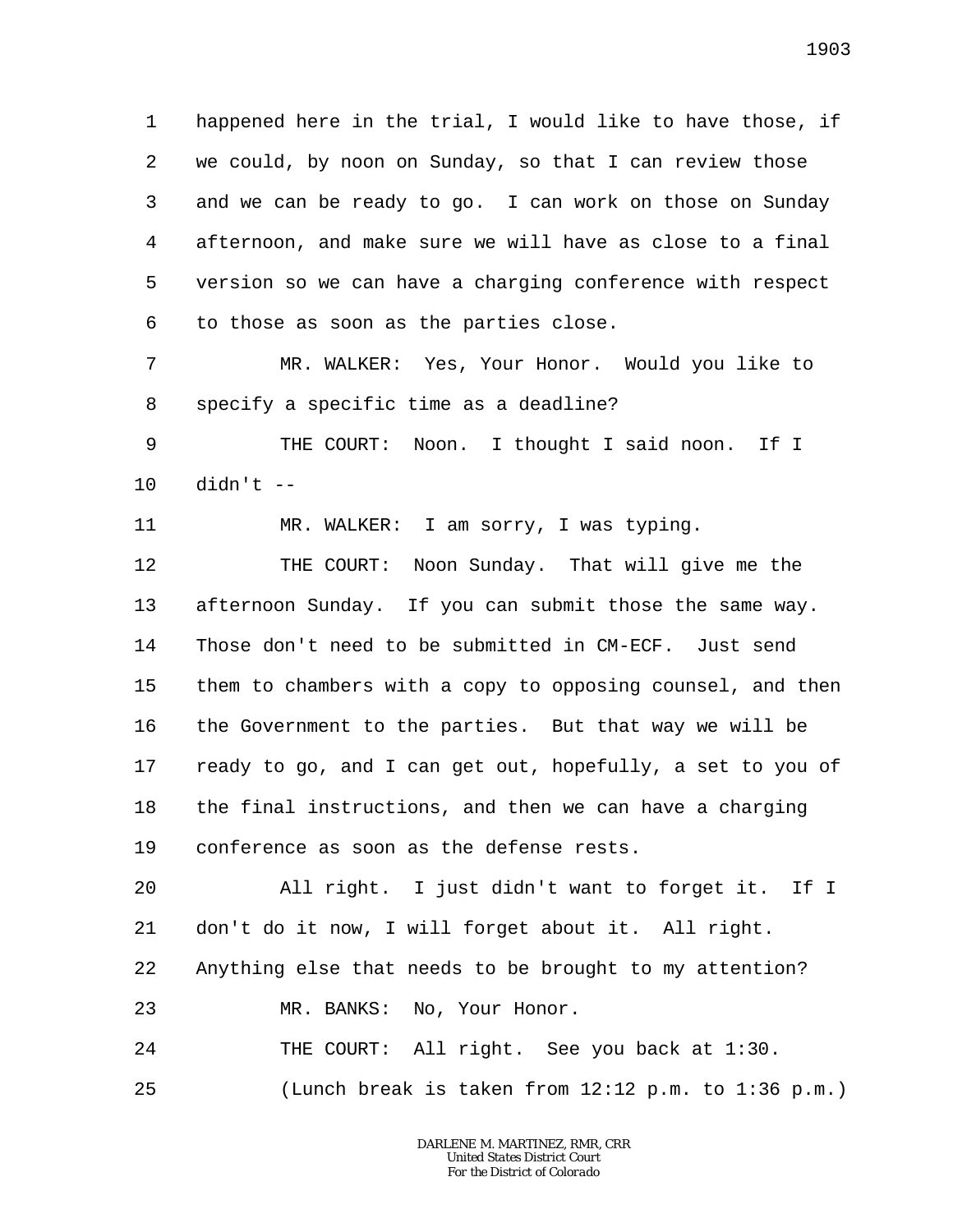1 2 3 4 5 6 7 8 9 10 11 12 13 14 15 16 17 18 19 20 21 22 23 24 25 THE COURT: You may be seated. Are we ready to bring the jury in? MR. KIRSCH: Yes, Your Honor. MR. BANKS: Yes. THE COURT: All right. Ms. Seeman, please bring in the jury. (The following is had in open court, in the hearing and presence of the jury.) THE COURT: You may be seated. Defendants may call their next witness. MR. BANKS: Your Honor, the defendants call Special Agent John Smith. COURTROOM DEPUTY: Your attention, please. **SPECIAL AGENT JOHN SMITH** having been first duly sworn, testified as follows: COURTROOM DEPUTY: Please be seated. Please state your name, and spell your first and last names for the record. THE WITNESS: It's John Smith. J-O-H-N. Last name  $S-M-T-T-H.$ THE COURT: You may proceed. MR. BANKS: Thank you, Your Honor. **DIRECT EXAMINATION BY MR. BANKS**: Q. I guess for the Court, can you tell the jury what you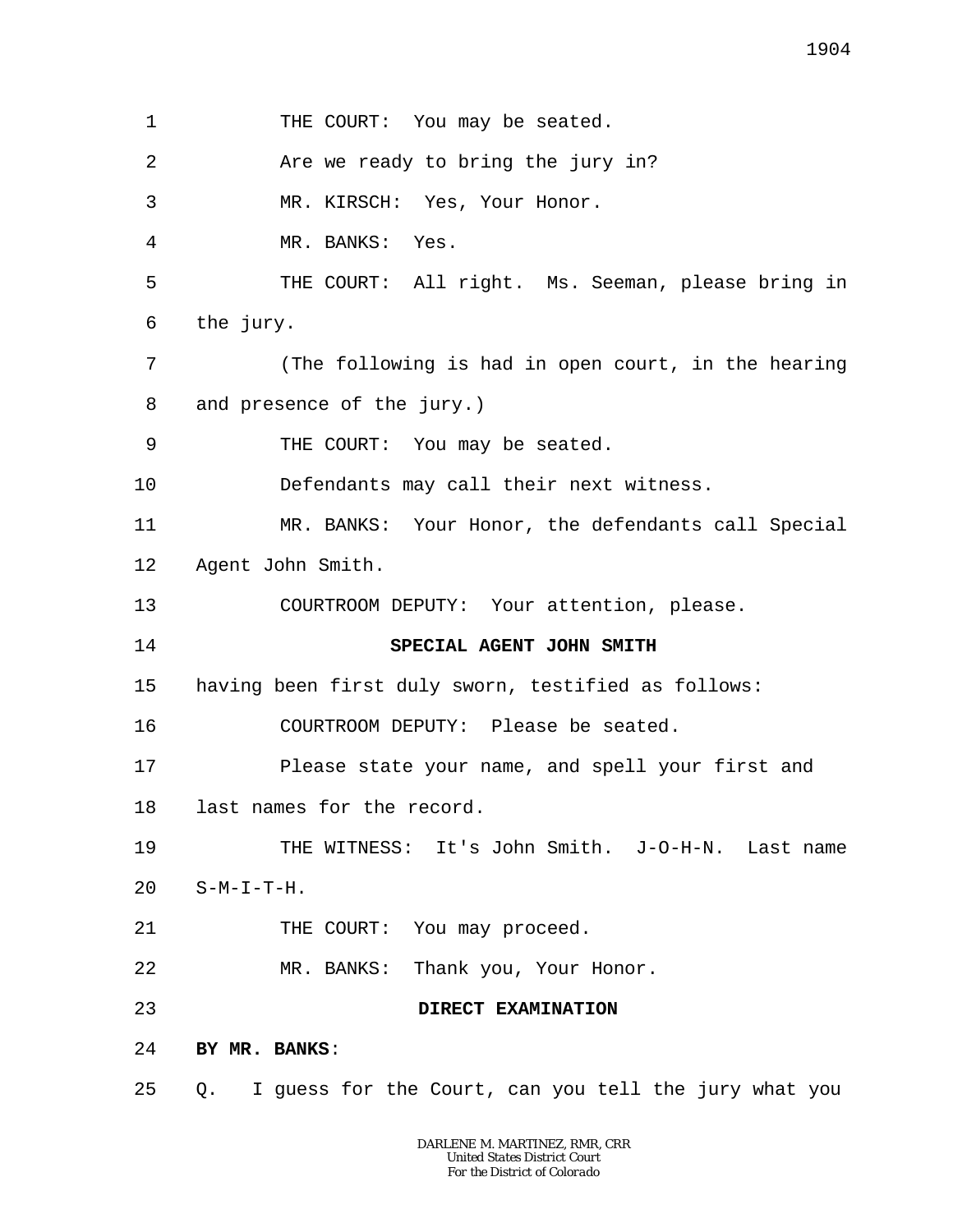1 do for a living.

2 A. Yes. I am a Special Agent of the FBI.

3 4 Q. And what does your role as a Special Agent -- what are your job duties as a Special Agent?

5 A. As a Special Agent, I investigate crimes.

6 Investigate crimes.

7 8 9 Q. Did you -- now, during -- a standard part of your job is to conduct search warrants; execute search warrants? A. Yes, that's part of our job.

10 11 12 Q. And around February of 2005, February 9, 2005, did you execute a search warrant on a company called IRP Solutions?

13 A. Yes, we did.

14 15 16 Q. And where was that search warrant conducted? A. The search warrant was in Colorado Springs at the offices of IRP, Leading Team and DKH Enterprises.

17 18 Q. And as -- what was your role in the case associated with IRP?

19 20 A. At the time of the search warrant, I was the case agent for that case.

21 22 Q. And how long did you remain the case agent for that case?

23 24 25 A. I was the case agent from when I started the case in 2004, until I moved in July -- I am sorry, end of June of 2007.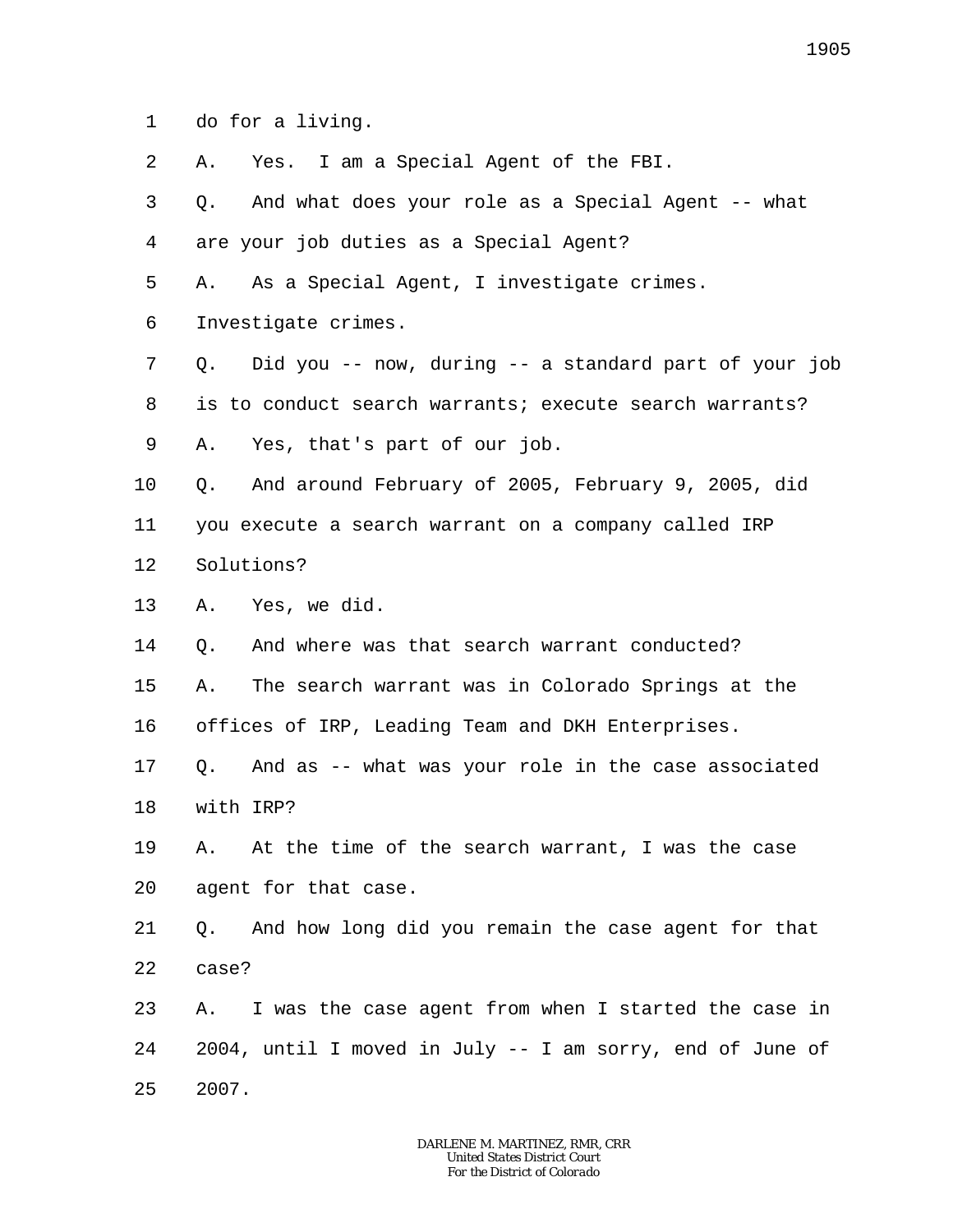1 2 3 4 Q. So you were replaced by another case agent, or were you still considered the case agent for this matter? A. When I moved, there was a new case agent assigned from Colorado Springs.

5 Q. And do you know who that is?

6 7 8 9 10 A. I'm not -- I believe -- there were a couple case agents after me. So, yes, I know the names of those. Q. And did -- after that, did you continue to provide some type of support on -- with regards to the IRP case? A. Yes, I did.

11 12 Q. Now, can you describe a little bit what the process is to acquire a search warrant?

13 14 15 16 17 A. The process to acquire a search warrant is you have to write an affidavit that supports why you would want to search a business. And that affidavit is presented to a United States Magistrate Judge here. I brought it to this courthouse, and it is signed by a judge.

18 19 Q. And what type of information do you typically put in a search warrant affidavit?

20 21 MS. HAZRA: I'm going to object on relevance grounds, Your Honor.

22 THE COURT: Approach.

23 24 (A bench conference is had, and the following is had outside the hearing of the jury.)

25 MS. HAZRA: He is asking generally about search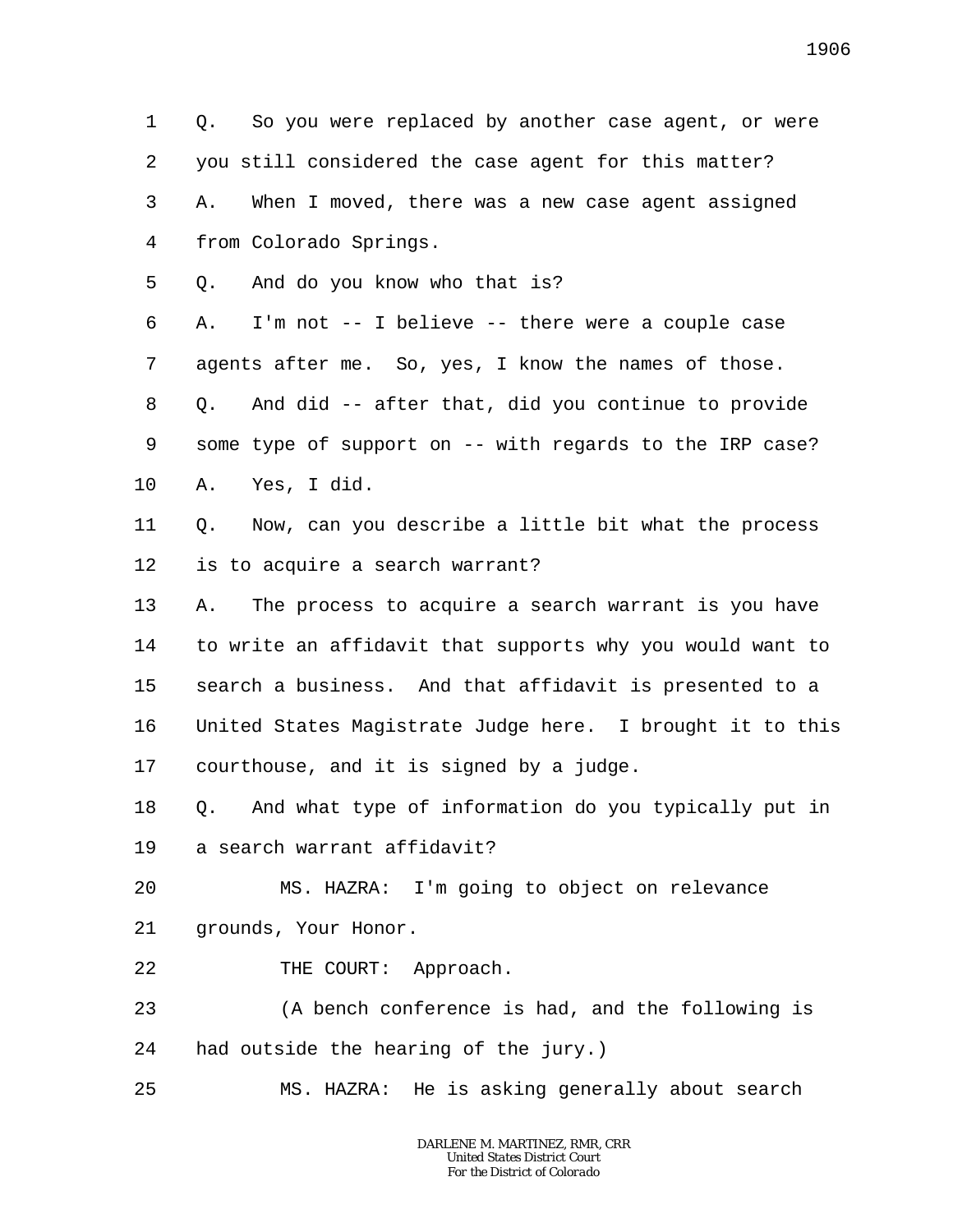1 2 3 4 5 6 7 8 9 10 11 12 13 14 15 16 17 18 19 20 21 22 23 24 25 warrants. He is asking generally about search warrants, and he is not directing it to any particular case in general, either. MR. BANKS: Related to IRP, Your Honor. THE COURT: What is the relevance of this whole line of questioning? MR. BANKS: We are going into the search warrant and execution and things that happened on the day of the search warrant. THE COURT: Are you trying to challenge the search warrant? MR. BANKS: Not challenge the search warrant, but the Government's activities and his creation of the search warrant and information that he will actually provide to the judge. THE COURT: But that's not something that gets done here. That is something that you do as part of your challenge to the search, itself. MR. BANKS: We are not challenging the search, Your Honor. THE COURT: I need to know the relevance of any of that information to the defense. MR. BANKS: He's contacted members of -- not only Steven Cooper, with regards to conducting the search warrant, but actually Melissa McRae and other people who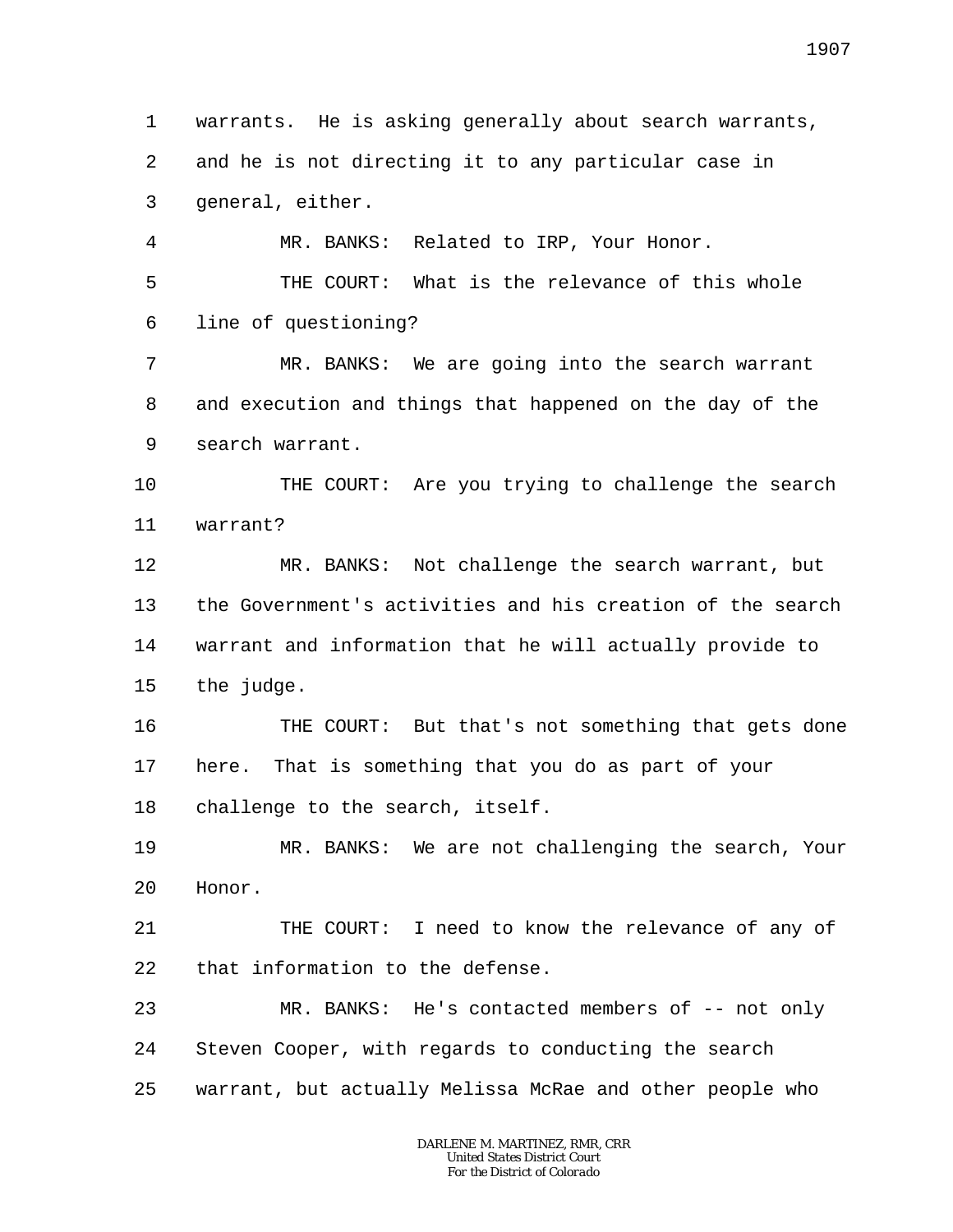1 2 he contacted, he provided and utilized their testimony with regards to the search warrant.

3 4 THE COURT: How is that relevant to the issues to your defense?

5 6 7 8 MR. BANKS: The Government's motivations in this particular case is going to be brought clear as we question Mr. Smith, and the reasons that they actually started investigating this case.

9 10 11 12 MS. HAZRA: Your Honor, it seems to me defendant is making some sort of Franks argument -- that is what I think -- in challenging the search. That is a pretrial motion. That is not litigated in front of the jury.

13 14 15 16 17 18 19 THE COURT: Franks is a case. But if you wanted to challenge the search -- you are saying you don't want to challenge that, but that is something that needs to be done pretrial. In this particular case, I need to find -- I need to understand better what the relevance is of the search warrant and what's in the search warrant to your defense.

20 21 22 You admitted, without objection, all of the fruits of that search that were offered by the Government. So I am trying to understand why this is relevant.

23 24 25 MR. BANKS: Information -- maybe I'm going about it wrong. Information Mr. Smith provided as far as the language he provided in the search warrant is inconsistent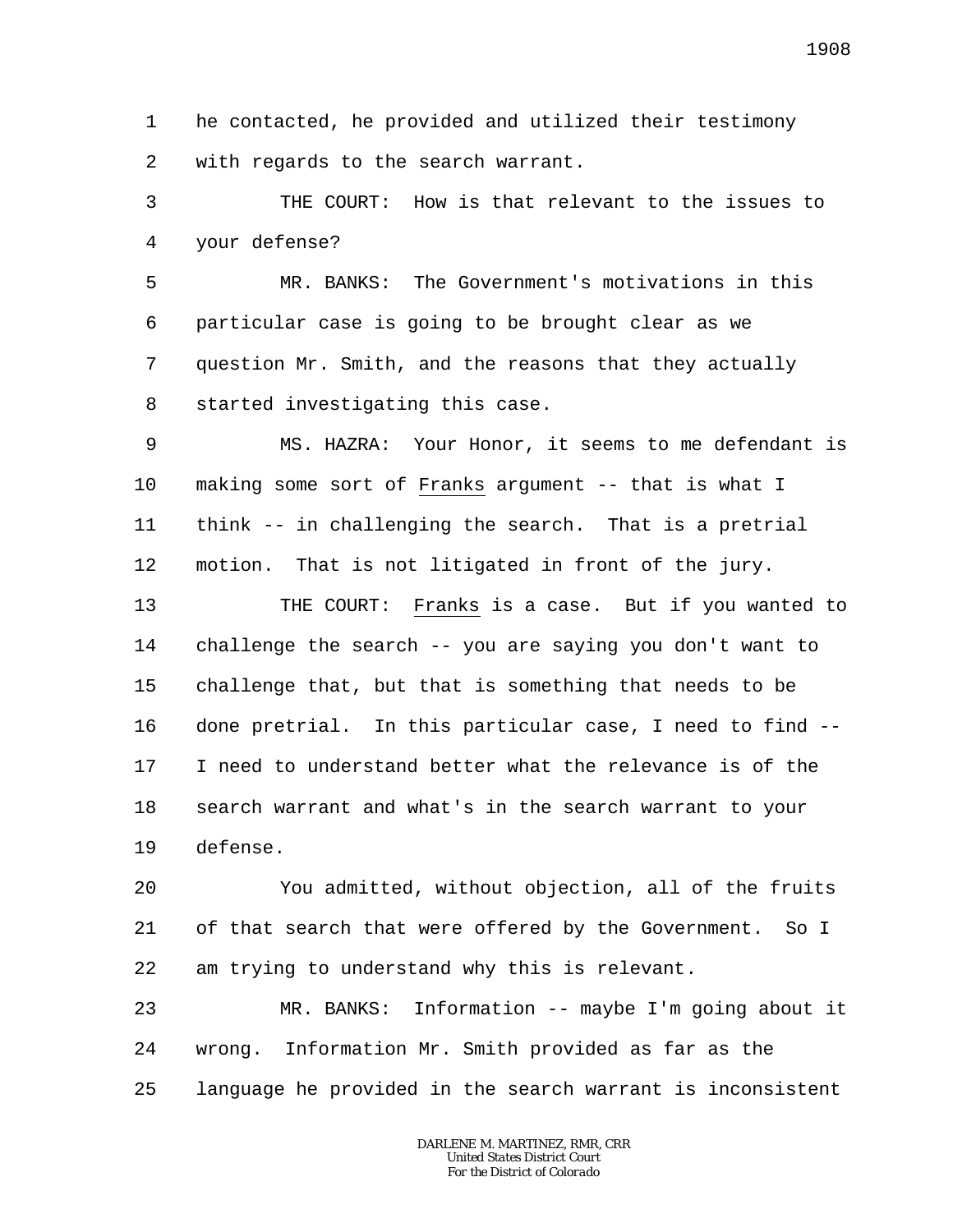1  $\overline{a}$ with testimony he received from individuals to do that search warrant.

3 4 5 6 7 8 9 10 11 12 13 14 15 16 17 18 19 20 21 22 23 24 THE COURT: How do you know that? MR. BANKS: Because I see the inconsistency. That is what I'm trying to lay foundation for. THE COURT: I'm not sure -- if you are trying to say the information contained in the search warrant affidavit -- MR. BANKS: I will ask him questions why he did certain things a certain way, Your Honor. THE COURT: We need to get to that. But whether or not -- it sounds to me like you are trying to challenge the search warrant. MR. BANKS: Not at all. THE COURT: You need to move on and ask him direct questions, but not into the validity of the search warrant, itself, because that is something that needed to be raised before trial. MS. HAZRA: Seems they are calling Special Agent Smith purely to impeach him, which is improper under 608. THE COURT: So ask him substantive questions, then the Government doesn't object. But if the sole question is to call him to impeach him, that should have been done on cross-examination.

25 MR. BANKS: This is all new grounds.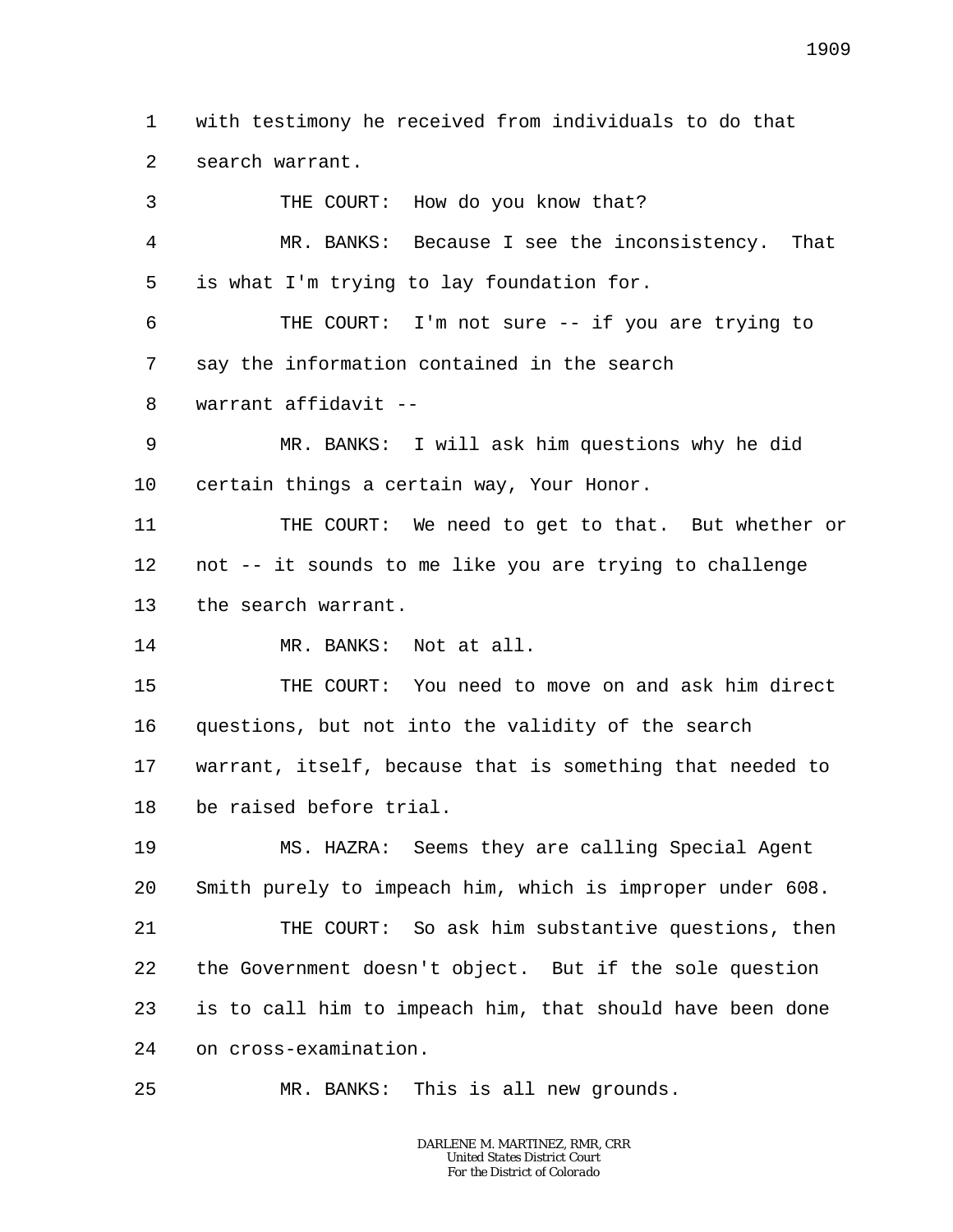1 2 3 THE COURT: Remember, you have to ask him direct questions, but we will not get into the substance of the search warrant.

MR. BANKS: Very well, Your Honor.

5 6 7 8 (The following is had in the hearing of the jury.) Q. (BY MR. BANKS) Mr. Smith, during your investigation, did you -- how did you -- did you actually contact staffing companies?

9 A. Yes, I did.

4

10 11 Q. And how did you go about contacting those staffing companies?

12 13 14 15 16 A. I had received information from the search, and that staffing companies had lost money to DKH, IRP and Leading Team. So I researched the name of that staffing company and got their phone number and called them to figure out what the relationship was with those three companies.

17 Q. Okay. And during the course of those -- that

18 contact, did you request information?

19 A. Yes, I did.

20 21 Q. And what type of information did you request from the staffing companies?

22 23 24 25 A. I requested all of the information that they had related to their relationships with either IRP, DKH or Leading Team, to include things such as invoices, time cards and things about the business relationship.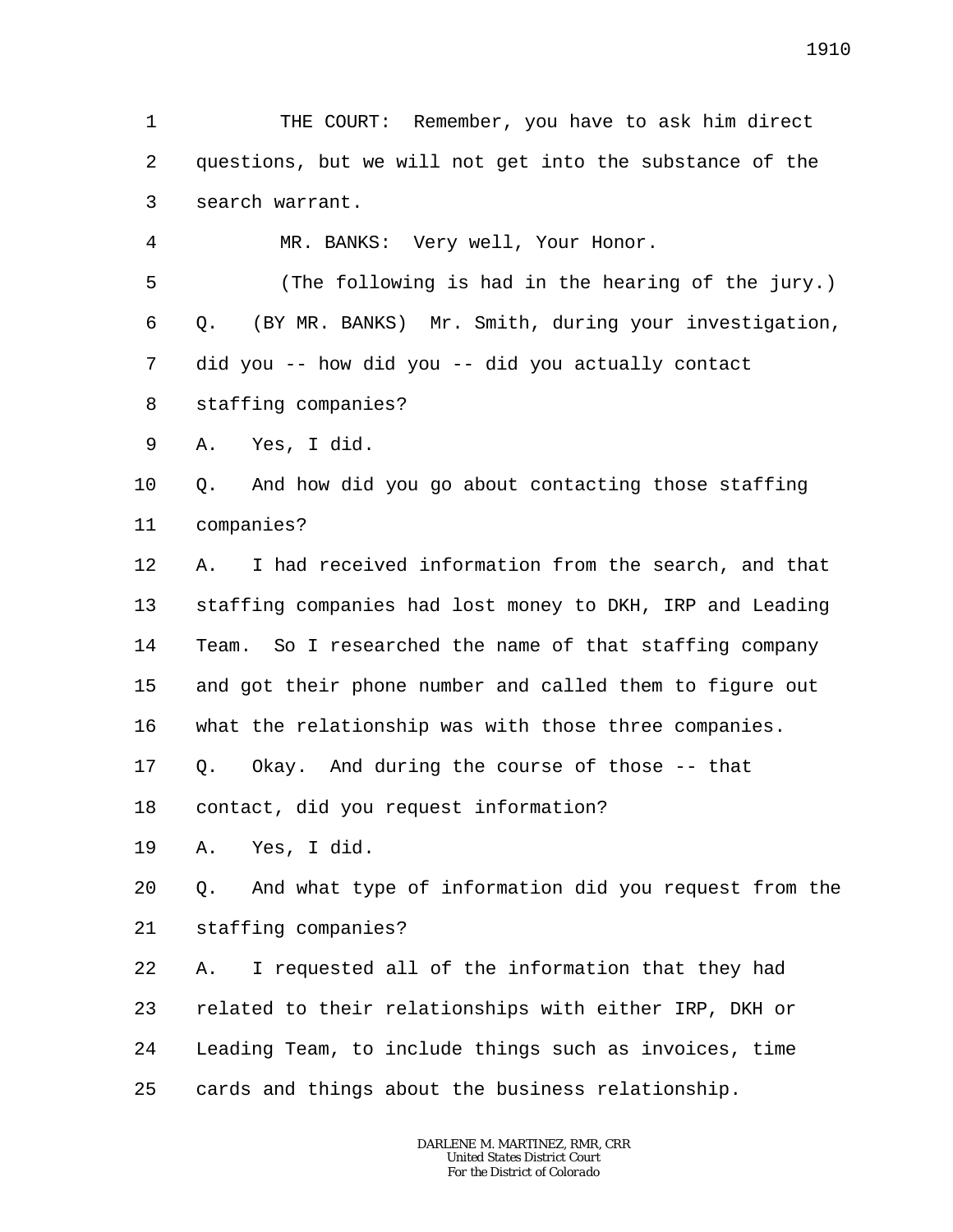3 4 5 6 7 8 9 10 11 12 13 14 15 16 17 18 19 20 21 22 23 24 25 *DARLENE M. MARTINEZ, RMR, CRR United States District Court For the District of Colorado* a newspaper article that was generated from the raid? A. There was a newspaper article in the Colorado Springs newspaper, yes. Q. Did you contribute to that article? A. No, I did not. Q. Did you at any time use that article in your contact with staffing companies? A. Yes, I did. Q. For what purpose -- now, let me back up there. You said a minute ago that you wanted to -- you contacted staffing companies in an effort for them to provide you information on their dealings with IRP, DKH, et cetera, as related to the matters in this case; correct? A. Yes. I called them to find out about their relationship with those three companies. Q. So if you sent the newspaper -- did you send the newspaper article, then, as part of your transmissions to them to collect information? A. Yeah. I would call the people first and try to determine if there was a relationship with one of the three companies. And then after I determined -- and we talked about how I had got their name from the search warrant and had documents related to their company. Yes,

Q. Also, I want to ask you a question, are you aware of

1

2

1911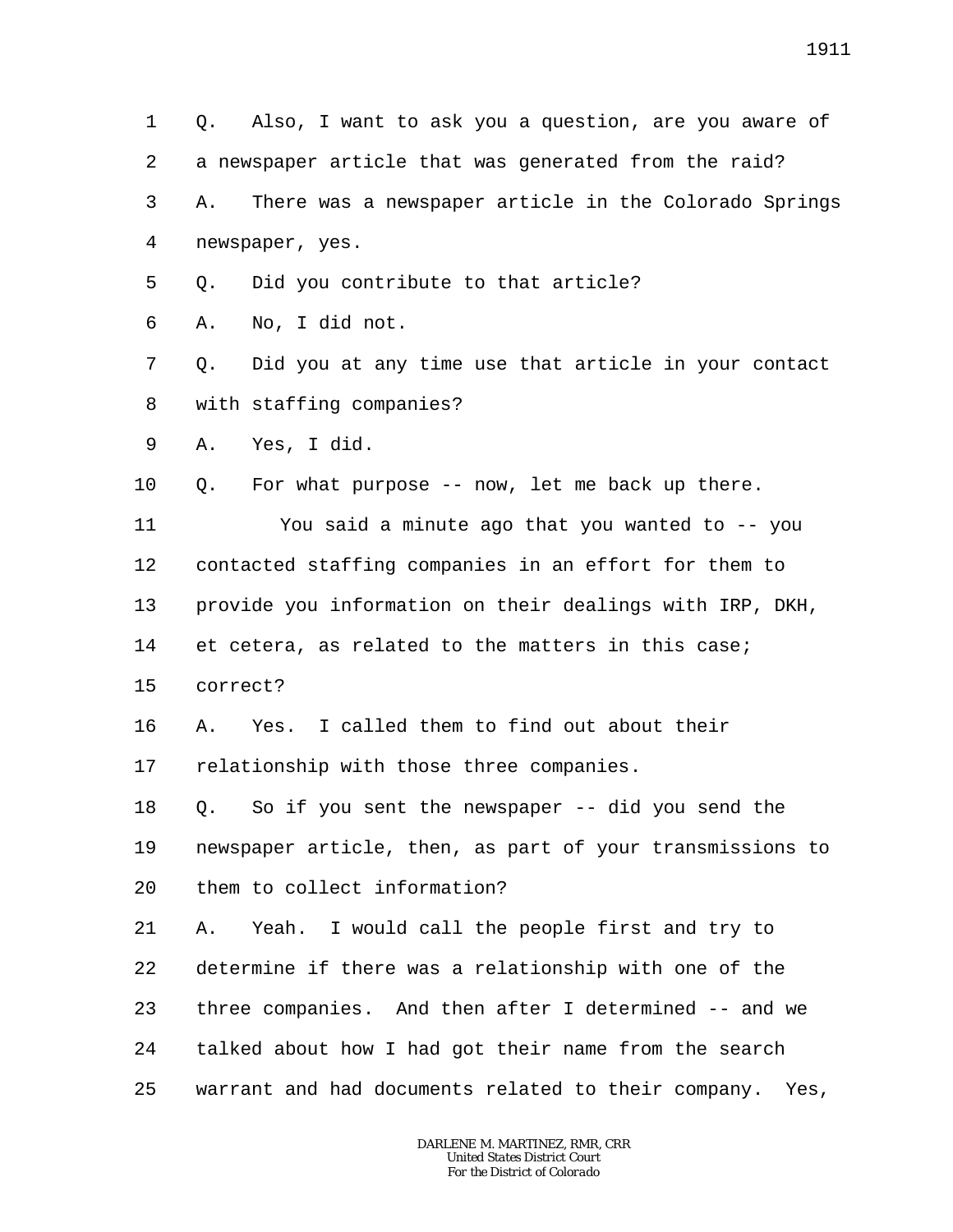1 2 sometimes I would send the newspaper article to them if they asked me.

3 Q. If they asked you?

4 5 6 7 A. Let me rephrase that. I told them a search warrant had occurred, that is how I got the documents with their names on it. And, then, to follow up with that, I would send them the newspaper article.

8 9 Q. And what was the purpose of sending the newspaper article?

10 11 12 13 14 15 A. The purpose was just to -- we had talked about it on the phone, and I told them I got their documents during a search warrant of those offices, and that I had an article. And they were happy to -- instead of looking it up on the internet, I had it, and I could send it to them, instead of -- saving them time.

16 17 Q. You didn't tell them just what you were investigating about, you sent them a newspaper article; correct?

18 19 20 21 22 23 A. Yes. I called them and told them that I had seized documents related to their company during the search warrant. And we talked a little bit to see if they had a relationship with DKH, IRP or Leading Team. And then to follow up on that phone call, sometimes I would send the newspaper article.

24 25 Q. Did you send the newspaper article to a gentleman by the name of Greg Goldberg, as well, during the course of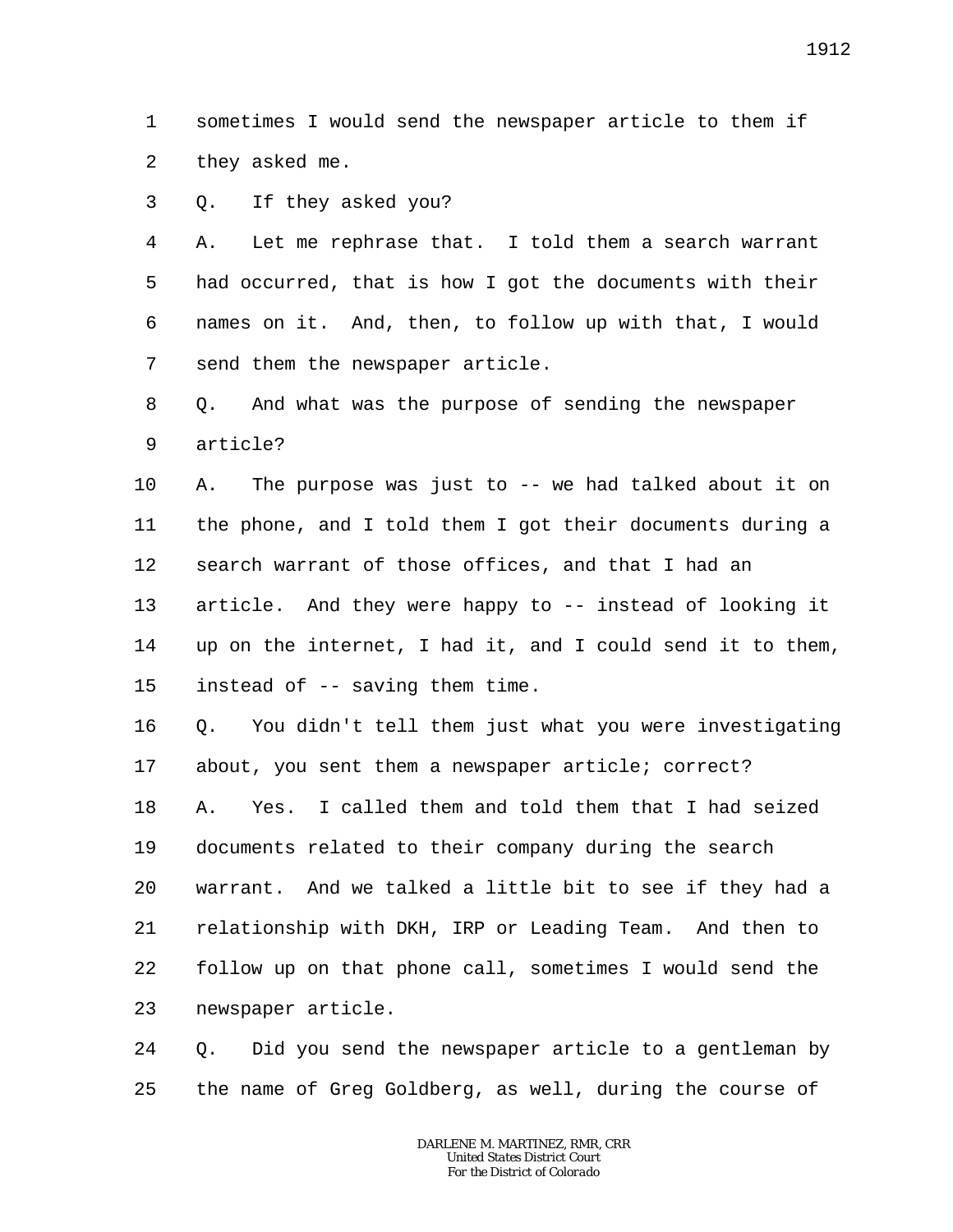1 your investigation?

2 A. I don't remember sending it to Greg Goldberg.

3 4 Q. Did you have contact with Mr. Goldberg with regard to this investigation?

5 A. I don't remember having contact with him.

6 7 Q. You remember no contact with Greg Goldberg of Holland & Hart?

8 A. That's correct.

9 10 MR. BANKS: May I have a moment, Your Honor? THE COURT: You may.

11 12 13 Q. (BY MR. BANKS) Would you doubt the fact that you actually sent -- you doubt that you actually sent the newspaper article to Greg Goldberg; correct?

14 15 A. I just said, I don't remember contacting Greg Goldberg at this time.

16 17 18 19 Q. In the entire -- do you recall a letter that was sent to the Government from Mr. Goldberg as information that related to some of the staffing companies he had been associated with?

20 21 22 A. Yes. I remember Greg Goldberg works -- he is a lawyer at a firm, and his firm -- he wrote a letter and sent it to the Government.

23 24 Q. And you are aware of the contents of that letter? A. Yes.

25 MR. BANKS: Your Honor, I would like to provide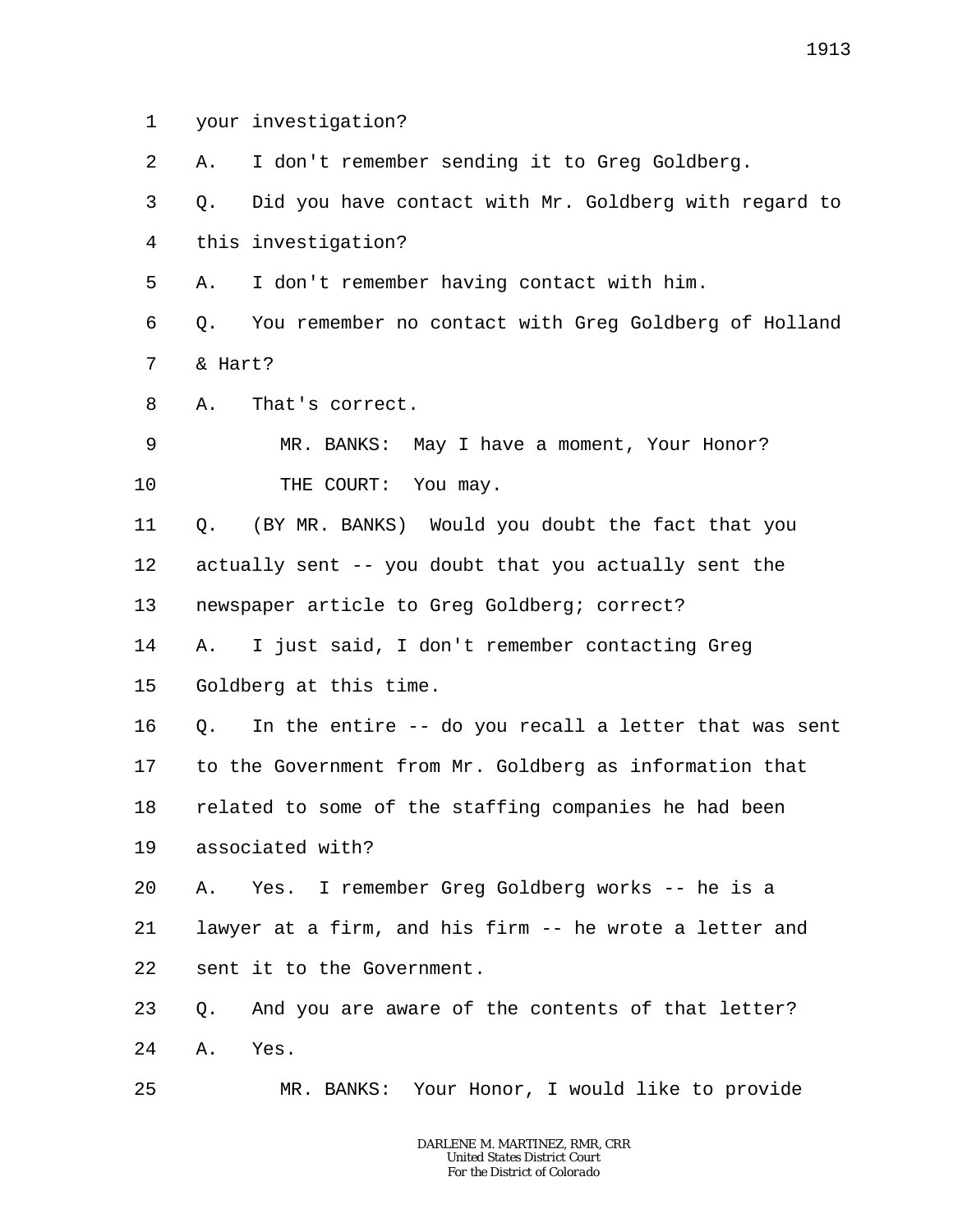1  $\overline{a}$ Mr. Smith with the FBI fax sheet sent to Greg Goldberg to refresh his recollection.

3 4 5 6 7 8 9 10 11 12 13 14 15 16 17 18 19 20 21 22 23 24 25 THE COURT: With respect to what? MR. BANKS: Mr. Smith just testified he never sent anything to Mr. Goldberg. THE COURT: Have it marked. MS. HAZRA: May I see it? MR. BANKS: You can keep that. MS. HAZRA: Okay. Thank you. COURTROOM DEPUTY: I have marked this as Defendants' Exhibit D406. Q. (BY MR. BANKS) Let me ask you this. Did Mr. Goldberg have some affiliation with some of these staffing companies? A. I remember Mr. Goldberg was an attorney at a firm in Denver. And the staffing companies had reached out -- he had accumulated data from staffing companies that had lost money to DKH, IRP and Leading Team. He compiled that data, and also the statements from the staffing companies that he had received, and sent that to the Government. And that's how this case started, because we became aware that those companies had been contacting staffing companies and not paying their bills. And he compiled the data and sent it to the Government. That is how I became aware of Mr. Goldberg.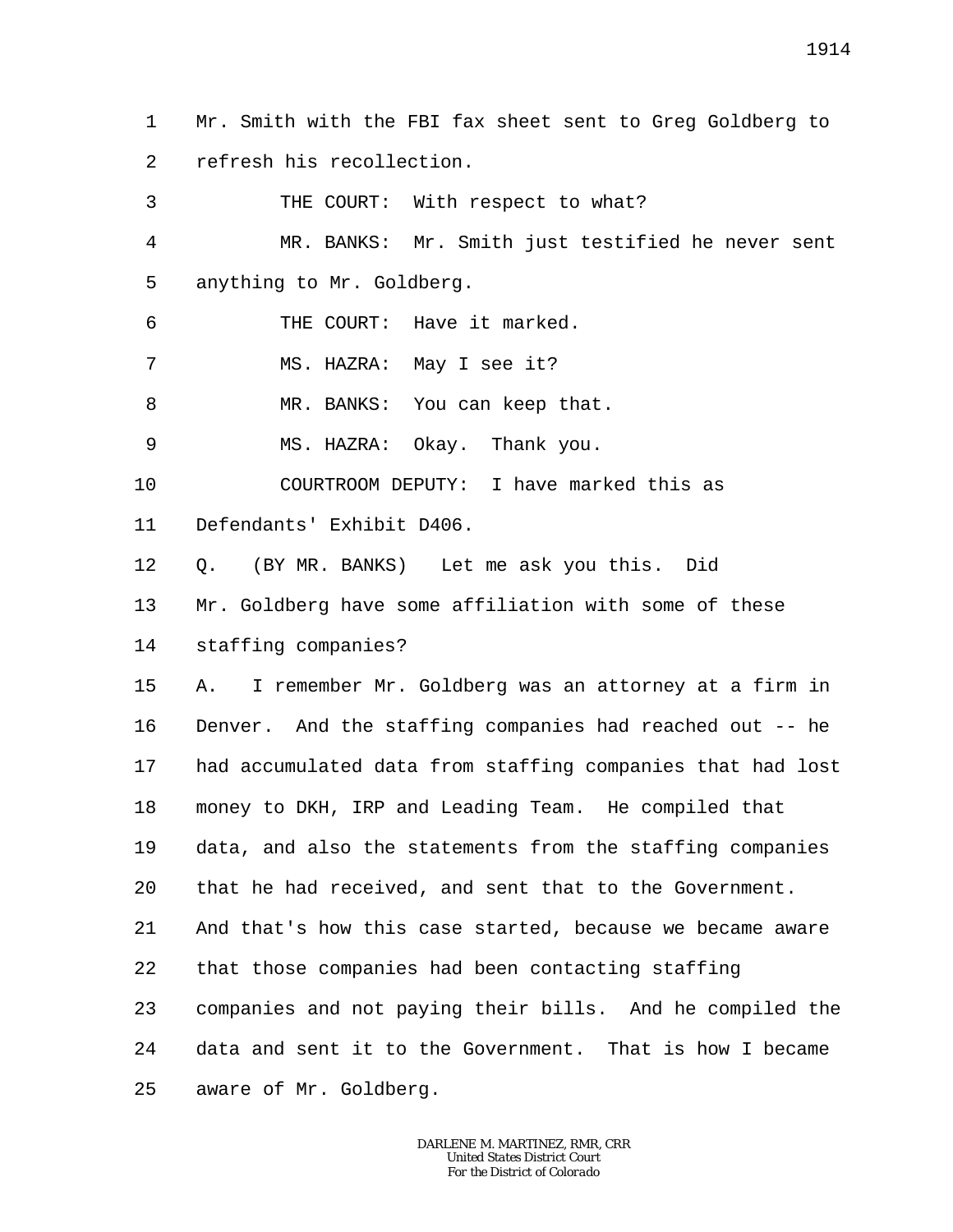1 2 3 4 5 6 7 8 9 10 11 12 13 14 15 16 17 18 19 20 21 22 23 24 25 Q. So what purpose -- if he had knowledge of -- and you are saying he was not participating in his attorney role, as an agent in this case or a member of the Government's case; correct? A. No, that's not correct. He was an attorney, private firm. He wasn't with the United States Government. Q. So what purpose did you send him the article? A. I faxed him this newspaper article. He must have reached out to me about the case at some point, and I can't tell him about ongoing investigations, but I sent him an article that was public in the newspaper. Q. Are you sure you didn't send the article to him and staffing companies to frame your response from the staffing companies? A. I absolutely did not do that. Q. Wouldn't it have been simpler to say, send me information regarding your dealings with IRP? A. I told them to send me information, yes. Q. Did you send this article to any businesses that IRP was doing business with during the course of your investigation? MS. HAZRA: Object to the relevance of this, Your Honor. THE COURT: Overbroad. Q. (BY MR. BANKS) Did you send this article to IBM?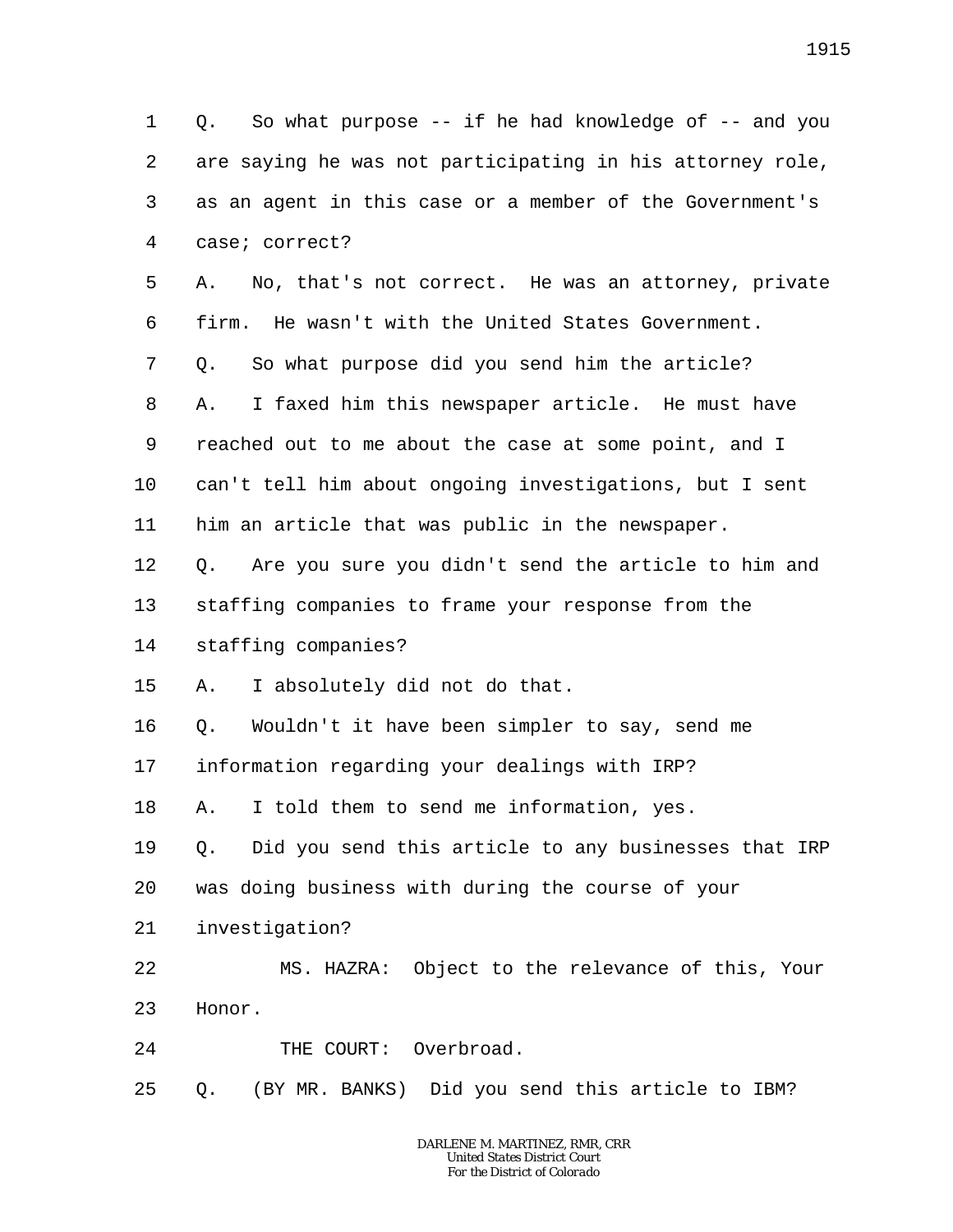1 2 3 4 5 6 7 8 9 10 11 12 13 14 15 16 17 18 19 20 21 22 23 24 25 A. I don't remember sending it to IBM. Q. Do you remember sending it to any company? A. Yes. I sent it to staffing companies that I obtained data during the search warrant that I thought could have had relationships with DKH, IRP or Leading Team. And the purpose of sending it to them was to see if they had lost money to those companies and to determine their relationship. Q. What were the contents of that article? MS. HAZRA: Objection, Your Honor, it's hearsay. THE COURT: Mr. Banks? MR. BANKS: Your Honor, if the Government issued an article to -- THE COURT: But they didn't issue it. They sent it. The objection is hearsay. MR. BANKS: Okay. Q. (BY MR. BANKS) Did you have a chance to read the article? A. Yes. Q. And what type of information did the article contain? A. I haven't read the article since it came out in the newspaper in February of 2005. But it contained information about the business activities of DKH, IRP and Leading Team. Q. Do you recall the article saying that the companies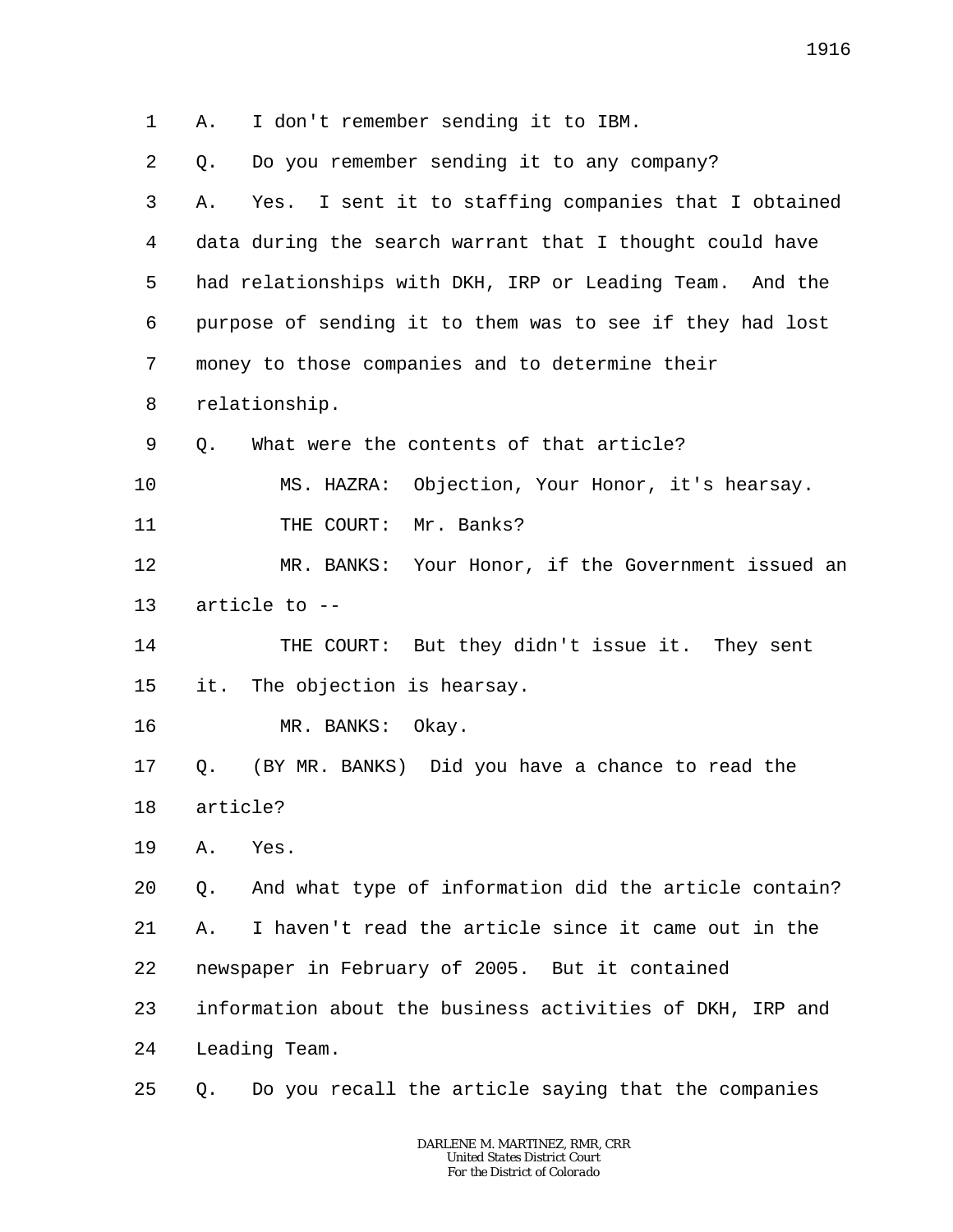5 6 7 8 9 10 11 12 13 14 15 16 17 18 19 20 21 22 23 24 25 your recollection? A. Sure. Q. It should be there in front of you in that defense exhibit we just gave you. A. Okay. Q. Now, at the bottom of that article, would you agree it says that "investigators found evidence that there was some software development going on"? A. It's cut off here at the bottom, but it says -- it says something similar to that, yes. Q. Didn't you already know that the company was developing software? A. At the time of the search warrant, it was unclear what the exact business activities of DKH, IRP and Leading Team were. And people we talked to said that they were told that those companies made some kind of software. But it was uncertain on the status of the software and how far along it was. So I didn't really know how far along or what exactly they were doing. Q. Well, prior to executing the raid, didn't you have an opportunity to speak to members of the Department of

were doing -- it was found the companies did some

A. I haven't read the article since February of 2005.

Q. Would you like to read the article now to refresh

development -- software development?

1

2

3

4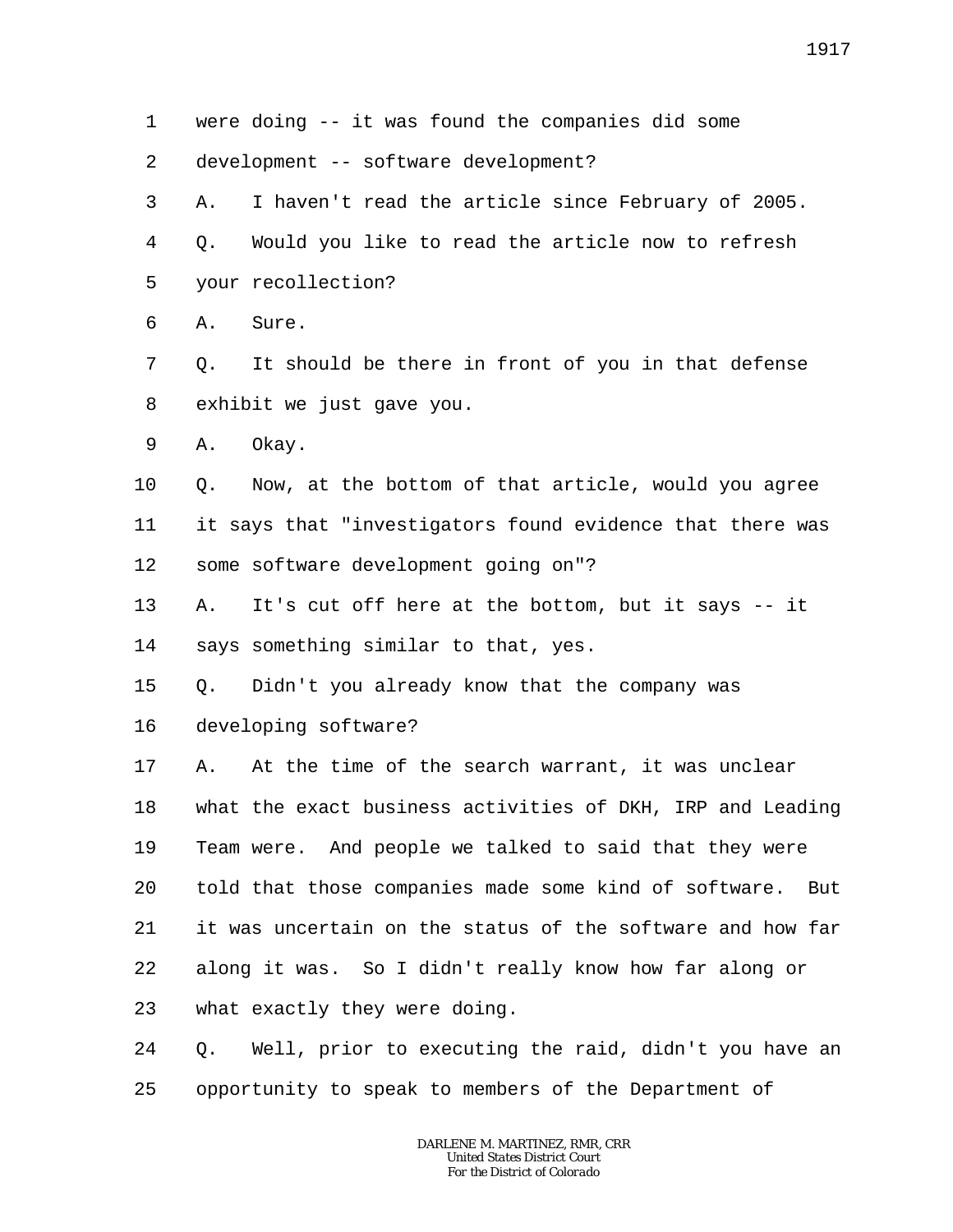1 Homeland Security; specifically Steven Cooper?

2 A. Yes.

3 4 5 6 7 8 9 10 11 12 13 14 15 16 17 18 19 20 21 22 23 24 25 Q. Did you also have an opportunity to interview an FBI agent from the CIO office of the Department of Justice by the name of Melissa McRae? A. Yes, I did. Q. And what was Ms. McRae's -- what was the nature -- do you know when you interviewed her? A. I don't know the exact date. I don't know the exact date, no. Q. Okay. What was -- what type of information did she provide you about the company? MS. HAZRA: I am going to object as to hearsay, Your Honor. THE COURT: Sustained. Q. (BY MR. BANKS) What did you report in your FBI report of February 3, 2005? What did you report as it relates to Melissa McRae? MS. HAZRA: Objection, Your Honor, hearsay. THE COURT: Mr. Banks, why is that not hearsay? It is talking about her statement, not a statement he made, correct? MR. BANKS: This is what the FBI annotated in their report. THE COURT: About what she said?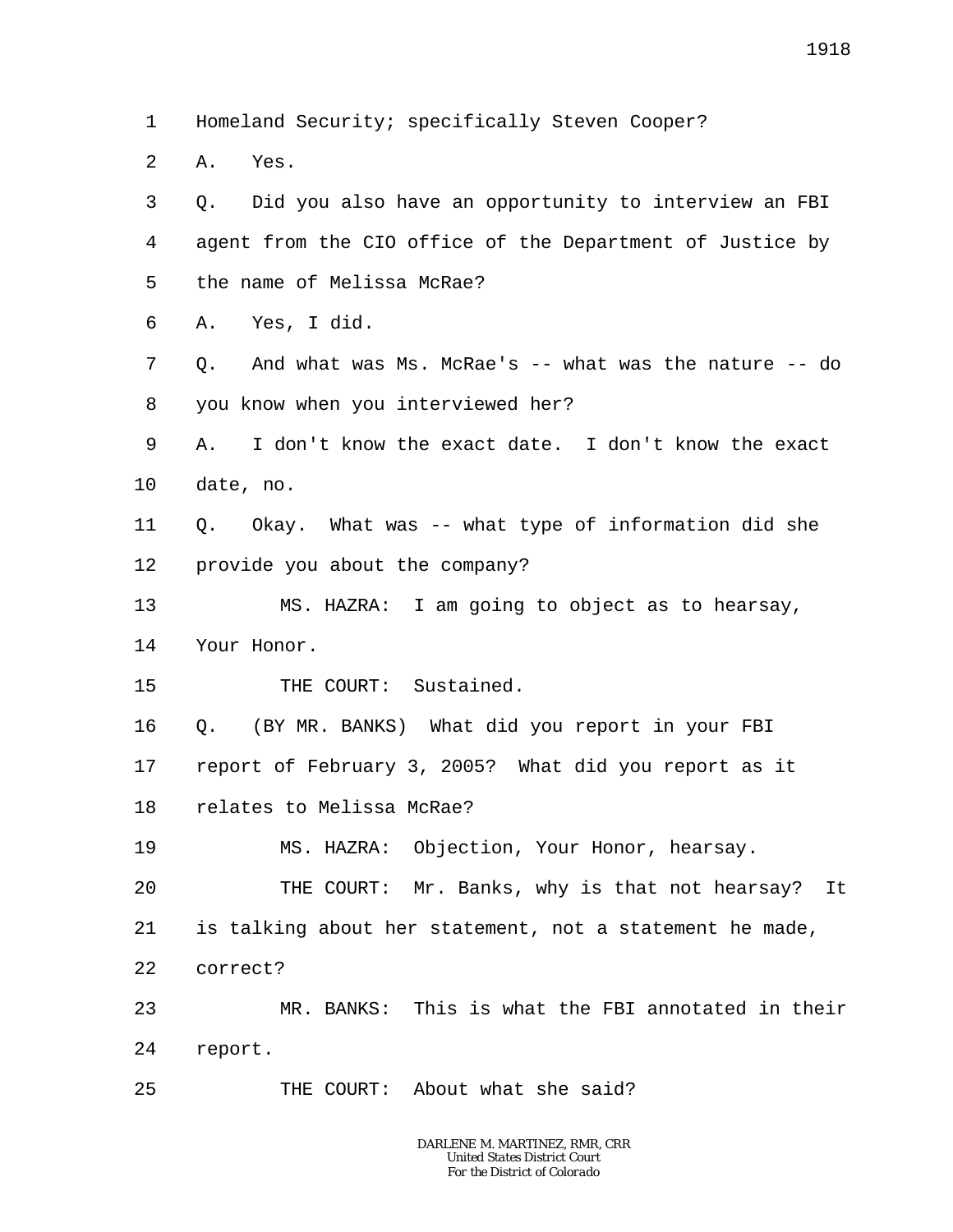1 2 3 4 5 6 7 8 9 10 11 12 13 14 15 16 17 18 19 20 21 22 23 24 25 MR. BANKS: About what she said. THE COURT: You have to ask her what she said, not him. Q. (BY MR. BANKS) What was communicated to you? THE COURT: It's -- unless you have an exception to hearsay, a statement by someone who is not here in court is hearsay. MR. BANKS: May I have a moment, Your Honor? THE COURT: You may. Q. (BY MR. BANKS) During your drafting of your Search Warrant Affidavit, did you include information received from Melissa McRae as a part of your Search Warrant Affidavit? MS. HAZRA: Objection, Your Honor, relevance. THE COURT: Discuss the relevance of that. Q. (BY MR. BANKS) During the course of your investigation, did you speak to Melissa McRae? A. Yes, I did. Q. And who is Melissa McRae? A. She's an FBI agent. At the time she was a Supervisory Special Agent at FBI headquarters. Q. Are you aware if she attended any software presentations or demonstrations of IRP? A. Yes, I am. Q. Do you know when she attended that presentation or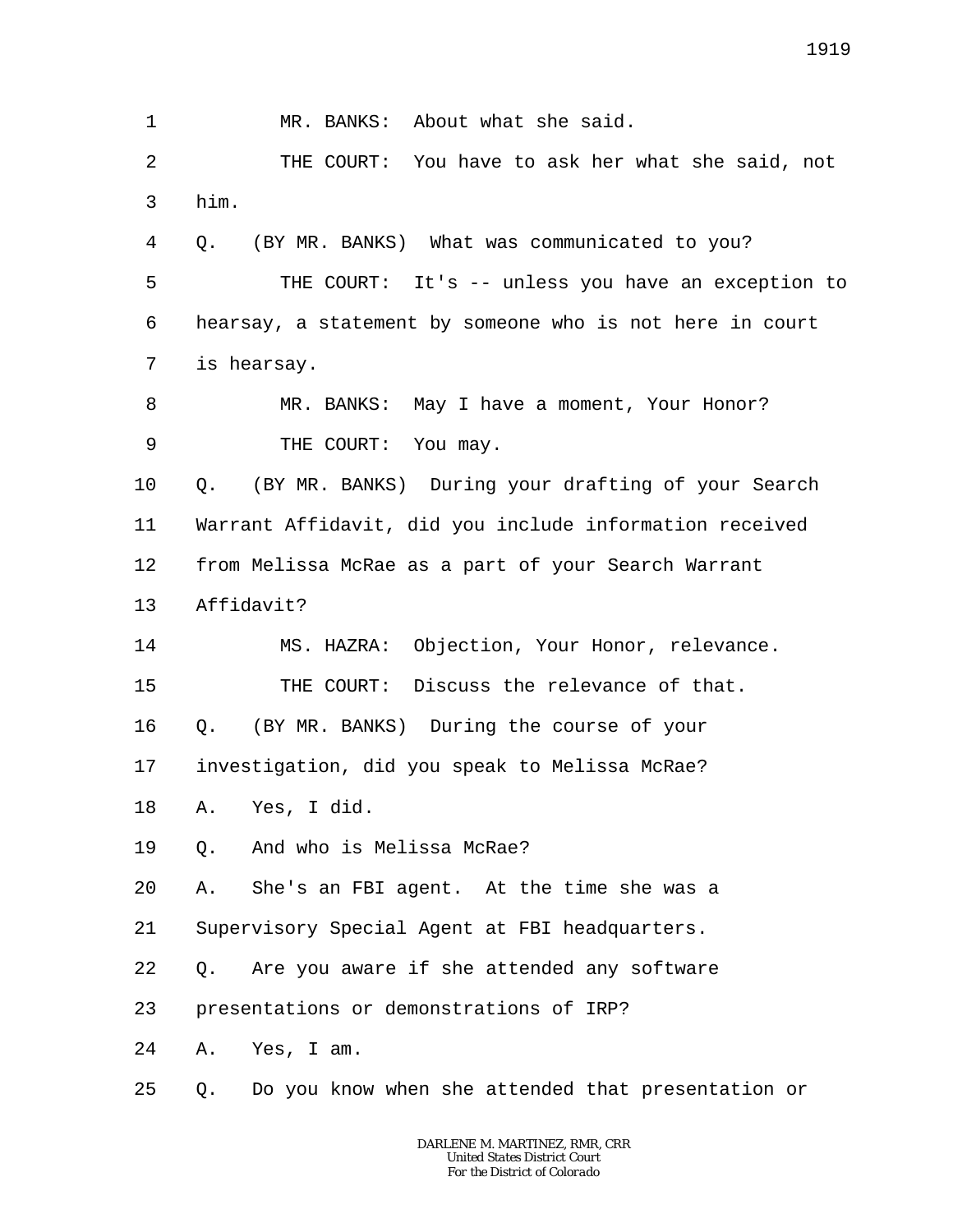- 1 demonstration?
- 2 A. Sometime in 2004, in the fall.
- 3 Q. Prior to the raid; correct?

4 A. Yes, prior to the search warrant.

5 6 Q. So you said you were unaware that IRP was developing software; correct?

7 8 9 10 A. That's not what I said. I said I was uncertain on the status of the software and how far along it was. I talked to various people, and we didn't know for sure at the time how far along it was or what the status was.

- 11 Q. But Melissa McRae is an FBI agent; correct?
- 12 A. Yes, she is.
- 13 Q. And your testimony is she attended a meeting where

14 IRP was doing a software demonstration?

15 A. She attended a meeting. I don't know if she actually

16 saw a software demonstration or some other type of Power

17 Point or something similar to that.

18 Q. What about Steven Cooper? Did you speak to him

- 19 concerning IRP?
- 20 A. Yes, I did.
- 21 Q. And who is Steven Cooper?
- 22 A. At the time, he was an executive in charge of
- 23 information technology. One of the executives at the

24 Department of Homeland Security.

25 Q. And were you aware of any interactions or meetings he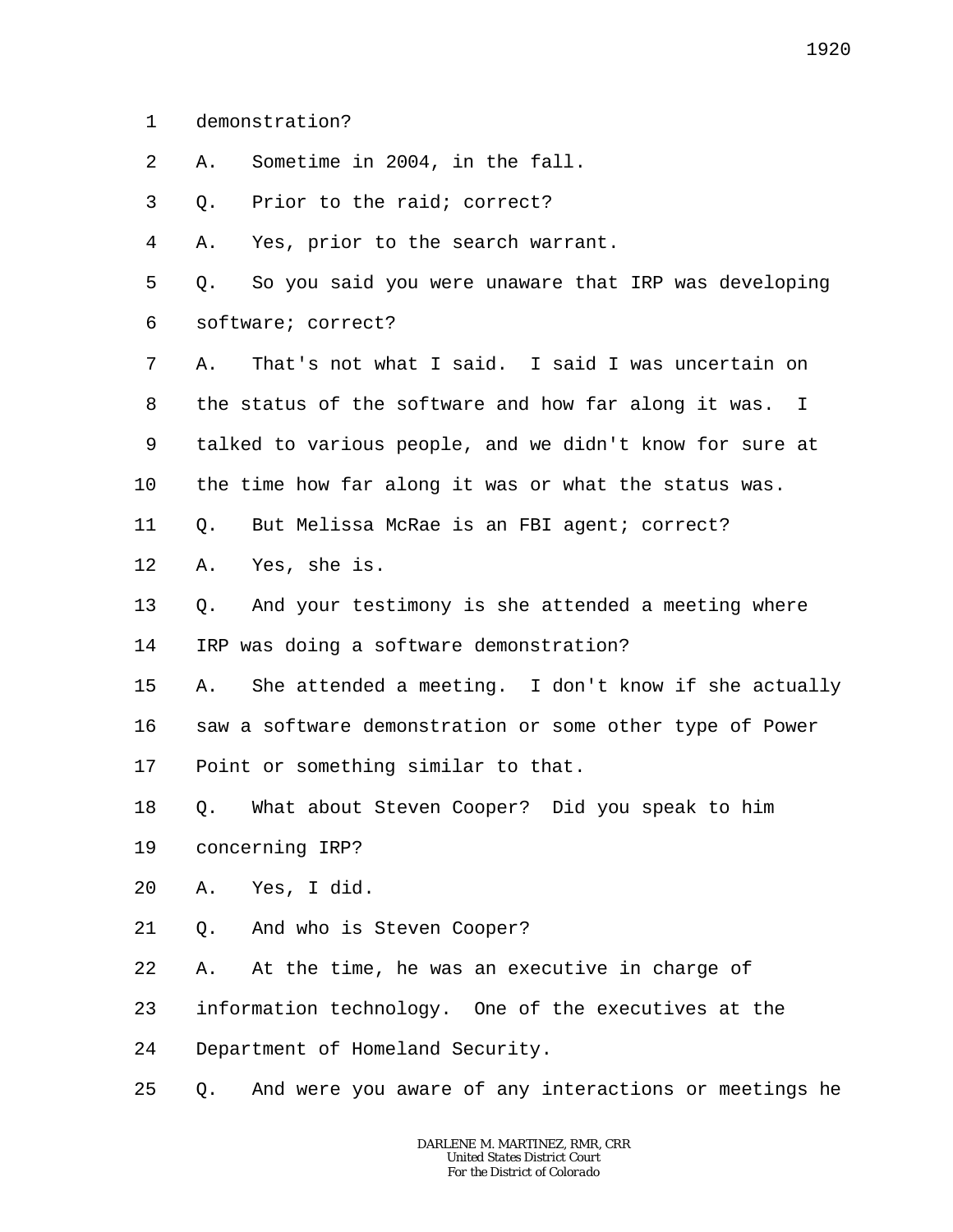1 had with IRP?

2 A. Yes, I was.

3 4 5 6 7 8 9 10 11 12 13 14 15 16 17 18 Q. Do you know the nature of those meetings? A. Those meetings were similar to the meeting that we just talk about with Ms. McRae, I believe. Mr. Cooper attended that meeting, also. Q. Would it be safe to say you knew IRP was a software development company? A. Yes, that's fair. Q. Would it also be safe to say that you in your Search Warrant Affidavit, you classified them as a "purported software development company"? MS. HAZRA: Objection, Your Honor, relevance. Leading. THE COURT: Sustained. Q. (BY MR. BANKS) Do you know a gentleman by the name of Richard Powers? A. Yes, I do.

19 Q. Who is he?

20 21 A. He, at one point, was the Special Agent in Charge of the Denver division of the FBI.

22 Q. What about a Gene Anderson?

23 A. I know her. I don't know if I have ever met her, but

24 I know her -- know the name.

25 Q. What does she do?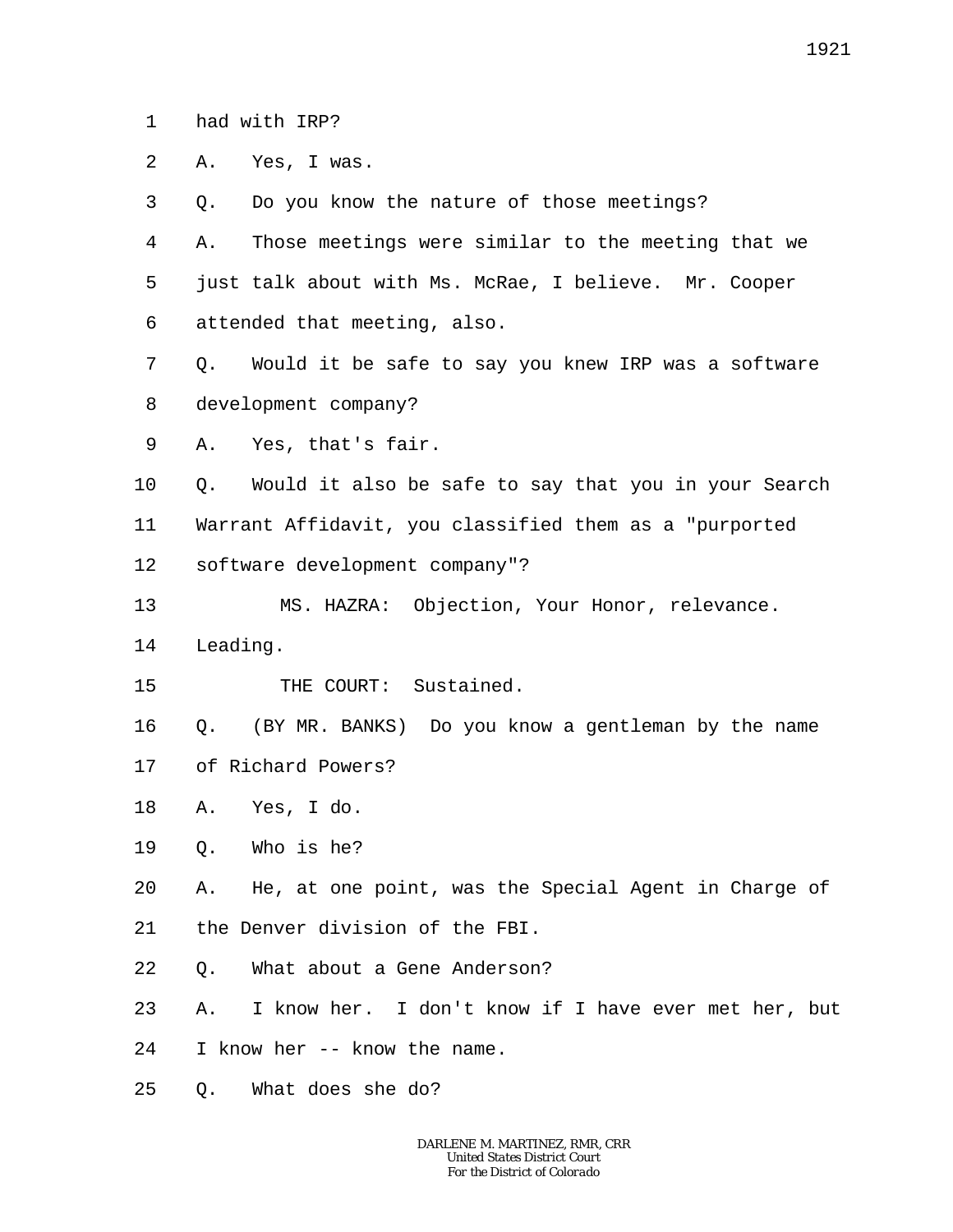1 2 3 4 5 6 7 8 9 10 11 12 13 14 15 16 17 18 19 20 21 22 23 24 25 A. She is still an FBI agent. Somewhere else in the Bureau, but at the time I knew her, she was a supervisor in the Denver office. Q. During the course of your investigation -- MR. BANKS: May I have a moment, Your Honor? THE COURT: You may. Q. (BY MR. BANKS) During the course of your investigation, was one of the staffing companies that you had that you interfaced with, was a company called Sunny Side Temps? A. Yes, that's correct. Q. Are you aware of any contact that either Gene Anderson or Mr. Powers had with Sunny Side Temps? A. Yes, I am. Q. What is your knowledge of their communications with them? A. I have seen a letter in my file that was signed - the letter was actually signed by Gene Anderson. But at the bottom it has Mr. Power's name on it, because he is the Supervisory Special Agent in Charge, SAC. But Ms. Anderson signed the letter because she had the authority to do that, and she sent that letter to Sunny Side Temp. Q. Do you know what the nature of that letter was? A. Yes, I do.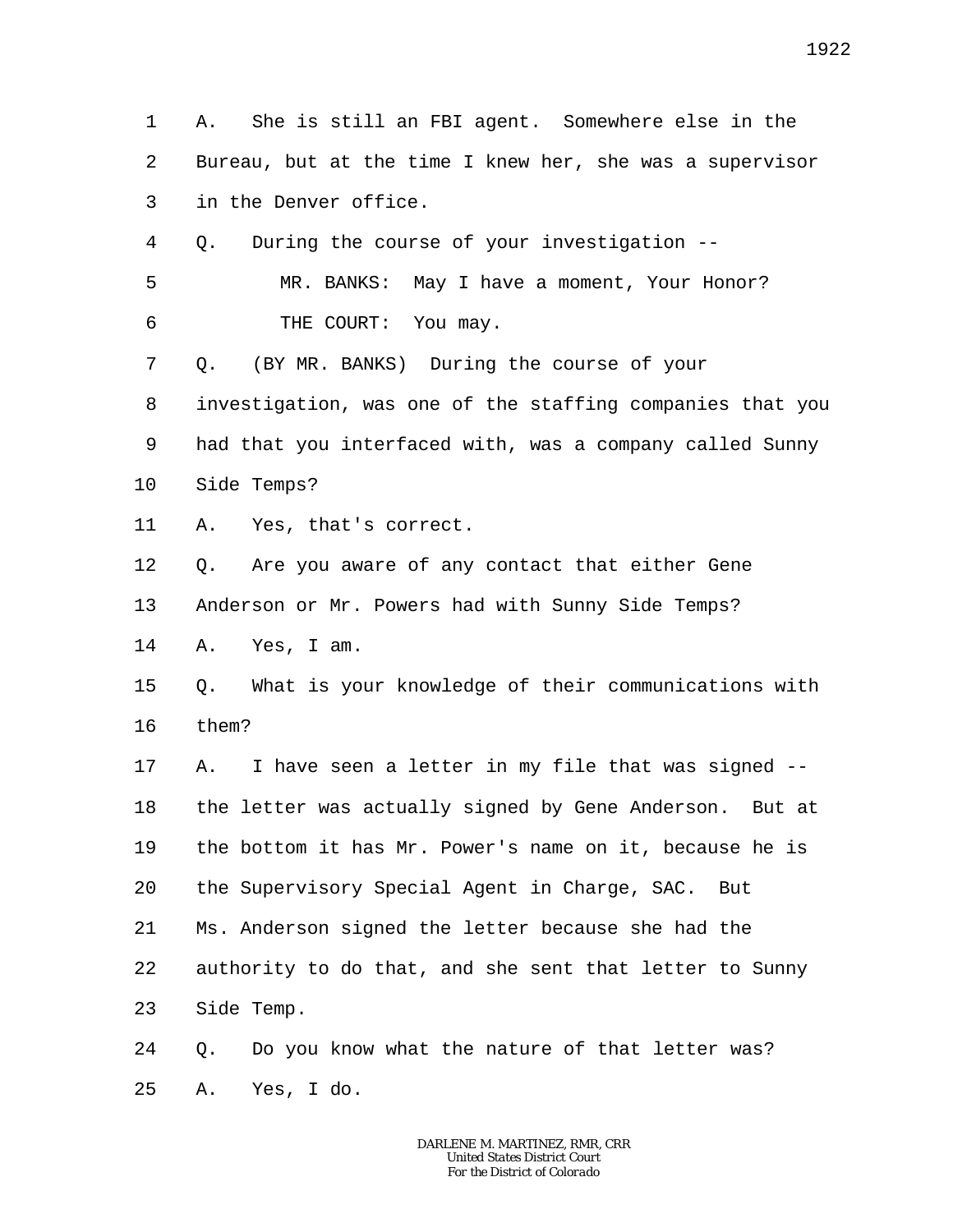1 Q. Can you expound on that for the Court?

2 3 4 5 6 7 8 A. Yes. I had sent a letter to Sunny Side Temp asking them to send me documents related to their interactions with IRP, DKH or Leading Team, and to get invoices, payroll records and the like; stuff like that that they had sent, the stuff they were going to send me, they sent it to the wrong address. They sent it to FBI office in Denver. I work in Colorado Springs.

9 10 11 12 13 14 15 16 17 18 19 20 21 22 23 24 The package of stuff made it into the Denver office, and somehow got routed to Gene Anderson, because she was the white collar supervisor at that time; in charge of white collar crime. Based on her getting that, she sent the letter back to the person at Sunny Side Temp. I didn't know anything about it at that time because it came to Denver. She sent the letter back to them. Q. Do you know what the contents of that letter were? A. Yes. It was just basically -- she wrote back and said that the FBI was not going to pursue the allegations -- pursue a crime against Sunny Side based on what they received from Sunny Side. Q. I will ask again. You said based on what they received from Sunny Side? A. Yes. Ms. Anderson got this letter and this package from Sunny Side, and did not know I had a case in Colorado

25 Springs. She thought it was just a packet from one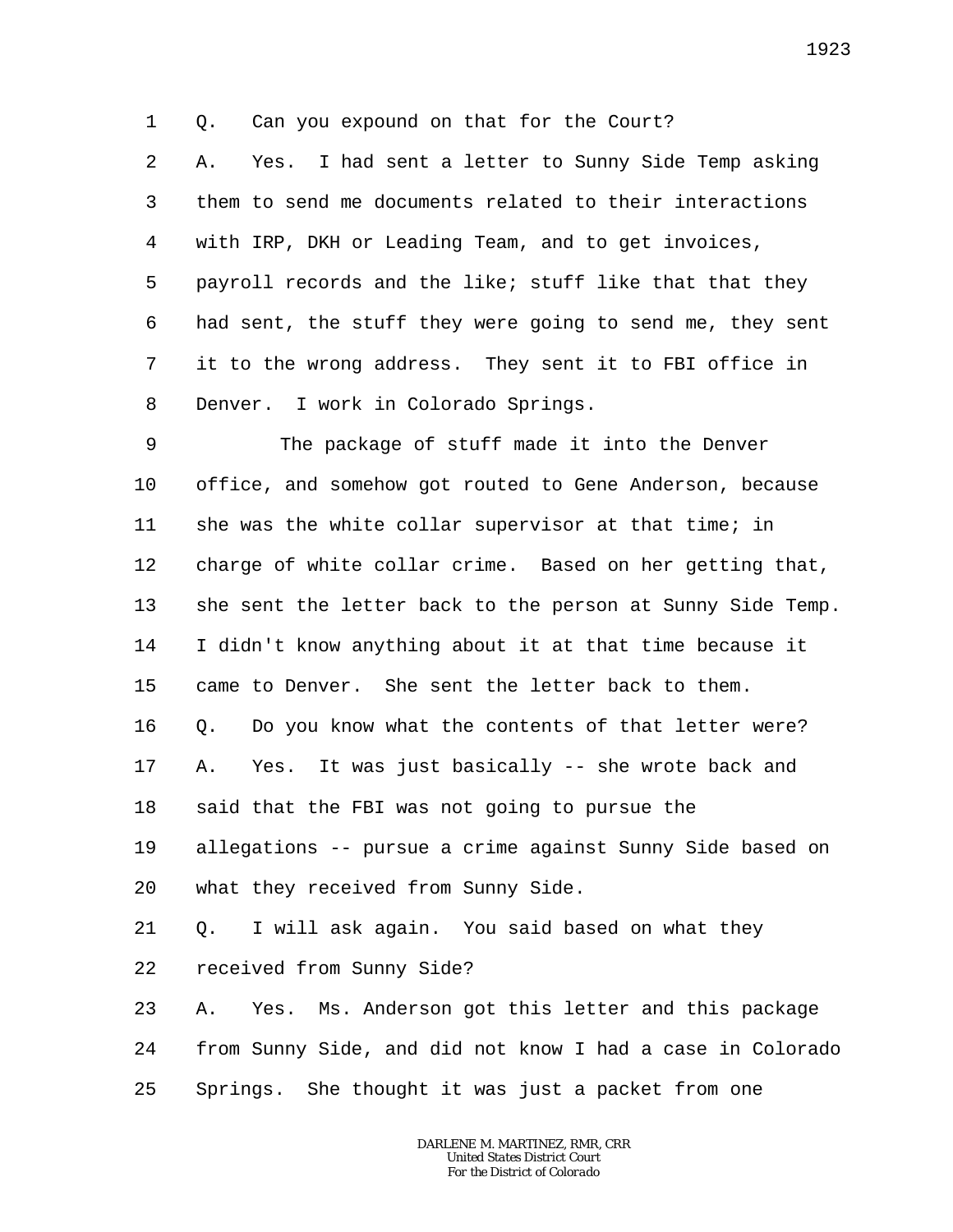1 2 3 4 5 6 company, and didn't realize I had an ongoing investigation with multiple companies that had lost money. She didn't understand Sunny Side was just one of these companies. So she wrote a letter back to the person at Sunny Side saying, thanks for sending us this stuff, but we are not going to pursue a federal investigation at this time.

7 Q. For what reason?

8 9 MS. HAZRA: Objection, Your Honor, speculation. THE COURT: Overruled.

10 11 12 13 14 15 THE WITNESS: She did not know that I had an investigation in Colorado Springs going. So she wrote back and said -- I haven't seen the letter in awhile, but said something to the effect, thanks for sending us the stuff. We will not open an investigation. You should pursue this civilly.

16 17 Q. (BY MR. BANKS) So she thought it was a civil matter; correct?

18 19 20 MS. HAZRA: Your Honor, objection, speculation. THE COURT: If you know what she thought. THE WITNESS: I don't know what she thought.

21 Q. (BY MR. BANKS) Do you know what she wrote?

22 A. Yes.

23 Q. And what is that?

24 A. Just what I just said a minute ago.

25 Q. That it was a civil matter?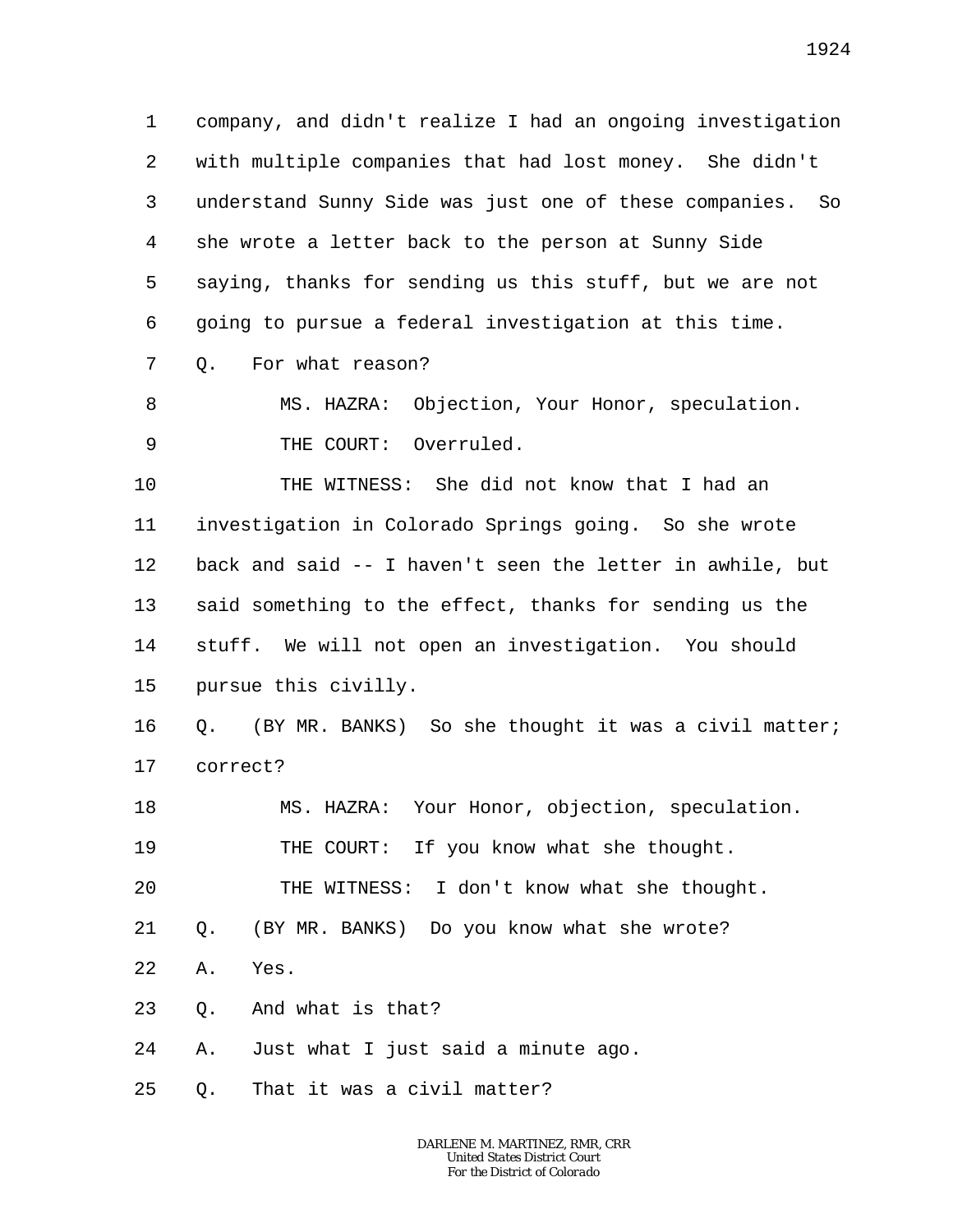1 2 3 4 5 6 7 8 9 10 11 12 13 14 15 16 17 18 19 20 21 22 23 24 25 A. Yes. That they should pursue that civilly, yes. Q. And you said she was the head of white collar crime here in Denver; correct? A. She was the supervisor of a white collar squad. I don't know if there is more than one squad. She is one of the supervisors. Q. Does the Colorado Springs office fall under the purview of the Denver office? A. Yes. The Colorado Springs office is a sub office of the Denver office. But we have different supervisors over our squads. Q. She wasn't your supervisor, was she? A. No. Q. Are you aware of whether or not the article was distributed over the internet? A. Can you be more specific? Q. Are you aware the article -- the specific article you passed to staffing companies, was also on the internet? A. I believe it was on the newspaper's website. Q. Was that the goal of the Government, was to smear IRP? A. Absolutely not. Q. So why send an article to staffing companies? MS. HAZRA: Your Honor, I am going to object as asked and answered.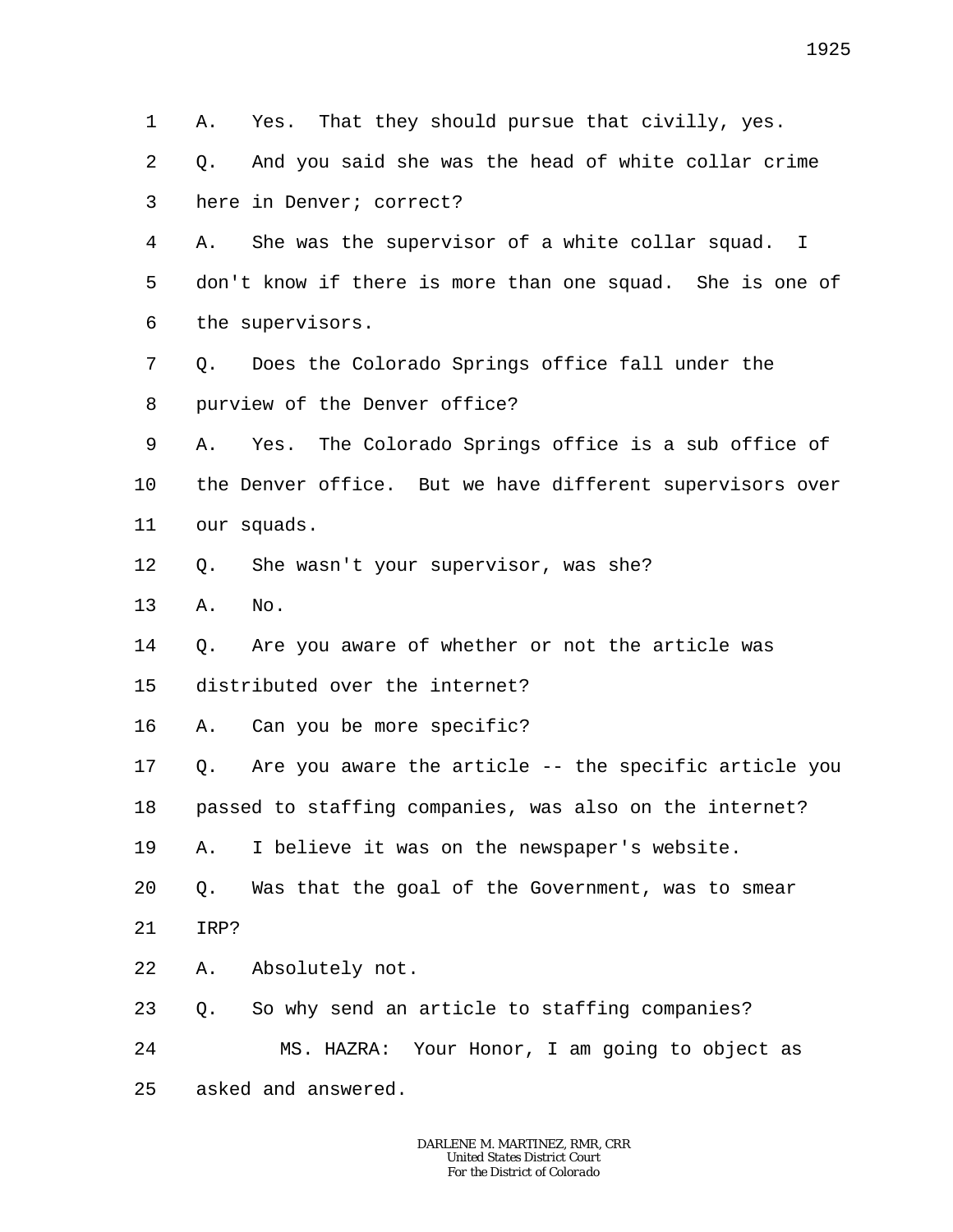1 2 3 4 5 6 7 8 9 10 11 12 13 14 15 16 17 18 19 20 21 22 23 24 25 THE COURT: Sustained. Q. (BY MR. BANKS) Now, did you have -- you testified a minute ago that you had no interactions with Greg Goldberg. And, specifically, you had not sent him a fax. Did you have any other communications regarding this case with Greg Goldberg? A. Like I said earlier, we had got a letter in from Greg Goldberg's firm that started the case about staffing companies that had lost money to DKH, IRP or Leading Team. And then I have this fax that I sent in with the letter that you showed me earlier. And that's all I can remember about personal interaction with Greg Goldberg. MR. BANKS: Your Honor, I have no further questions. THE COURT: All right. Anybody else? MR. WALKER: Yes, Your Honor. THE COURT: Mr. Walker? **DIRECT EXAMINATION BY MR. WALKER**: Q. Agent Smith, you said earlier that -- I believe you said that you weren't sure how far along the software was; is that correct? A. Yes. Yes, at the time of the search, I talked to various people. And I'm not a software expert, so I didn't know how far along it was.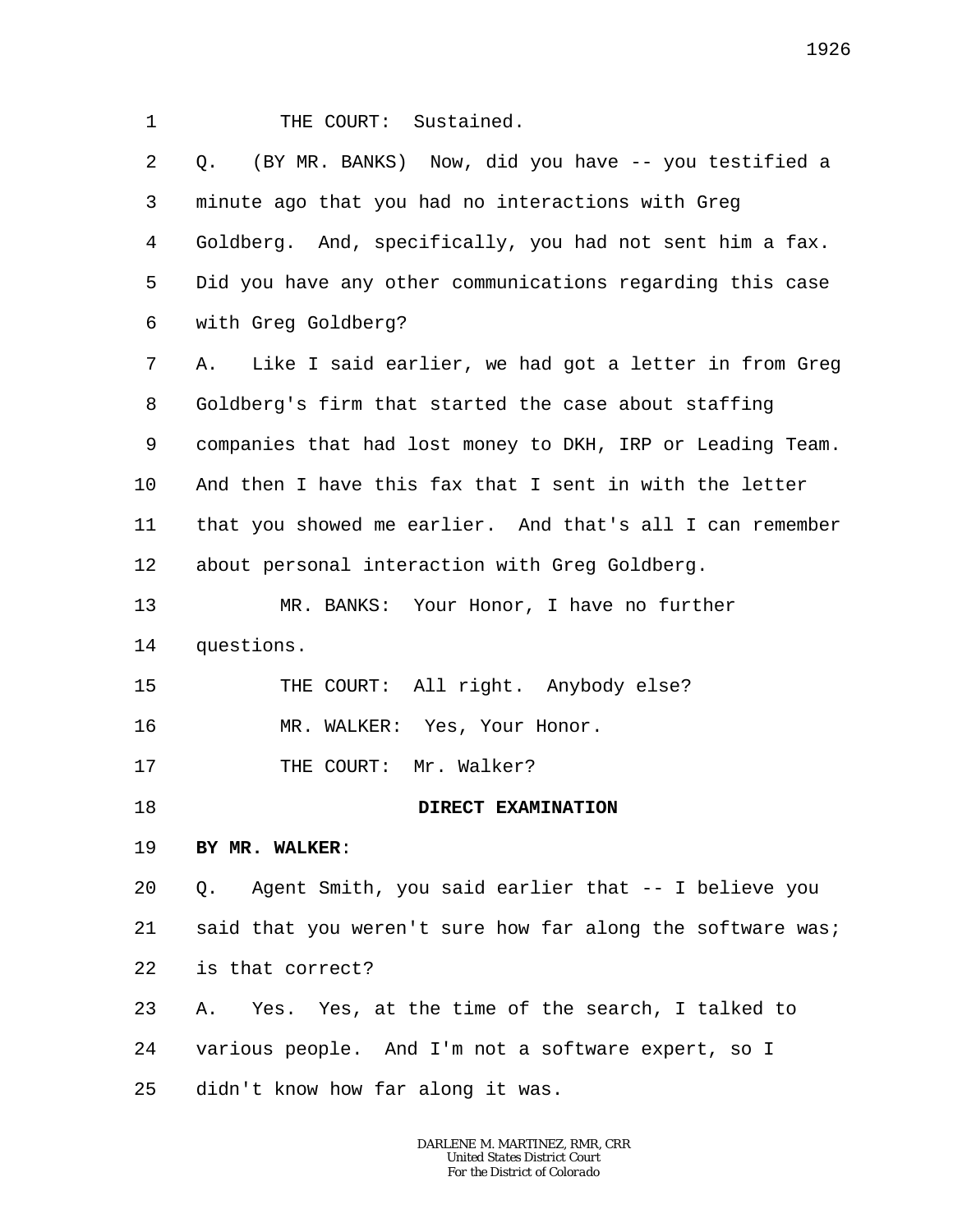1 2 3 4 5 6 Q. And how was the presence or absence or progress of the software a factor for the FBI's investigation? A. Honestly, the software -- the case was initiated because staffing companies had engaged in business with IRP, DKH and Leading Team, and they were not paying those invoices. So that was the focus of my investigation.

7 8 9 10 11 12 Talking to staffing companies before the search warrant, they were told that there was impending or imminent contracts, or they had contracts with NYPD or other agencies. So that is how software became involved, because they were told there were contracts for software, and that's how the invoices would be paid.

13 14 15 But my focus was to gather documents related to staffing companies and their interactions with DKH, Leading Team and IRP.

16 17 18 Q. Was the absence or presence of software a factor that would help the FBI determine whether or not there was a so-called scam?

19 20 21 22 23 24 A. Just the same answer to the question I had. The staffing companies said that there was an imminent sale or there was a sale of the software at NYPD. That is why they did business with those companies. So there were representations made to those companies by IRP, DKH and Leading Team.

25 Q. And at some point, would it be true that the FBI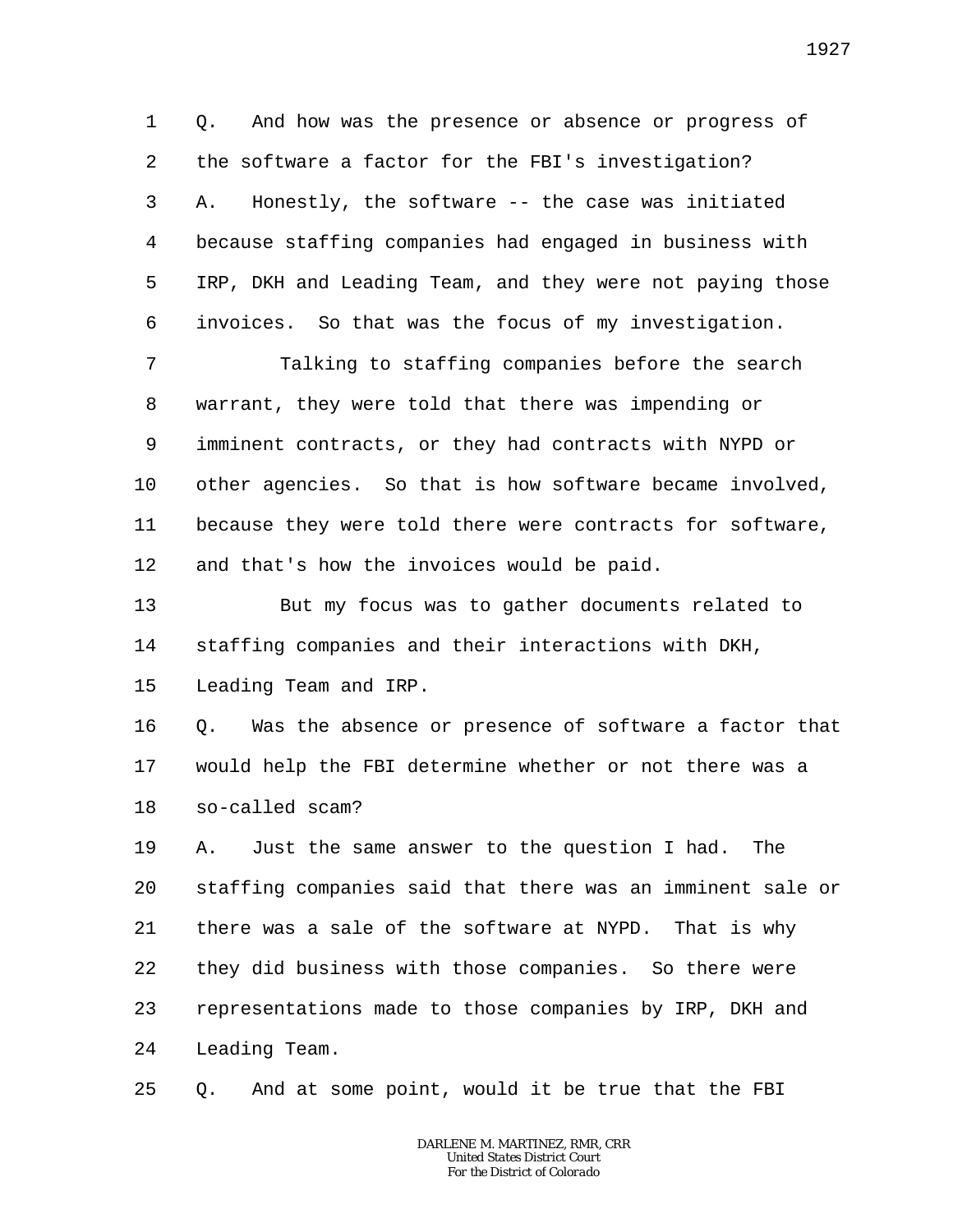1  $\overline{a}$ determined that there was software being developed at IRP Solutions?

3 4 A. Yes, that's true. You know, after the search, it was obvious there were some software there.

5 6 7 8 9 Q. And is it also true that at some point the FBI determined that IRP Solutions was, in fact, attempting to sell software to the Department of Homeland Security? A. They had meetings with the Department of Homeland Security about their software.

10 Q. And were those meetings in regard to selling the

11 software to the Department of Homeland Security?

12 13 14 15 A. My remembering is that Homeland Security was getting information about software that was available, you know, in all of the different software products that were available, and IRP was one they were looking at to see

16 what was available there.

17 18 Q. I'll ask the question again, Agent Smith. Were those meetings with DHS attempts to sell software to DHS as

19 determined by the FBI?

 $2.0$ 21 MS. HAZRA: Your Honor, I'm going to object, either asked and answered or speculation.

22 23 24 THE COURT: I think you need to lay more foundation as to what he would know about what DKH and the others were doing. So lay more foundation. Overruled.

25 Q. (BY MR. WALKER) Agent Smith, at what time did you --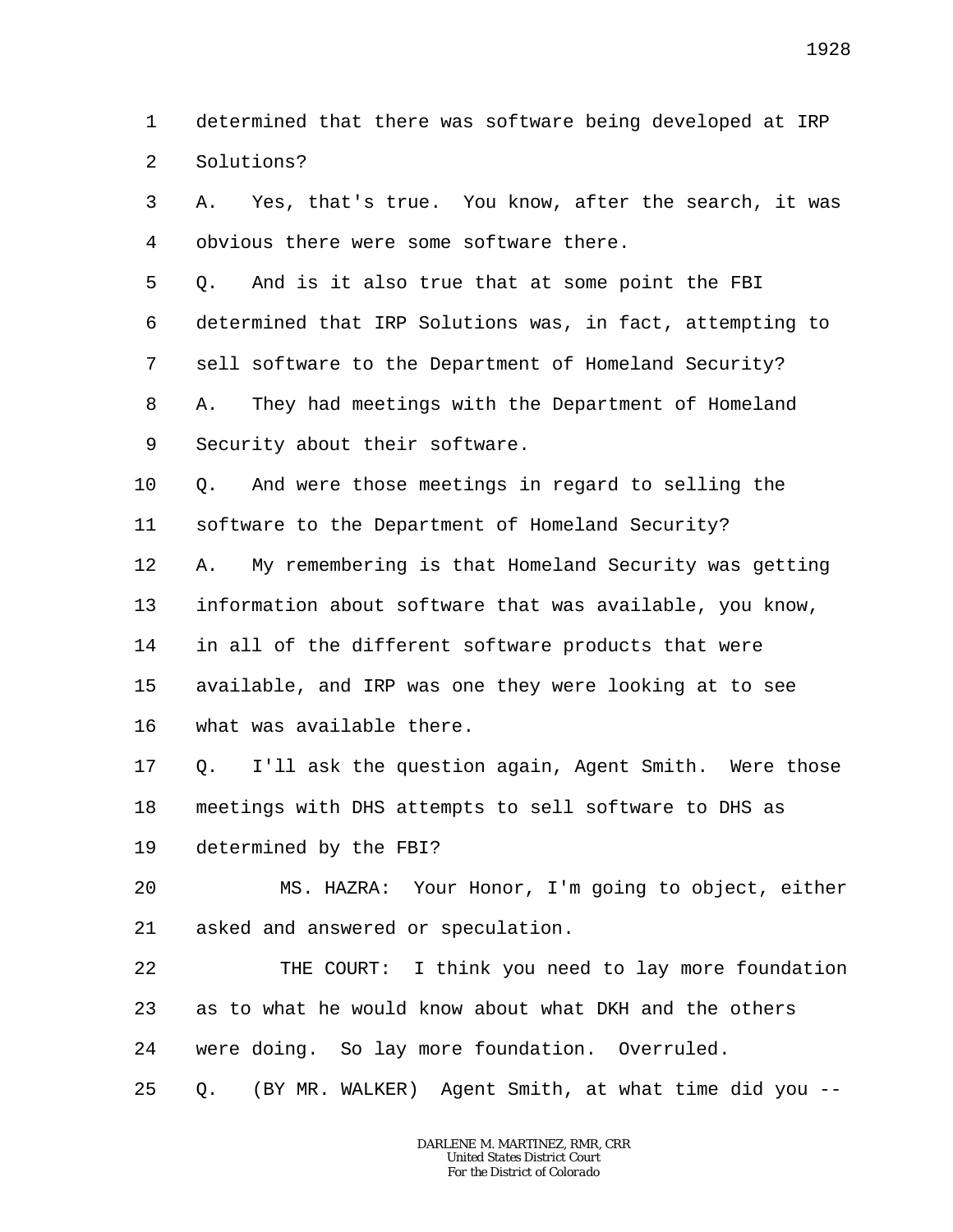1 at what time did you leave the FBI in Denver?

2 3 A. I left this division -- I moved from Colorado Springs in June of 2007.

4 5 Q. And were you involved in the investigation of IRP Solutions up to June of 2007?

6 A. Yes.

7 8 Q. Did you have occasion to interview employees at the Department of Homeland Security prior to June 2007?

9 A. Yes, I did.

10 11 Q. And in those interviews, did DHS tell you the nature of meetings they had with IRP Solutions?

12 A. Yes, they did.

13 14 Q. And did they relate to you that IRP Solutions was attempting to sell their product to DHS?

15 A. Yes. They said that IRP was there to present their

16 software, and they were there to -- DHS was trying to

17 18 figure out what all of the software products were at the time.

19 Q. So that answer is a yes; correct?

20 A. I don't know if that is a yes or no.

21 Q. Let me stop you. You started your answer with yes,

22 then you expounded. So is that a yes or is that a no?

23 A. It's a yes.

24 25 Q. Thank you. And in the course of your being with the FBI here in Denver, and involved in this case up until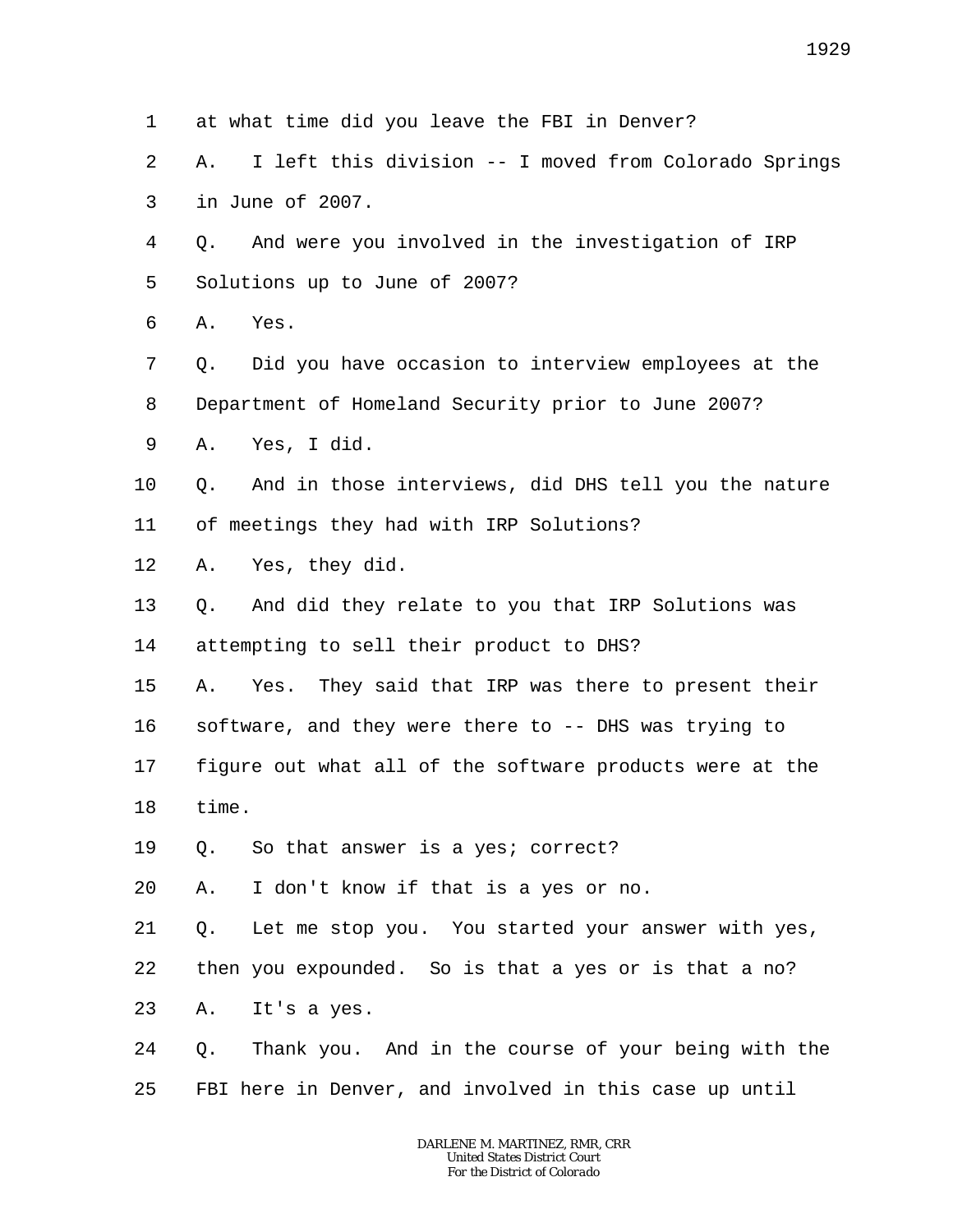1 2 3 4 5 6 7 8 9 10 11 12 13 14 15 16 17 18 19 20 21 22 23 24 25 June of 2007, did you have the occasion to interview anyone from the NYPD about IRP Solutions? A. I know there were interviews. I don't know if I personally did them. Q. Were you, up until June 2007, still the Supervisory Special Agent? A. No. That is incorrect, I was not a supervisor. Q. Can you just clarify your role up until June of 2007. A. Yes. I was a Special Agent. Q. Special Agent. And as a Special Agent, through June of 2007 on this case, did you have the opportunity to speak with anyone about interactions between IRP Solutions and the NYPD? A. Yes, I did. Q. And who did you discuss IRP's dealings with the NYPD with? A. I remember contacting the FBI in New York City, to go out and do an interview -- do interviews at the NYPD regarding the IRP case. Q. And in your discussions with the FBI in New York City, did you determine that IRP Solutions was meeting with the NYPD? MS. HAZRA: I am going to object, Your Honor. This is now double hearsay. THE COURT: Well, it is did you determine they were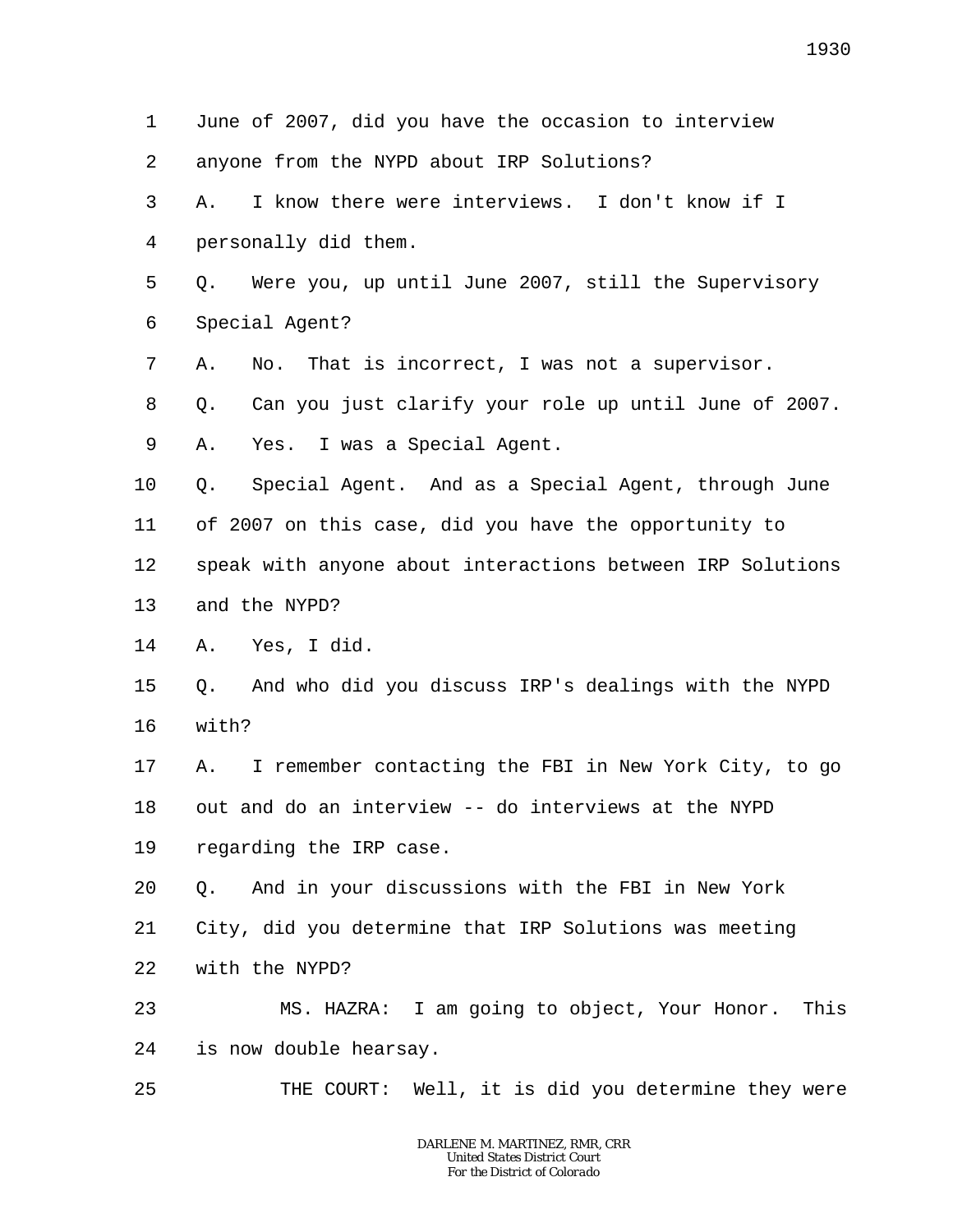1 meeting. I'll overrule. I'll allow it.

2 MR. WALKER: Thank you, Your Honor.

3 4 5 6 THE WITNESS: Yes. So an FBI agent in New York City went to the NYPD and conducted an interview with somebody at the NYPD, and determined that IRP had been in contact with NYPD.

7 8 9 Q. (BY MR. WALKER) And as a Special Agent involved in this case, did you follow up on that information provided to you?

10 11 A. I know -- I wasn't the Case Agent for the whole case, but I know there were follow-ups about the NYPD.

12 13 14 15 Q. And what is your knowledge about what was determined in those follow-ups regarding the NYPD with IRP Solutions? A. I know that the NYPD never sold their software to IRP (sic).

16 17 18 Q. Okay. So you know that IRP never sold products to the NYPD. Do you also then know that IRP was attempting to sell products to NYPD?

19 20 A. Again, I knew that IRP -- based on the case, that IRP had contacted the NYPD and was doing software

21 demonstrations.

22 23 Q. And how, specifically, do you know that IRP was doing software demonstrations at the NYPD?

24 A. I know that -- I have read interview reports that

25 other FBI agents did from people at the NYPD that had met,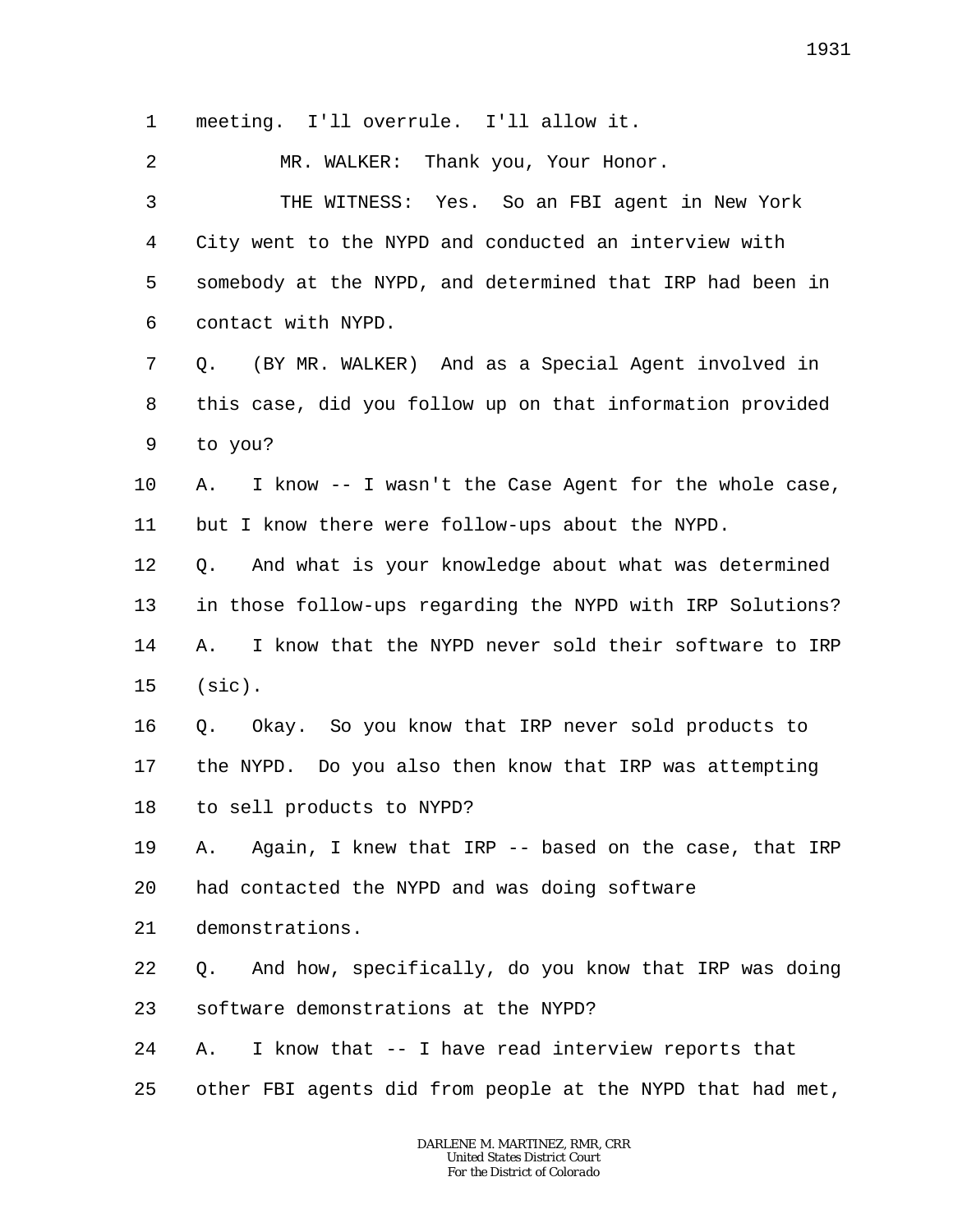1 2 or at least knew about meetings with people from IRP at the NYPD.

| 3  | And so in that knowledge, do you also know that those<br>Q. |
|----|-------------------------------------------------------------|
| 4  | meetings weren't philosophical, they were sales meetings?   |
| 5  | Yes, they were meetings about software, yes.<br>Α.          |
| 6  | MR. WALKER: No further questions, Your Honor.               |
| 7  | THE COURT: Anybody else?                                    |
| 8  | MR. BARNES: Yes, Your Honor.                                |
| 9  | THE COURT:<br>Mr. Barnes.                                   |
| 10 | DIRECT EXAMINATION                                          |
| 11 | BY MR. BARNES:                                              |
| 12 | Agent Smith, did you have any contact with any of --<br>Q.  |
| 13 | anybody working at IRP prior to the raid, until you left?   |
| 14 | I can't remember specifically. I know I didn't have<br>Α.   |
| 15 | contact with anybody here at this table.                    |
| 16 | Did you have any contact with any of the subject<br>Q.      |
| 17 | matter experts; with your former federal agents prior to    |
| 18 | the raid in 2005?                                           |
| 19 | I don't know if it was before or after the raid.<br>Α.      |
| 20 | But, yes, I contacted those retired federal experts, yes.   |
| 21 | And did they provide you information about what was<br>Q.   |
| 22 | going on inside IRP at the time?                            |
| 23 | Yes, they did.<br>Α.                                        |
| 24 | Could you explain what information you received<br>Q.       |
| 25 | during that -- those interactions with those former FBI     |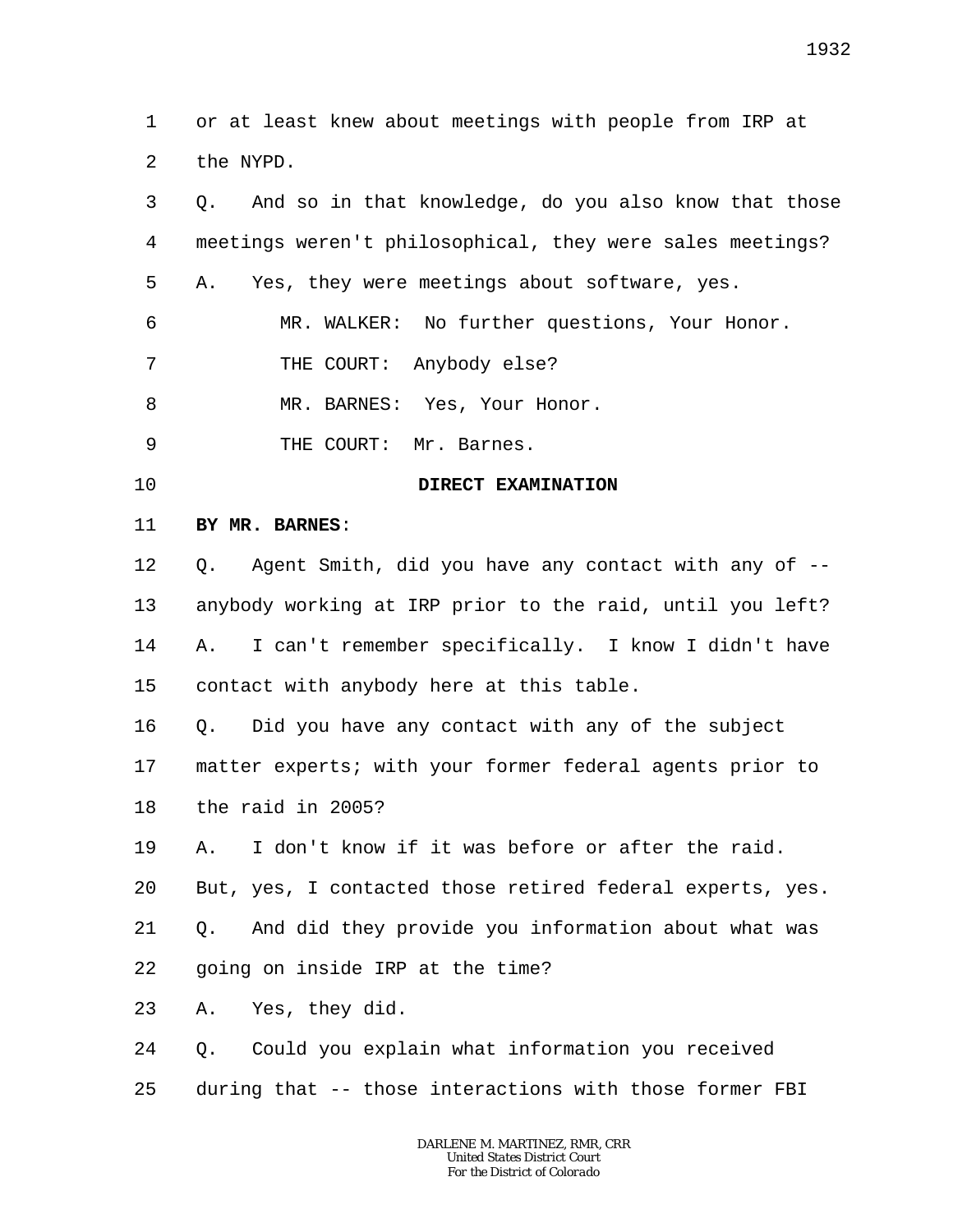1 agents?

| 2  | My memory of that is I received information from<br>Α.     |
|----|------------------------------------------------------------|
| 3  | three people. I got a retired FBI agent name John Epke, a  |
| 4  | retired FBI Agent named Dwayne Fuselier, and a retired     |
| 5  | Custom's Agent named Gary Hillberry. They relayed to me    |
| 6  | that they had been contacted by IRP Solutions to be        |
| 7  | subject matter experts. They had went to IRP's offices     |
| 8  | and performed work that they were never paid for.          |
| 9  | Did they initiate that contact, or was that contact<br>Q.  |
| 10 | initiated by you?                                          |
| 11 | I can't remember if they called the FBI or somehow I<br>Α. |
| 12 | had seen documents and knew to call them.                  |
| 13 | So if they called the FBI, how would they have known<br>Q. |
| 14 | there was an investigation going on prior to a raid?       |
| 15 | I don't know if they knew there was a raid. They<br>Α.     |
| 16 | might have just -- I can just only speculate. I don't      |
| 17 | know if they called me or I called them.                   |
| 18 | But the question is, how would they have known any<br>Q.   |
| 19 | sort of legal action, investigation was going on to        |
| 20 | contact you first?                                         |
| 21 | MS. HAZRA: Objection, Your Honor, calls for                |
| 22 | speculation.                                               |
| 23 | THE COURT: To the extent that you would know, you          |
| 24 | may answer it. If you are speculating, you may not.        |
| 25 | THE WITNESS: I don't know if I called them or if           |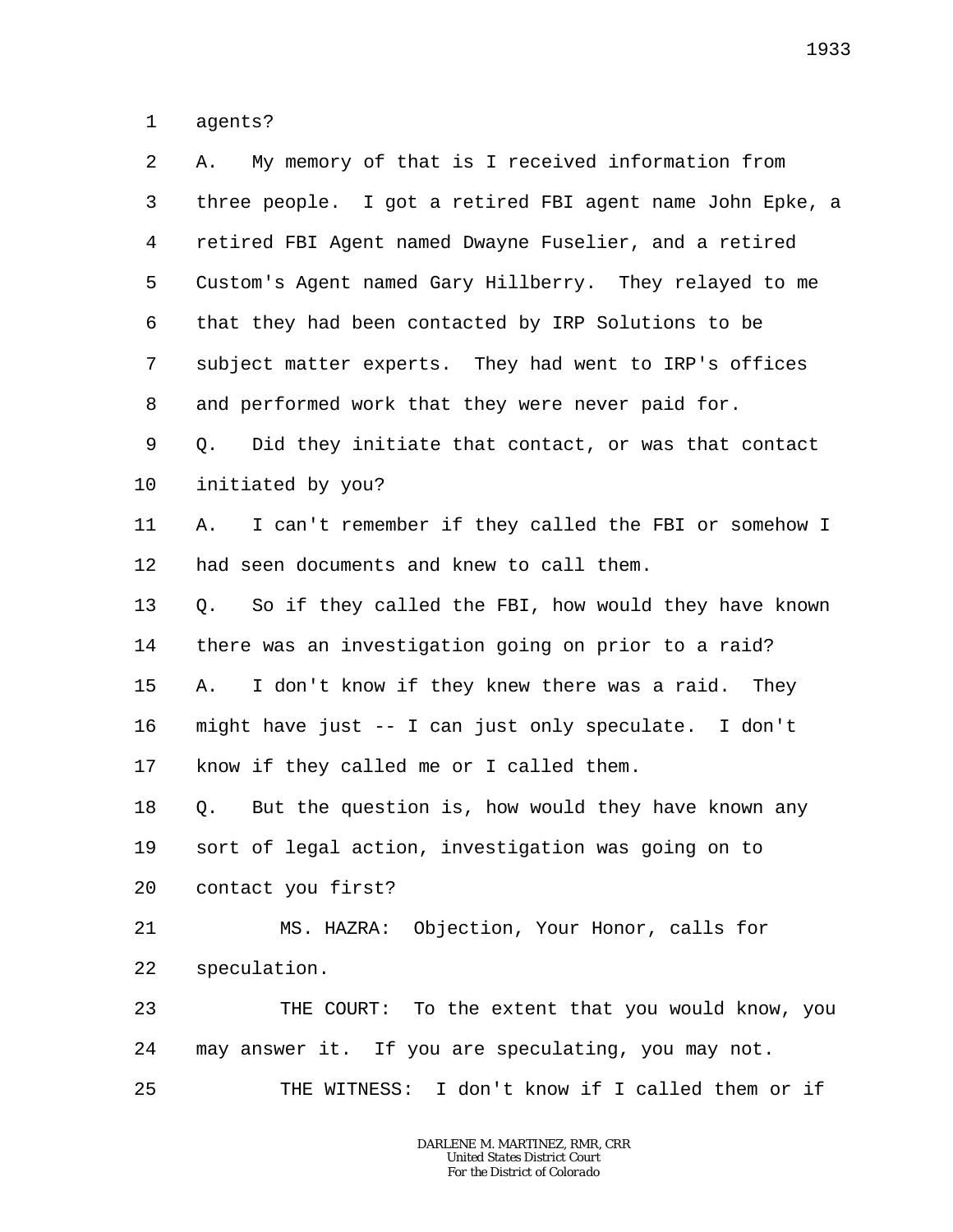1 they called me.

| 2       | (BY MR. BARNES) Was there any other e-mail<br>О.           |
|---------|------------------------------------------------------------|
| 3       | communication, besides calling. Was there electronic       |
| 4       | communication, face-to-face, any of that happen prior to   |
| 5       | 2005?                                                      |
| 6       | I don't know. I know the three gentlemen, they lost<br>Α.  |
| 7       | money -- they worked at IRP and never got paid. I don't    |
| 8       | remember the interactions with them.                       |
| 9       | But you did get information from them about IRP<br>Q.      |
| $10 \,$ | Solutions; is that correct?                                |
| 11      | Yes, I did. But I don't remember how I got the<br>Α.       |
| 12      | information.                                               |
| 13      | Outside of those three, was there any other contact<br>Q.  |
| 14      | you had with any other persons; working contract or        |
| 15      | volunteer from IRP Solutions related to your               |
| 16      | investigation, prior to the raid in 2005?                  |
| 17      | Like I said, I talked to those three gentlemen at<br>Α.    |
| 18      | some point. And I don't remember contacting any of you     |
| 19      | gentlemen before the search warrant.                       |
| 20      | So, for lack of a better word, were they like your<br>Q.   |
| 21      | spies inside of IRP?                                       |
| 22      | Absolutely not spies. They were just gentlemen, just<br>Α. |
| 23      | like anybody else, that had lost money -- had worked there |
| 24      | and didn't get paid. And they relayed that to me; that     |
| 25      | they didn't get paid for services they performed.          |
|         |                                                            |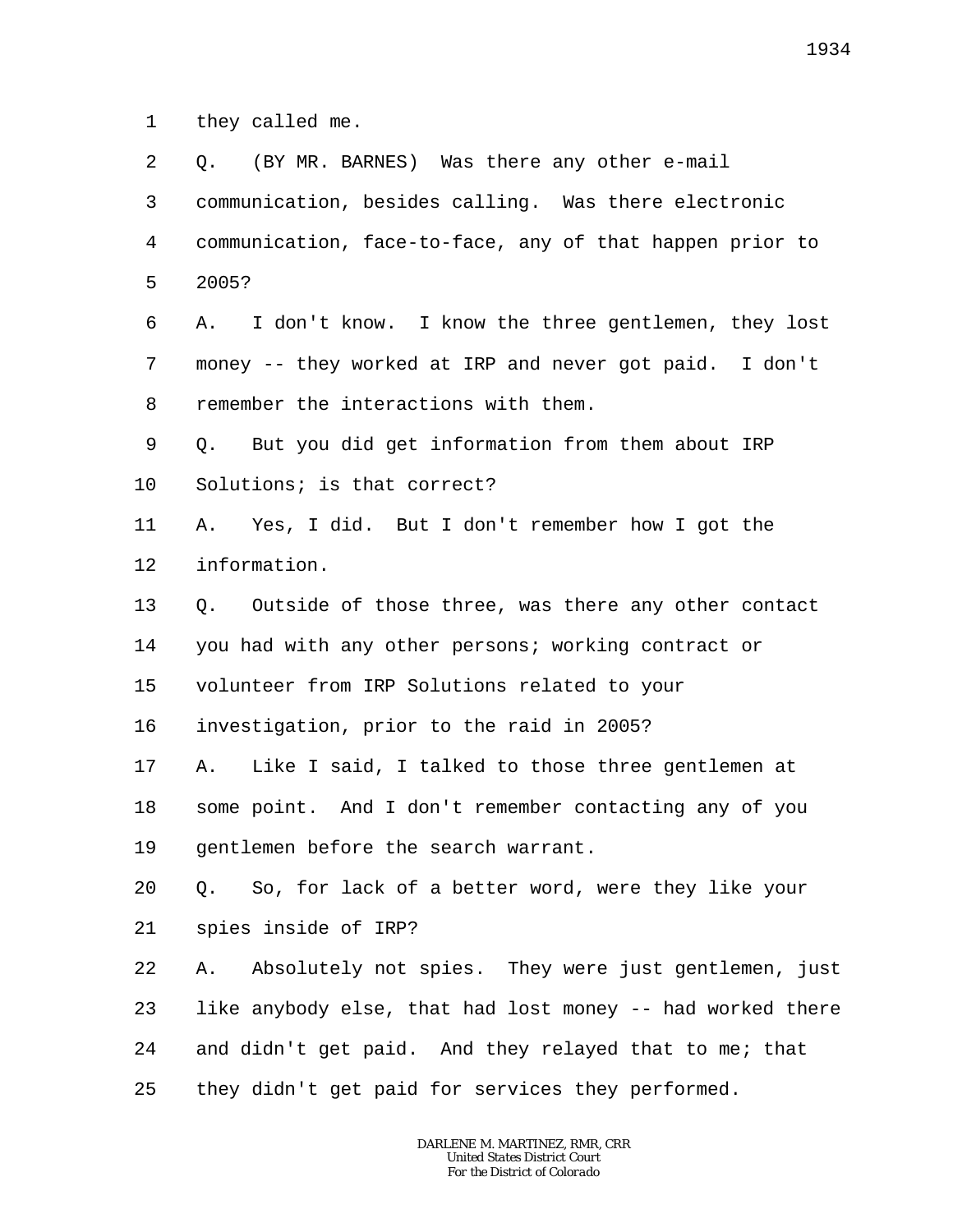1 2 3 4 Q. You didn't see the need to contact anyone at IRP to maybe question them about their, you know, dealings with staffing agencies; what they were doing prior to the raid in 2005?

5 6 A. That is an investigative decision, and I chose not to do that.

7 8 9 Q. But you chose to contact the former FBI agents, maybe get information from them, but not from the people who may actually know what is going on?

10 A. Like I said, I don't know if they called me or I

11 called them. But I know I talked to them.

12 Q. About IRP Solutions; correct?

13 14 A. Yes. About them working at IRP, DKH or Leading Team and never getting paid.

15 16 17 Q. So, again, you testified earlier that after 2007 you were basically no longer, I guess, the case head of this investigation; is that correct?

18 19 A. Yes. I moved to another office and was no longer the primary case agent.

20 21 Q. So how far -- how far would you say you were involved with this case after 2007?

22 A. I have always maintained involvement. I have known

23 the other case agents, and they call me with questions.

24 And I help them on interviews and other things that they

25 needed to help complete the investigation.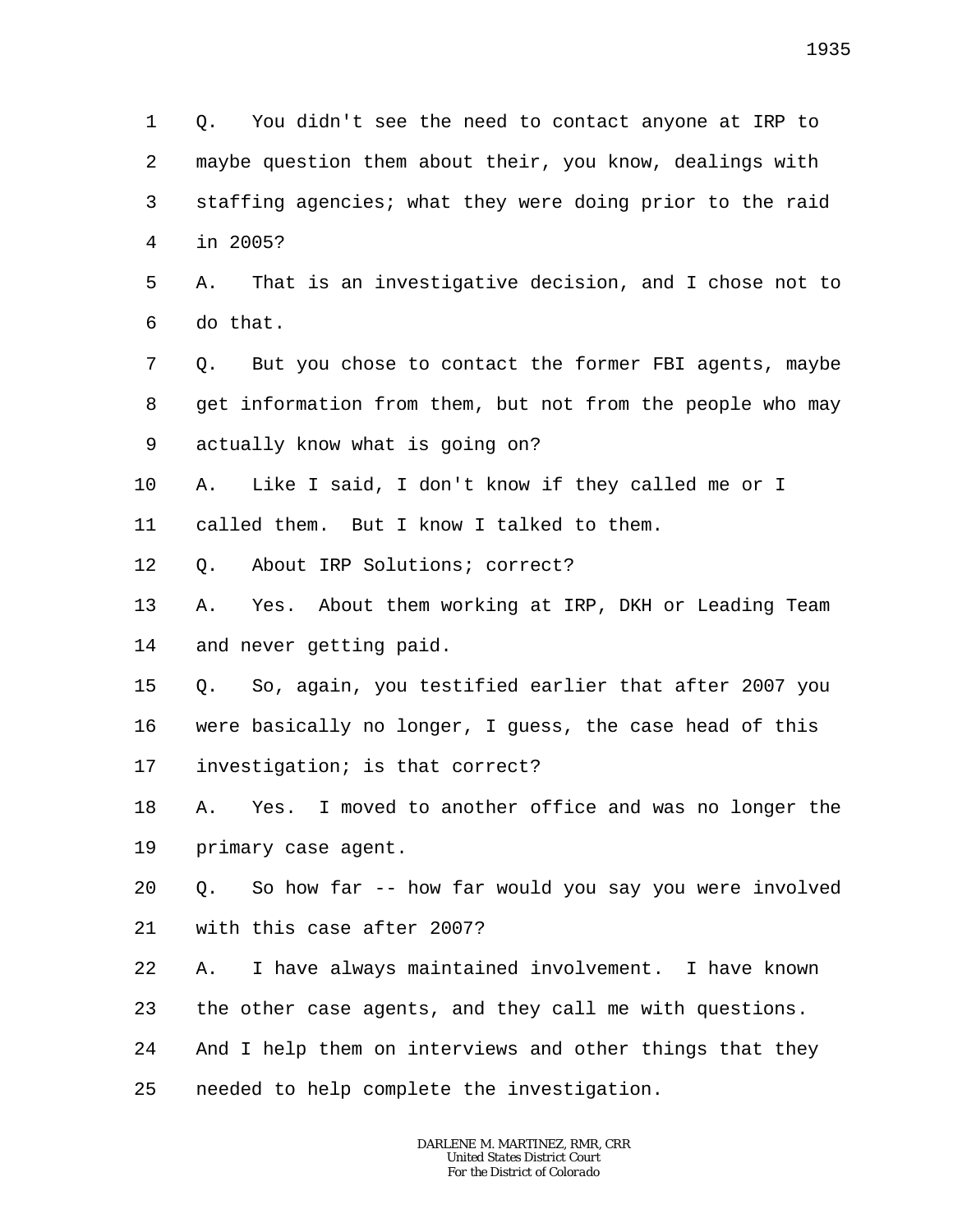1 2 3 4 5 6 7 8 9 10 11 12 13 14 15 16 17 18 19 20 21 22 23 24 25 Q. So were you -- did you help coordinate any investigation with the Philadelphia Police Department in 2009? A. No, I did not. Q. Were you aware that was happening? A. No, I was not. Q. So you are not aware of any contact with the Philadelphia Police Department at all during the course of the investigation of IRP Solutions? A. No. I know that there was FBI contact with the Philadelphia Police Department. But I wasn't involved in any of that. MR. BARNES: No further questions, Your Honor. THE COURT: Anybody else. Mr. Zirpolo? **DIRECT EXAMINATION BY MR. ZIRPOLO**: Q. Good afternoon, Agent Smith. A. Good afternoon. Q. Do you know what an InfraGard is, I-N-F-R-A-G-A-R-D? A. Yes, I do. Q. What is that? A. It's an FBI program that relates to liaison contacts with members of the information technology field or community. Q. Were members of IRP members of InfraGard?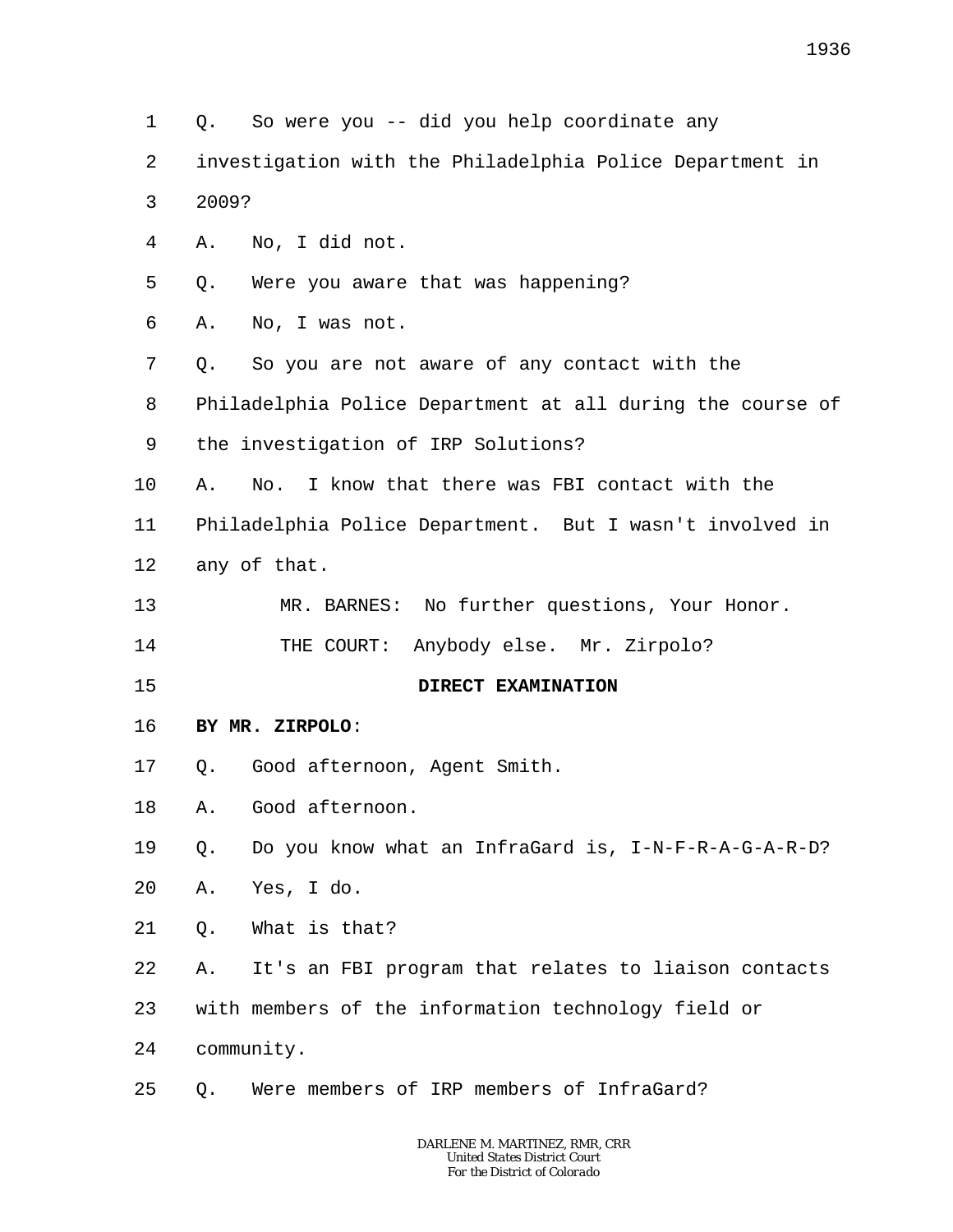1 2 3 4 5 6 7 8 9 10 11 12 13 14 15 16 17 18 19 20 21 22 23 24 25 MS. HAZRA: Objection, Your Honor, relevance. THE COURT: Mr. Zirpolo? MR. ZIRPOLO: Just setting a basis for his contact with some InfraGard personnel. THE COURT: What is the relevance of that? MR. ZIRPOLO: It shows that InfraGard accepted IRP employees as members of their group, and that IRP was actually trying to sell their software package to InfraGard. THE COURT: What is the relevance of that? MR. ZIRPOLO: It is going to the integrity -- or the company, and how they were going forth trying to sell their package. THE COURT: Sustain the objection. Irrelevant. Q. (BY MR. ZIRPOLO) Mr. Smith, do you remember testifying under oath that we wouldn't be here if we had paid the software companies? A. No, I do not. Q. During the James hearing on November 17th, do you remember testifying to that under oath? A. No, I do not. MR. ZIRPOLO: One moment, Your Honor, please. One moment, Your Honor. I'm sorry. Q. (BY MR. ZIRPOLO) So let me be a little bit more specific. You were asked a question if they?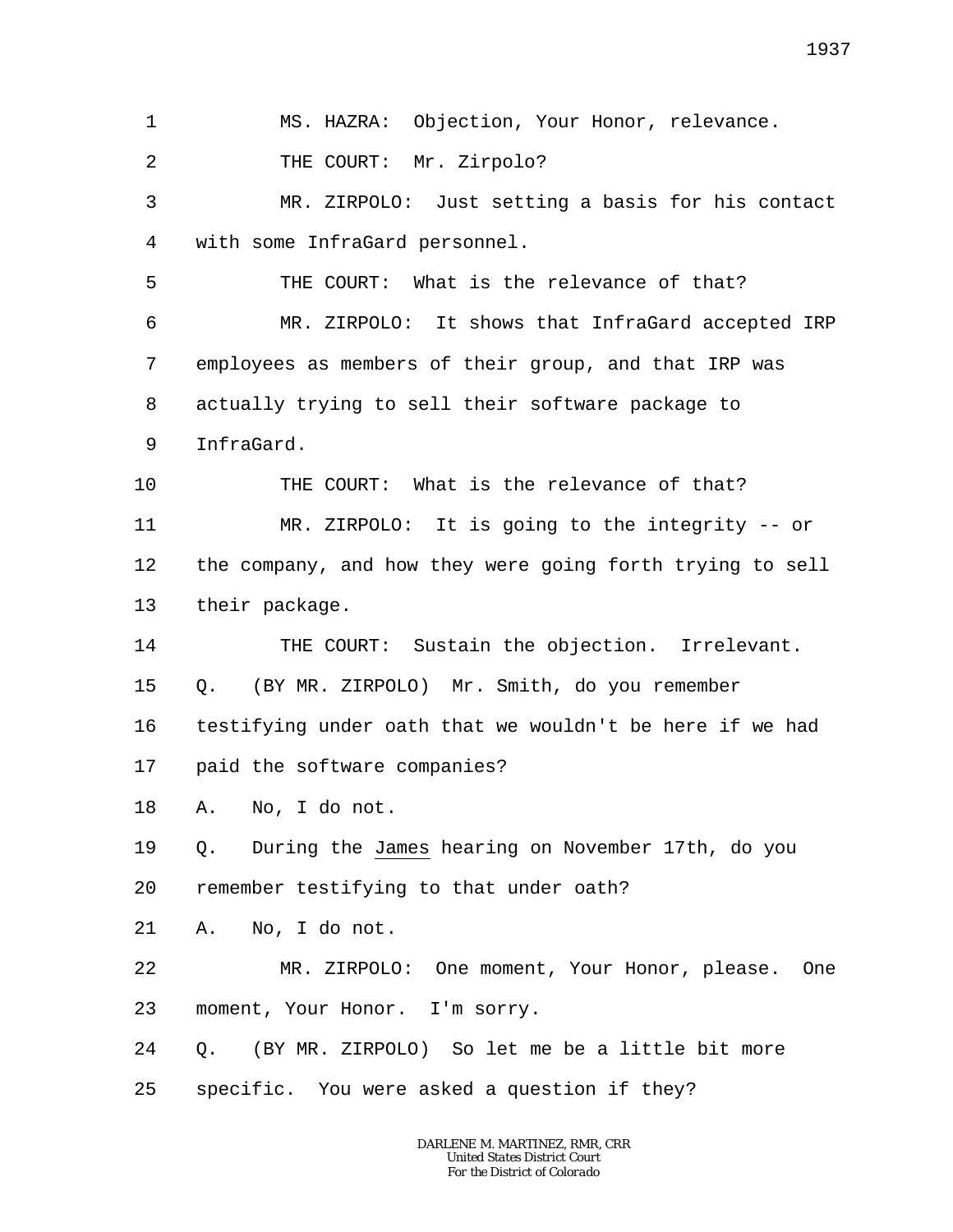1 2 3 4 5 6 7 8 9 10 11 12 13 14 15 16 17 18 19 20 21 22 23 24 25 THE COURT: He doesn't remember. Do you have anything to refresh his recollection? MR. ZIRPOLO: I have the James hearing. I don't have it printed, Your Honor. THE COURT: Show him what you have. Let him read it, see if that refreshes his recollection. MS. HAZRA: Will you refer me to a page? THE COURT: You can hand that to Ms. Seeman. Just for the record, this is a transcript of a hearing on what date? MR. ZIRPOLO: November 19, I believe it was. THE COURT: Of last year? MR. ZIRPOLO: Yes. THE COURT: This is page? MR. ZIRPOLO: 92. THE COURT: 92. All right. THE WITNESS: Okay. Q. (BY MR. ZIRPOLO) So based off of that, if IRP was successful in selling software, we wouldn't be here today? THE COURT: Ask him your question. Does he now remember making that statement? Q. (BY MR. ZIRPOLO) Do you now remember testifying to that? A. Just to clarify, like, I read the statement here, but I can't tell if this is me or not. What page? It is just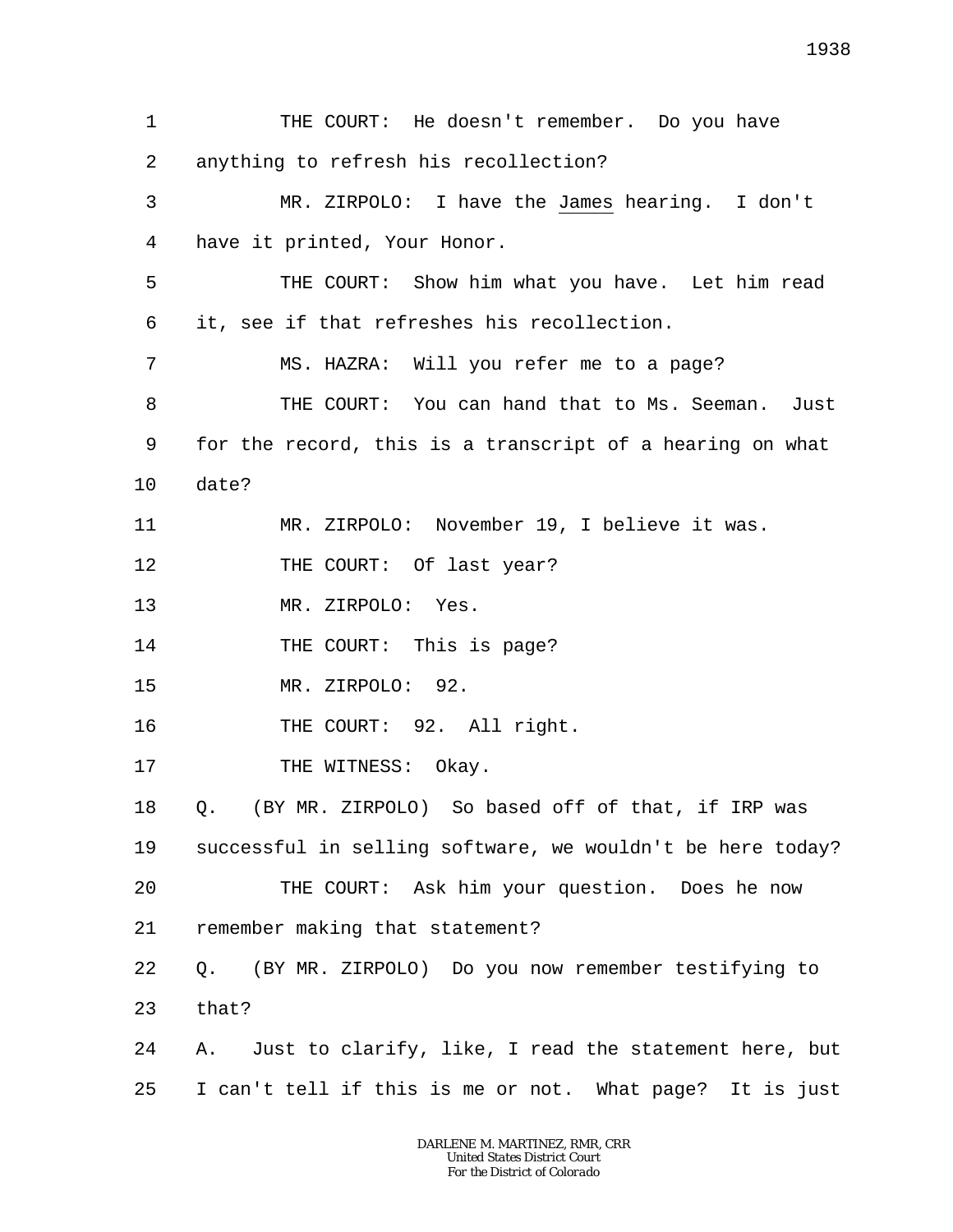1 questions. It doesn't say my name.

2 Q. If we can scroll up to where he was sworn in.

3 MR. ZIRPOLO: May I approach?

4 THE COURT: Yes, you may.

5 6 MS. HAZRA: Your Honor, we have a paper copy we are happy to provide.

7 8 THE COURT: That would probably be more helpful. THE WITNESS: I read it. It is fine.

9 10 THE COURT: Can we mark that for identification so we have it for the record?

11 MS. HAZRA: Certainly.

12 13 Q. (BY MR. ZIRPOLO) So, having seen that, that was you testifying; correct?

14 A. Yes.

15 Q. And so do you remember testifying to that now?

16 17 18 19 20 21 A. The question that is right there was, "Is it fair to say that if IRP would have paid, you never would have been called?" And I said "Yes, that's probably fair to say." Q. So if IRP was -- so, in other words, if IRP was successful in selling their software, we wouldn't be here today?

22 23 24 25 A. If IRP was successful and had sold it and had paid the staffing companies, of course my belief is they probably wouldn't have called, because you all would have paid them, and they wouldn't be here.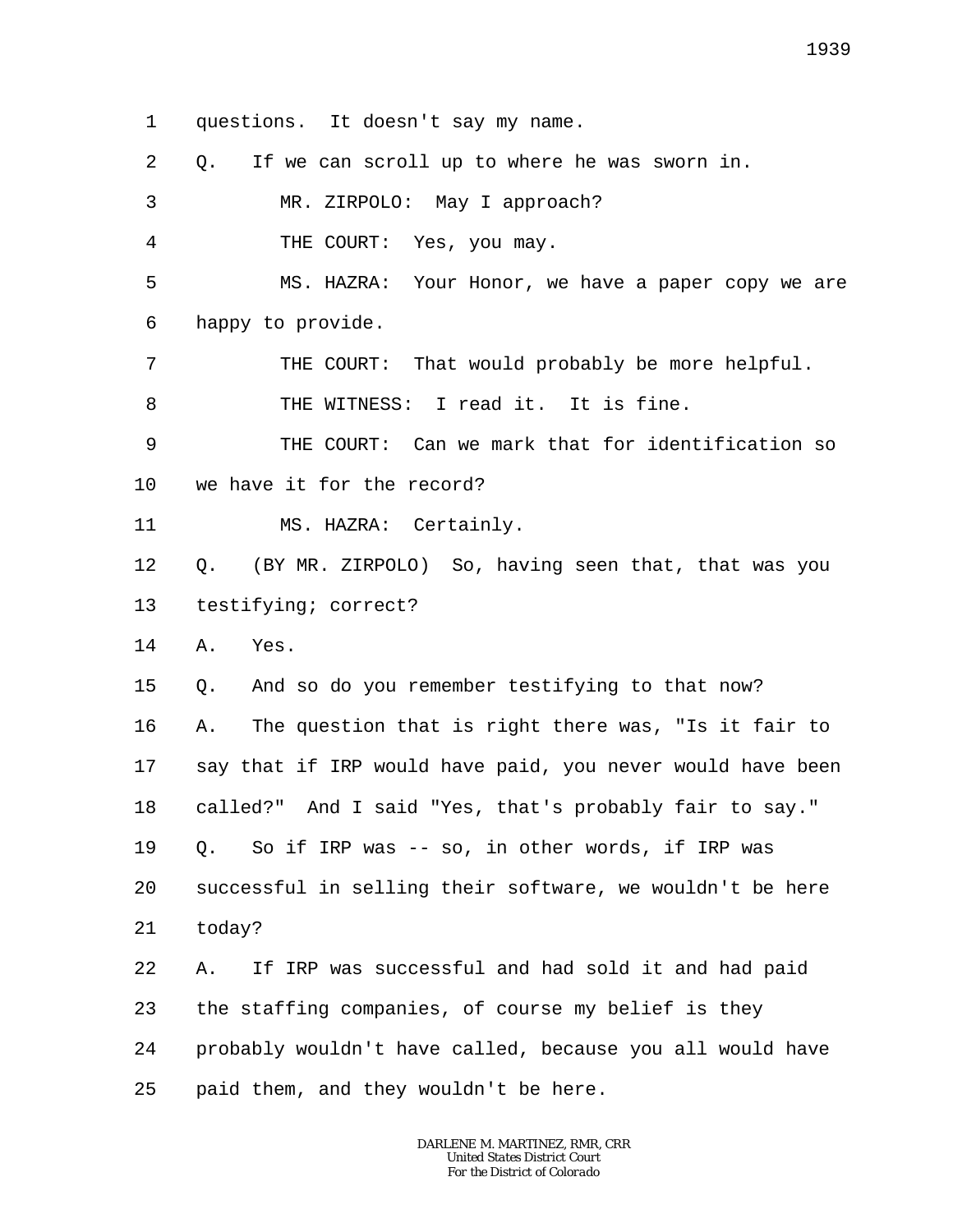| 1  | COURTROOM DEPUTY: I am sorry to interrupt. This            |
|----|------------------------------------------------------------|
| 2  | transcript is marked as Defendants' Exhibit D407.          |
| 3  | THE COURT: All right.                                      |
| 4  | MR. ZIRPOLO: One moment again.                             |
| 5  | THE COURT: You may.                                        |
| 6  | MR. ZIRPOLO: No further questions, Your Honor.             |
| 7  | THE COURT: Anybody else?                                   |
| 8  | MR. WALKER: No, Your Honor.                                |
| 9  | THE COURT: All right. Cross-examination?                   |
| 10 | <b>CROSS-EXAMINATION</b>                                   |
| 11 | BY MS. HAZRA:                                              |
| 12 | Q. Good afternoon, Special Agent Smith.                    |
| 13 | A. Good afternoon.                                         |
| 14 | Q. You were just asked on direct examination about your    |
| 15 | statement that you think it would be fair to say you       |
| 16 | wouldn't be here, or words to that effect?                 |
| 17 | A. Exactly, correct.                                       |
| 18 | But isn't it true, Special Agent, that means,<br>Q.        |
| 19 | according to your testimony on direct, that the staffing   |
| 20 | agencies wouldn't have reported it to the FBI if they had  |
| 21 | gotten their money?                                        |
| 22 | That is what I would assume.<br>Yes.<br>Α.                 |
| 23 | It doesn't mean there wouldn't have been a scheme to<br>Q. |
| 24 | defraud, does it?                                          |
| 25 | No, it does not.<br>Α.                                     |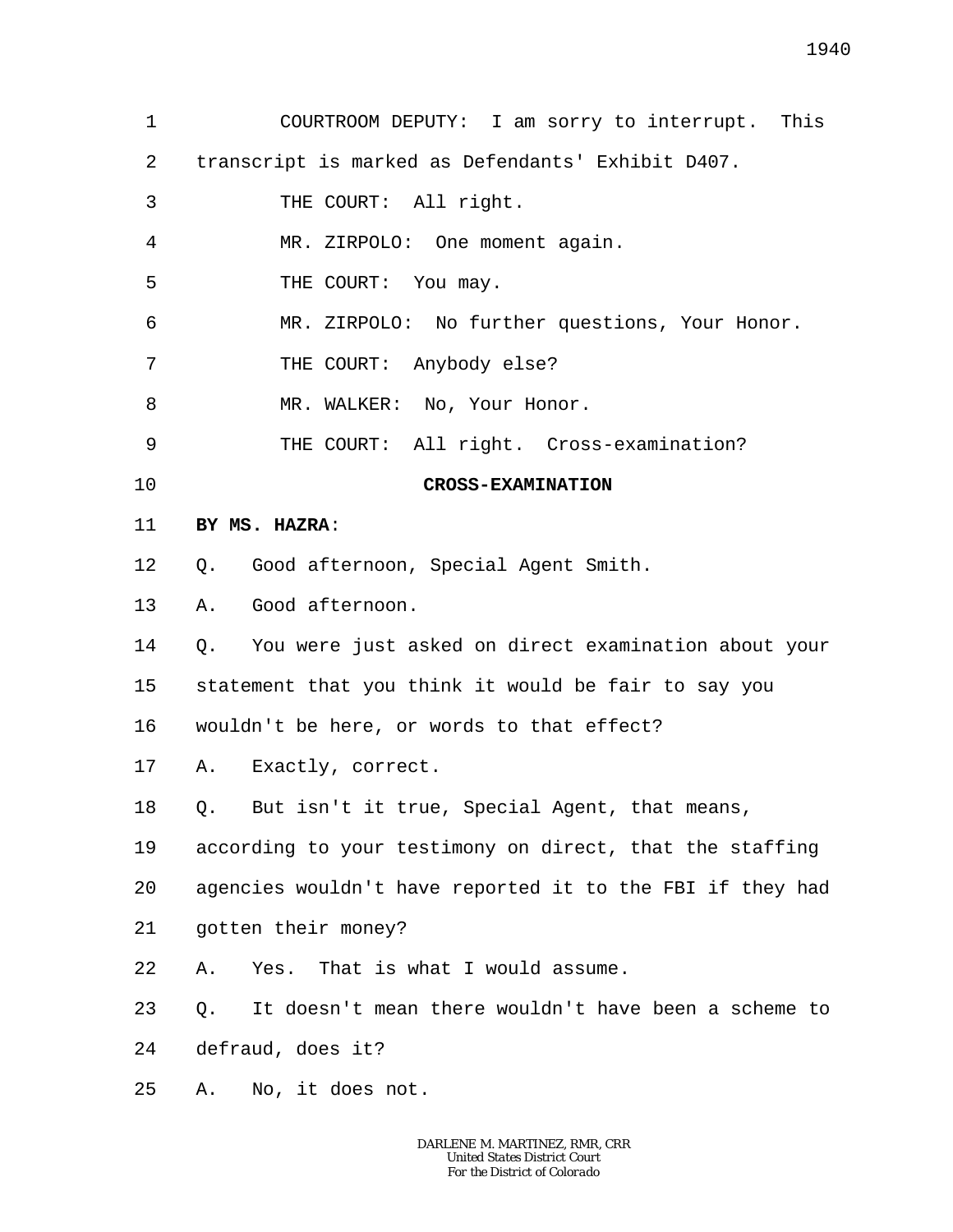2 3 4 5 6 7 8 9 10 11 12 13 14 15 16 17 18 19 20 21 22 23 24 25 does it? A. No, it does not. Q. It means the staffing companies wouldn't have reported it if they hadn't lost money? A. Right. Q. If they hadn't reported the crime, you wouldn't be investigating the crime? A. Correct. that you have knowledge of; is that right? A. Yes, that's correct. Q. You were asked a series of questions about an article. I just wanted to clarify. That is a newspaper article, isn't it? A. Yes, it's a newspaper article. Q. That wasn't written by the FBI? A. No. It was written by a newspaper person. Q. I want to talk to you a little bit about the steps you took before you executed a search warrant at IRP, DKH and Leading Team. A. Okay. Q. In the course of that investigation, you talked to a couple retired federal law enforcement officers; is that

> *DARLENE M. MARTINEZ, RMR, CRR United States District Court For the District of Colorado*

- 1 Q. It doesn't mean that the defendants -- that the
- defendants didn't necessarily make misrepresentations,

Q. You can only investigate crimes that are reported or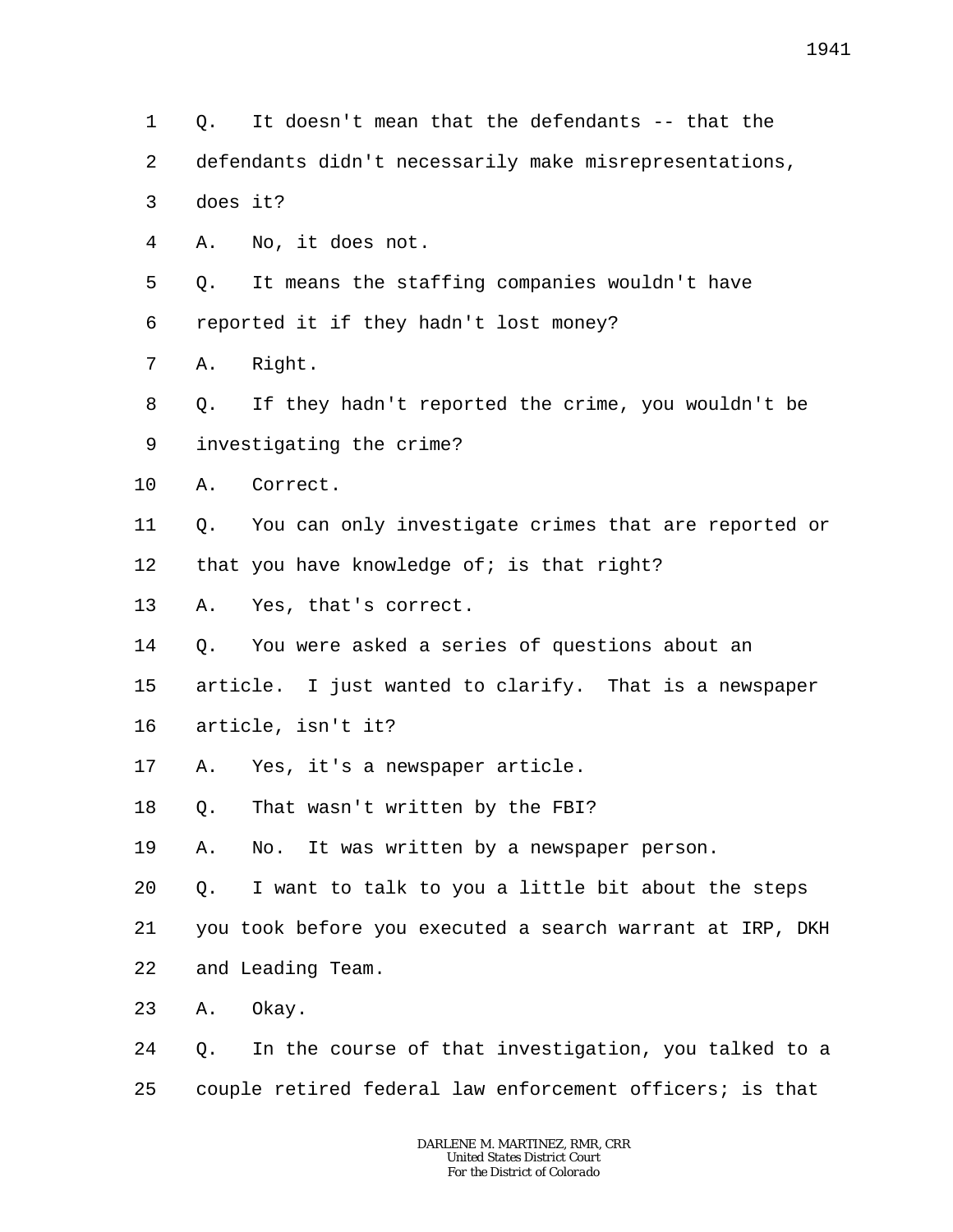1 right?

| 2       | Α. | Yes, I did.                                          |
|---------|----|------------------------------------------------------|
| 3       | Q. | And in your sort of experience and training, do you  |
| 4       |    | tend to believe that they are reliable witnesses?    |
| 5       | Α. | Yes, I do.                                           |
| 6       | Q. | Did you also talk to some people from the staffing   |
| 7       |    | companies?                                           |
| 8       |    | A. Yes, I did.                                       |
| 9       | Q. | And, specifically, you talked to some victims of the |
| $10 \,$ |    | defendants' staffing companies?                      |
| 11      |    | A. Yes, I did.                                       |
| 12      | Q. | So you talked to a couple -- several different       |
| 13      |    | sources in the course of your investigation?         |
| 14      |    | A. Yes, that's correct.                              |
| 15      | Q. | And you also talked to, eventually, people in the    |
| 16      |    | federal government agencies; is that right?          |
| 17      | Α. | Yes.                                                 |
| 18      | Q. | Just to be clear, you did all of these things prior  |
| 19      |    | to executing the search warrant?                     |
| 20      | Α. | Yes, I did.                                          |
| 21      | Q. | So you talked to all those various different sources |
| 22      |    | before the FBI searched in February of 2005?         |
| 23      |    | A. Yes, that's correct.                              |
| 24      |    | MS. HAZRA: One moment, Your Honor? I have no         |
| 25      |    | further questions.                                   |
|         |    |                                                      |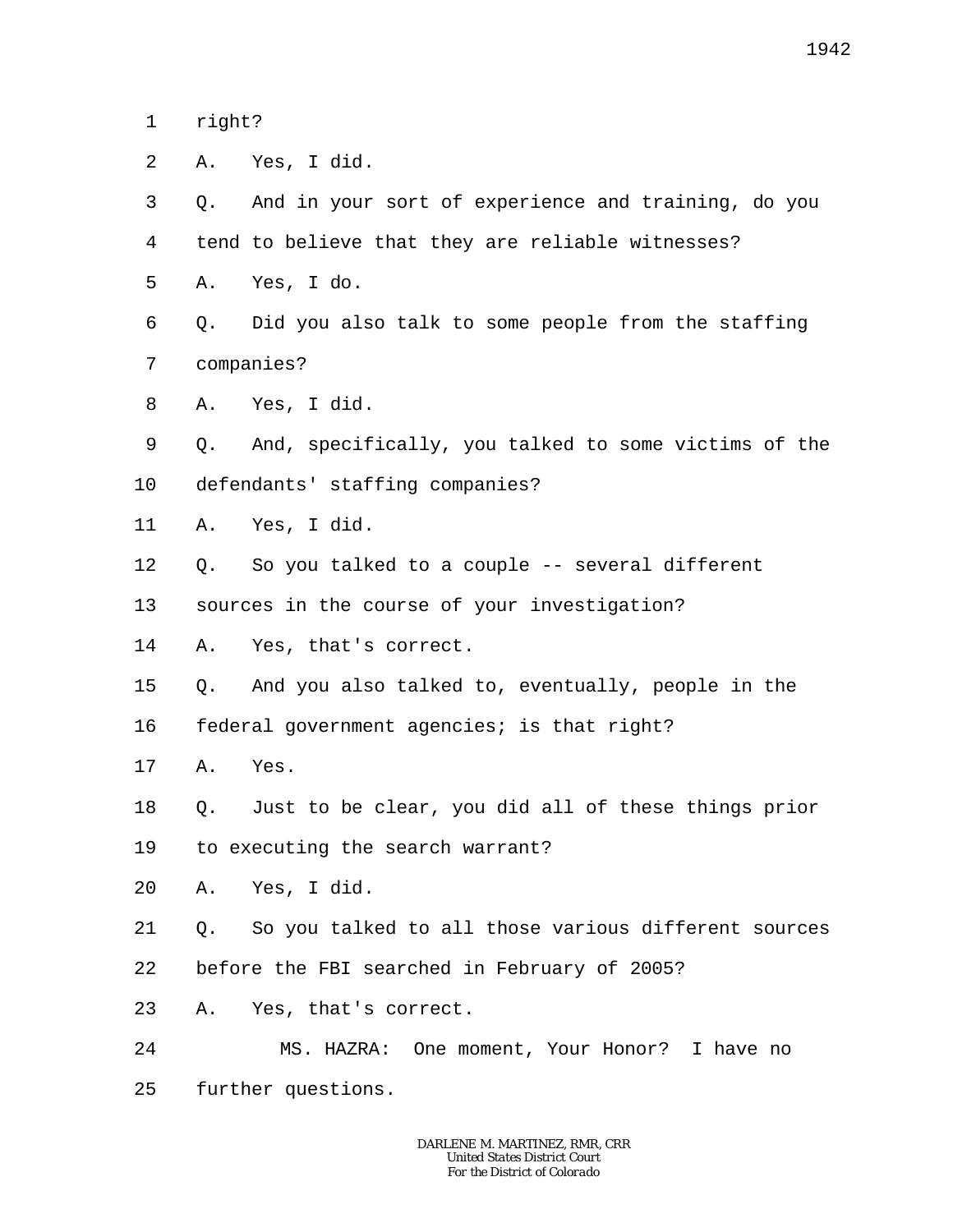| 1  | THE COURT: Redirect?                                       |
|----|------------------------------------------------------------|
| 2  | MR. BANKS: Yes, Your Honor.                                |
| 3  | REDIRECT EXAMINATION                                       |
| 4  | BY MR. BANKS:                                              |
| 5  | You were just asked by -- in your cross-examination,<br>Q. |
| 6  | whether or not, as regarding your statements, is it fair   |
| 7  | to say you wouldn't have been contacted if the companies   |
| 8  | had been paid; correct?                                    |
| 9  | Yes.<br>Α.                                                 |
| 10 | And you also said that that doesn't mean that a<br>Q.      |
| 11 | scheme to defraud was not under way; correct?              |
| 12 | A. Yes, I did.                                             |
| 13 | Q. Are you aware that intent is a part of a scheme to      |
| 14 | defraud?                                                   |
| 15 | I'm not an attorney. I don't know the whole legal<br>A.    |
| 16 | definition of a scheme to defraud, what parts.             |
| 17 | You know a scheme to defraud, but you don't know any<br>Q. |
| 18 | more about the scheme to defraud as it applies to the law? |
| 19 | I know that -- can you ask me a question, please?<br>Α.    |
| 20 | Do you know what the intent to defraud is?<br>$Q$ .        |
| 21 | I mean, I could give you -- I couldn't give you an<br>Α.   |
| 22 | absolute legal definition.                                 |
| 23 | Q. Just your understanding.                                |
| 24 | THE COURT: That is inappropriate. I instruct on            |
| 25 | the law. If he knows what it is, he can give it, but I     |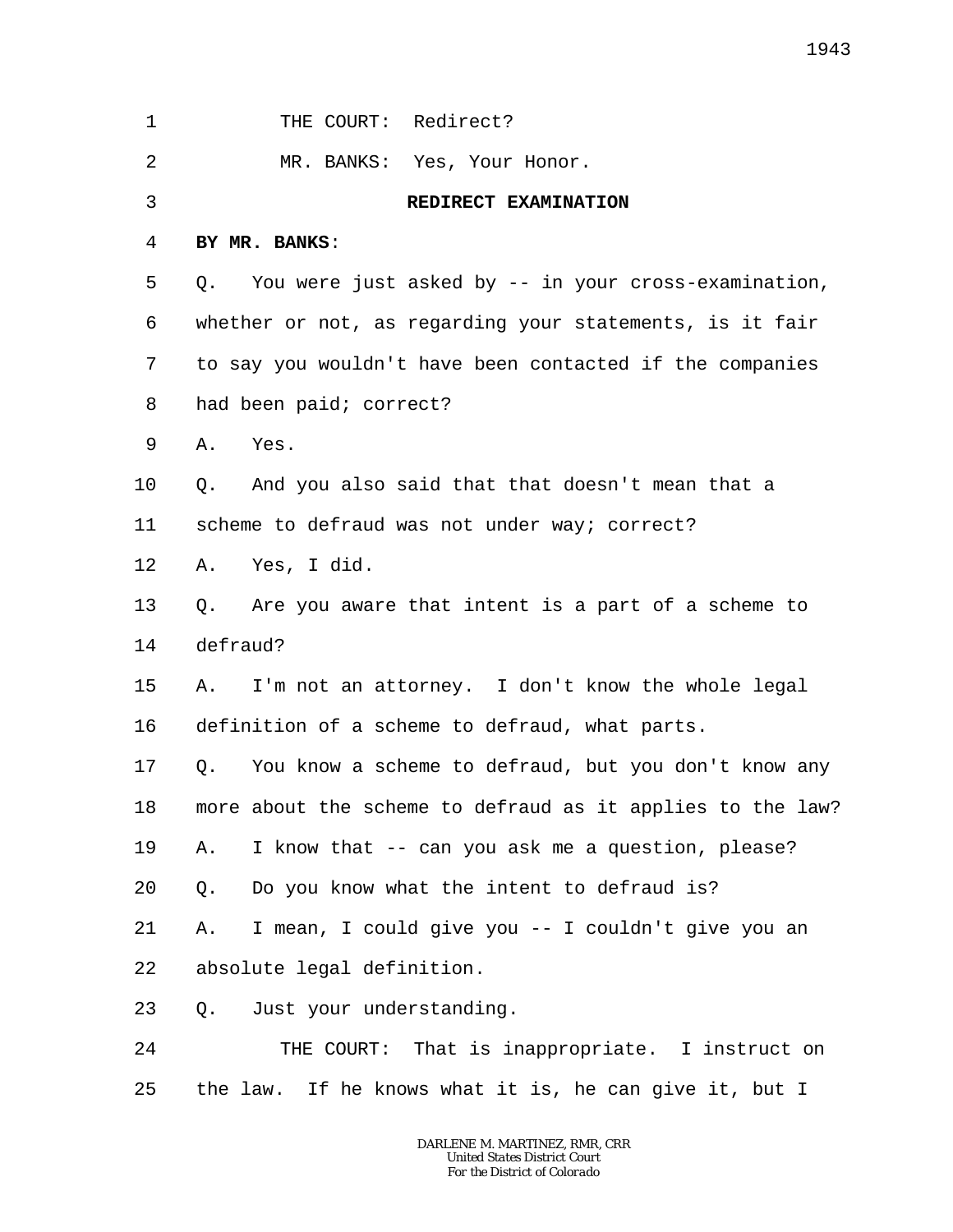1 instruct on the law.

| 2  | (BY MR. BANKS) Do you know what it is?<br>Q.               |
|----|------------------------------------------------------------|
| 3  | I don't know the legal definition.<br>Α.                   |
| 4  | MR. BANKS: No further questions, Your Honor.               |
| 5  | THE COURT: Anybody else?                                   |
| 6  | MR. WALKER: No, Your Honor.                                |
| 7  | THE COURT: May this witness be excused?                    |
| 8  | You may step down. All right. Thank you.                   |
| 9  | Ladies and gentlemen, at this time I understand            |
| 10 | that we don't have any other witnesses for today. I also   |
| 11 | am going to give you a break. We are not going to convene  |
| 12 | tomorrow, so you don't have to report back until Monday    |
| 13 | morning at 9:00 a.m.                                       |
| 14 | Now, I do want to remind you, you have your jury           |
| 15 | instructions. In particular, and I tell you this kind of   |
| 16 | very briefly every time we break, but I really want to     |
| 17 | emphasize, because you heard some testimony today about a  |
| 18 | newspaper article. It would be inappropriate for you to    |
| 19 | go try to find that newspaper article on the internet.     |
| 20 | So I want to point you to the first jury                   |
| 21 | instruction that tells you about you cannot engage in any  |
| 22 | outside type of research in this matter because your       |
| 23 | decision is to be based on the evidence that is received   |
| 24 | here in court. So I know the natural inclination would be  |
| 25 | because of curiosity, and I want to warn you against doing |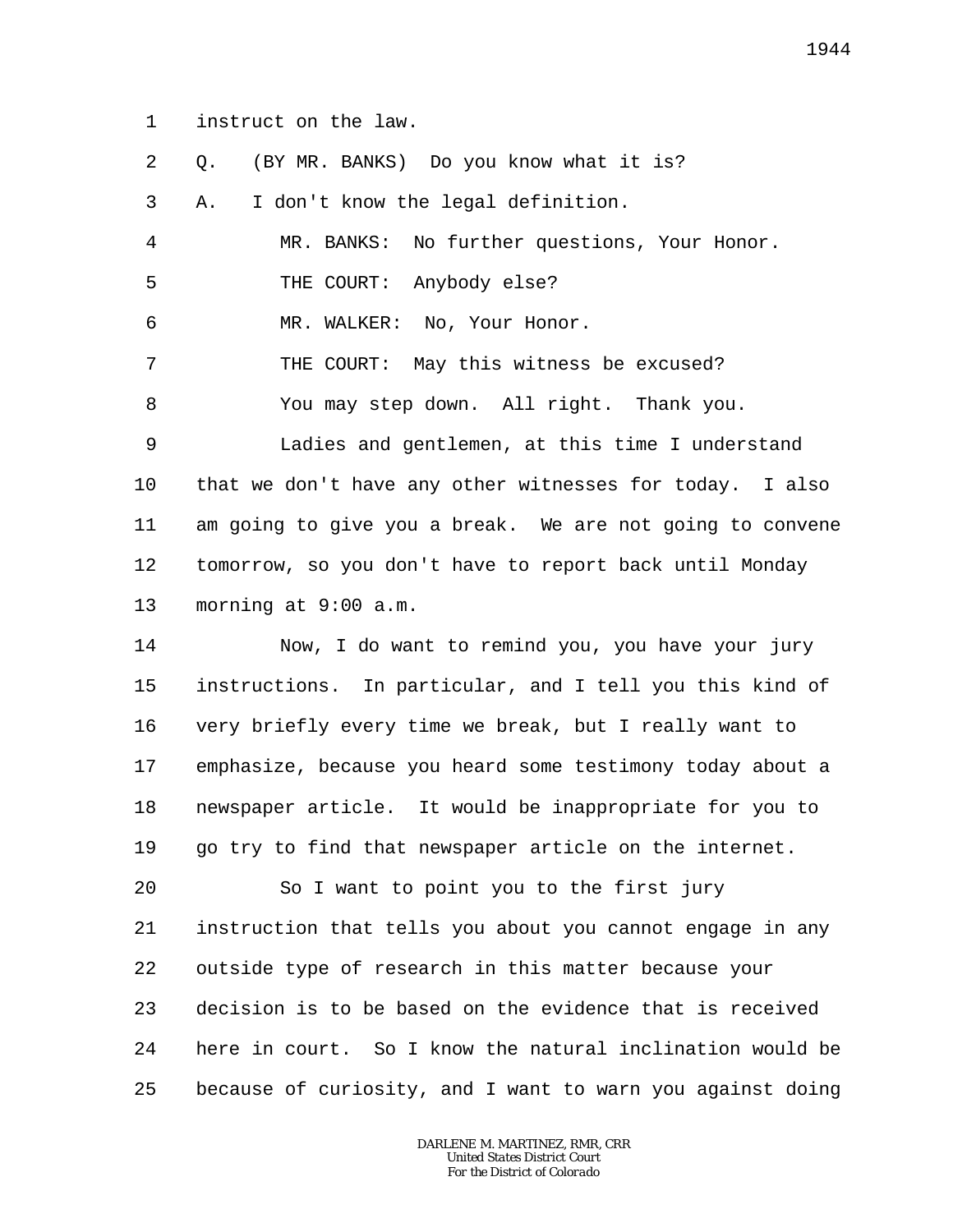1 anything like that.

| $\overline{a}$ | So don't talk to anybody about this case. Don't do         |
|----------------|------------------------------------------------------------|
| 3              | any additional research. You can have tomorrow off, and    |
| 4              | we will reconvene at 9 o'clock on Monday morning.          |
| 5              | All right. The jury is excused.                            |
| 6              | (The following is had in open court, outside the           |
| 7              | hearing and presence of the jury.)                         |
| 8              | THE COURT: All right. You may be seated. I want            |
| 9              | the parties here at 8:30 on Monday morning, just in the    |
| $10 \,$        | event there are matters, so we can start promptly at 9:00. |
| 11             | And you can give me an update as to where we stand with    |
| 12             | our witnesses, okay.                                       |
| 13             | MR. WALKER: Yes, Your Honor.                               |
| 14             | THE COURT: Any other matters that need to be               |
| 15             | brought to my attention before we recess until Monday.     |
| 16             | MR. BANKS: Not from us, Your Honor.                        |
| 17             | MR. KIRSCH: No, Your Honor, thank you.                     |
| 18             | THE COURT: Thank you very much, then. We will see          |
| 19             | you at 8:30 on Monday morning. Court is in recess.         |
| 20             | (Court is in recess at 2:39 p.m.)                          |
| 21             |                                                            |
| 22             |                                                            |
| 23             |                                                            |
| 24             |                                                            |
| 25             |                                                            |
|                |                                                            |